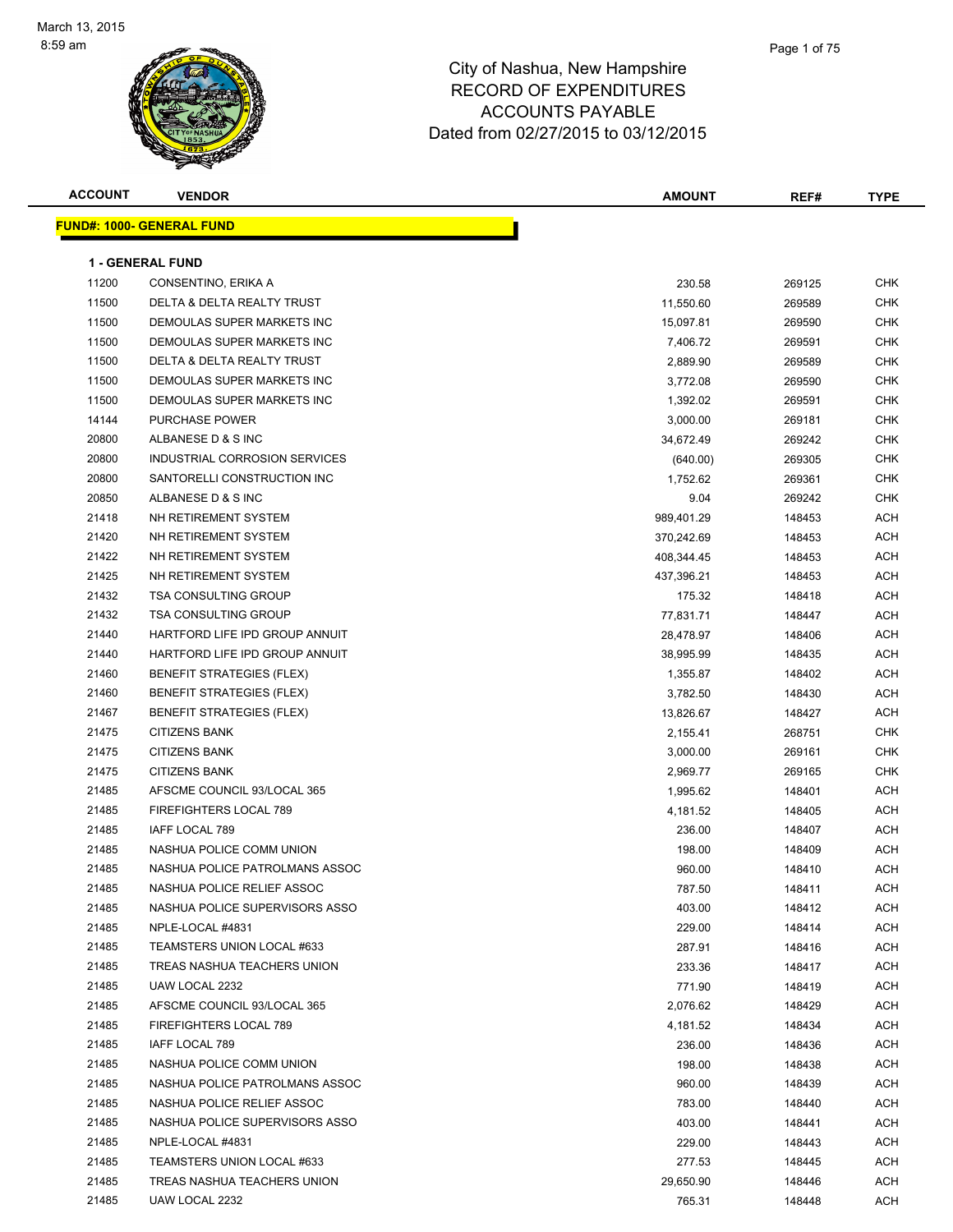

| <b>ACCOUNT</b> | <b>VENDOR</b>                    | <b>AMOUNT</b> | REF#   | <b>TYPE</b> |
|----------------|----------------------------------|---------------|--------|-------------|
|                | <b>FUND#: 1000- GENERAL FUND</b> |               |        |             |
|                | 1 - GENERAL FUND                 |               |        |             |
| 21485          | AMERICAN FEDERATION OF TEACHER   | 200.00        | 269166 | CHK         |
| 21490          | UNITED WAY OF GREATER NASHUA     | 201.76        | 268759 | <b>CHK</b>  |
| 21490          | UNITED WAY OF GREATER NASHUA     | 613.76        | 269178 | <b>CHK</b>  |
| 21495          | <b>WAGE ASSIGNMENT</b>           | 275.00        | 148403 | <b>ACH</b>  |
| 21495          | <b>WAGE ASSIGNMENT</b>           | 175.00        | 148404 | <b>ACH</b>  |
| 21495          | <b>WAGE ASSIGNMENT</b>           | 318.00        | 148408 | <b>ACH</b>  |
| 21495          | <b>WAGE ASSIGNMENT</b>           | 259.00        | 148415 | <b>ACH</b>  |
| 21495          | <b>WAGE ASSIGNMENT</b>           | 275.00        | 148431 | <b>ACH</b>  |
| 21495          | <b>WAGE ASSIGNMENT</b>           | 594.00        | 148432 | <b>ACH</b>  |
| 21495          | <b>WAGE ASSIGNMENT</b>           | 175.00        | 148433 | <b>ACH</b>  |
| 21495          | <b>WAGE ASSIGNMENT</b>           | 318.00        | 148437 | <b>ACH</b>  |
| 21495          | <b>WAGE ASSIGNMENT</b>           | 259.00        | 148444 | <b>ACH</b>  |
| 21495          | <b>WAGE ASSIGNMENT</b>           | 1,178.00      | 268752 | <b>CHK</b>  |
| 21495          | <b>WAGE ASSIGNMENT</b>           | 85.93         | 268753 | <b>CHK</b>  |
| 21495          | <b>WAGE ASSIGNMENT</b>           |               |        | CHK         |
|                | <b>WAGE ASSIGNMENT</b>           | 104.00        | 268754 |             |
| 21495<br>21495 | <b>WAGE ASSIGNMENT</b>           | 1,343.05      | 268755 | CHK<br>CHK  |
| 21495          | <b>WAGE ASSIGNMENT</b>           | 11.54         | 268756 |             |
|                |                                  | 237.00        | 268757 | CHK         |
| 21495          | <b>WAGE ASSIGNMENT</b>           | 25.00         | 268758 | CHK         |
| 21495          | <b>WAGE ASSIGNMENT</b>           | 94.88         | 268760 | CHK         |
| 21495          | <b>WAGE ASSIGNMENT</b>           | 1,329.25      | 269167 | CHK         |
| 21495          | <b>WAGE ASSIGNMENT</b>           | 1.15          | 269168 | CHK         |
| 21495          | <b>WAGE ASSIGNMENT</b>           | 55.96         | 269169 | <b>CHK</b>  |
| 21495          | <b>WAGE ASSIGNMENT</b>           | 85.93         | 269170 | <b>CHK</b>  |
| 21495          | <b>WAGE ASSIGNMENT</b>           | 104.00        | 269171 | <b>CHK</b>  |
| 21495          | <b>WAGE ASSIGNMENT</b>           | 1,488.05      | 269172 | CHK         |
| 21495          | <b>WAGE ASSIGNMENT</b>           | 11.54         | 269173 | <b>CHK</b>  |
| 21495          | <b>WAGE ASSIGNMENT</b>           | 11.54         | 269174 | CHK         |
| 21495          | <b>WAGE ASSIGNMENT</b>           | 205.18        | 269175 | CHK         |
| 21495          | <b>WAGE ASSIGNMENT</b>           | 237.00        | 269176 | CHK         |
| 21495          | <b>WAGE ASSIGNMENT</b>           | 75.00         | 269177 | CHK         |
| 21495          | <b>WAGE ASSIGNMENT</b>           | 429.91        | 269179 | <b>CHK</b>  |
| 21495          | <b>WAGE ASSIGNMENT</b>           | 173.80        | 269180 | CHK         |
| 21538          | NASHUA TEACHERS UNION            | 44.27         | 148413 | ACH         |
| 21538          | NASHUA TEACHERS UNION            | 4,225.83      | 148442 | <b>ACH</b>  |
| 21921          | STATE OF NH-MV                   | 26,910.68     | 148394 | <b>ACH</b>  |
| 21921          | STATE OF NH-MV                   | 25,127.62     | 148396 | <b>ACH</b>  |
| 21921          | STATE OF NH-MV                   | 22,094.52     | 148398 | ACH         |
| 21921          | STATE OF NH-MV                   | 19,300.06     | 148420 | <b>ACH</b>  |
| 21921          | STATE OF NH-MV                   | 9,608.12      | 148421 | <b>ACH</b>  |
| 21921          | STATE OF NH-MV                   | 15,381.32     | 148422 | <b>ACH</b>  |
| 21921          | STATE OF NH-MV                   | 15,346.93     | 148423 | <b>ACH</b>  |
| 21921          | STATE OF NH -MV                  | 15,450.39     | 148424 | ACH         |
| 21921          | STATE OF NH -MV                  | 12,225.97     | 148449 | <b>ACH</b>  |
| 21921          | STATE OF NH -MV                  | 14,702.20     | 148452 | <b>ACH</b>  |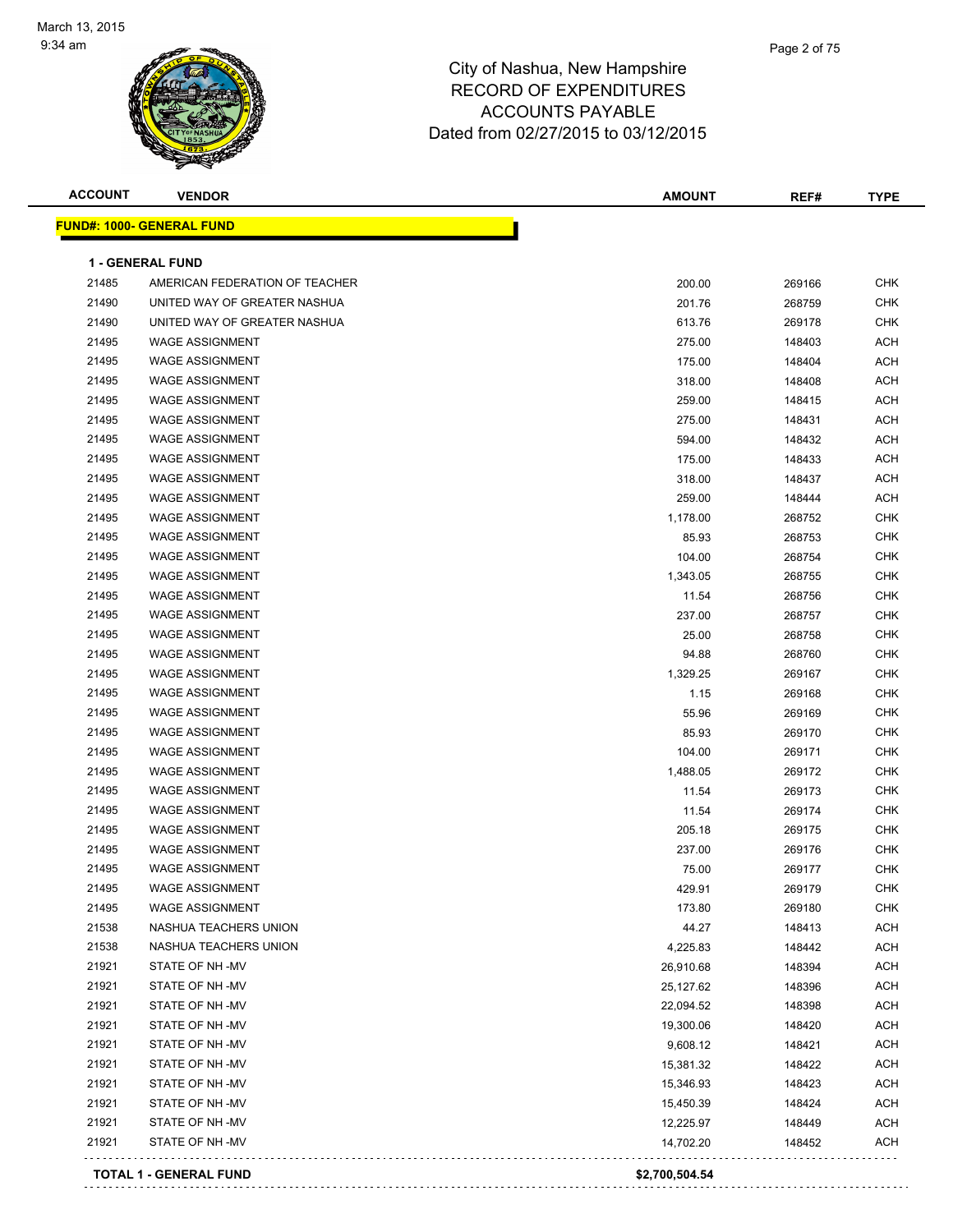| <b>ACCOUNT</b>     | <b>VENDOR</b>                                       |                      | <b>AMOUNT</b> | REF#    | <b>TYPE</b> |
|--------------------|-----------------------------------------------------|----------------------|---------------|---------|-------------|
|                    | <u> FUND#: 1000- GENERAL FUND</u>                   |                      |               |         |             |
| <b>101 - MAYOR</b> |                                                     |                      |               |         |             |
| 55400              | CITIZENS BANK CREDIT CARD                           | <b>USAirway</b>      | 200.00        | 9201512 | ACH         |
| 55400              | CITIZENS BANK CREDIT CARD                           | <b>USAirway</b>      | 25.00         | 9201512 | <b>ACH</b>  |
| 55400              | CITIZENS BANK CREDIT CARD                           | <b>CURB</b>          | 13.60         | 9201512 | ACH         |
| 55400              | CITIZENS BANK CREDIT CARD                           | DC Taxi              | 18.75         | 9201512 | <b>ACH</b>  |
| 55400              | CITIZENS BANK CREDIT CARD                           | Capitol Hilton Hotel | 118.22        | 9201512 | <b>ACH</b>  |
| 55400              | CITIZENS BANK CREDIT CARD                           | <b>USAirway</b>      | 25.00         | 9201512 | <b>ACH</b>  |
| 61100              | WB MASON CO INC                                     |                      | 77.81         | 268970  | <b>CHK</b>  |
| 61100              | PAPERGRAPHICS PRINT & COPY INC                      |                      | 50.00         | 269346  | <b>CHK</b>  |
| 61910              | SAM'S CLUB DIRECT-0860                              |                      | 33.58         | 268944  | CHK         |
| 68300              | <b>CANAL ART &amp; FRAMING</b>                      |                      | 140.00        | 269162  | CHK         |
| 68300              | A W EMBOSS LLC                                      |                      | 25.00         | 269237  | CHK         |
|                    | TOTAL 101 - MAYOR                                   |                      | \$726.96      |         |             |
|                    | <b>102 - BOARD OF ALDERMEN</b>                      |                      |               |         |             |
| 61100              | WB MASON CO INC                                     |                      | 129.43        | 269383  | CHK         |
|                    | TOTAL 102 - BOARD OF ALDERMEN                       |                      | \$129.43      |         |             |
| <b>103 - LEGAL</b> |                                                     |                      |               |         |             |
| 54828              | US BANK EQUIPMENT FINANCE                           |                      | 125.50        | 269231  | <b>CHK</b>  |
| 55421              | CITIZENS BANK CREDIT CARD                           | Q&C Hotel            | 137.55        | 9201512 | <b>ACH</b>  |
| 55421              | CITIZENS BANK CREDIT CARD                           | Q&C Hotel            | 275.10        | 9201512 | <b>ACH</b>  |
| 55495              | PETTY CASH                                          |                      | 50.00         | 268780  | CHK         |
| 61100              | WB MASON CO INC                                     |                      | 189.30        | 268970  | CHK         |
| 61100              | WB MASON CO INC                                     |                      | 119.40        | 269383  | CHK         |
|                    | TOTAL 103 - LEGAL                                   |                      | \$896.85      |         |             |
|                    |                                                     |                      |               |         |             |
|                    | <b>107 - CITY CLERK</b>                             |                      |               |         |             |
| 42508              | TREASURER STATE OF NH                               |                      | 836.00        | 269224  | CHK         |
| 44149              | TREASURER STATE OF NH                               |                      | 6,151.00      | 269224  | <b>CHK</b>  |
| 55607              | CONWAY OFFICE SOLUTIONS                             |                      | 10.59         | 268859  | <b>CHK</b>  |
| 55607              | J P COOKE CO                                        |                      | 52.00         | 268899  | <b>CHK</b>  |
| 61299              | J P COOKE CO                                        |                      | 1,317.92      | 268899  | <b>CHK</b>  |
|                    | <b>TOTAL 107 - CITY CLERK</b>                       |                      | \$8,367.51    |         |             |
|                    | <b>109 - CIVIC &amp; COMMUNITY ACTIVITIES</b>       |                      |               |         |             |
| 55225              | CITIZENS BANK CREDIT CARD                           | Capitol Hilton Hotel | 1,141.30      | 9201512 | ACH         |
|                    | <b>TOTAL 109 - CIVIC &amp; COMMUNITY ACTIVITIES</b> |                      | \$1,141.30    |         |             |
|                    | <b>111 - HUMAN RESOURCES</b>                        |                      |               |         |             |
| 55425              | <b>JORDYN HAIME</b>                                 |                      | 25.00         | 268891  | <b>CHK</b>  |
|                    | <b>TOTAL 111 - HUMAN RESOURCES</b>                  |                      | \$25.00       |         |             |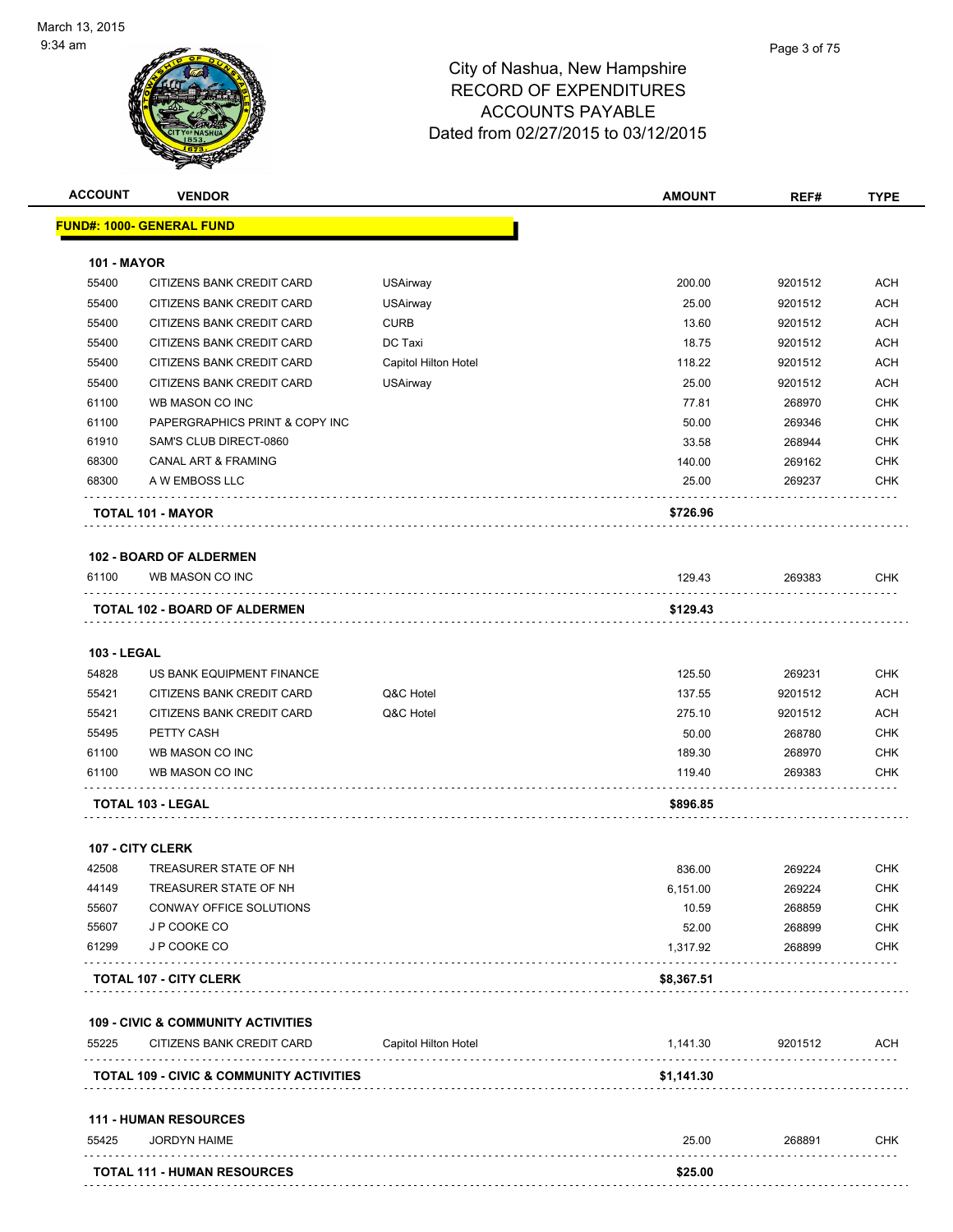

| <b>ACCOUNT</b> | <b>VENDOR</b>                                                    |                             | <b>AMOUNT</b> | REF#    | <b>TYPE</b> |
|----------------|------------------------------------------------------------------|-----------------------------|---------------|---------|-------------|
|                | FUND#: 1000- GENERAL FUND                                        |                             |               |         |             |
|                | 113 - BENEFITS                                                   |                             |               |         |             |
| 59580          | STATE OF NH UC                                                   |                             | 11,355.13     | 268954  | CHK         |
|                | <b>TOTAL 113 - BENEFITS</b>                                      |                             | \$11,355.13   |         |             |
|                | <b>120 - TELECOMMUNICATIONS</b>                                  |                             |               |         |             |
| 55100          | <b>CALE AMERICA</b>                                              |                             | 1,040.00      | 269259  | <b>CHK</b>  |
| 55109          | <b>SUSAN LOVERING</b>                                            |                             | 33.00         | 268774  | <b>CHK</b>  |
| 55109          | <b>FAIRPOINT COMMUNICATIONS</b>                                  |                             | 2,033.20      | 268796  | <b>CHK</b>  |
| 55109          | PAETEC COMMUNICATIONS INC                                        |                             | 2,071.82      | 268811  | <b>CHK</b>  |
| 55109          | PAETEC COMMUNICATIONS INC                                        |                             | 689.12        | 268812  | <b>CHK</b>  |
| 55109          | PACIFIC TELEMANAGEMENT SERVICE                                   |                             | 75.00         | 268929  | <b>CHK</b>  |
| 55109          | <b>FAIRPOINT COMMUNICATIONS</b>                                  |                             | 495.69        | 269210  | <b>CHK</b>  |
| 55118          | <b>VERIZON WIRELESS-342053899-000</b>                            |                             | 533.07        | 269234  | <b>CHK</b>  |
|                | TOTAL 120 - TELECOMMUNICATIONS                                   |                             | \$6,970.90    |         |             |
| 54400          | <b>122 - INFORMATION TECHNOLOGY</b><br>CITIZENS BANK CREDIT CARD | <b>CBI*ACRONIS</b>          | 81.33         | 9201512 | ACH         |
| 54400          | <b>CITIZENS BANK CREDIT CARD</b>                                 | <b>CBI*ACRONIS</b>          | 10.00         | 9201512 | <b>ACH</b>  |
| 54407          | <b>INTELLIGOV SOFTWARE INC</b>                                   |                             | 12,000.00     | 268897  | <b>CHK</b>  |
| 54407          | CITIZENS BANK CREDIT CARD                                        | CTO*CITRIXONLINE.COM        | 55.00         | 9201512 | <b>ACH</b>  |
| 54407          | <b>CITIZENS BANK CREDIT CARD</b>                                 | NLI*SHAREFILE               | 109.55        | 9201512 | <b>ACH</b>  |
| 54407          | CITIZENS BANK CREDIT CARD                                        | NEOVATION.COM               | 20.00         | 9201512 | <b>ACH</b>  |
| 54407          | CITIZENS BANK CREDIT CARD                                        | <b>FOREIGN EXCHANGE FEE</b> | 1.50          | 9201512 | ACH         |
| 54407          | CITIZENS BANK CREDIT CARD                                        | WWW.PAESSLER.COM            | 110.00        | 9201512 | <b>ACH</b>  |
| 54407          | CITIZENS BANK CREDIT CARD                                        | <b>FOREIGN EXCHANGE FEE</b> | 3.08          | 9201512 | <b>ACH</b>  |
| 55118          | VERIZON WIRELESS-985557535                                       |                             | 40.01         | 269232  | <b>CHK</b>  |
| 55607          | UNITED PARCEL SERVICE                                            |                             | 4.78          | 268820  | <b>CHK</b>  |
| 61100          | <b>AMAZON</b>                                                    |                             | 96.02         | 268791  | <b>CHK</b>  |
| 61299          | CITIZENS BANK CREDIT CARD                                        | THE HOME DEPOT              | 49.14         | 9201512 | <b>ACH</b>  |
| 71221          | <b>AMAZON</b>                                                    |                             | 2,650.48      | 268791  | <b>CHK</b>  |
| 71221          | COMPUTER HUT dba IT INSIDERS                                     |                             | 190.50        | 269267  | <b>CHK</b>  |
| 71221          | DELL MARKETING LP                                                |                             | 8,077.00      | 269270  | <b>CHK</b>  |
|                | <b>TOTAL 122 - INFORMATION TECHNOLOGY</b>                        |                             | \$23,498.39   |         |             |
|                |                                                                  |                             |               |         |             |

**126 - FINANCIAL SERVICES**

| 41307 | HILLSBOROUGH COUNTY REGISTRY |                                | 24.45  | 269302  | <b>CHK</b> |
|-------|------------------------------|--------------------------------|--------|---------|------------|
| 42200 | AUTOMOTIVE TITLING CORP      |                                | 34.00  | 269248  | <b>CHK</b> |
| 42200 | BABUR N RAJA                 |                                | 50.00  | 269251  | <b>CHK</b> |
| 42200 | DOUGLAS M CHMURA             |                                | 6.00   | 269277  | <b>CHK</b> |
| 42200 | INTERSTATE TITLE SOLUTIONS   |                                | 121.60 | 269307  | <b>CHK</b> |
| 42200 | PRIDESTAR EMS                |                                | 182.00 | 269351  | <b>CHK</b> |
| 42200 | SIMONE R GUIDABONI           |                                | 35.00  | 269363  | <b>CHK</b> |
| 53142 | MELANSON HEATH & CO PC       |                                | 500.00 | 269330  | <b>CHK</b> |
| 55200 | CITIZENS BANK CREDIT CARD    | Government Finance Officer's A | 725.00 | 9201512 | <b>ACH</b> |
| 55421 | <b>DAVID FREDETTE</b>        |                                | 150.00 | 269187  | <b>CHK</b> |
|       |                              |                                |        |         |            |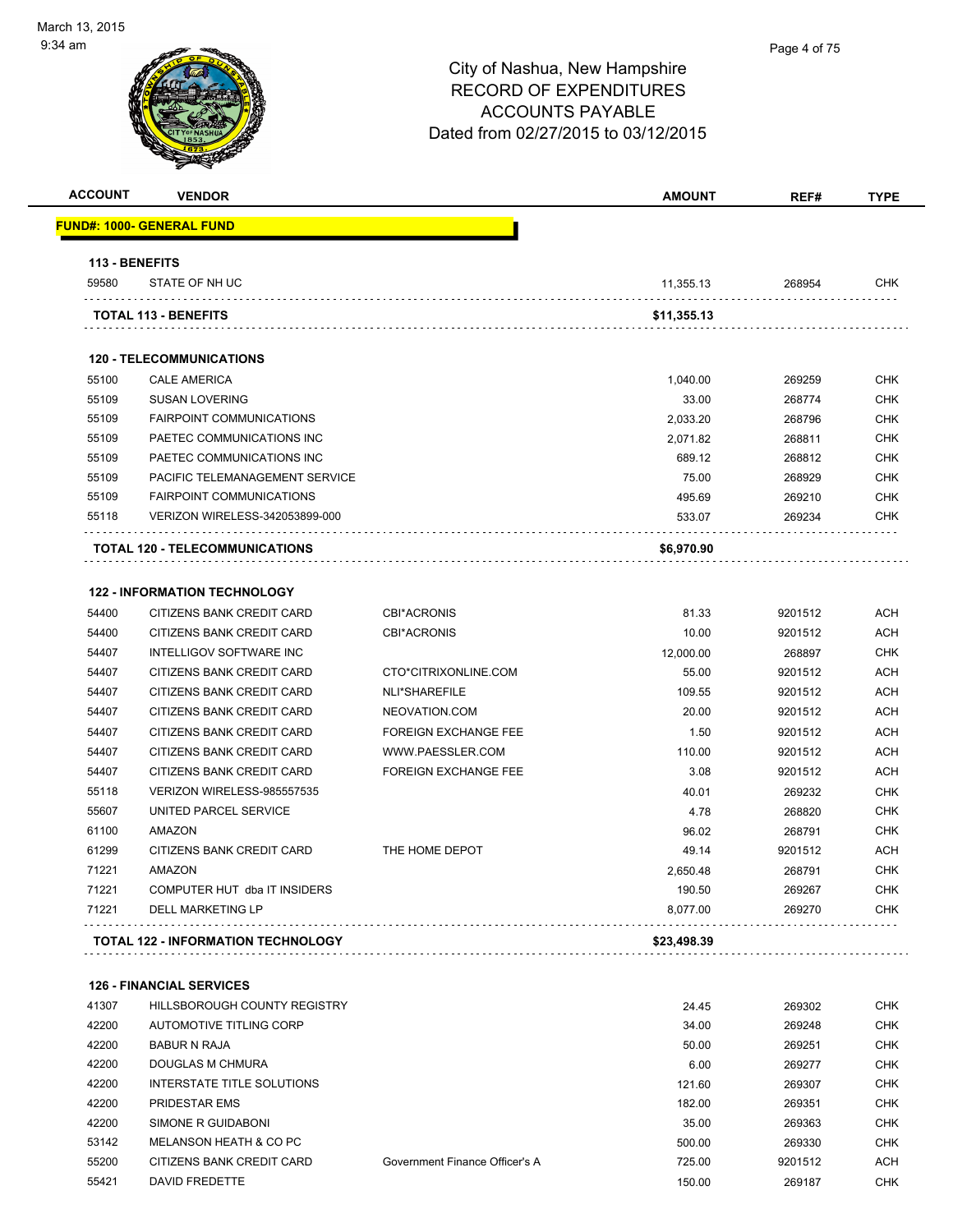

|                | <b>VENDOR</b>                                            |                                | <b>AMOUNT</b>       | REF#             | <b>TYPE</b>                                                                                                                |
|----------------|----------------------------------------------------------|--------------------------------|---------------------|------------------|----------------------------------------------------------------------------------------------------------------------------|
|                | <u> FUND#: 1000- GENERAL FUND</u>                        |                                |                     |                  |                                                                                                                            |
|                | <b>126 - FINANCIAL SERVICES</b>                          |                                |                     |                  |                                                                                                                            |
| 55421          | NH TAX COLLECTORS ASSOCIATION                            |                                | 150.00              | 269216           | <b>CHK</b>                                                                                                                 |
| 55607          | <b>MAILINGS UNLIMITED - MVR</b>                          |                                | 1,140.00            | 148428           | ACH                                                                                                                        |
| 61100          | WB MASON CO INC                                          |                                | 92.42               | 268970           | <b>CHK</b>                                                                                                                 |
| 61830          | CITIZENS BANK CREDIT CARD                                | Wall Street Journal            | 125.45              | 9201512          | ACH                                                                                                                        |
|                | <b>TOTAL 126 - FINANCIAL SERVICES</b>                    |                                | \$3,335.92          |                  |                                                                                                                            |
|                | <b>129 - CITY BUILDINGS</b>                              |                                |                     |                  |                                                                                                                            |
| 54100          | <b>EVERSOURCE</b>                                        |                                | 446.36              | 269209           | <b>CHK</b>                                                                                                                 |
| 54114          | LIBERTY UTILITIES - NH                                   |                                | 1,455.65            | 269213           | <b>CHK</b>                                                                                                                 |
| 54141          | PENNICHUCK WATER WORKS INC                               |                                | 1,000.65            | 268814           | <b>CHK</b>                                                                                                                 |
| 54243          | J LAWRENCE HALL INC                                      |                                | 2,116.18            | 269308           | <b>CHK</b>                                                                                                                 |
| 54280          | ALI PLUMBING SERVICES CORP                               |                                | 750.00              | 268837           | <b>CHK</b>                                                                                                                 |
| 54280          | <b>B &amp; S LOCKSMITHS INC</b>                          |                                | 131.40              | 268841           | <b>CHK</b>                                                                                                                 |
| 54280          | DOOR CONTROL INC                                         |                                | 209.00              | 268871           | <b>CHK</b>                                                                                                                 |
| 54280          | <b>B &amp; S LOCKSMITHS INC</b>                          |                                | 64.30               | 269249           | <b>CHK</b>                                                                                                                 |
| 54280          | M & M ELECTRICAL SUPPLY CO INC                           |                                | 123.78              | 269319           | <b>CHK</b>                                                                                                                 |
| 54280          | PROTECTION ONE ALARM MONTORING                           |                                | 238.00              | 269352           | <b>CHK</b>                                                                                                                 |
| 61299          | HOME DEPOT CREDIT SERVICE 3065                           |                                | 97.47               | 268894           | <b>CHK</b>                                                                                                                 |
|                | HOME DEPOT CREDIT SERVICE 3065                           |                                | 118.62              | 268894           | <b>CHK</b>                                                                                                                 |
|                |                                                          |                                |                     |                  |                                                                                                                            |
| 71025<br>71999 | HILLYARD/MANCHESTER<br><b>TOTAL 129 - CITY BUILDINGS</b> |                                | 59.98<br>\$6,811.39 | 269303           |                                                                                                                            |
|                | <b>130 - PURCHASING</b>                                  |                                |                     |                  |                                                                                                                            |
| 55500          | CITIZENS BANK CREDIT CARD                                | <b>SHRM</b>                    | 395.00              | 9201512          |                                                                                                                            |
| 55500          | CITIZENS BANK CREDIT CARD                                | American Public Works Associat | 295.00              | 9201512          |                                                                                                                            |
| 61242          | <b>LINDENMEYR MUNROE</b>                                 |                                | 382.92              | 269317           |                                                                                                                            |
| 61242          | WB MASON CO INC                                          |                                | 446.90              | 269383           |                                                                                                                            |
| 61295          | LINDENMEYR MUNROE                                        |                                | 425.15              | 269317           |                                                                                                                            |
|                | <b>TOTAL 130 - PURCHASING</b>                            |                                | \$1,944.97          |                  | <b>CHK</b><br>ACH<br><b>ACH</b><br><b>CHK</b><br><b>CHK</b><br><b>CHK</b>                                                  |
|                | 132 - ASSESSING                                          |                                |                     |                  |                                                                                                                            |
| 55307          | ANDREW G LEMAY                                           |                                | 32.20               | 268771           |                                                                                                                            |
| 55307          | <b>LOUISE BROWN</b>                                      |                                | 19.32               | 268773           |                                                                                                                            |
| 55307          | <b>GREG TURGISS</b>                                      |                                | 53.48               | 268787           |                                                                                                                            |
| 55307          | <b>GARY TURGISS</b>                                      |                                | 52.90               | 268958           |                                                                                                                            |
|                | <b>TOTAL 132 - ASSESSING</b>                             |                                | \$157.90            |                  |                                                                                                                            |
|                |                                                          |                                |                     |                  |                                                                                                                            |
|                | <b>142 - WOODLAWN CEMETERY</b>                           |                                |                     |                  |                                                                                                                            |
| 54107          | MCLAUGHLIN OIL CO                                        |                                | 823.62              | 268915           |                                                                                                                            |
| 54107          | <b>MCLAUGHLIN OIL CO</b>                                 |                                | 325.85              | 269327           |                                                                                                                            |
| 54114          | LIBERTY UTILITIES - NH                                   |                                | 227.27              | 268803           |                                                                                                                            |
| 54280<br>54600 | HOME DEPOT CREDIT SERVICE 3065<br>RHOMAR INDUSTRIES INC  |                                | 100.16<br>716.28    | 268894<br>268939 | <b>CHK</b><br><b>CHK</b><br><b>CHK</b><br><b>CHK</b><br><b>CHK</b><br><b>CHK</b><br><b>CHK</b><br><b>CHK</b><br><b>CHK</b> |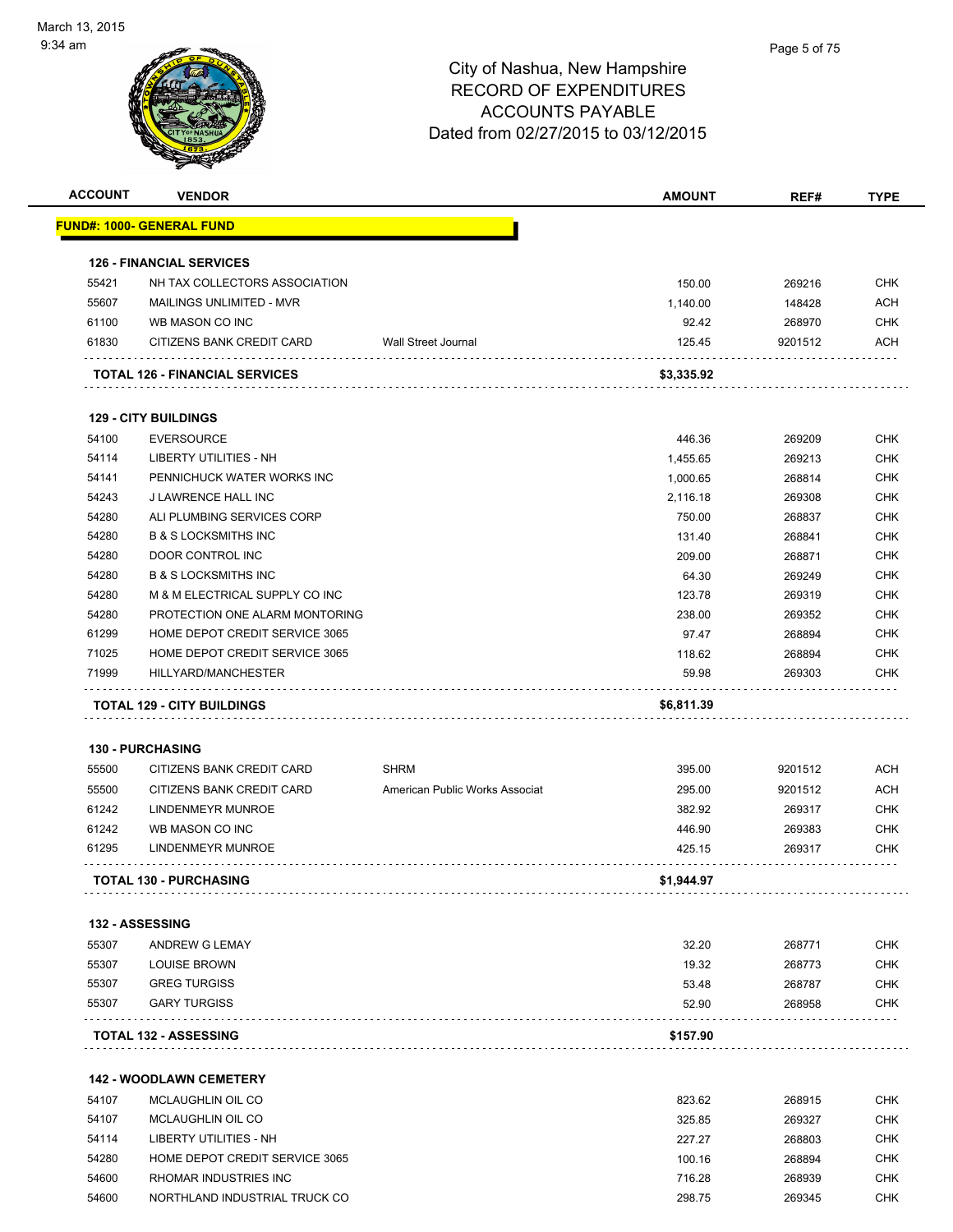

| <b>ACCOUNT</b> | <b>VENDOR</b>                        | <b>AMOUNT</b> | REF#   | <b>TYPE</b> |
|----------------|--------------------------------------|---------------|--------|-------------|
|                | <b>FUND#: 1000- GENERAL FUND</b>     |               |        |             |
|                |                                      |               |        |             |
|                | <b>142 - WOODLAWN CEMETERY</b>       |               |        |             |
| 55109          | PAETEC COMMUNICATIONS INC            | 10.99         | 268811 | <b>CHK</b>  |
| 61300          | DENNIS K BURKE INC                   | 395.26        | 269271 | <b>CHK</b>  |
| 61549          | <b>GRIFFIN GREENHOUSE SUPPLIES</b>   | 1,011.52      | 269297 | <b>CHK</b>  |
|                |                                      |               |        |             |
|                | TOTAL 142 - WOODLAWN CEMETERY        | \$3,909.70    |        |             |
|                |                                      |               |        |             |
|                | <b>144 - EDGEWOOD CEMETERY</b>       |               |        |             |
| 54107          | SHATTUCK MALONE OIL CO               | 935.48        | 269220 | <b>CHK</b>  |
| 54280          | <b>GRIFFIN GREENHOUSE SUPPLIES</b>   | 64.41         | 269297 | <b>CHK</b>  |
| 61300          | DENNIS K BURKE INC                   | 438.56        | 269271 | <b>CHK</b>  |
| 61799          | <b>CARPARTS OF NASHUA</b>            | 58.24         | 268851 | <b>CHK</b>  |
|                | <b>TOTAL 144 - EDGEWOOD CEMETERY</b> | \$1,496.69    |        |             |
|                |                                      |               |        |             |
| 150 - POLICE   |                                      |               |        |             |
| 44184          | NASHUA POLICE DEPARTMENT             | 9.99          | 269189 | <b>CHK</b>  |
| 52800          | NICOLE M CLAY                        | 900.00        | 268761 | <b>CHK</b>  |
| 52800          | DANIEL HODGES                        | 380.00        | 268768 | <b>CHK</b>  |
| 52800          | <b>TODD MARTYNY</b>                  | 795.00        | 268776 | <b>CHK</b>  |
| 52800          | <b>JOHN CINELLI</b>                  | 480.00        | 269182 | <b>CHK</b>  |
| 52809          | <b>DENIS LINEHAN</b>                 | 250.00        | 268772 | <b>CHK</b>  |
| 54100          | <b>EVERSOURCE</b>                    | 540.08        | 268794 | <b>CHK</b>  |
| 54100          | <b>EVERSOURCE</b>                    | 11,791.31     | 269209 | <b>CHK</b>  |
| 54114          | <b>DIRECT ENERGY BUSINESS</b>        | 53.64         | 268867 | <b>CHK</b>  |
| 54141          | PENNICHUCK WATER WORKS INC           | 496.05        | 269218 | <b>CHK</b>  |
| 54243          | J LAWRENCE HALL INC                  | 2,753.69      | 269308 | <b>CHK</b>  |
| 54280          | <b>HAMM SEPTIC SERVICES INC</b>      | 225.00        | 269298 | <b>CHK</b>  |
| 54407          | SHI INTERNATIONAL CORP               | 1,446.00      | 268948 | <b>CHK</b>  |
| 54407          | LEXISNEXIS A DIV REED ELSEVIER       | 149.00        | 269315 | <b>CHK</b>  |
| 54487          | ASAP FIRE & SAFETY CORP              | 209.50        | 268840 | <b>CHK</b>  |
| 54487          | TREASURER STATE OF NH                | 240.00        | 269222 | <b>CHK</b>  |
| 54487          | NEVERETTS SEW & VAC INC              | 77.45         | 269341 | <b>CHK</b>  |
| 54600          | <b>GRANITE STATE GLASS</b>           | 465.00        | 269296 | <b>CHK</b>  |
| 54849          | <b>FAIRPOINT COMMUNICATIONS</b>      | 97.16         | 268796 | <b>CHK</b>  |
| 54849          | PETER CINFO                          | 45.96         | 269183 | <b>CHK</b>  |
| 54849          | <b>JOSHUA ST ONGE</b>                | 45.96         | 269198 | <b>CHK</b>  |
| 54849          | COMCAST CABLE COMMUNICATIONS I       | 337.85        | 269207 | <b>CHK</b>  |
| 54849          | STATE OF NH DEPT OF SAFETY           | 1,125.00      | 269221 | <b>CHK</b>  |
| 54849          | VERIZON WIRELESS-286546928           | 1,354.08      | 269233 | <b>CHK</b>  |
| 55109          | PAETEC COMMUNICATIONS INC            | 191.16        | 268812 | <b>CHK</b>  |
| 55200          | GREATER NASHUA CHAMBER OF COMM       | 75.00         | 268798 | <b>CHK</b>  |
| 55200          | NH ASSOC OF CHIEFS OF POLICE         | 100.00        | 268923 | <b>CHK</b>  |
| 55200          | TREASURER STATE OF NH                | 75.00         | 269226 | <b>CHK</b>  |
| 55307          | <b>THOMAS DURDEN</b>                 | 14.38         | 268765 | <b>CHK</b>  |
| 55307          | PETTY CASH                           | 8.50          | 269192 | <b>CHK</b>  |
| 55400          | PETER URBAN                          | 350.00        | 268788 | <b>CHK</b>  |
| 55400          | NEW YORK TACTICAL OFFICER ASSN       | 1,006.99      | 268810 | <b>CHK</b>  |
| 55400          | <b>SCOTT HUDON</b>                   | 12.00         | 269188 | <b>CHK</b>  |
|                |                                      |               |        |             |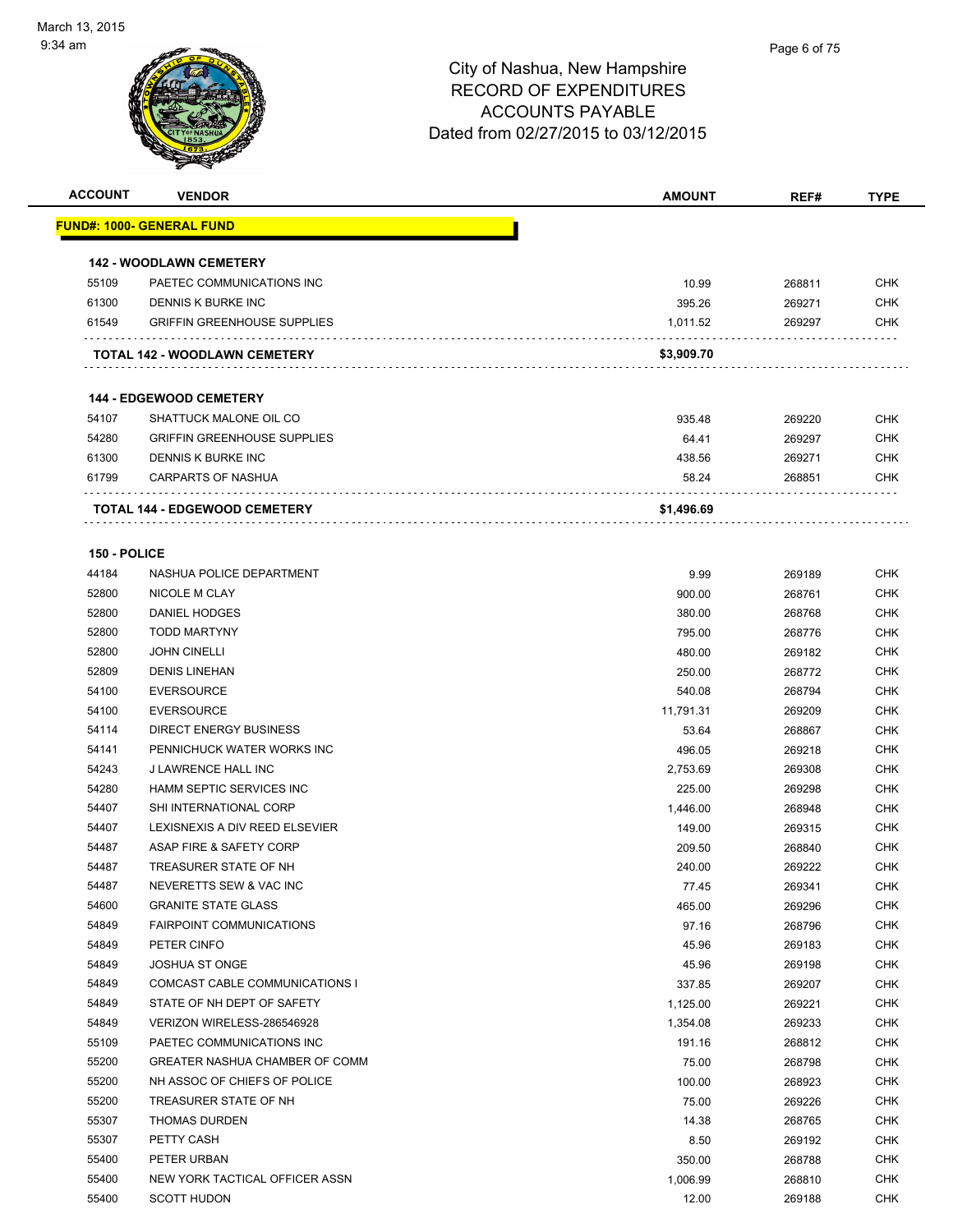

| <b>ACCOUNT</b> | <b>VENDOR</b>                     |            | <b>AMOUNT</b> | REF#    | <b>TYPE</b> |
|----------------|-----------------------------------|------------|---------------|---------|-------------|
|                | <b>FUND#: 1000- GENERAL FUND</b>  |            |               |         |             |
|                |                                   |            |               |         |             |
| 150 - POLICE   |                                   |            |               |         |             |
| 55400          | <b>SCOTT SEROLL</b>               |            | 180.00        | 269196  | <b>CHK</b>  |
| 55400          | JOHN E REID & ASSOC INC           |            | 1,260.00      | 269211  | <b>CHK</b>  |
| 55500          | NORTH OF BOSTON MEDIA GROUP       |            | 533.52        | 268809  | CHK         |
| 55500          | LOWELL PUBLISHING CO              |            | 1,168.96      | 269318  | <b>CHK</b>  |
| 55699          | ALEXANDRA MESQUITA-BAER           |            | 137.50        | 268917  | CHK         |
| 55699          | NASHUA MILLYARD ASSOC INC         |            | 703.46        | 269338  | CHK         |
| 55699          | <b>VILLAGE SENTRY KENNEL</b>      |            | 72.00         | 269380  | CHK         |
| 61100          | WB MASON CO INC                   |            | 922.06        | 268970  | CHK         |
| 61100          | PETTY CASH                        |            | 5.49          | 269192  | CHK         |
| 61100          | PETTY CASH                        |            | 28.99         | 269193  | CHK         |
| 61107          | ALL SPORTS HEROES UNIFORMS        |            | 9.20          | 268838  | CHK         |
| 61107          | <b>BEN'S UNIFORMS</b>             |            | 678.92        | 269255  | <b>CHK</b>  |
| 61110          | ALDEN SHOE COMPANY INC            |            | 565.77        | 268835  | <b>CHK</b>  |
| 61110          | <b>BEN'S UNIFORMS</b>             |            | 487.94        | 268845  | CHK         |
| 61110          | RILEYS SPORT SHOP INC             |            | 2,665.00      | 268940  | CHK         |
| 61110          | ATLANTIC TACTICAL INC             |            | 500.96        | 269247  | CHK         |
| 61110          | <b>BEN'S UNIFORMS</b>             |            | 458.00        | 269255  | CHK         |
| 61110          | STAR PACKER BADGES                |            | 414.56        | 269366  | CHK         |
| 61121          | RILEYS SPORT SHOP INC             |            | 117.00        | 268940  | CHK         |
| 61121          | CITIZENS BANK CREDIT CARD         | Midway USA | 356.80        | 9201512 | ACH         |
| 61142          | AIRGAS USA LLC                    |            | 259.82        | 268834  | CHK         |
| 61142          | AIRGAS USA LLC                    |            | 327.90        | 269241  | CHK         |
| 61185          | <b>THERMOWORKS</b>                |            | 73.73         | 269370  | <b>CHK</b>  |
| 61299          | ALECS SHOE STORE INC              |            | 119.00        | 268836  | CHK         |
| 61300          | PETTY CASH                        |            | 21.94         | 269193  | <b>CHK</b>  |
| 61300          | <b>WEX BANK</b>                   |            | 627.72        | 269235  | <b>CHK</b>  |
| 61428          | <b>BELLETETES INC</b>             |            | 9.89          | 268844  | CHK         |
| 61607          | <b>TESSCO INC</b>                 |            | 100.45        | 269369  | CHK         |
| 61705          | SULLIVAN TIRE INC                 |            | 389.08        | 269368  | CHK         |
| 61799          | <b>BELLETETES INC</b>             |            | 12.59         | 268844  | CHK         |
| 61799          | <b>BEST FORD</b>                  |            | 567.93        | 268846  | CHK         |
| 61799          | DEPENDABLE LOCK SERVICE INC       |            | 42.00         | 268866  | <b>CHK</b>  |
| 61799          | DONOVAN EQUIPMENT CO INC          |            | 641.90        | 268869  | CHK         |
| 61799          | MACMULKIN CHEVROLET INC           |            | 163.81        | 268911  | <b>CHK</b>  |
| 61799          | ADAMSON INDUSTRIES CORP           |            | 279.85        | 269238  | CHK         |
| 61799          | <b>BELLETETES INC</b>             |            | 8.60          | 269254  | <b>CHK</b>  |
| 61799          | <b>BEST FORD</b>                  |            | 50.38         | 269256  | <b>CHK</b>  |
| 61799          | <b>CARPARTS OF NASHUA</b>         |            | 31.46         | 269263  | CHK         |
| 61799          | <b>EASTERN SPECIALTY PRODUCTS</b> |            | 949.50        | 269281  | CHK         |
| 61799          | <b>G H BERLIN WINDWARD</b>        |            | 82.51         | 269290  | CHK         |
| 61799          | MACMULKIN CHEVROLET INC           |            | 114.69        | 269321  | CHK         |
| 61799          | NEW ENGLAND PARTS WAREHOUSE       |            | 85.56         | 269343  | CHK         |
| 61799          | NORTHERN FOREIGN CAR PARTS INC    |            | 928.67        | 269344  | CHK         |
| 61799          | QUIRK GM PARTS DEPOT              |            | 83.14         | 269353  | CHK         |
| 61799          | TOWERS MOTOR PARTS CORP           |            | 119.56        | 269371  | CHK         |
| 61807          | TREASURER STATE OF NH             |            | 3,224.00      | 269222  | CHK         |
| 61910          | PETTY CASH                        |            | 109.40        | 269191  | <b>CHK</b>  |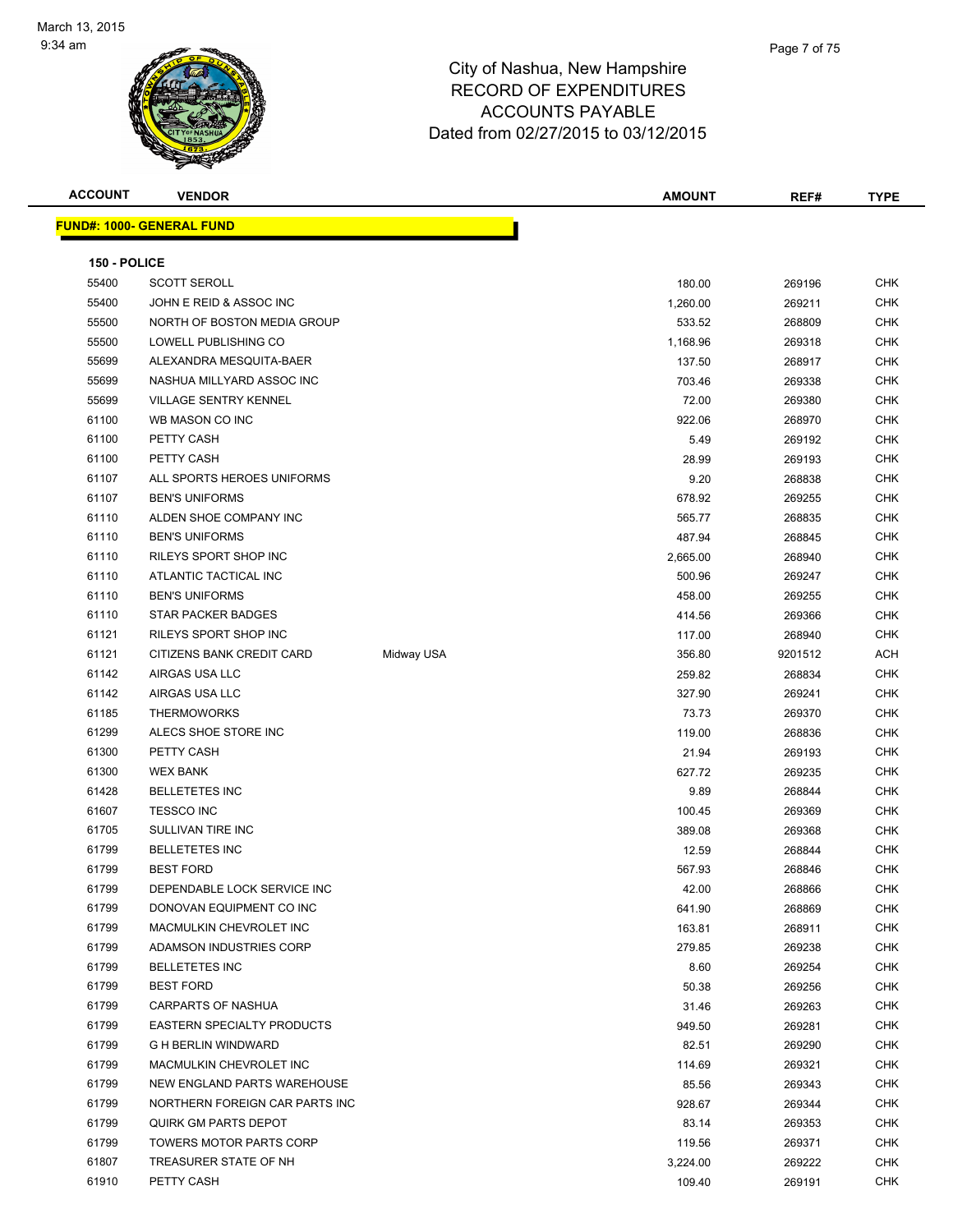

| <b>ACCOUNT</b>    | <b>VENDOR</b>                     |                               | <b>AMOUNT</b> | REF#    | <b>TYPE</b> |
|-------------------|-----------------------------------|-------------------------------|---------------|---------|-------------|
|                   | <u> FUND#: 1000- GENERAL FUND</u> |                               |               |         |             |
|                   |                                   |                               |               |         |             |
| 150 - POLICE      |                                   |                               |               |         |             |
| 71025             | SNAP ON TOOLS                     |                               | 949.01        | 269364  | <b>CHK</b>  |
| 71221             | DELL MARKETING LP                 |                               | 1,409.20      | 268864  | <b>CHK</b>  |
| 71221             | <b>DELL MARKETING LP</b>          |                               | 179.39        | 269270  | <b>CHK</b>  |
| 71221             | CITIZENS BANK CREDIT CARD         | Amazon Mktplace               | 161.65        | 9201512 | <b>ACH</b>  |
| 71400             | RILEYS SPORT SHOP INC             |                               | 311.50        | 268940  | <b>CHK</b>  |
|                   | <b>TOTAL 150 - POLICE</b>         |                               | \$49,802.71   |         |             |
|                   |                                   |                               |               |         |             |
| <b>152 - FIRE</b> |                                   |                               |               |         |             |
| 52800             | <b>JAMES W KIRK</b>               |                               | 135.00        | 268904  | <b>CHK</b>  |
| 52800             | DARREN DESJADON                   |                               | 1,013.00      | 269272  | <b>CHK</b>  |
| 54100             | <b>EVERSOURCE</b>                 |                               | 475.61        | 269209  | <b>CHK</b>  |
| 54114             | LIBERTY UTILITIES - NH            |                               | 1,240.18      | 268800  | <b>CHK</b>  |
| 54114             | <b>LIBERTY UTILITIES - NH</b>     |                               | 322.95        | 268801  | <b>CHK</b>  |
| 54114             | LIBERTY UTILITIES - NH            |                               | 414.04        | 268804  | <b>CHK</b>  |
| 54114             | PENNICHUCK WATER WORKS INC        |                               | 185.02        | 268814  | <b>CHK</b>  |
| 54114             | <b>DIRECT ENERGY BUSINESS</b>     |                               | 1,179.82      | 268867  | <b>CHK</b>  |
| 54114             | LIBERTY UTILITIES - NH            |                               | 777.13        | 269215  | <b>CHK</b>  |
| 54114             | <b>DIRECT ENERGY BUSINESS</b>     |                               | 3,630.32      | 269273  | <b>CHK</b>  |
| 54141             | PENNICHUCK WATER WORKS INC        |                               | 735.71        | 268814  | <b>CHK</b>  |
| 54141             | PENNICHUCK WATER WORKS INC        |                               | 241.59        | 269218  | <b>CHK</b>  |
| 54243             | AE MECHANICAL INC                 |                               | 5,298.75      | 268833  | <b>CHK</b>  |
| 54280             | <b>B &amp; S LOCKSMITHS INC</b>   |                               | 599.40        | 269249  | <b>CHK</b>  |
| 54280             | <b>BELLETETES INC</b>             |                               | 32.69         | 269254  | <b>CHK</b>  |
| 54280             | CHICK BEAULIEU INC                |                               | 220.00        | 269265  | <b>CHK</b>  |
| 54280             | <b>FIMBEL PAUNET CORP</b>         |                               | 240.00        | 269284  | <b>CHK</b>  |
| 54414             | AMAZON                            |                               | 253.52        | 268791  | <b>CHK</b>  |
| 54600             | SANEL AUTO PARTS CO               |                               | 28.27         | 268946  | <b>CHK</b>  |
| 54600             | SANEL AUTO PARTS CO               |                               | 7.66          | 269358  | <b>CHK</b>  |
| 54828             | US BANK EQUIPMENT FINANCE         |                               | 223.26        | 268821  | <b>CHK</b>  |
| 55118             | PAETEC COMMUNICATIONS INC         |                               | 10.69         | 268811  | <b>CHK</b>  |
| 55118             | VERIZON WIRELESS-842015493        |                               | 80.02         | 268826  | <b>CHK</b>  |
| 55421             | CITIZENS BANK CREDIT CARD         | International Society of Fire | 95.00         | 9201512 | <b>ACH</b>  |
| 55699             | TRUE BLUE CLEANERS                |                               | 113.96        | 268956  | <b>CHK</b>  |
| 55699             | TRUE BLUE CLEANERS                |                               | 105.56        | 268957  | <b>CHK</b>  |
| 55699             | TRUE BLUE CLEANERS                |                               | 15.08         | 269373  | <b>CHK</b>  |
| 55699             | TRUE BLUE CLEANERS                |                               | 37.70         | 269374  | <b>CHK</b>  |
| 55699             | CITIZENS BANK CREDIT CARD         | Holiday Inn - Nashua          | 595.14        | 9201512 | <b>ACH</b>  |
| 61100             | WB MASON CO INC                   |                               | 274.81        | 268970  | <b>CHK</b>  |
| 61135             | CITIZENS BANK CREDIT CARD         | <b>Phil Ackland Seminars</b>  | 295.00        | 9201512 | <b>ACH</b>  |
|                   |                                   |                               |               |         |             |
| 61135             | CITIZENS BANK CREDIT CARD         | <b>Phil Ackland Seminars</b>  | 8.26          | 9201512 | <b>ACH</b>  |
| 61142             | MOORE MEDICAL LLC                 |                               | 745.43        | 269333  | <b>CHK</b>  |
| 61307             | YANKEE TRUCK LLC                  |                               | 75.18         | 268971  | <b>CHK</b>  |
| 61428             | NEW ENGLAND PAPER & SUPPLY        |                               | 796.54        | 268922  | <b>CHK</b>  |
| 61428             | NEW ENGLAND PAPER & SUPPLY        |                               | 188.24        | 269342  | <b>CHK</b>  |
| 61650             | WB MASON CO INC                   |                               | 116.12        | 268970  | <b>CHK</b>  |
| 61699             | <b>BATTERIES PLUS</b>             |                               | 27.99         | 268843  | <b>CHK</b>  |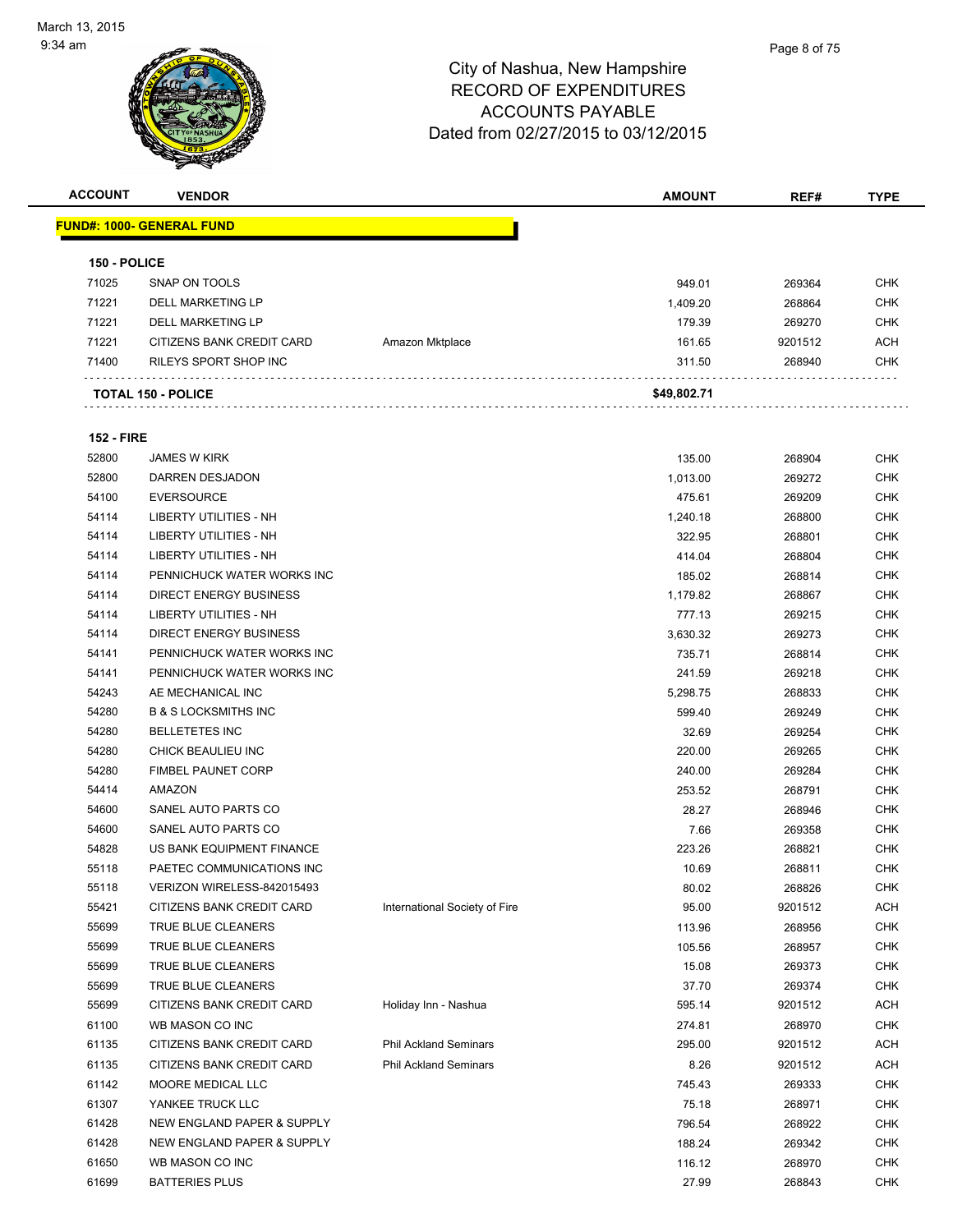| <b>ACCOUNT</b>    | <b>VENDOR</b>                          |                      | <b>AMOUNT</b> | REF#    | <b>TYPE</b> |
|-------------------|----------------------------------------|----------------------|---------------|---------|-------------|
|                   | <u> FUND#: 1000- GENERAL FUND</u>      |                      |               |         |             |
| <b>152 - FIRE</b> |                                        |                      |               |         |             |
| 61699             | POWER & TELEPHONE SUPPLY               |                      | 203.45        | 268933  | <b>CHK</b>  |
| 61699             | M & M ELECTRICAL SUPPLY CO INC         |                      | 152.91        | 269319  | <b>CHK</b>  |
| 61799             | A SIGN OF THINGS TO COME               |                      | 45.00         | 268829  | <b>CHK</b>  |
| 61799             | MINUTEMAN TRUCKS INC                   |                      | 392.94        | 268919  | <b>CHK</b>  |
| 61799             | JACK YOUNG CO INC                      |                      | 197.49        | 269309  | <b>CHK</b>  |
| 61799             | YANKEE TRUCK LLC                       |                      | 75.54         | 269385  | <b>CHK</b>  |
| 71432             | FIRE TECH & SAFETY OF NEW ENGL         |                      | 1,120.00      | 268880  | <b>CHK</b>  |
| 71800             | <b>FLETCHERS APPLIANCE</b>             |                      | 424.95        | 269287  | <b>CHK</b>  |
| 71999             | FIRE TECH & SAFETY OF NEW ENGL         |                      | 695.00        | 268880  | <b>CHK</b>  |
|                   | <b>TOTAL 152 - FIRE</b>                |                      | \$24,141.92   |         |             |
|                   | <b>153 - BUILDING INSPECTION</b>       |                      |               |         |             |
| 55118             | VERIZON WIRELESS-642044677             |                      | 80.02         | 268827  | <b>CHK</b>  |
| 55200             | NH BUILDING OFFICIALS SUPPORT          |                      | 50.00         | 268808  | <b>CHK</b>  |
| 55307             | <b>WILLIAM CONDRA</b>                  |                      | 173.00        | 268763  | <b>CHK</b>  |
| 55307             | <b>TIMOTHY DUPONT</b>                  |                      | 326.10        | 268764  | <b>CHK</b>  |
| 55307             | <b>RUSS MARCUM</b>                     |                      | 364.35        | 268775  | <b>CHK</b>  |
| 55307             | <b>JEFFREY RICHARD</b>                 |                      | 344.43        | 268782  | <b>CHK</b>  |
| 55307             | <b>WILLIAM MCKINNEY</b>                |                      | 150.02        | 268790  | <b>CHK</b>  |
| 55307             | <b>MARK COLLINS</b>                    |                      | 80.60         | 269185  | <b>CHK</b>  |
| 55421             | <b>MARK COLLINS</b>                    |                      | 87.50         | 268762  | <b>CHK</b>  |
| 55421             | <b>WILLIAM MCKINNEY</b>                |                      | 87.50         | 269203  | <b>CHK</b>  |
|                   | <b>TOTAL 153 - BUILDING INSPECTION</b> |                      | \$1,743.52    |         |             |
|                   | <b>155 - CODE ENFORCEMENT</b>          |                      |               |         |             |
| 55421             | CITIZENS BANK CREDIT CARD              | <b>Citizens Bank</b> | 107.52        | 9201512 | <b>ACH</b>  |
| 55421             | CITIZENS BANK CREDIT CARD              | <b>Citizens Bank</b> | 204.72        | 9201512 | <b>ACH</b>  |
|                   | <b>TOTAL 155 - CODE ENFORCEMENT</b>    |                      | \$312.24      |         |             |
|                   | <b>156 - EMERGENCY MANAGEMENT</b>      |                      |               |         |             |
| 68325             | FIRST TRANSIT INC<br>.                 |                      | 120.21        | 268881  | <b>CHK</b>  |
|                   | TOTAL 156 - EMERGENCY MANAGEMENT       |                      | \$120.21      |         |             |
|                   | <b>157 - CITYWIDE COMMUNICATIONS</b>   |                      |               |         |             |
| 54100             | <b>EVERSOURCE</b>                      |                      | 226.09        | 268794  | <b>CHK</b>  |
| 54487             | <b>CARPARTS OF NASHUA</b>              |                      | 105.13        | 269263  | <b>CHK</b>  |
|                   |                                        |                      | 31.92         | 268820  | <b>CHK</b>  |
| 55607             | UNITED PARCEL SERVICE                  |                      |               |         |             |

#### **159 - OTHER PUBLIC SAFETY**

| 54835 | PENNICHUCK WATER WORKS INC | 216.525.29 | 269218 | C <sub>1</sub> 11Z<br>∪⊓พ |
|-------|----------------------------|------------|--------|---------------------------|
|       |                            |            |        |                           |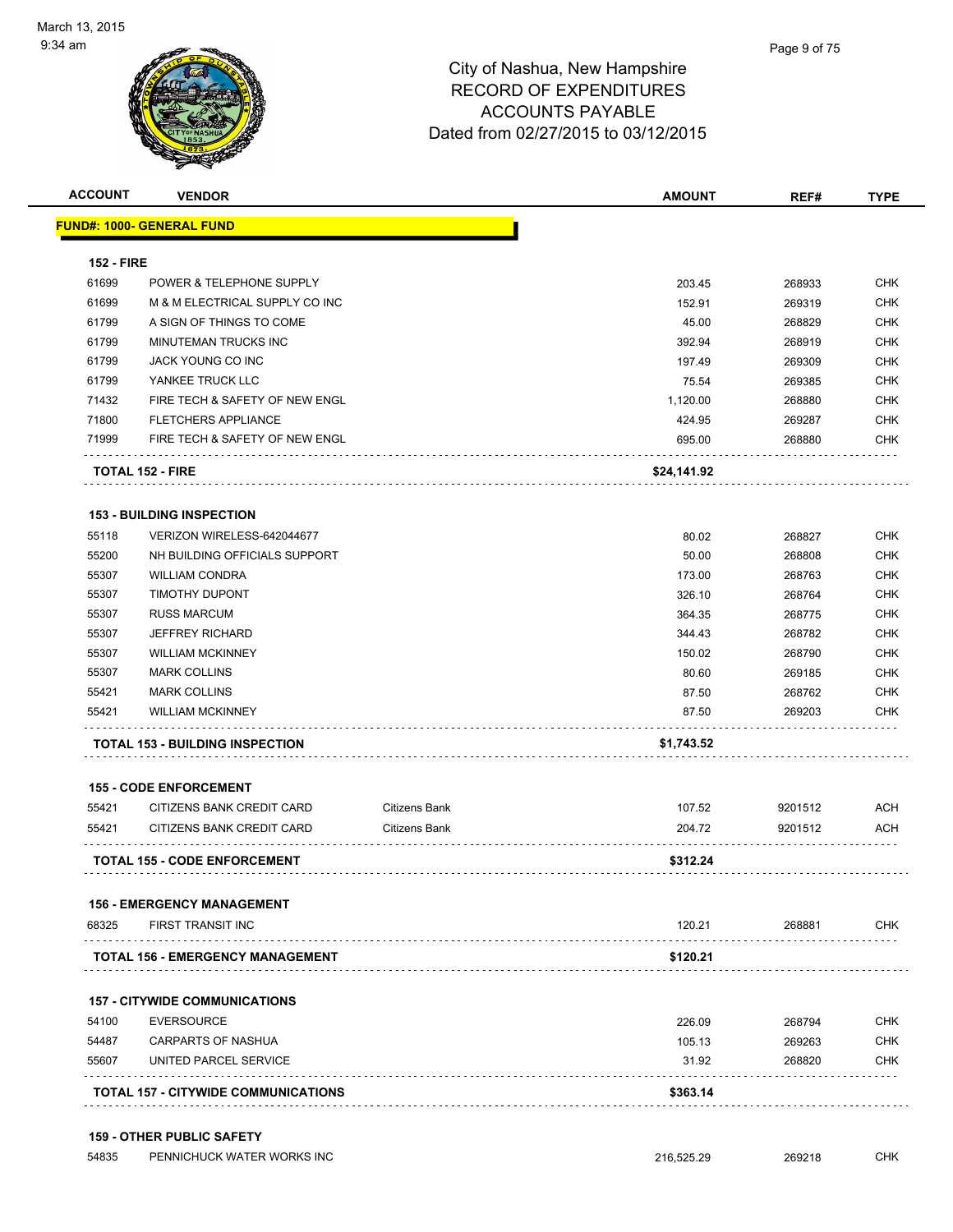

| <b>ACCOUNT</b> | <b>VENDOR</b>                               | <b>AMOUNT</b> | REF#   | TYPE       |
|----------------|---------------------------------------------|---------------|--------|------------|
|                | <b>FUND#: 1000- GENERAL FUND</b>            |               |        |            |
|                | <b>TOTAL 159 - OTHER PUBLIC SAFETY</b>      | \$216,525.29  |        |            |
|                | <b>160 - PUBLIC WORKS-ADMIN/ENGINEERING</b> |               |        |            |
| 54100          | <b>EVERSOURCE</b>                           | 1,143.70      | 268794 | <b>CHK</b> |
| 54141          | PENNICHUCK WATER WORKS INC                  | 87.69         | 268814 | <b>CHK</b> |
| 54141          | PENNICHUCK WATER WORKS INC                  | 75.73         | 269218 | <b>CHK</b> |
| 55109          | PAETEC COMMUNICATIONS INC                   | 4.41          | 268811 | <b>CHK</b> |
| 55307          | <b>TODD WELCH</b>                           | 25.88         | 269200 | <b>CHK</b> |
| 55307          | <b>WAYNE HUSBAND</b>                        | 40.83         | 269201 | <b>CHK</b> |
| 55400          | NEW ENGLAND CHAPTER APWA                    | 160.00        | 268806 | <b>CHK</b> |
| 55699          | JAN PRO CLEANING SYSTEMS NE                 | 665.00        | 269310 | <b>CHK</b> |
| 61100          | WB MASON CO INC                             | 94.52         | 268970 | <b>CHK</b> |
| 61100          | WB MASON CO INC                             | 36.88         | 269383 | <b>CHK</b> |
| 61299          | <b>APWA</b>                                 | 78.75         | 268792 | <b>CHK</b> |
|                | TOTAL 160 - PUBLIC WORKS-ADMIN/ENGINEERING  | \$2,413.39    |        |            |
| 161 - STREETS  |                                             |               |        |            |
| 54100          | <b>EVERSOURCE</b>                           | 3,535.30      | 268794 | <b>CHK</b> |
| 54114          | <b>ENERGYNORTH PROPANE</b>                  | 3,237.67      | 268875 | <b>CHK</b> |
| 54141          | PENNICHUCK WATER WORKS INC                  | 588.38        | 269218 | <b>CHK</b> |
| 54200          | JAN PRO CLEANING SYSTEMS NE                 | 855.00        | 269310 | <b>CHK</b> |
| 54207          | LYDIA E BELTRAN                             | 375.00        | 269204 | <b>CHK</b> |
| 54207          | <b>BETTER BUILT HOMES</b>                   | 442.50        | 269205 | <b>CHK</b> |
| 54207          | ROY E BRIAND                                | 518.00        | 269206 | <b>CHK</b> |
| 54207          | ROGER LEVEILLE JR                           | 405.00        | 269212 | <b>CHK</b> |
| 54207          | S L DIONNE LANDSCAPING                      | 700.00        | 269219 | <b>CHK</b> |
| 54236          | <b>CALLOGIX INC</b>                         | 442.22        | 269260 | <b>CHK</b> |
| 54280          | <b>HIGHLAND POWER</b>                       | 1,620.00      | 268893 | <b>CHK</b> |
| 54280          | M & M ELECTRICAL SUPPLY CO INC              | 41.35         | 268908 | <b>CHK</b> |
| 54280          | NH SAFE & LOCK CO INC                       | 895.50        | 268926 | <b>CHK</b> |
| 54280          | STEVE SHUMSKY UNLIMITED DOOR                | 1,157.00      | 268955 | <b>CHK</b> |
| 54280          | <b>BELLETETES INC</b>                       | 2.00          | 269254 | <b>CHK</b> |
| 54280          | KEANE FIRE & SAFETY EQUIPMENT               | 861.13        | 269313 | <b>CHK</b> |
| 54600          | D & R TOWING INC                            | 907.50        | 268862 | <b>CHK</b> |
| 54600          | DONOVAN EQUIPMENT CO INC                    | 547.40        | 268869 | <b>CHK</b> |
| 54600          | EASTERN NE HYDRAULICS INC                   | 1,700.00      | 268874 | <b>CHK</b> |
| 54600          | <b>FASTENAL CO</b>                          | 110.16        | 268878 | <b>CHK</b> |
| 54600          | FREIGHTLINER OF NH INC                      | 59.99         | 268883 | <b>CHK</b> |
| 54600          | HOWARD P FAIRFIELD LLC                      | 3,787.63      | 268895 | <b>CHK</b> |
| 54600          | LIBERTY INTNL TRUCKS OF NH LLC              | 1,342.06      | 268905 | <b>CHK</b> |
| 54600          | MACMULKIN CHEVROLET INC                     | 577.75        | 268911 | <b>CHK</b> |
| 54600          | <b>MAYNARD &amp; LESIEUR INC</b>            | 50.00         | 268912 | <b>CHK</b> |
| 54600          | <b>MB TRACTOR &amp; EQUIPMENT</b>           | 454.00        | 268913 | <b>CHK</b> |
| 54600          | MCDEVITT TRUCKS INC                         | 61.30         | 268914 | <b>CHK</b> |
| 54600          | NAPA AUTO PARTS                             | 88.41         | 268921 | <b>CHK</b> |
| 54600          | NH SAFE & LOCK CO INC                       | 63.60         | 268926 | <b>CHK</b> |
| 54600          | SAFETY KLEEN SYSTEMS INC                    | 635.12        | 268943 | <b>CHK</b> |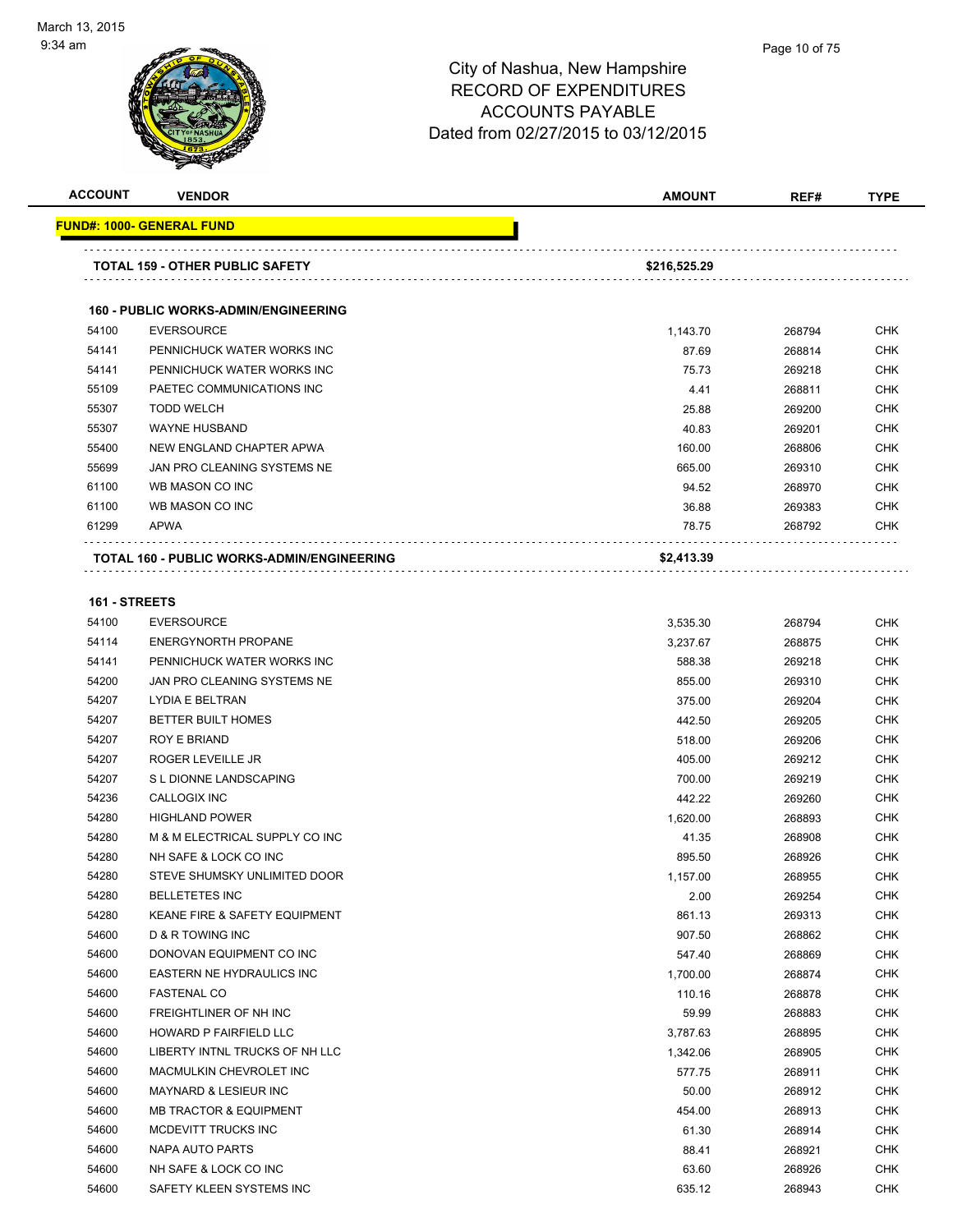

| <b>ACCOUNT</b>       | <b>VENDOR</b>                     | <b>AMOUNT</b> | REF#   | <b>TYPE</b> |
|----------------------|-----------------------------------|---------------|--------|-------------|
|                      | <u> FUND#: 1000- GENERAL FUND</u> |               |        |             |
|                      |                                   |               |        |             |
| <b>161 - STREETS</b> |                                   |               |        |             |
| 54600                | SANEL AUTO PARTS CO               | 465.64        | 268947 | <b>CHK</b>  |
| 54600                | USP OF NEW ENGLAND                | 1,589.02      | 268964 | <b>CHK</b>  |
| 54600                | <b>GARD SPECIALISTS CO INC</b>    | 421.30        | 269159 | CHK         |
| 54600                | <b>B-B CHAIN INC</b>              | 783.50        | 269250 | CHK         |
| 54600                | <b>CAMEROTA TRUCK PARTS</b>       | 3,789.71      | 269261 | <b>CHK</b>  |
| 54600                | CANDIA TRAILER & SNOW EQUIPMENT   | 428.00        | 269262 | <b>CHK</b>  |
| 54600                | <b>CARPARTS OF NASHUA</b>         | 228.00        | 269263 | <b>CHK</b>  |
| 54600                | DONOVAN EQUIPMENT CO INC          | 576.04        | 269275 | <b>CHK</b>  |
| 54600                | DONOVAN SPRING CO INC             | 584.12        | 269276 | <b>CHK</b>  |
| 54600                | GILBERT DRIVELINE SERV & SUPPL    | 101.13        | 269292 | <b>CHK</b>  |
| 54600                | LIBERTY INTNL TRUCKS OF NH LLC    | 798.70        | 269316 | <b>CHK</b>  |
| 54600                | MACMULKIN CHEVROLET INC           | 243.77        | 269321 | CHK         |
| 54600                | <b>MB TRACTOR &amp; EQUIPMENT</b> | 1,015.72      | 269325 | <b>CHK</b>  |
| 54600                | MCDEVITT TRUCKS INC               | 510.19        | 269326 | CHK         |
| 54600                | NAPA AUTO PARTS                   | 548.82        | 269334 | CHK         |
| 54600                | SANEL AUTO PARTS CO               | 115.62        | 269360 | <b>CHK</b>  |
| 54821                | <b>GRAND RENTAL STATION</b>       | 800.00        | 269295 | <b>CHK</b>  |
| 55109                | PAETEC COMMUNICATIONS INC         | 21.39         | 268811 | <b>CHK</b>  |
| 55118                | CRITICAL ALERT SYSTEMS, LLC       | 338.40        | 269208 | <b>CHK</b>  |
| 55699                | MASS CRANE & HOIST SERVICE INC    | 2,214.98      | 269322 | <b>CHK</b>  |
| 61107                | ALECS SHOE STORE INC              | 854.90        | 268836 | <b>CHK</b>  |
| 61107                | UNIFIRST CORPORATION              | 565.70        | 268962 | <b>CHK</b>  |
| 61107                | UNIFIRST CORPORATION              | 539.10        | 269376 | <b>CHK</b>  |
| 61166                | BOT L GAS INC                     | 24.75         | 268849 | <b>CHK</b>  |
| 61299                | FUTURE SUPPLY CO                  | 1,508.79      | 268884 | CHK         |
| 61300                | DENNIS K BURKE INC                | 14,259.05     | 269271 | <b>CHK</b>  |
| 61307                | SHATTUCK MALONE OIL CO            | 2,697.78      | 268816 | <b>CHK</b>  |
| 61307                | SHATTUCK MALONE OIL CO            | 3,816.23      | 269220 | <b>CHK</b>  |
| 61507                | <b>BROX INDUSTRIES INC</b>        | 965.07        | 269258 | CHK         |
| 61514                | <b>EASTERN MINERALS INC</b>       | 3,257.81      | 268873 | <b>CHK</b>  |
| 61514                | <b>EASTERN MINERALS INC</b>       | 8,203.24      | 269280 | <b>CHK</b>  |
| 61521                | F L MERRILL CONSTRUCTION, INC     | 443.53        | 268882 | <b>CHK</b>  |
| 61521                | F L MERRILL CONSTRUCTION, INC     | 4,216.28      | 269286 | <b>CHK</b>  |
| 61535                | <b>BROX INDUSTRIES INC</b>        | 337.87        | 269258 | <b>CHK</b>  |
| 61542                | <b>ALPHAGRAPHICS</b>              | 269.50        | 268839 | <b>CHK</b>  |
| 61542                | <b>BELLETETES INC</b>             | 29.00         | 268844 | <b>CHK</b>  |
| 61542                | HOME DEPOT CREDIT SERVICE 3065    | 68.42         | 268894 | <b>CHK</b>  |
| 61542                | PERMA LINE CORP OF NEW ENGLAND    | 88.45         | 268930 | <b>CHK</b>  |
| 61556                | <b>FASTENAL CO</b>                | 328.97        | 268878 | <b>CHK</b>  |
| 61556                | M & M ELECTRICAL SUPPLY CO INC    | 120.82        | 268908 | <b>CHK</b>  |
| 61556                | OCEAN STATE SIGNAL CO             | 4,120.00      | 268928 | <b>CHK</b>  |
| 61560                | <b>BELLETETES INC</b>             | 21.49         | 268844 | <b>CHK</b>  |
| 61705                | <b>MAYNARD &amp; LESIEUR INC</b>  | 705.25        | 268912 | CHK         |
| 61705                | MAYNARD & LESIEUR INC             | 3,950.00      | 269324 | <b>CHK</b>  |
| 61709                | NAPA AUTO PARTS                   | 107.06        | 268921 | <b>CHK</b>  |
| 61709                | SANEL AUTO PARTS CO               | 73.05         | 268947 | CHK         |
| 61709                | <b>CARPARTS OF NASHUA</b>         | 86.25         | 269263 | CHK         |
| 61709                | G H BERLIN WINDWARD               | 239.10        | 269290 | CHK         |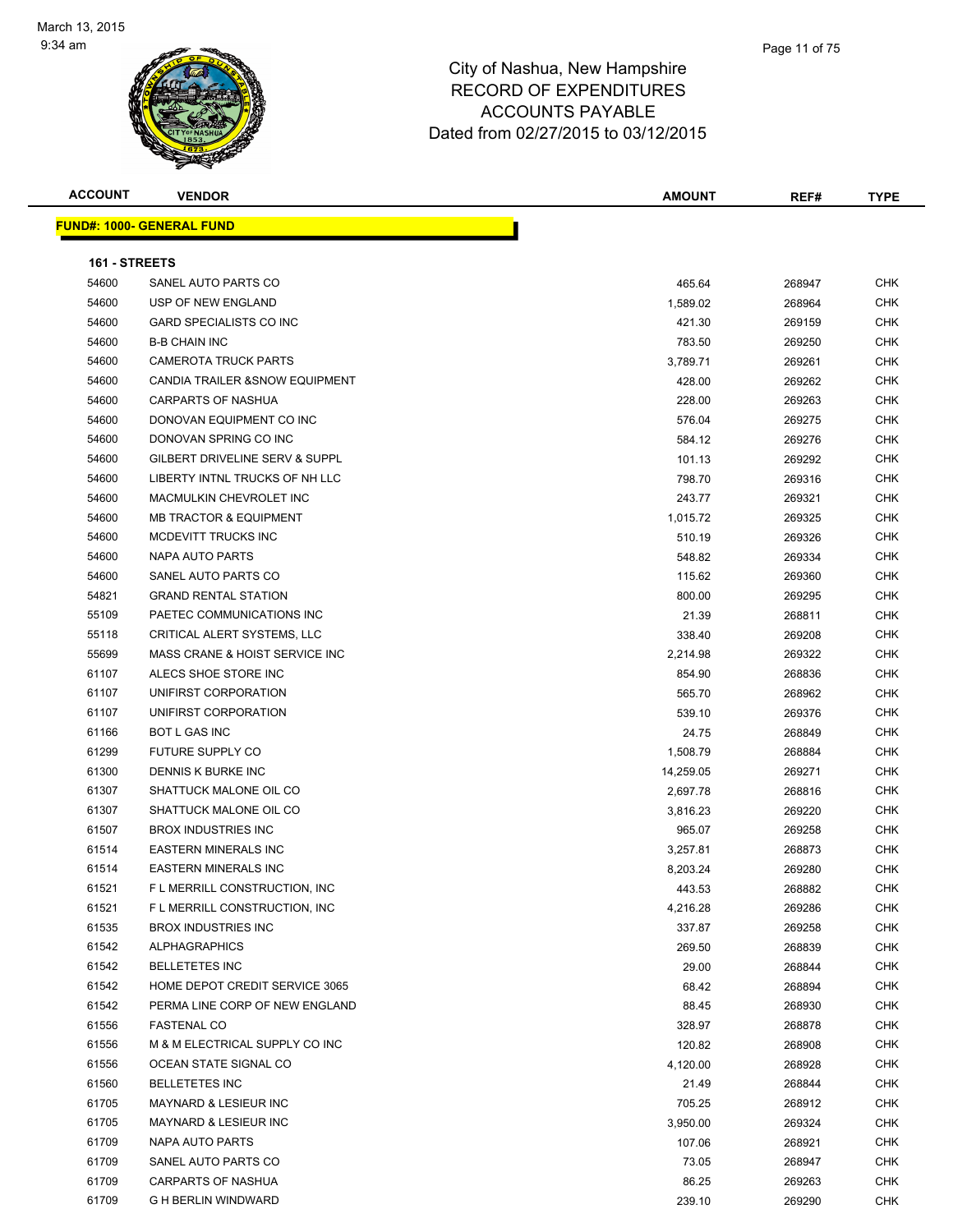

Page 12 of 75

|               | <b>VENDOR</b>                     |               | <b>AMOUNT</b> | REF#    | <b>TYPE</b>                                                               |
|---------------|-----------------------------------|---------------|---------------|---------|---------------------------------------------------------------------------|
|               | <u> FUND#: 1000- GENERAL FUND</u> |               |               |         |                                                                           |
| 161 - STREETS |                                   |               |               |         |                                                                           |
| 61799         | <b>BELLETETES INC</b>             |               | 5.38          | 268844  | CHK                                                                       |
| 61799         | <b>FASTENAL CO</b>                |               | 46.23         | 268878  | <b>CHK</b>                                                                |
| 61799         | NAPA AUTO PARTS                   |               | 23.86         | 268921  | <b>CHK</b>                                                                |
| 61799         | SANEL AUTO PARTS CO               |               | 68.10         | 268947  | <b>CHK</b>                                                                |
| 61799         | <b>BELLETETES INC</b>             |               | 70.37         | 269254  | <b>CHK</b>                                                                |
| 61799         | <b>CARPARTS OF NASHUA</b>         |               | 59.15         | 269263  | <b>CHK</b>                                                                |
| 61799         | <b>FASTENAL CO</b>                |               | 31.35         | 269283  | <b>CHK</b>                                                                |
| 61799         | FREIGHTLINER OF NH INC            |               | 21.18         | 269289  | <b>CHK</b>                                                                |
| 61799         | LIBERTY INTNL TRUCKS OF NH LLC    |               | 87.62         | 269316  | <b>CHK</b>                                                                |
| 61799         | MACMULKIN CHEVROLET INC           |               | 16.67         | 269321  | <b>CHK</b>                                                                |
| 61799         | NAPA AUTO PARTS                   |               | 500.35        | 269334  | <b>CHK</b>                                                                |
| 61799         | SANEL AUTO PARTS CO               |               | 7.76          | 269360  | <b>CHK</b>                                                                |
| 71025         | <b>FASTENAL CO</b>                |               | 39.73         | 268878  | <b>CHK</b>                                                                |
| 71025         | SNAP ON TOOLS                     |               | 43.75         | 268952  | <b>CHK</b>                                                                |
| 71999         | CANDIA TRAILER & SNOW EQUIPMENT   |               | 4,895.00      | 269262  | CHK                                                                       |
|               | TOTAL 161 - STREETS               |               | \$99,448.98   |         |                                                                           |
|               |                                   |               |               |         |                                                                           |
|               | <b>162 - STREET LIGHTING</b>      |               |               |         |                                                                           |
| 54100         | <b>EVERSOURCE</b>                 |               | 63,097.75     | 269209  | CHK                                                                       |
|               | TOTAL 162 - STREET LIGHTING       |               | \$63,097.75   |         |                                                                           |
|               |                                   |               |               |         |                                                                           |
|               | <b>166 - PARKING LOTS</b>         |               |               |         |                                                                           |
| 54100         | <b>EVERSOURCE</b>                 |               | 473.96        | 268794  |                                                                           |
| 54141         | PENNICHUCK WATER WORKS INC        |               | 81.89         | 268814  |                                                                           |
| 54207         | THE DOTY GROUP INC                |               | 1,462.50      | 268872  |                                                                           |
| 54280         | CENTRAL PAPER PRODUCTS CO         |               | 171.00        | 269264  |                                                                           |
| 55307         | <b>JILL STANSFIELD</b>            |               | 29.44         | 268784  | CHK<br><b>CHK</b><br><b>CHK</b><br><b>CHK</b><br><b>CHK</b>               |
| 55421         | CITIZENS BANK CREDIT CARD         | <b>NEPC</b>   | 200.00        | 9201512 | <b>ACH</b>                                                                |
| 55699         | UNITED SITE SERVICES NORTHEAST    |               | 54.97         | 268963  | <b>CHK</b>                                                                |
| 61307         | CITY OF NASHUA/TAX COLLECTORS     |               | 81.38         | 269184  | <b>CHK</b>                                                                |
|               | <b>TOTAL 166 - PARKING LOTS</b>   |               | \$2,555.14    |         |                                                                           |
|               |                                   |               |               |         |                                                                           |
|               | <b>171 - COMMUNITY SERVICES</b>   |               |               |         |                                                                           |
| 54107         | SHATTUCK MALONE OIL CO            |               | 2,010.70      | 269220  |                                                                           |
| 54141         | PENNICHUCK WATER WORKS INC        |               | 220.79        | 268814  |                                                                           |
| 61299         | PETTY CASH                        |               | 19.35         | 268779  |                                                                           |
| 61299         | CITIZENS BANK CREDIT CARD         | ShopHeart.org | 52.82         | 9201512 |                                                                           |
| 68318         | DARTMOUTH HITCHCOCK CAFE          |               | 154.25        | 269269  |                                                                           |
| 68320         | THE YOUTH COUNCIL                 |               | 365.00        | 268972  | CHK<br><b>CHK</b><br><b>CHK</b><br><b>ACH</b><br><b>CHK</b><br><b>CHK</b> |

#### **172 - COMMUNITY HEALTH**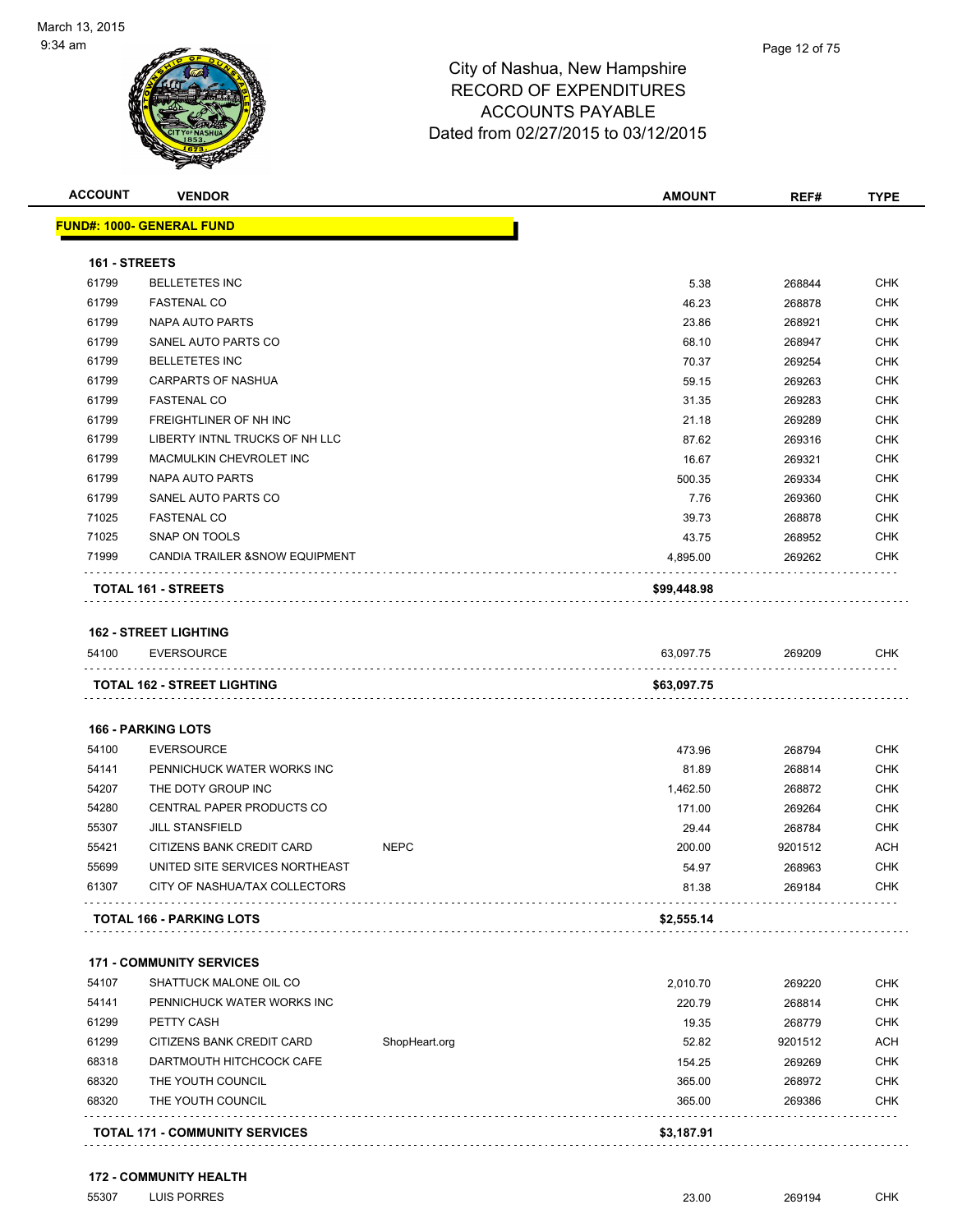#### Page 13 of 75

| <b>ACCOUNT</b> | <b>VENDOR</b>                     | <b>AMOUNT</b> | REF#   | <b>TYPE</b> |
|----------------|-----------------------------------|---------------|--------|-------------|
|                | <u> FUND#: 1000- GENERAL FUND</u> |               |        |             |
|                | <b>172 - COMMUNITY HEALTH</b>     |               |        |             |
| 55307          | <b>SHANNON CASEY</b>              | 8.05          | 269197 | <b>CHK</b>  |
| 61110          | M & N SPORTS LLC                  | 187.60        | 268909 | <b>CHK</b>  |
|                | TOTAL 172 - COMMUNITY HEALTH      | \$218.65      |        |             |
|                | <b>173 - ENVIRONMENTAL HEALTH</b> |               |        |             |
| 54600          | PETTY CASH                        | 25.94         | 268779 | <b>CHK</b>  |
| 55307          | <b>HEIDI PEEK</b>                 | 131.10        | 268777 | <b>CHK</b>  |
| 55421          | <b>UNH</b>                        | 1,303.50      | 269228 | <b>CHK</b>  |
|                | TOTAL 173 - ENVIRONMENTAL HEALTH  | \$1,460.54    |        |             |
|                | <b>175 - WELFARE ASSISTANCE</b>   |               |        |             |
| 55810          | MOTEL 6                           | 2,113.72      | 269126 | <b>CHK</b>  |
| 55810          | 13-19 DONNA ST LLC                | 900.97        | 269127 | <b>CHK</b>  |
| 55810          | 23-25 TEMPLE ST REALTY LLC        | 464.00        | 269128 | <b>CHK</b>  |
| 55810          | HAMMERHEAD RENTAL PROP LLC        | 101.23        | 269129 | <b>CHK</b>  |
| 55810          | <b>LAMERAND ENTERPRISES</b>       | 282.53        | 269130 | <b>CHK</b>  |
| 55810          | LEO M LAVOIE                      | 654.95        | 269131 | <b>CHK</b>  |
| 55810          | <b>LSB LIMITED PARTNERSHIP</b>    | 976.21        | 269132 | <b>CHK</b>  |
| 55810          | <b>MOBEEN MOHAMMED</b>            | 650.00        | 269133 | <b>CHK</b>  |
| 55810          | MOTEL 6                           | 2,143.75      | 269593 | <b>CHK</b>  |
| 55810          | ADOBE REALTY AND HOMES LLC        | 650.00        | 269594 | <b>CHK</b>  |
| 55810          | AMHERST PARK APARTMENTS LLC       | 106.39        | 269595 | <b>CHK</b>  |
| 55810          | <b>B36 REAL ESTATE LLC</b>        | 415.00        | 269596 | <b>CHK</b>  |
| 55810          | CENTRAL REALTY INC                | 282.88        | 269597 | <b>CHK</b>  |
| 55810          | <b>CHRISTOPHER CHISHOLM</b>       | 1,179.21      | 269598 | <b>CHK</b>  |
| 55810          | <b>COUNTRY BARN MOTEL</b>         | 1,104.60      | 269599 | <b>CHK</b>  |
| 55810          | <b>CONSTANCE GAUTHIER</b>         | 570.00        | 269601 | <b>CHK</b>  |
| 55810          | RODNEY KIRKMAN                    | 575.00        | 269602 | <b>CHK</b>  |
| 55810          | <b>HAO LU</b>                     | 500.00        | 269603 | <b>CHK</b>  |
| 55810          | MCCHANDLER LLC                    | 876.00        | 269604 | <b>CHK</b>  |
| 55810          | <b>MHARN LLC</b>                  | 700.00        | 269605 | <b>CHK</b>  |
| 55810          | NASHUA HOUSING AUTHORITY          | 231.50        | 269606 | <b>CHK</b>  |
| 55810          | EDWARD PAQUIN                     | 850.00        | 269607 | <b>CHK</b>  |
| 55810          | <b>FERNAND POULIN</b>             | 350.00        | 269608 | <b>CHK</b>  |
| 55810          | T 31 REAL ESTATE LLC              | 800.00        | 269610 | <b>CHK</b>  |
| 55812          | RITE AID ACCT#1009804             | 1,620.87      | 269609 | <b>CHK</b>  |
| 55814          | <b>LIBERTY UTILITIES</b>          | 42.00         | 269592 | <b>CHK</b>  |
| 55820          | DAVIS FUNERAL HOME                | 750.00        | 269600 | <b>CHK</b>  |
|                | TOTAL 175 - WELFARE ASSISTANCE    | \$19,890.81   |        |             |

| 54100 | EVERSOURCE                 | 2.342.66 | 269209 | СНК |
|-------|----------------------------|----------|--------|-----|
| 54114 | LIBERTY UTILITIES - NH     | 619.84   | 269215 | снк |
| 54141 | PENNICHUCK WATER WORKS INC | 616.32   | 268814 | СНК |
| 54141 | PENNICHUCK WATER WORKS INC | 337.50   | 269218 | CHK |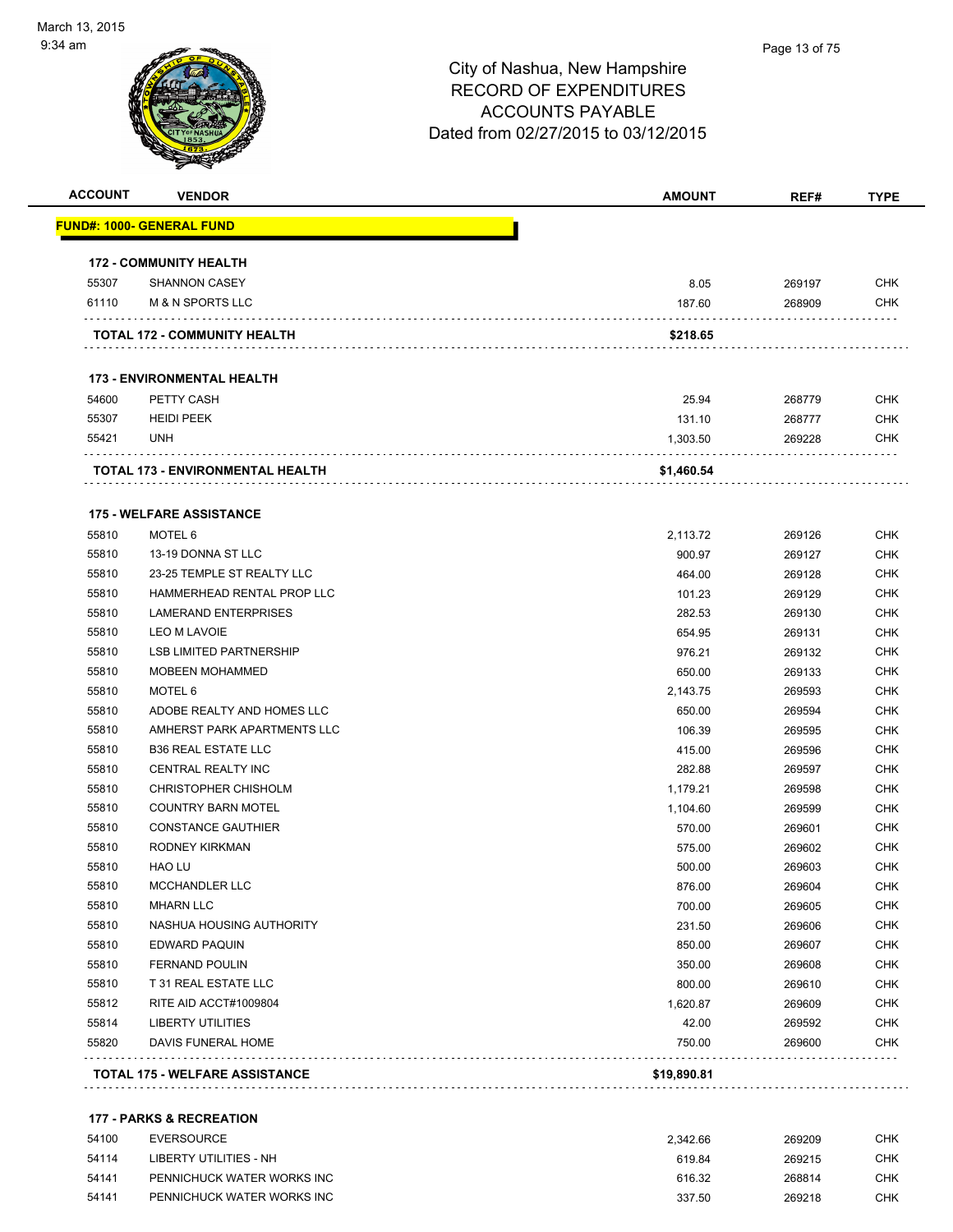

| <b>ACCOUNT</b> | <b>VENDOR</b>                             | <b>AMOUNT</b> | REF#   | <b>TYPE</b> |
|----------------|-------------------------------------------|---------------|--------|-------------|
|                | <u> FUND#: 1000- GENERAL FUND</u>         |               |        |             |
|                | <b>177 - PARKS &amp; RECREATION</b>       |               |        |             |
| 54280          | CORRIVEAU ROUTHIER INC                    | 70.95         | 268860 | CHK         |
| 54280          | GATE CITY FENCE CO INC                    | 1,615.00      | 268885 | <b>CHK</b>  |
| 54280          | HOME DEPOT CREDIT SERVICE 3065            | 226.81        | 268894 | <b>CHK</b>  |
| 54280          | JAN PRO CLEANING SYSTEMS NE               | 300.00        | 268900 | <b>CHK</b>  |
| 54280          | SIMPLEX GRINNELL                          | 829.66        | 268950 | <b>CHK</b>  |
| 54280          | <b>RC WELDING LLC</b>                     | 90.00         | 269354 | <b>CHK</b>  |
| 54487          | <b>CARPARTS OF NASHUA</b>                 | 260.62        | 268851 | <b>CHK</b>  |
| 54487          | DONOVAN EQUIPMENT CO INC                  | 296.80        | 268869 | <b>CHK</b>  |
| 54487          | LIBERTY INTNL TRUCKS OF NH LLC            | 529.38        | 268905 | <b>CHK</b>  |
| 54487          | DONOVAN EQUIPMENT CO INC                  | 368.90        | 269275 | <b>CHK</b>  |
| 54600          | HOWARD P FAIRFIELD LLC                    | 290.52        | 268895 | <b>CHK</b>  |
| 54600          | <b>J C MADIGAN INC</b>                    | 321.17        | 268898 | <b>CHK</b>  |
| 55109          | PAETEC COMMUNICATIONS INC                 | 8.55          | 268811 | <b>CHK</b>  |
| 55200          | NEW ENGLAND PARK ASSOCIATION              | 100.00        | 268807 | <b>CHK</b>  |
| 55642          | <b>GRANT COY</b>                          | 132.00        | 269113 | <b>CHK</b>  |
| 55642          | <b>WILLIAM DAPKUS</b>                     | 150.00        | 269114 | <b>CHK</b>  |
| 55642          | <b>JOHN FERLAN</b>                        | 350.00        | 269115 | <b>CHK</b>  |
| 55642          | <b>GERALD GADBOIS</b>                     | 350.00        | 269116 | <b>CHK</b>  |
| 55642          | <b>TIMOTHY KLEIN</b>                      | 324.00        | 269117 | <b>CHK</b>  |
| 55642          | <b>ANTON MARINCHIK</b>                    | 150.00        | 269118 | <b>CHK</b>  |
| 55642          | <b>BRIAN OLSEN</b>                        | 308.00        | 269119 | <b>CHK</b>  |
| 55642          | DANIEL RENZI                              | 188.00        | 269120 | <b>CHK</b>  |
| 55642          | RONALD SEVIGNY                            | 1,085.00      | 269121 | <b>CHK</b>  |
| 55642          | <b>KENNETH W SINCLAIR</b>                 | 308.00        | 269122 | <b>CHK</b>  |
| 55642          | <b>BRUCE SMITH</b>                        | 116.00        | 269123 | <b>CHK</b>  |
| 55642          | RON WELLIVER                              | 132.00        | 269124 | <b>CHK</b>  |
| 61100          | WB MASON CO INC                           | 59.31         | 269383 | <b>CHK</b>  |
| 61107          | <b>M &amp; N SPORTS LLC</b>               | 1,416.20      | 269320 | <b>CHK</b>  |
| 61110          | ALECS SHOE STORE INC                      | 110.00        | 268836 | <b>CHK</b>  |
| 61110          | <b>GRAINGER</b>                           | 462.65        | 268888 | CHK         |
| 61300          | DENNIS K BURKE INC                        | 868.41        | 268865 | <b>CHK</b>  |
| 61307          | SHATTUCK MALONE OIL CO                    | 5,618.92      | 269220 | <b>CHK</b>  |
| 61705          | <b>CARPARTS OF NASHUA</b>                 | (60.53)       | 269263 | <b>CHK</b>  |
| 61799          | SOUTHWORTH-MILTON INC                     | 1,550.93      | 268817 | <b>CHK</b>  |
| 61799          | DONOVAN EQUIPMENT CO INC                  | 374.30        | 269275 | <b>CHK</b>  |
| 61799          | LIBERTY INTNL TRUCKS OF NH LLC            | 193.36        | 269316 | <b>CHK</b>  |
| 61799          | NAPA AUTO PARTS                           | 29.94         | 269336 | <b>CHK</b>  |
|                | <b>TOTAL 177 - PARKS &amp; RECREATION</b> | \$23,441.17   |        |             |

**179 - LIBRARY**

| 54100 | EVERSOURCE                     | 5.433.01 | 269209 | CHK        |
|-------|--------------------------------|----------|--------|------------|
| 54141 | PENNICHUCK WATER WORKS INC     | 305.48   | 268814 | <b>CHK</b> |
| 54280 | DMS PLUMBING & HEATING         | 413.00   | 268868 | CHK        |
| 54280 | R B LEWIS FIRE CONTROL SYSTEMS | 810.00   | 268937 | CHK        |
| 54487 | NASHUA OUTDOOR POWER EQUIPMENT | 329.75   | 269339 | <b>CHK</b> |
| 55200 | NHLA                           | 30.00    | 269217 | CHK        |
| 61100 | WB MASON CO INC                | 122.27   | 268970 | CHK        |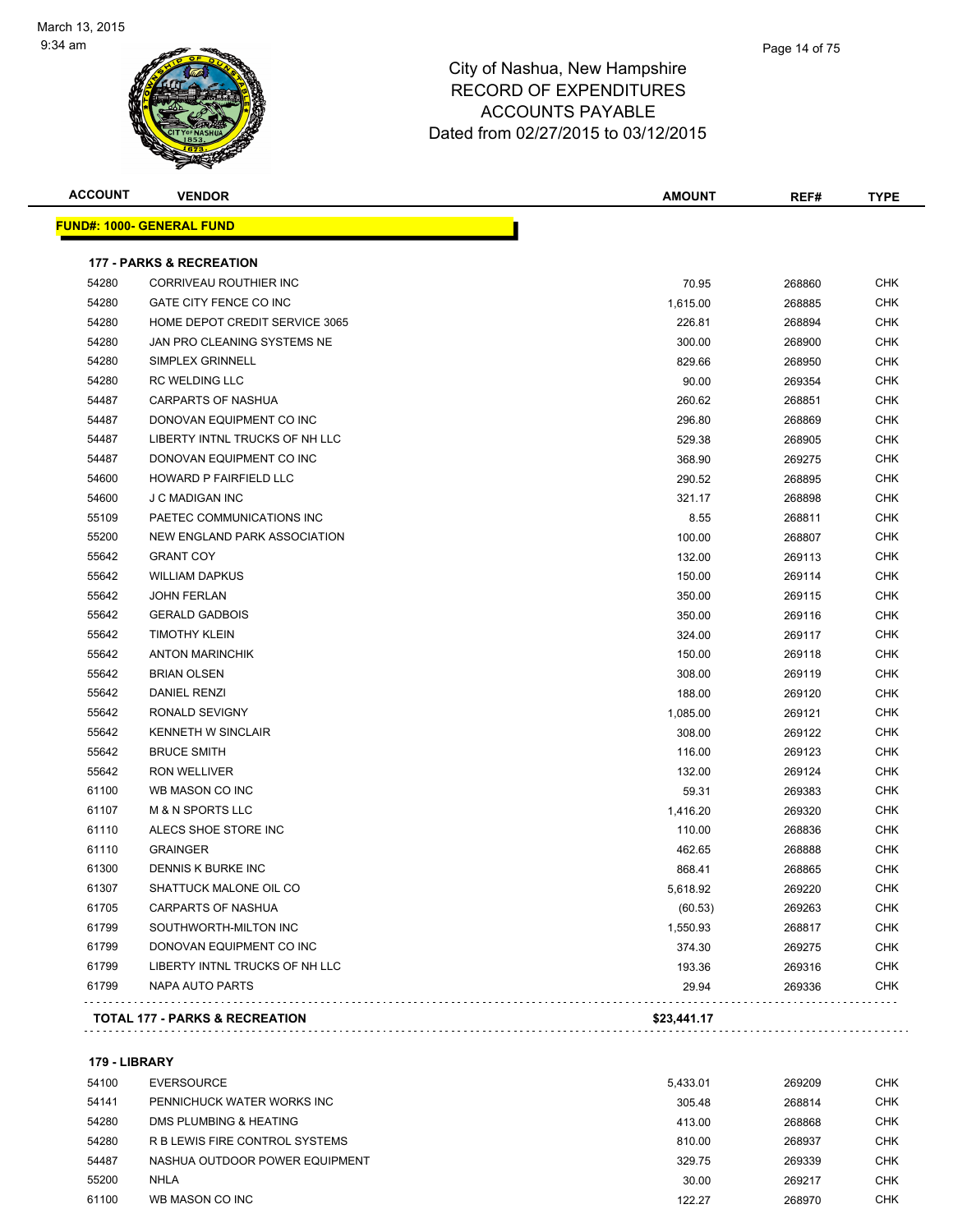

| <b>ACCOUNT</b>      | <b>VENDOR</b>                            | <b>AMOUNT</b> | REF#   | <b>TYPE</b> |
|---------------------|------------------------------------------|---------------|--------|-------------|
|                     | <u> FUND#: 1000- GENERAL FUND</u>        |               |        |             |
| 179 - LIBRARY       |                                          |               |        |             |
| 61299               | AMAZON                                   | 53.95         | 268791 | CHK         |
| 61428               | NEW ENGLAND PAPER & SUPPLY               | 440.04        | 269342 | CHK         |
| 61807               | AMAZON                                   | 77.33         | 268791 | <b>CHK</b>  |
| 61807               | <b>BAKER &amp; TAYLOR</b>                | 1,474.44      | 268842 | <b>CHK</b>  |
| 61807               | <b>CREATIVE LIBRARY SALES</b>            | 30.74         | 268861 | <b>CHK</b>  |
| 61807               | <b>SIMON &amp; SCHUSTER</b>              | 26.88         | 268949 | <b>CHK</b>  |
| 61807               | <b>BAKER &amp; TAYLOR</b>                | 1,096.05      | 269253 | <b>CHK</b>  |
| 61807               | <b>GEORGE C MARSHALL INT'L CENTER</b>    | 34.68         | 269291 | <b>CHK</b>  |
| 61807               | <b>INGRAM LIBRARY SERVICES</b>           | 102.91        | 269306 | <b>CHK</b>  |
| 61807               | SIMON & SCHUSTER                         | 17.64         | 269362 | CHK         |
| 61814               | <b>BAKER &amp; TAYLOR</b>                | 85.21         | 268842 | CHK         |
| 61814               | <b>MIDWEST TAPE</b>                      | 199.62        | 268918 | <b>CHK</b>  |
| 61814               | MULTICULTURAL BOOKS & VIDEOS             | 107.75        | 268920 | CHK         |
| 61814               | RANDOM HOUSE LLC                         | 101.25        | 268938 | <b>CHK</b>  |
| 61814               | DOCUMENTARY EDUCATIONAL                  | 149.00        | 269274 | <b>CHK</b>  |
| 61814               | MICRO MARKETING ASSOCIATES               | 136.47        | 269331 | <b>CHK</b>  |
| 61814               | <b>MIDWEST TAPE</b>                      | 209.72        | 269332 | <b>CHK</b>  |
| 61821               | <b>EBSCO INFORMATION SERVICES</b>        | (8.30)        | 269282 | CHK         |
| 61830               | <b>VALUE LINE PUBLISHING LLC</b>         | 2,600.00      | 269377 | CHK         |
| 68322               | NANETTE PERROTTE                         | 230.00        | 268778 | CHK         |
| 68322               | NH HUMANITIES COUNCIL                    | 50.00         | 268924 | CHK         |
|                     |                                          |               |        |             |
|                     | TOTAL 179 - LIBRARY                      | \$14,658.89   |        |             |
|                     | <b>181 - COMMUNITY DEVELOPMENT</b>       |               |        |             |
| 61100               | WB MASON CO INC                          | 96.76         | 268970 | <b>CHK</b>  |
| 61100               | WB MASON CO INC                          | 10.02         | 269383 | <b>CHK</b>  |
| 61650               | WB MASON CO INC                          | 29.03         | 268970 | CHK         |
|                     | <b>TOTAL 181 - COMMUNITY DEVELOPMENT</b> | \$135.81      |        |             |
|                     |                                          |               |        |             |
|                     | <b>182 - PLANNING &amp; ZONING</b>       |               |        |             |
| 55307               | <b>ROGER HOUSTON</b>                     | 530.32        | 269164 | <b>CHK</b>  |
| 55421               | <b>CARTER FALK</b>                       | 589.20        | 268766 | <b>CHK</b>  |
| 55421               | <b>ROGER HOUSTON</b>                     | 465.96        | 268769 | <b>CHK</b>  |
| 55421               | <b>MATT TAYLOR</b>                       | 1,412.20      | 268785 | <b>CHK</b>  |
| 55421               | <b>CARTER FALK</b>                       | 790.00        | 269186 | <b>CHK</b>  |
|                     | TOTAL 182 - PLANNING & ZONING            | \$3,787.68    |        |             |
|                     |                                          |               |        |             |
| <b>191 - SCHOOL</b> |                                          |               |        |             |
| 52300               | <b>GUARDIAN</b>                          | 2,914.98      | 269034 | <b>CHK</b>  |
| 52800               | <b>MARY CATERINO</b>                     | 620.69        | 269002 | <b>CHK</b>  |
| 52800               | <b>LAURIE CHEN</b>                       | 827.59        | 269006 | <b>CHK</b>  |
| 52800               | <b>ASHLEY CLARKE</b>                     | 413.79        | 269007 | <b>CHK</b>  |
| 52800               | ANGELA TARANTO KELLEY                    | 896.55        | 269052 | <b>CHK</b>  |
| 52800               | POLLY KOCZALKA                           | 413.79        | 269054 | <b>CHK</b>  |
| 52800               | <b>KAREN MARISON</b>                     | 827.59        | 269065 | <b>CHK</b>  |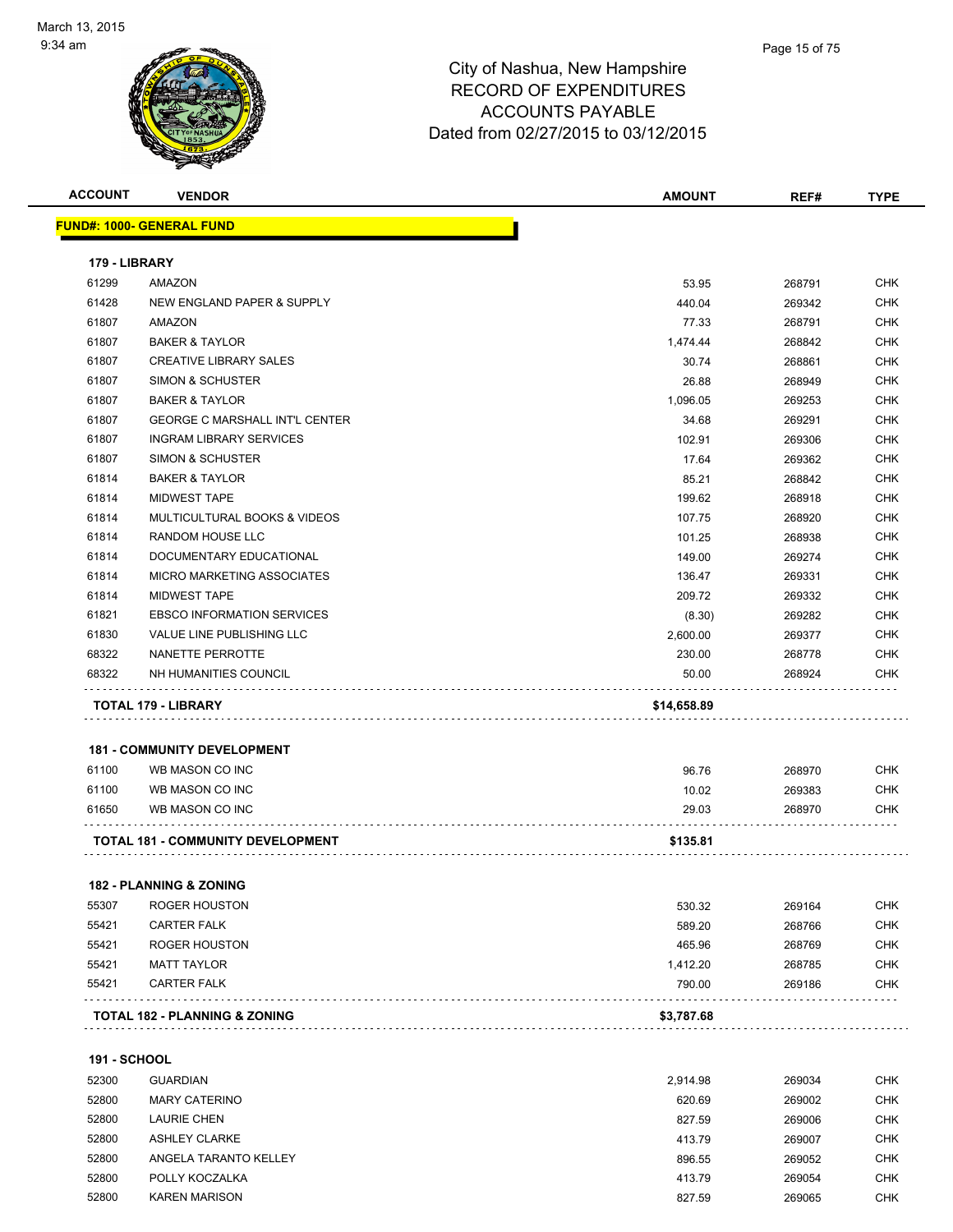

| <b>ACCOUNT</b>      | <b>VENDOR</b>                     | <b>AMOUNT</b>      | REF#             | <b>TYPE</b> |
|---------------------|-----------------------------------|--------------------|------------------|-------------|
|                     | <u> FUND#: 1000- GENERAL FUND</u> |                    |                  |             |
|                     |                                   |                    |                  |             |
| <b>191 - SCHOOL</b> |                                   |                    |                  |             |
| 52800               | <b>IAN ATWELL</b>                 | 1,750.00           | 269409           | CHK         |
| 52800               | <b>STEPHANIE AUCOIN</b>           | 540.00             | 269410           | <b>CHK</b>  |
| 52800               | CATHERINE BELANGER                | 540.00             | 269415           | CHK         |
| 52800               | SAMANTHA BIRON                    | 2,256.00           | 269421           | <b>CHK</b>  |
| 52800               | <b>MICHELLE R COHEN</b>           | 540.00             | 269444           | CHK         |
| 52800               | <b>JENNIFER FITZGERALD</b>        | 768.00             | 269468           | CHK         |
| 52800               | <b>ERIC MOMNIE</b>                | 2,308.80           | 269525           | <b>CHK</b>  |
| 52800               | <b>DIANA PEABODY</b>              | 800.00             | 269551           | CHK         |
| 52800               | <b>CYNTHIA PITKIN</b>             | 540.00             | 269556           | CHK         |
| 52800               | <b>CHRISTOPHER RITTER</b>         | 540.00             | 269563           | CHK         |
| 52800               | JOHANNA SEEBA                     | 540.00             | 269572           | CHK         |
| 53128               | <b>JACKSON LEWIS LLP</b>          | 1,820.00           | 269496           | CHK         |
| 53600               | ADULT LEARNING CENTER             | 29,217.10          | 269403           | <b>CHK</b>  |
| 53600               | <b>MICHELLE MCCARTY</b>           | 1,800.00           | 269520           | CHK         |
| 53614               | ONWARD HEALTHCARE                 | 1,340.00           | 269079           | CHK         |
| 53614               | <b>CLARK ASSOC</b>                | 18,860.00          | 269442           | CHK         |
| 53614               | AMY MCCARTNEY                     | 3,923.45           | 269519           | CHK         |
| 53614               | <b>ONWARD HEALTHCARE</b>          | 1,876.00           | 269547           | <b>CHK</b>  |
| 53628               | <b>MARTY KELLEY</b>               | 950.00             | 268975           | CHK         |
| 53628               | <b>MAURA FAY</b>                  | 181.40             | 269022           | CHK         |
| 53628               | <b>HEWLETT PACKARD CO</b>         | 3,950.22           | 269040           | CHK         |
| 53628               | MULTI STATE BILLING SERVICES L    | 1,512.92           | 269070           | CHK         |
| 53628               | NORTHEAST DEAF&HARD OF HEARING    | 60.00              | 269078           | CHK         |
| 53628               | STATE OF NH CRIMINAL RECORDS      | 1,813.25           | 269398           | <b>CHK</b>  |
| 53628               | LEADING EDGE DESIGN GROUP         | 1,837.76           | 269506           | CHK         |
| 53628               | MULTI STATE BILLING SERVICES L    | 6,420.55           | 269531           | <b>CHK</b>  |
| 53628               | NORTHEAST PRO-CON SOLUTIONS       | 770.00             | 269545           | <b>CHK</b>  |
| 53628               | PERFORMANCE REHAB INC             | 5,424.40           | 269552           | CHK         |
| 53628               | SIEMENS INDUSTRY INC              | 1,106.24           | 269573           | <b>CHK</b>  |
| 53628               | YOUTH EDUCATIONAL EMPLOYMENT      | 1,350.00           | 269587           | CHK         |
| 54100               | <b>EVERSOURCE</b>                 | 30,303.24          | 269387           | CHK         |
| 54114               | <b>LIBERTY UTILITIES</b>          | 45,218.82          | 269388           | <b>CHK</b>  |
| 54114               | <b>DIRECT ENERGY BUSINESS</b>     | 83,340.42          | 269390           | CHK         |
| 54114               | <b>DIRECT ENERGY BUSINESS</b>     | 17,059.85          | 269458           | CHK         |
| 54114               | <b>ENERGYNORTH PROPANE</b>        | 475.50             | 269463           | <b>CHK</b>  |
| 54141               | PENNICHUCK WATER WORKS INC        | 6,483.60           | 269389           | CHK         |
| 54243               | CONTROL TECHNOLOGIES INC          | 11.40              | 269448           | <b>CHK</b>  |
| 54280               | <b>B &amp; S LOCKSMITHS INC</b>   | 28.50              | 268984           | <b>CHK</b>  |
| 54280               | <b>BOURQUE CONSTRUCTION</b>       | 11,250.00          | 268995           | <b>CHK</b>  |
| 54280               | THE KMB GROUP                     | 51,675.00          | 269053           | <b>CHK</b>  |
| 54280               | NH DEPT OF ENVIROMENTAL SERVS     | 1,404.92           | 269077           | CHK         |
| 54280               | SECURADYNE SYSTEMS                | 238.00             | 269094           | CHK         |
| 54280               | STANLEY ELEVATOR CO INC           |                    |                  | CHK         |
| 54280               | TELEPHONE NETWORK TECHNOLOGIES    | 558.00<br>2,371.00 | 269098<br>269100 | CHK         |
| 54280               | <b>VIKING ROOFING INC</b>         |                    |                  | CHK         |
| 54280               |                                   | 18,845.42          | 269105           | <b>CHK</b>  |
| 54280               | <b>FIMBEL PAUNET CORP</b>         | 400.00             | 269466           |             |
|                     | THE KMB GROUP                     | 19,375.00          | 269500           | <b>CHK</b>  |
| 54280               | MARVELL PLATE GLASS INC           | 63.00              | 269516           | <b>CHK</b>  |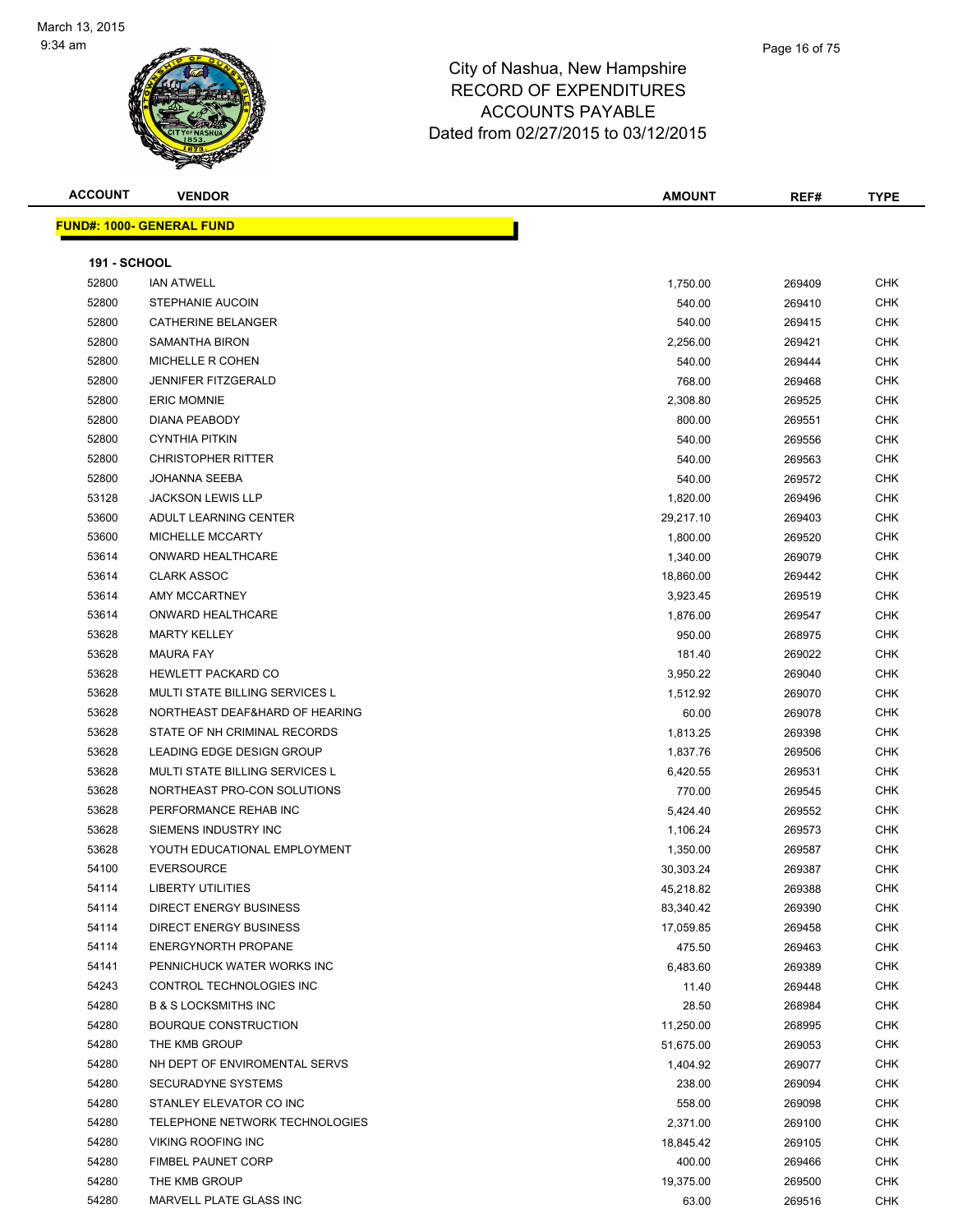

| <b>ACCOUNT</b>      | <b>VENDOR</b>                    | <b>AMOUNT</b> | REF#   | <b>TYPE</b> |
|---------------------|----------------------------------|---------------|--------|-------------|
|                     | <b>FUND#: 1000- GENERAL FUND</b> |               |        |             |
|                     |                                  |               |        |             |
| <b>191 - SCHOOL</b> |                                  |               |        |             |
| 54280               | <b>VIKING ROOFING INC</b>        | 3,436.54      | 269580 | CHK         |
| 54450               | <b>MAILFINANCE</b>               | 455.40        | 269064 | <b>CHK</b>  |
| 54487               | <b>BSN SPORTS</b>                | 271.29        | 268996 | <b>CHK</b>  |
| 54487               | HILLYARD/MANCHESTER              | 686.40        | 269041 | <b>CHK</b>  |
| 54487               | <b>BLAKE GROUP</b>               | 553.00        | 269422 | <b>CHK</b>  |
| 54487               | HILLYARD/MANCHESTER              | 573.75        | 269488 | <b>CHK</b>  |
| 54600               | <b>BEST FORD</b>                 | 362.78        | 268991 | <b>CHK</b>  |
| 54600               | SANEL AUTO PARTS CO              | 35.08         | 269088 | <b>CHK</b>  |
| 54600               | CHAPPELL TRACTOR SALES INC       | 24.92         | 269439 | <b>CHK</b>  |
| 54600               | NAPA AUTO PARTS                  | 114.82        | 269534 | <b>CHK</b>  |
| 54600               | NASHUA WHOLESALE TIRE INC        | 54.95         | 269537 | <b>CHK</b>  |
| 54600               | SANEL AUTO PARTS CO              | 310.80        | 269568 | <b>CHK</b>  |
| 54899               | NASHUA SCHOOL OF GYMNASTICS      | 1,500.00      | 269536 | <b>CHK</b>  |
| 54899               | PATS PEAK                        | 1,231.00      | 269550 | <b>CHK</b>  |
| 55109               | <b>FAIRPOINT COMMUNICATIONS</b>  | 5,069.59      | 268974 | <b>CHK</b>  |
| 55109               | <b>BAYRING COMMUNICATIONS</b>    | 2,228.23      | 269391 | CHK         |
| 55109               | <b>FAIRPOINT COMMUNICATIONS</b>  | 34.96         | 269392 | <b>CHK</b>  |
| 55109               | <b>SPRINT</b>                    | 13.19         | 269397 | <b>CHK</b>  |
| 55200               | NAfME Tri-M Music Honor Soc.     | 129.00        | 269395 | <b>CHK</b>  |
| 55200               | <b>ASCD</b>                      | 209.00        | 269408 | <b>CHK</b>  |
| 55307               | <b>MARCIA BAGLEY</b>             | 40.68         | 268985 | <b>CHK</b>  |
| 55307               | <b>KATHLEEN BERRY</b>            | 18.75         | 268990 | <b>CHK</b>  |
| 55307               | <b>MARK CONRAD</b>               | 68.36         | 269010 | <b>CHK</b>  |
| 55307               | <b>JOANNE LAKE</b>               | 12.42         | 269055 | <b>CHK</b>  |
| 55307               | DONNA LATINA                     | 55.83         | 269057 | <b>CHK</b>  |
| 55307               | <b>JUDITH LOFTUS</b>             | 28.46         | 269062 | <b>CHK</b>  |
| 55307               | <b>SUSAN WILBORG</b>             | 15.18         | 269109 | <b>CHK</b>  |
| 55307               | ARELINDA ALVES                   | 40.96         | 269405 | <b>CHK</b>  |
| 55307               | ROBERT ANASTAS                   | 28.47         | 269406 | <b>CHK</b>  |
| 55307               | <b>KAREN CREBASE</b>             | 34.16         | 269452 | CHK         |
| 55307               | DANIEL DONOVAN                   | 29.04         | 269459 | CHK         |
| 55307               | <b>LISA GINGRAS</b>              | 234.43        | 269477 | CHK         |
| 55307               | <b>DELESE HOVEY</b>              | 53.48         | 269491 | <b>CHK</b>  |
| 55307               | LYNNE JOSEPH                     | 38.06         | 269497 | <b>CHK</b>  |
| 55307               | <b>CARMEN KOSOW</b>              | 20.84         | 269501 | <b>CHK</b>  |
| 55307               | <b>STEPHEN LARGY</b>             | 16.38         | 269504 | <b>CHK</b>  |
| 55307               | <b>MARK LUCAS</b>                | 32.19         | 269510 | <b>CHK</b>  |
| 55307               | NATHAN MAZEROLLE                 | 19.26         | 269517 | <b>CHK</b>  |
| 55307               | PAULA PAPANICOLAOU               | 36.36         | 269548 | CHK         |
| 55400               | LALITHA NARAYANAN                | 76.00         | 269072 | CHK         |
| 55400               | KENTICO SOFTWARE LLC             | 1,250.00      | 269393 | <b>CHK</b>  |
| 55400               | <b>DEBORAH BRITENRIKER</b>       | 1,186.10      | 269430 | <b>CHK</b>  |
| 55400               | <b>NELMS</b>                     | 355.50        | 269538 | <b>CHK</b>  |
| 55400               | NH NEW HAMPSHIRE LLC             | 885.00        | 269541 | <b>CHK</b>  |
| 55500               | LOWELL PUBLISHING CO             | 754.53        | 269318 | CHK         |
| 55600               | THE COPY SHOP                    | 991.27        | 269011 | <b>CHK</b>  |
| 55607               | US POSTAL SERVICE                | 470.40        | 269103 | <b>CHK</b>  |
| 55607               | NEOPOST USA INC                  | 123.00        | 269539 | <b>CHK</b>  |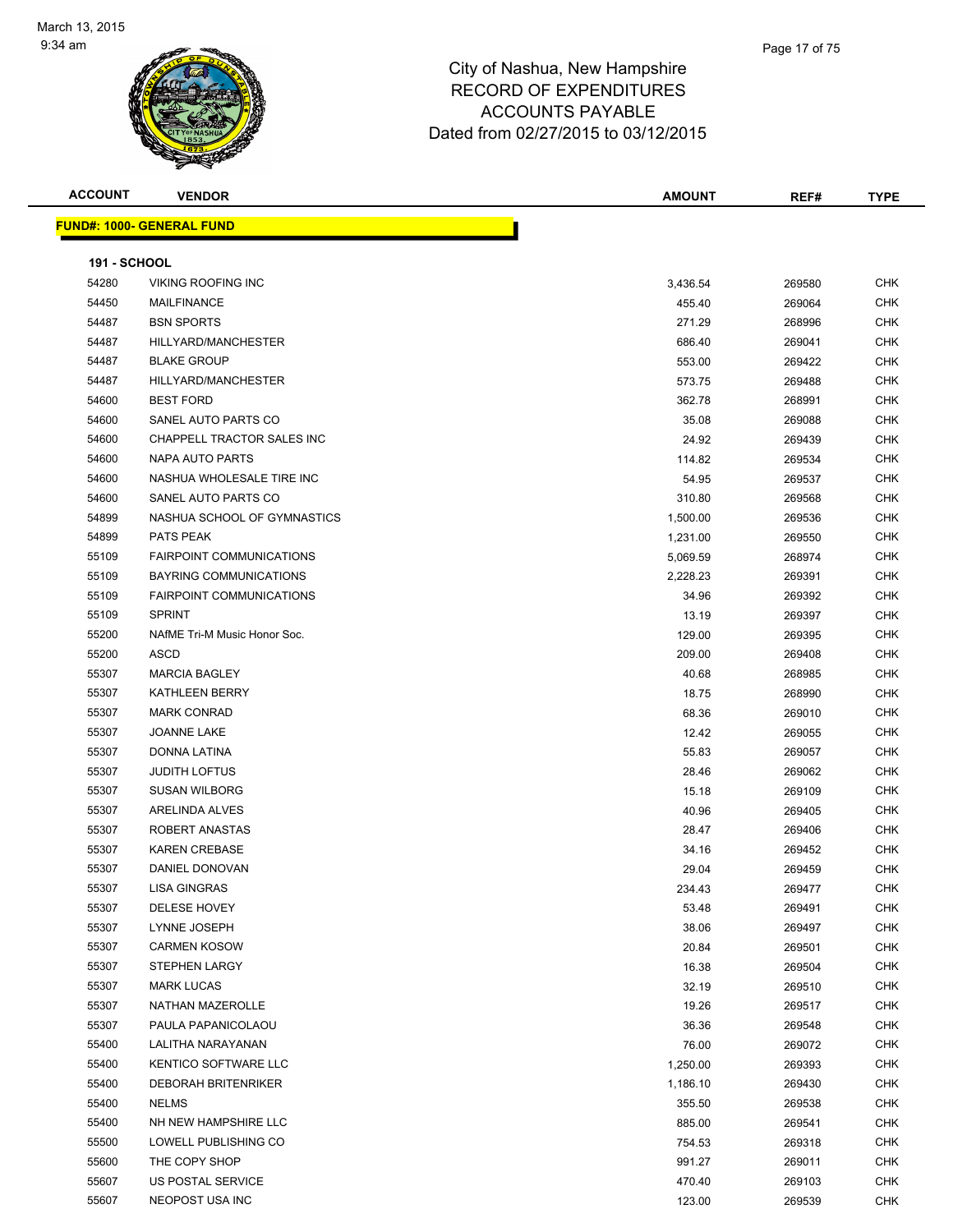# City of Nashua, New Hampshire RECORD OF EXPENDITURES

ACCOUNTS PAYABLE Dated from 02/27/2015 to 03/12/2015

| <b>ACCOUNT</b>      | <b>VENDOR</b>                    | <b>AMOUNT</b> | REF#   | <b>TYPE</b> |
|---------------------|----------------------------------|---------------|--------|-------------|
|                     | <b>FUND#: 1000- GENERAL FUND</b> |               |        |             |
|                     |                                  |               |        |             |
| <b>191 - SCHOOL</b> |                                  |               |        |             |
| 55642               | DANIEL CHRISTOPHER               | 84.00         | 269014 | <b>CHK</b>  |
| 55642               | <b>SCOTT J DAVIDSON</b>          | 84.00         | 269015 | CHK         |
| 55642               | LEE EMMETT                       | 266.00        | 269020 | <b>CHK</b>  |
| 55642               | <b>DON FERNANDES</b>             | 64.00         | 269023 | <b>CHK</b>  |
| 55642               | DONALD HURLEY                    | 64.00         | 269046 | <b>CHK</b>  |
| 55642               | <b>CHARLES KAJEN</b>             | 64.00         | 269051 | <b>CHK</b>  |
| 55642               | <b>FREDERICK LATHAM</b>          | 128.00        | 269056 | CHK         |
| 55642               | <b>KEVIN PALANSKI</b>            | 84.00         | 269081 | <b>CHK</b>  |
| 55642               | <b>MATTHEW ROY</b>               | 84.00         | 269087 | CHK         |
| 55642               | RON SCACCIA                      | 84.00         | 269090 | CHK         |
| 55642               | DAVE YATES                       | 84.00         | 269111 | CHK         |
| 55642               | <b>BRAD ZAPENAS</b>              | 64.00         | 269112 | CHK         |
| 55642               | <b>SHANE BELANGER</b>            | 84.00         | 269416 | CHK         |
| 55642               | <b>KENNETH A BOURQUE</b>         | 64.00         | 269428 | <b>CHK</b>  |
| 55642               | <b>MARK BUDA</b>                 | 84.00         | 269431 | <b>CHK</b>  |
| 55642               | <b>KEVIN COYLE</b>               | 64.00         | 269451 | <b>CHK</b>  |
| 55642               | MICHAEL DURANT                   | 84.00         | 269460 | <b>CHK</b>  |
| 55642               | <b>DON FERNANDES</b>             | 192.00        | 269465 | CHK         |
| 55642               | <b>KEITH FRONK</b>               | 84.00         | 269473 | CHK         |
| 55642               | <b>STEVE GREENWOOD</b>           | 64.00         | 269481 | CHK         |
| 55642               | <b>KENNETH HAMEL</b>             | 84.00         | 269482 | CHK         |
| 55642               | ROBERT S HERMAN                  | 64.00         | 269486 | CHK         |
| 55642               | DONALD HURLEY                    | 64.00         | 269492 | CHK         |
| 55642               | DANIEL HURLEY JR                 | 84.00         | 269493 | <b>CHK</b>  |
| 55642               | <b>BRIAN J KENNEDY</b>           | 64.00         | 269498 | <b>CHK</b>  |
| 55642               | DAVID KUZMICK                    | 64.00         | 269502 | <b>CHK</b>  |
| 55642               | PETER W LAMBERT                  | 64.00         | 269503 | <b>CHK</b>  |
| 55642               | <b>SHAWN LOUGHRAN</b>            | 64.00         | 269509 | <b>CHK</b>  |
| 55642               | PAUL MARTINEAU                   | 128.00        | 269515 | <b>CHK</b>  |
| 55642               | <b>DENNIS MCCARTHY</b>           | 84.00         | 269518 | <b>CHK</b>  |
| 55642               | THOMAS MCDONOUGH                 | 64.00         | 269521 | <b>CHK</b>  |
| 55642               | JAMES MOYLAN                     | 14.00         | 269528 | <b>CHK</b>  |
| 55642               | ALAN NIXA                        | 98.00         | 269542 | CHK         |
| 55642               | MICHAEL W NOTINI                 | 64.00         | 269546 | CHK         |
| 55642               | EDWARD PETERSON                  | 168.00        | 269554 | <b>CHK</b>  |
| 55642               | <b>STEVEN R PORTER</b>           | 84.00         | 269557 | <b>CHK</b>  |
| 55642               | <b>KEVIN M RICHARD</b>           | 64.00         | 269562 | <b>CHK</b>  |
| 55642               | DARRELL ROBICHAUD                | 84.00         | 269564 | <b>CHK</b>  |
| 55642               | <b>ERIC SANDSTRUM</b>            | 98.00         | 269567 | <b>CHK</b>  |
| 55642               | RON SCACCIA                      | 84.00         | 269569 | CHK         |
| 55642               | AL STERLING                      | 84.00         |        | CHK         |
| 55642               | <b>THOMAS T ZAPORA</b>           | 84.00         | 269576 | CHK         |
| 55690               | FIRST STUDENT INC                |               | 269588 | CHK         |
|                     |                                  | 11,841.48     | 269025 |             |
| 55690               | FIRST STUDENT INC                | 266,981.77    | 269467 | CHK         |
| 55691               | <b>BRAD CANFIELD</b>             | 862.50        | 268998 | CHK         |
| 55691               | FIRST STUDENT INC                | 238,937.30    | 269467 | <b>CHK</b>  |
| 55691               | MANCHESTER SCHOOL DISTRICT       | 7,830.52      | 269513 | <b>CHK</b>  |
| 55691               | THE PROVIDER ENTERPRISES INC     | 36,480.30     | 269558 | CHK         |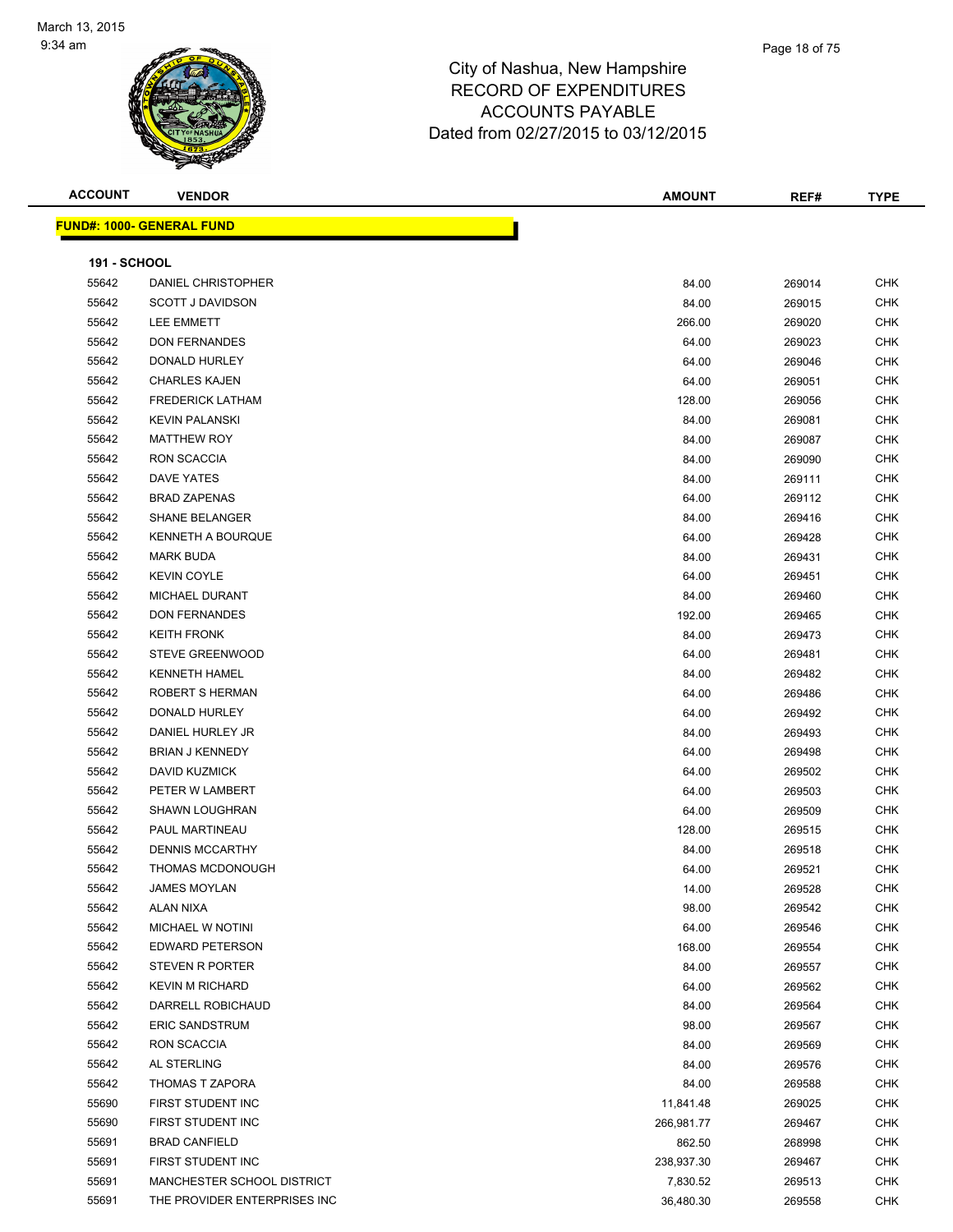

| <b>ACCOUNT</b> | <b>VENDOR</b>                            | <b>AMOUNT</b> | REF#   | TYPE       |
|----------------|------------------------------------------|---------------|--------|------------|
|                | <u> FUND#: 1000- GENERAL FUND</u>        |               |        |            |
|                |                                          |               |        |            |
| 191 - SCHOOL   |                                          |               |        |            |
| 55691          | SAFEWAY TRAINING & TRANS                 | 520.00        | 269566 | CHK        |
| 55691          | <b>SARAH WINSLOW</b>                     | 126.96        | 269586 | <b>CHK</b> |
| 55694          | <b>MARLENE S MORGAN</b>                  | 637.50        | 268978 | CHK        |
| 55694          | ADULT LEARNING CENTER                    | 29,054.70     | 268980 | <b>CHK</b> |
| 55694          | <b>VERMONT PERMANENCY INITIATIVE</b>     | 13,469.31     | 268989 | CHK        |
| 55694          | <b>CEDARCREST INC</b>                    | 4,764.80      | 269003 | CHK        |
| 55694          | <b>CREST COLLABORATIVE</b>               | 5,947.00      | 269012 | <b>CHK</b> |
| 55694          | EASTER SEALS OF NEW HAMPSHIRE            | 27,299.51     | 269018 | <b>CHK</b> |
| 55694          | <b>EDUCATION INC</b>                     | 372.40        | 269019 | <b>CHK</b> |
| 55694          | <b>GREATER LAWRENCE ED COLLABORAT</b>    | 6,573.00      | 269032 | CHK        |
| 55694          | LEARNING PREP SCHOOL                     | 7,612.26      | 269059 | <b>CHK</b> |
| 55694          | MOUNT PROSPECT ACADEMY INC               | 6,020.73      | 269068 | CHK        |
| 55694          | NASHOBA LEARNING GROUP                   | 17,772.98     | 269073 | CHK        |
| 55694          | NASHUA CHILDRENS HOME                    | 39,907.98     | 269074 | CHK        |
| 55694          | <b>REGIONAL SERVICES &amp; EDUCATION</b> | 8,574.70      | 269084 | CHK        |
| 55694          | ST ANNS HOME INC                         | 21,824.92     | 269097 | CHK        |
| 55694          | <b>VALLEY COLLABORATIVE</b>              | 3,850.50      | 269104 | CHK        |
| 55694          | <b>VERMONT PERMANENCY INITIATIVE</b>     | 10,373.20     | 269418 | CHK        |
| 55694          | <b>BRATTLEBORO RETREAT</b>               | 1,450.00      | 269429 | <b>CHK</b> |
| 55694          | <b>CEDARCREST INC</b>                    | 4,764.80      | 269437 | CHK        |
| 55694          | CONCORD SCHOOL DISTRICT                  | 8,624.99      | 269446 | CHK        |
| 55694          | <b>CREST COLLABORATIVE</b>               | 4,695.00      | 269453 | CHK        |
| 55694          | CROTCHED MOUNTAIN REHAB CTR              | 11,324.65     | 269454 | CHK        |
| 55694          | <b>EASTER SEALS OF NEW HAMPSHIRE</b>     | 5,895.00      | 269462 | <b>CHK</b> |
| 55694          | FREDERIC L CHAMBERLAIN CTR INC           | 11,316.24     | 269471 | CHK        |
| 55694          | LEARNING PREP SCHOOL                     | 3,358.35      | 269507 | CHK        |
| 55694          | LIGHTHOUSE SCHOOL INC                    | 143,830.00    | 269508 | CHK        |
| 55694          | <b>MARLENE S MORGAN</b>                  | 600.00        | 269526 | <b>CHK</b> |
| 55694          | MOUNT PROSPECT ACADEMY INC               | 15,609.30     | 269527 | <b>CHK</b> |
| 55694          | <b>REGIONAL SERVICES &amp; EDUCATION</b> | 6,769.50      | 269561 | <b>CHK</b> |
| 55694          | ST ANNS HOME INC                         | 4,307.55      | 269574 | <b>CHK</b> |
| 55694          | VALLEY COLLABORATIVE                     | 7,860.80      | 269579 | CHK        |
| 61100          | <b>ROBERT LEWIS</b>                      | 218.00        | 269061 | CHK        |
| 61100          | WB MASON CO INC                          | 1,211.76      | 269107 | CHK        |
| 61100          | WAL-MART                                 | 22.97         | 269581 | <b>CHK</b> |
| 61100          | WB MASON CO INC                          | 79.45         | 269583 | <b>CHK</b> |
| 61135          | BICENTENNIAL SCHOOL PETTY CASH           | 85.01         | 268973 | CHK        |
| 61135          | <b>UPS FREIGHT</b>                       | 603.60        | 268977 | CHK        |
| 61135          | AC MOORE INC                             | 26.39         | 268979 | CHK        |
| 61135          | B & H PHOTO VIDEO PRO AUDIO              | 59.90         | 268983 | CHK        |
| 61135          | BARNES & NOBLE INC                       | 174.60        | 268986 | <b>CHK</b> |
| 61135          | CAROLINA BIOLOGICAL SUPPLY CO            | 293.84        | 268999 | CHK        |
| 61135          | CARTRIDGE WORLD NASHUA                   | 84.99         | 269001 | <b>CHK</b> |
| 61135          | <b>CHANEY ELECTRONICS</b>                | 189.00        | 269005 | CHK        |
| 61135          | <b>CONJUGUEMOS</b>                       | 55.00         | 269009 | CHK        |
| 61135          | <b>ERIC ARMIN INC</b>                    | 969.00        | 269021 | <b>CHK</b> |
| 61135          | GENERAL LINEN SERVICE INC                | 119.66        | 269030 | CHK        |
| 61135          | <b>KAREN GREEN</b>                       | 121.08        | 269033 | <b>CHK</b> |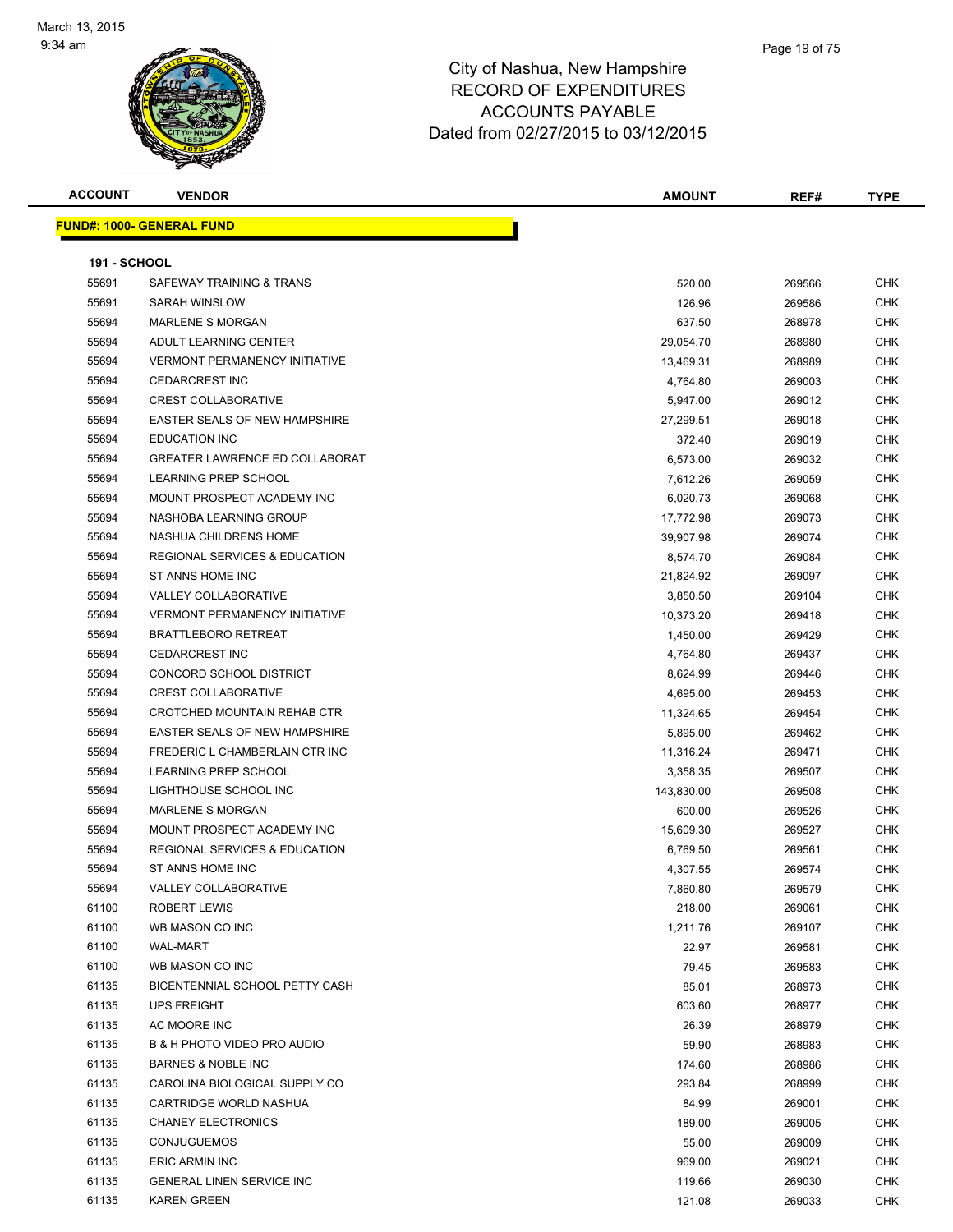

| <b>ACCOUNT</b>      | <b>VENDOR</b>                     | <b>AMOUNT</b> | REF#   | <b>TYPE</b> |
|---------------------|-----------------------------------|---------------|--------|-------------|
|                     | <u> FUND#: 1000- GENERAL FUND</u> |               |        |             |
|                     |                                   |               |        |             |
| <b>191 - SCHOOL</b> |                                   |               |        |             |
| 61135               | HANDWRITING WITHOUT TEARS         | 156.75        | 269035 | CHK         |
| 61135               | <b>HANNAFORD</b>                  | 86.75         | 269036 | <b>CHK</b>  |
| 61135               | HOME DEPOT CREDIT SERVICE         | 230.53        | 269042 | <b>CHK</b>  |
| 61135               | <b>JW PEPPER &amp; SON INC</b>    | 55.00         | 269049 | CHK         |
| 61135               | J W PEPPER & SONS INC             | 60.00         | 269050 | <b>CHK</b>  |
| 61135               | MARKET BASKET ACCT 2589096        | 155.83        | 269067 | CHK         |
| 61135               | <b>NAEYC</b>                      | 264.00        | 269071 | CHK         |
| 61135               | <b>NCS PEARSON</b>                | 444.74        | 269076 | <b>CHK</b>  |
| 61135               | <b>SCHOOL HEALTH CORP</b>         | 217.04        | 269091 | CHK         |
| 61135               | <b>SCHOOL SPECIALTY</b>           | 888.34        | 269092 | <b>CHK</b>  |
| 61135               | <b>RENEE SCHWARZ</b>              | 79.88         | 269093 | <b>CHK</b>  |
| 61135               | <b>WAL-MART</b>                   | 94.45         | 269106 | CHK         |
| 61135               | WB MASON CO INC                   | 309.64        | 269107 | CHK         |
| 61135               | <b>WEST MUSIC</b>                 | 107.00        | 269108 | CHK         |
| 61135               | LEDGE ST SCH PETTY CASH           | 82.08         | 269394 | CHK         |
| 61135               | <b>BATTERY JUNCTION</b>           | 150.00        | 269414 | CHK         |
| 61135               | <b>BELLETETES INC</b>             | 330.69        | 269417 | CHK         |
| 61135               | <b>BLICK ART MATERIALS</b>        | 678.76        | 269423 | CHK         |
| 61135               | CAROLINA BIOLOGICAL SUPPLY CO     | 460.63        | 269436 | <b>CHK</b>  |
| 61135               | COMPUTER HUT dba IT INSIDERS      | 331.17        | 269445 | CHK         |
| 61135               | CONNECTICUT VALLEY BIO SUPPLY     | 55.04         | 269447 | <b>CHK</b>  |
| 61135               | DANA DARROW                       | 68.52         | 269456 | <b>CHK</b>  |
| 61135               | <b>GENERAL LINEN SERVICE INC</b>  | 124.97        | 269475 | <b>CHK</b>  |
| 61135               | <b>HANNAFORD</b>                  | 265.52        | 269483 | <b>CHK</b>  |
| 61135               | <b>HEINEMANN</b>                  | 1,287.00      | 269485 | CHK         |
| 61135               | HOME DEPOT CREDIT SERVICE         | 272.37        | 269489 | CHK         |
| 61135               | LYNN PEAVEY CO                    | 167.65        | 269511 | <b>CHK</b>  |
| 61135               | MARKET BASKET ACCT 2589096        | 712.01        | 269514 | CHK         |
| 61135               | <b>MILDRED MUGICA</b>             | 110.00        | 269530 | CHK         |
| 61135               | <b>MUSIC &amp; ART CENTERS</b>    | 897.69        | 269532 | <b>CHK</b>  |
| 61135               | NORTH CENTER FOOD SERVICE         | 683.83        | 269543 | <b>CHK</b>  |
| 61135               | <b>ROBIN PERINGER</b>             | 90.66         | 269553 | <b>CHK</b>  |
| 61135               | PHONAK, LLC                       | 367.59        | 269555 | <b>CHK</b>  |
| 61135               | <b>SUSAN ROURKE</b>               | 180.00        | 269565 | <b>CHK</b>  |
| 61135               | <b>SCHOOL SPECIALTY</b>           | 878.95        | 269571 | <b>CHK</b>  |
| 61135               | ANNE SULLIVAN                     | 53.23         | 269577 | <b>CHK</b>  |
| 61135               | <b>WAL-MART</b>                   | 183.93        | 269582 | <b>CHK</b>  |
| 61135               | WB MASON CO INC                   | 1,039.61      | 269583 | <b>CHK</b>  |
| 61135               | <b>WEST MUSIC</b>                 | 490.48        | 269584 | CHK         |
| 61142               | <b>SCHOOL HEALTH CORP</b>         | 69.71         | 269091 | <b>CHK</b>  |
| 61249               | <b>NCS PEARSON</b>                | 1,038.66      | 269076 | <b>CHK</b>  |
| 61299               | TREASURER STATE OF NH             | 132.13        | 268976 | <b>CHK</b>  |
| 61299               | <b>ALPHAGRAPHICS</b>              | 1,230.00      | 268981 | <b>CHK</b>  |
| 61299               | <b>BELLETETES INC</b>             | 68.55         | 268988 | <b>CHK</b>  |
| 61299               | HOME DEPOT CREDIT SERVICES        | 311.64        | 269043 | <b>CHK</b>  |
| 61299               | PASEK CORP                        | 1,207.41      | 269082 | <b>CHK</b>  |
| 61299               | <b>BELLETETES INC</b>             | 230.88        | 269417 | CHK         |
| 61299               | HOME DEPOT CREDIT SERVICES        | 272.63        | 269490 | <b>CHK</b>  |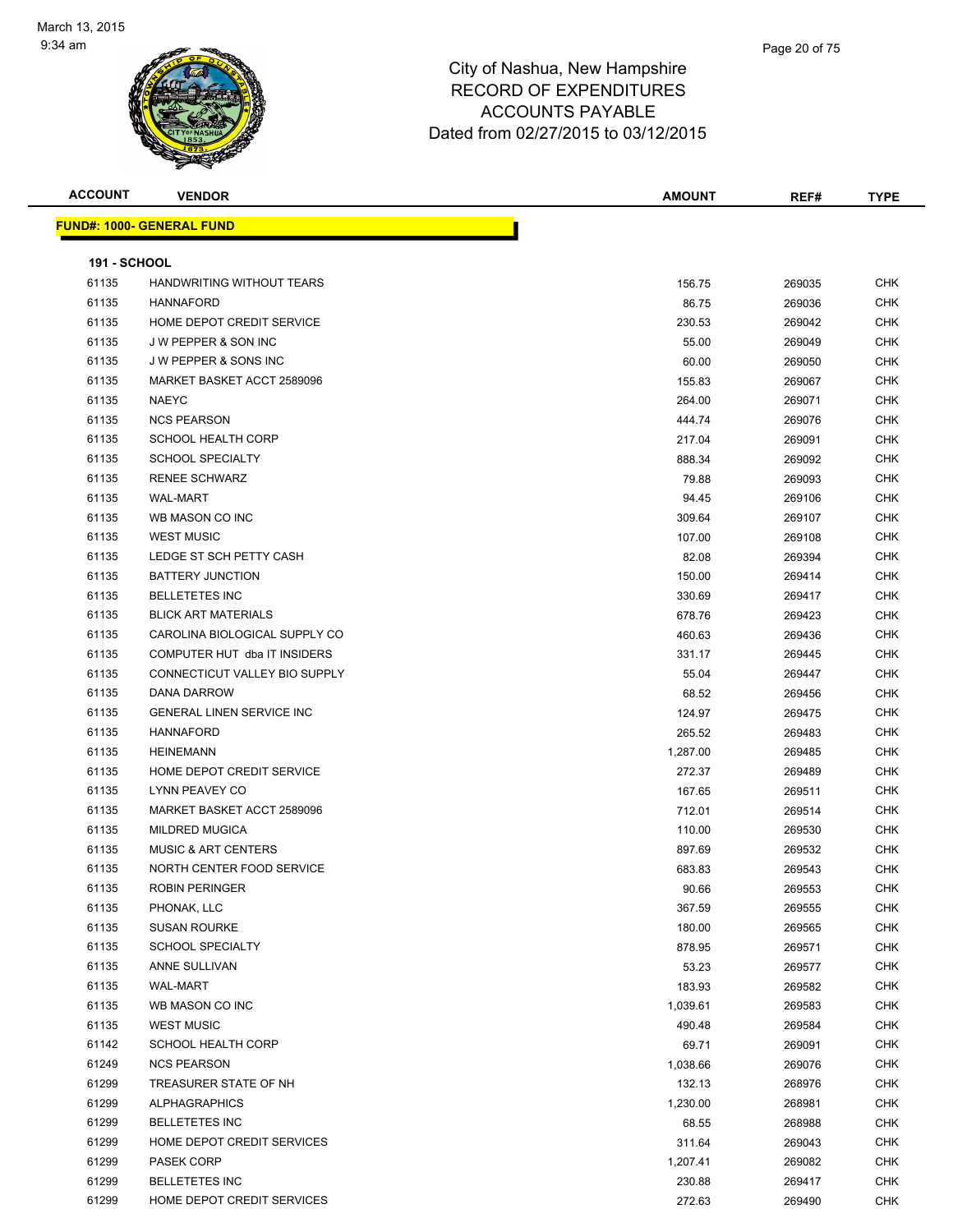

| <b>ACCOUNT</b>      | <b>VENDOR</b>                         |                    | <b>AMOUNT</b>  | REF#    | TYPE       |
|---------------------|---------------------------------------|--------------------|----------------|---------|------------|
|                     | <b>FUND#: 1000- GENERAL FUND</b>      |                    |                |         |            |
| <b>191 - SCHOOL</b> |                                       |                    |                |         |            |
| 61299               | WB MASON CO INC                       |                    | 262.11         | 269583  | <b>CHK</b> |
| 61299               | CITIZENS BANK CREDIT CARD             | PREMIUMTOYS WED pa | 9.88           | 9201512 | <b>ACH</b> |
| 61407               | M & M ELECTRICAL SUPPLY CO INC        |                    | 65.47          | 269063  | CHK        |
| 61407               | <b>BATTERIES PLUS</b>                 |                    | 821.88         | 269413  | <b>CHK</b> |
| 61407               | <b>INTERSTATE BATTERY OF SOUTHERN</b> |                    | 98.49          | 269495  | <b>CHK</b> |
| 61407               | NORTHEAST ELECTRICAL DISTRIBUT        |                    | 3.66           | 269544  | <b>CHK</b> |
| 61414               | F W WEBB CO                           |                    | 142.44         | 269464  | <b>CHK</b> |
| 61421               | BEARINGS SPECIALTY CO INC             |                    | 599.85         | 268987  | CHK        |
| 61421               | <b>CAPP INC</b>                       |                    | 286.80         | 269435  | CHK        |
| 61421               | <b>GRAINGER</b>                       |                    | 4,352.00       | 269479  | <b>CHK</b> |
| 61428               | CENTRAL PAPER PRODUCTS CO             |                    | 261.96         | 269004  | <b>CHK</b> |
| 61428               | CENTRAL PAPER PRODUCTS CO             |                    | 394.32         | 269438  | <b>CHK</b> |
| 61599               | NASHUA OUTDOOR POWER EQUIPMENT        |                    | 1,013.61       | 269075  | CHK        |
| 61599               | CENTRAL PAPER PRODUCTS CO             |                    | 798.00         | 269438  | <b>CHK</b> |
| 61599               | NASHUA OUTDOOR POWER EQUIPMENT        |                    | 188.57         | 269535  | <b>CHK</b> |
| 61607               | CUSTOM COMPUTER SPECIALIST INC        |                    | 12,391.75      | 269013  | CHK        |
| 61607               | COMPUTER HUT dba IT INSIDERS          |                    | 381.57         | 269445  | <b>CHK</b> |
| 61814               | FOLLETT SCHOOL SOLUTIONS INC          |                    | 400.19         | 269027  | <b>CHK</b> |
| 61814               | FOLLETT SCHOOL SOLUTIONS INC          |                    | 139.94         | 269469  | CHK        |
| 61814               | FOLLETT SCHOOL SOLUTIONS INC          |                    | 137.09         | 269470  | CHK        |
| 61821               | <b>COOKING LIGHT</b>                  |                    | 16.00          | 269449  | CHK        |
| 61875               | LAZEL                                 |                    | 599.70         | 269058  | CHK        |
| 61875               | <b>UPS FREIGHT</b>                    |                    | 900.41         | 269400  | <b>CHK</b> |
| 61875               | MCGRAW HILL SCHOOL EDUCATION          |                    | 77,139.90      | 269522  | <b>CHK</b> |
| 61875               | RAND MCNALLY EDUCATION                |                    | 237.00         | 269560  | <b>CHK</b> |
| 71221               | <b>CUSTOM COMPUTER SPECIALIST INC</b> |                    | 5,202.60       | 269013  | <b>CHK</b> |
| 71221               | INSPIRED TECHNOLOGY                   |                    | 160.50         | 269047  | CHK        |
| 71221               | <b>APPLE INC</b>                      |                    | 429.00         | 269407  | CHK        |
| 71221               | COMPUTER HUT dba IT INSIDERS          |                    | 199.50         | 269445  | CHK        |
| 71221               | HEWLETT PACKARD COMPANY               |                    | 1,767.00       | 269487  | CHK        |
| 71221               | INSPIRED TECHNOLOGY                   |                    | 500.00         | 269494  | CHK        |
| 71999               | WB MASON CO INC                       |                    | 39.69          | 269107  | <b>CHK</b> |
|                     | <b>TOTAL 191 - SCHOOL</b>             |                    | \$1,549,162.12 |         |            |
|                     | <b>193 - DEBT SERVICE</b>             |                    |                |         |            |
| 75100               | US BANK (091000022)                   |                    | 1,775,000.00   | 148454  | ACH        |
| 75200               | US BANK (091000022)                   |                    | 503,350.00     | 148454  | <b>ACH</b> |
|                     | TOTAL 193 - DEBT SERVICE              |                    | \$2,278,350.00 |         |            |
|                     |                                       |                    |                |         |            |
|                     |                                       |                    |                |         |            |

**TOTAL FUND 1000 - GENERAL FUND \$7,126,090.45** 

**FUND#: 1010- GF-PRIOR YEAR ESCROWS/EXPENSES**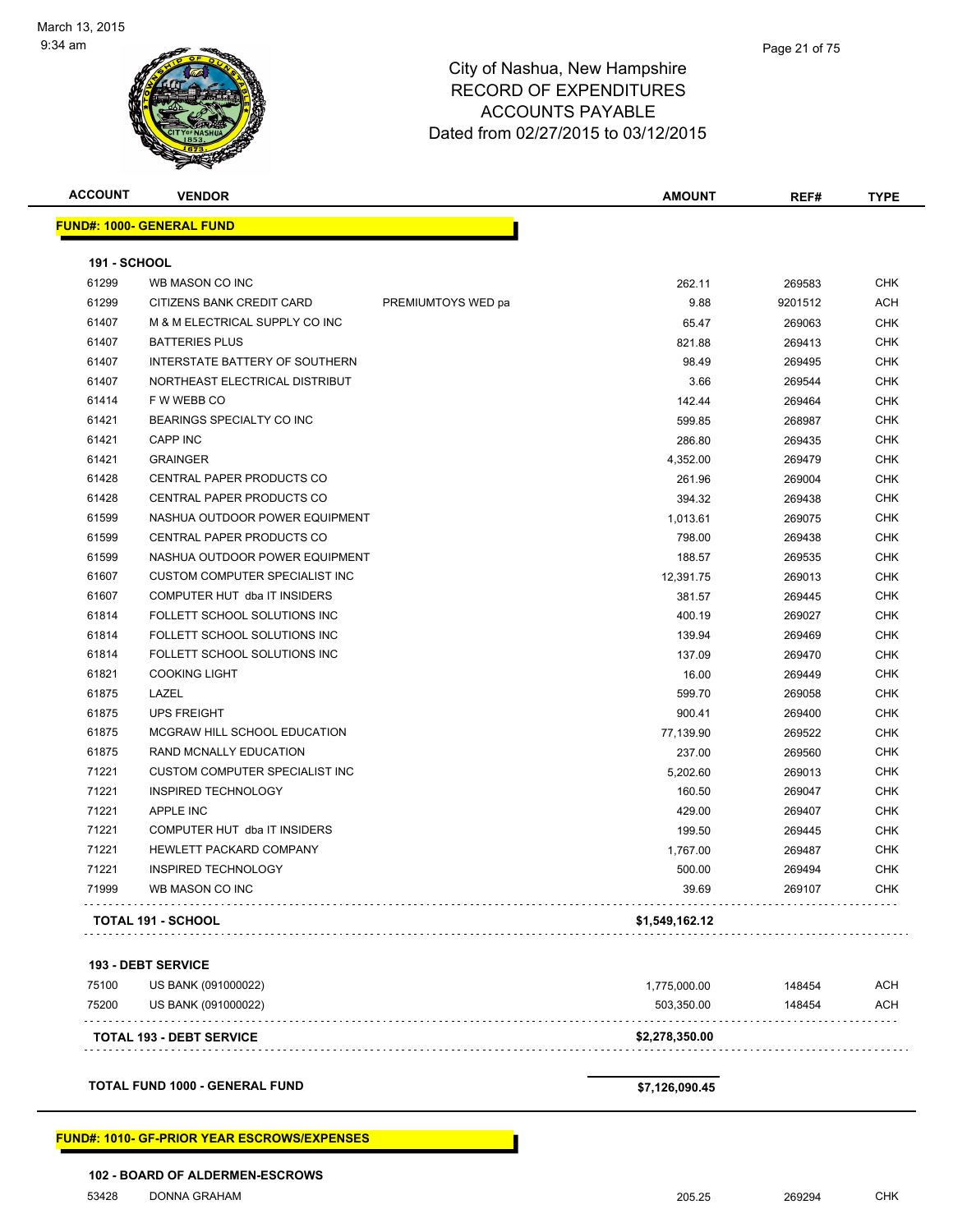

#### Page 22 of 75

#### City of Nashua, New Hampshire RECORD OF EXPENDITURES ACCOUNTS PAYABLE Dated from 02/27/2015 to 03/12/2015

| <b>ACCOUNT</b> | <b>VENDOR</b>                                      | <b>AMOUNT</b> | REF#   | <b>TYPE</b> |
|----------------|----------------------------------------------------|---------------|--------|-------------|
|                | <b>FUND#: 1010- GF-PRIOR YEAR ESCROWS/EXPENSES</b> |               |        |             |
|                | <b>TOTAL 102 - BOARD OF ALDERMEN-ESCROWS</b>       | \$205.25      |        |             |
|                | <b>172 - COMMUNITY HEALTH-PRIOR YEAR</b>           |               |        |             |
| 61144          | SMITH MEDICAL PARTNERS LLC                         | 207.65        | 268951 | CHK         |
|                | TOTAL 172 - COMMUNITY HEALTH-PRIOR YEAR            | \$207.65      |        |             |
|                | <b>181 - COMMUNITY DEV-PRIOR YEAR</b>              |               |        |             |
| 53107          | VANASSE HANGEN BRUSTLIN INC                        | 3,549.17      | 269378 | <b>CHK</b>  |
|                | TOTAL 181 - COMMUNITY DEV-PRIOR YEAR               | \$3,549.17    |        |             |
|                |                                                    |               |        |             |
|                | TOTAL FUND 1010 - GF-PRIOR YEAR ESCROWS/EXPENSES   | \$3,962.07    |        |             |
|                | <b>FUND#: 2100- FOOD SERVICES FUND</b>             |               |        |             |
| 53628          | TRI STATE FIRE PROTECTION LLC                      | 3,057.98      | 269578 | CHK         |
| 54487          | AFFILIATED HVAC SERVICES LLC                       | 214.00        | 269404 | <b>CHK</b>  |
| 54487          | <b>BASSETT SERVICES CORPORATION</b>                | 202.60        | 269412 | CHK         |
| 55307          | LISA BORDELEAU                                     | 61.74         | 269426 | <b>CHK</b>  |
| 55307          | <b>KARYN LAWLESS</b>                               | 85.68         | 269505 | <b>CHK</b>  |
| 55307          | PAULE RALPH                                        | 42.84         | 269559 | <b>CHK</b>  |
| 55400          | <b>SNA</b>                                         | 13.00         | 269396 | <b>CHK</b>  |
| 55600          | <b>ACE PRINTING CO</b>                             | 415.00        | 269402 | <b>CHK</b>  |
| 61100          | WB MASON CO INC                                    | 307.37        | 269583 | <b>CHK</b>  |
| 61214          | TREASURER ST OF NH - SURPLUS D                     | 2,876.25      | 269399 | <b>CHK</b>  |
| 61214          | <b>BIMBO FOODS BAKERIES INC</b>                    | 2,854.70      | 269420 | <b>CHK</b>  |
| 61214          | <b>BOSTON PIE INC</b>                              | 2,760.60      | 269427 | <b>CHK</b>  |
| 61214          | COCA COLA BOTTLING CO                              | 1,747.90      | 269443 | <b>CHK</b>  |
| 61214          | COSTA FRUIT & PRODUCE CO INC                       | 24,290.46     | 269450 | <b>CHK</b>  |
| 61214          | <b>GARELICK FARMS LYNN</b>                         | 23,587.78     | 269474 | <b>CHK</b>  |
| 61214          | GILLS PIZZA CO                                     | 3,904.55      | 269476 | <b>CHK</b>  |
| 61214          | <b>GREAT STATE BEVERAGES INC</b>                   | 1,684.01      | 269480 | <b>CHK</b>  |
| 61214          | M SAUNDERS INC                                     | 13,502.74     | 269512 | <b>CHK</b>  |
| 61214          | NEW ENGLAND ICE CREAM                              | 262.68        | 269540 | <b>CHK</b>  |
| 61299          | BLUE RIBBON MAINTENANCE SUPPLI                     | 399.99        | 269424 | <b>CHK</b>  |
| 61299          | CENTRAL PAPER PRODUCTS CO                          | 7,369.67      | 269438 | CHK         |
| 71000          | KITTREDGE EQUIPMENT CO - NH                        | 26,511.50     | 269499 | <b>CHK</b>  |
|                | <b>TOTAL FUND 2100 - FOOD SERVICES FUND</b>        | \$116,153.04  |        |             |
|                | <b>FUND#: 2201- DRIVERS EDUCATION FUND</b>         |               |        |             |
| 61799          | <b>BEST FORD</b>                                   | 1,208.17      | 268991 | <b>CHK</b>  |

61799 BEST FORD 39.00 269419 CHK

TOTAL FUND 2201 - DRIVERS EDUCATION FUND<br>
\$1,247.17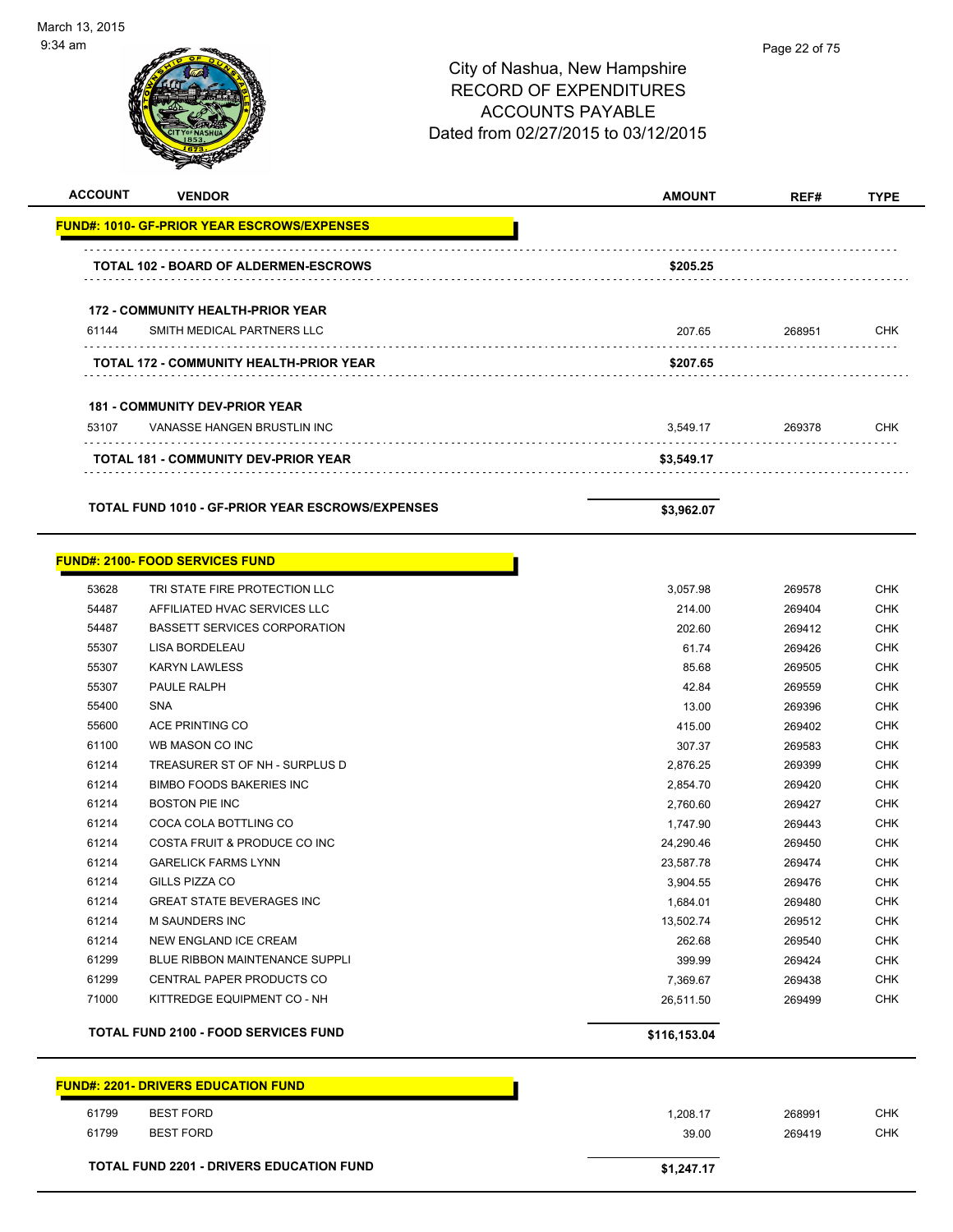

| <b>ACCOUNT</b>                                     | <b>VENDOR</b>                                               |                               | <b>AMOUNT</b> | REF#    | <b>TYPE</b> |  |
|----------------------------------------------------|-------------------------------------------------------------|-------------------------------|---------------|---------|-------------|--|
|                                                    | <b>FUND#: 2222- AFTER SCHOOL PROGRAM</b>                    |                               |               |         |             |  |
| 55300                                              | CITIZENS BANK CREDIT CARD                                   | Church Landing Inn @ Meredith | 183.85        | 9201512 | <b>ACH</b>  |  |
| 61299                                              | <b>HEATHER BOUCHER</b>                                      |                               | 33.16         | 268994  | <b>CHK</b>  |  |
| 61299                                              | <b>GARELICK FARMS LYNN</b>                                  |                               | 106.49        | 269029  | <b>CHK</b>  |  |
| 61299                                              | AC MOORE INC                                                |                               | 14.51         | 269401  | <b>CHK</b>  |  |
| 61299                                              | COSTA FRUIT & PRODUCE CO INC                                |                               | 586.00        | 269450  | <b>CHK</b>  |  |
| 61299                                              | <b>GARELICK FARMS LYNN</b>                                  |                               | 91.89         | 269474  | <b>CHK</b>  |  |
| 61299                                              | MARKET BASKET ACCT 2589096                                  |                               | 106.34        | 269514  | <b>CHK</b>  |  |
|                                                    | <b>TOTAL FUND 2222 - AFTER SCHOOL PROGRAM</b>               |                               | \$1,122.24    |         |             |  |
| <b>FUND#: 2501- PUBLIC HEALTH CLIENT FEES FUND</b> |                                                             |                               |               |         |             |  |
| 55845                                              | TREASURER STATE OF NH                                       |                               | 325.00        | 269227  | <b>CHK</b>  |  |
|                                                    | TOTAL FUND 2501 - PUBLIC HEALTH CLIENT FEES FUND            |                               | \$325.00      |         |             |  |
|                                                    | <b>FUND#: 2505- GOVT &amp; EDUCATION CHANNELS FUND</b>      |                               |               |         |             |  |
| 53432                                              | DONNA GRAHAM                                                |                               | 47.50         | 269294  | <b>CHK</b>  |  |
| 53470                                              | <b>JOHN COLLINS</b>                                         |                               | 150.00        | 268858  | <b>CHK</b>  |  |
| 53470                                              | <b>MIKE JEYNES</b>                                          |                               | 150.00        | 268902  | <b>CHK</b>  |  |
| 53470                                              | <b>THOMAS KING</b>                                          |                               | 150.00        | 268903  | <b>CHK</b>  |  |
| 53470                                              | <b>JIM MCLEAN</b>                                           |                               | 200.00        | 268916  | <b>CHK</b>  |  |
| 53470                                              | <b>TIM O'NEIL</b>                                           |                               | 625.00        | 268927  | <b>CHK</b>  |  |
| 53470                                              | FRANK J WALLENT                                             |                               | 350.00        | 268969  | <b>CHK</b>  |  |
| 54100                                              | <b>EVERSOURCE</b>                                           |                               | 317.69        | 268794  | <b>CHK</b>  |  |
| 54141                                              | PENNICHUCK WATER WORKS INC                                  |                               | 23.92         | 268814  | <b>CHK</b>  |  |
| 54141                                              | PENNICHUCK WATER WORKS INC                                  |                               | 20.65         | 269218  | <b>CHK</b>  |  |
| 54487                                              | <b>ACCESS AV</b>                                            |                               | 1,575.00      | 268831  | <b>CHK</b>  |  |
| 55300                                              | <b>JEFF POEHNERT</b>                                        |                               | 227.13        | 268781  | <b>CHK</b>  |  |
| 55699                                              | COMCAST CABLE COMMUNICATIONS I                              |                               | 10.39         | 268793  | <b>CHK</b>  |  |
| 55699                                              | AARDVARK THE DEAN OF CLEAN                                  |                               | 390.00        | 268830  | <b>CHK</b>  |  |
| 55699                                              | PETER JOHNSON                                               |                               | 272.00        | 269190  | <b>CHK</b>  |  |
| 61100                                              | PETER JOHNSON                                               |                               | 222.21        | 269190  | <b>CHK</b>  |  |
| 61299                                              | <b>ACCESS AV</b>                                            |                               | 140.74        | 268831  | CHK         |  |
| 61299                                              | PETER JOHNSON                                               |                               | 198.61        | 269190  | <b>CHK</b>  |  |
| 61830                                              | <b>ACCESS AV</b>                                            |                               | 898.88        | 268831  | <b>CHK</b>  |  |
| 71000                                              | <b>ACCESS AV</b>                                            |                               | 978.00        | 268831  | <b>CHK</b>  |  |
| 81100                                              | <b>ACCESS AV</b>                                            |                               | 5,725.00      | 268831  | <b>CHK</b>  |  |
|                                                    | <b>TOTAL FUND 2505 - GOVT &amp; EDUCATION CHANNELS FUND</b> |                               | \$12,672.72   |         |             |  |

# **FUND#: 2506- HUNT BLDG FACILITY RENTAL FUND**

| 54114 | LIBERTY UTILITIES - NH         | 500.47 | 269215 | CHK |
|-------|--------------------------------|--------|--------|-----|
| 54141 | PENNICHUCK WATER WORKS INC     | 107.80 | 268814 | CHK |
| 54236 | PROTECTION ONE ALARM MONTORING | 54.00  | 269352 | CHK |

h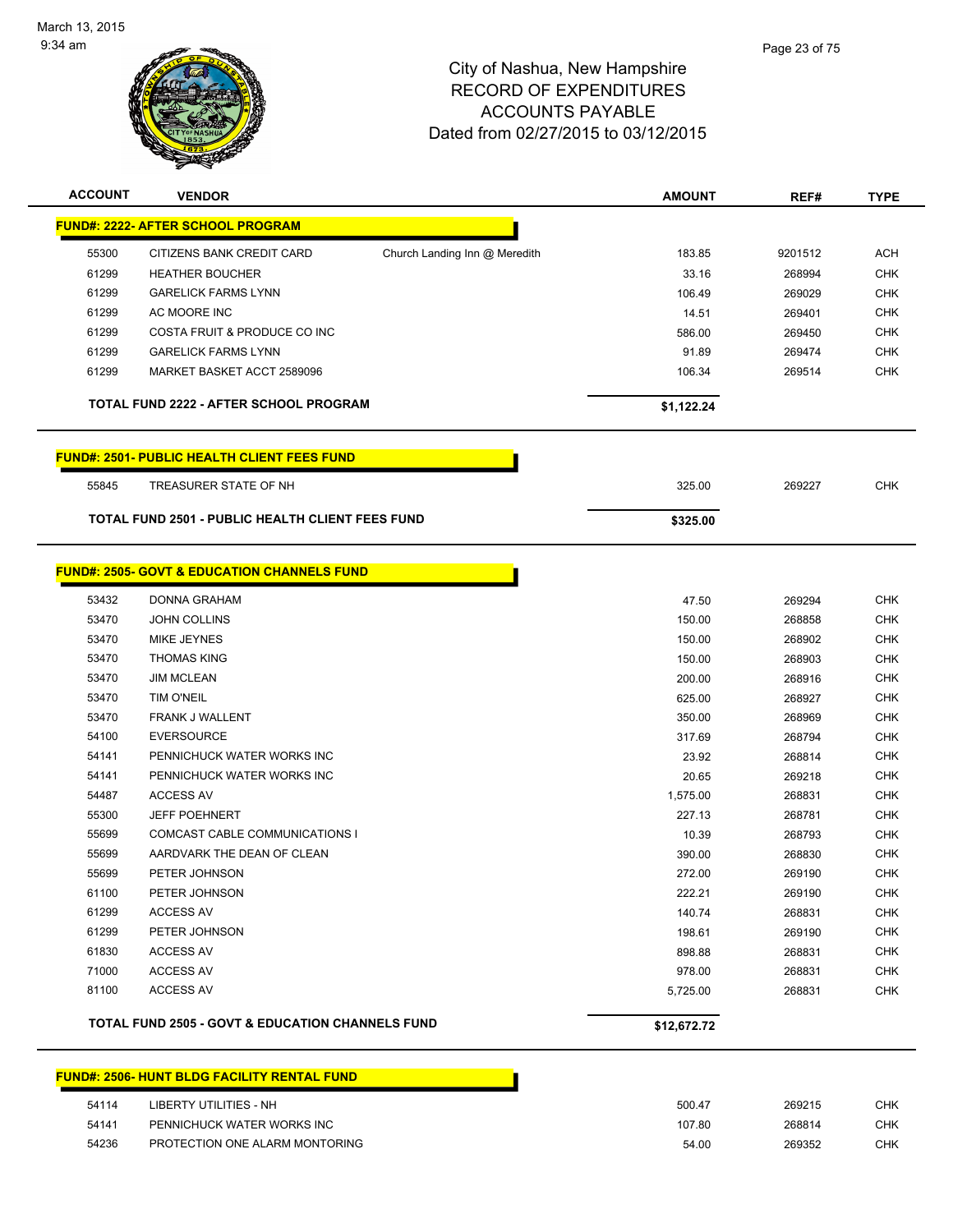| <b>ACCOUNT</b> | <b>VENDOR</b>                                           |                             | <b>AMOUNT</b> | REF#    | <b>TYPE</b> |
|----------------|---------------------------------------------------------|-----------------------------|---------------|---------|-------------|
|                | TOTAL FUND 2506 - HUNT BLDG FACILITY RENTAL FUND        |                             | \$662.27      |         |             |
|                | <b>FUND#: 3030- EMERGENCY MGMT GRANTS FUND</b>          |                             |               |         |             |
| 61917          | CITIZENS BANK CREDIT CARD                               | Suddenly Susan Gourmet Deli | 1,400.00      | 9201512 | <b>ACH</b>  |
| 61917          | CITIZENS BANK CREDIT CARD                               | Suddenly Susan Gourmet Deli | 415.00        | 9201512 | <b>ACH</b>  |
| 68332          | QUICKSERIES PUBLISHING INC                              |                             | 760.38        | 268935  | <b>CHK</b>  |
| 68332          | QUICKSERIES PUBLISHING INC                              |                             | 244.00        | 268935  | <b>CHK</b>  |
|                | <b>TOTAL FUND 3030 - EMERGENCY MGMT GRANTS FUND</b>     |                             | \$2,819.38    |         |             |
|                | <b>FUND#: 3050- POLICE GRANTS FUND</b>                  |                             |               |         |             |
| 61110          | RILEYS SPORT SHOP INC                                   |                             | 1,387.24      | 268940  | <b>CHK</b>  |
| 61110          | RILEYS SPORT SHOP INC                                   |                             | 1,277.76      | 268940  | <b>CHK</b>  |
| 71000          | <b>LCEO LLC</b>                                         |                             | 13,650.00     | 269314  | <b>CHK</b>  |
|                | <b>TOTAL FUND 3050 - POLICE GRANTS FUND</b>             |                             | \$16,315.00   |         |             |
|                | <b>FUND#: 3068- COMMUNITY SERVICES GRANTS FUND</b>      |                             |               |         |             |
| 53999          | GREATER NASHUA MENTAL HEALTH                            |                             | 3,749.56      | 268890  | <b>CHK</b>  |
| 55300          | <b>KAYLA O'BRIEN</b>                                    |                             | 56.85         | 268770  | <b>CHK</b>  |
| 55300          | THERESA CALOPE                                          |                             | 0.87          | 269199  | <b>CHK</b>  |
| 55300          | LISA VASQUEZ                                            |                             | 150.58        | 268789  | <b>CHK</b>  |
| 55500          | <b>ADVERTEASERS</b>                                     |                             | 664.00        | 269239  | <b>CHK</b>  |
| 55607          | PETTY CASH                                              |                             | 7.58          | 268779  | <b>CHK</b>  |
| 61100          | WB MASON CO INC                                         |                             | 367.74        | 269383  | <b>CHK</b>  |
| 61250          | PHEASANT LANE MALL                                      |                             | 1,000.00      | 268931  | <b>CHK</b>  |
| 61917          | CITIZENS BANK CREDIT CARD                               | D'Angelos                   | 323.44        | 9201512 | <b>ACH</b>  |
| 68332          | PETTY CASH                                              |                             | 14.99         | 268779  | <b>CHK</b>  |
| 68332          | CITIZENS BANK CREDIT CARD                               | Panera Bread                | 356.67        | 9201512 | <b>ACH</b>  |
|                | <b>TOTAL FUND 3068 - COMMUNITY SERVICES GRANTS FUND</b> |                             | \$6,692.28    |         |             |
|                | <b>FUND#: 3070- COMMUNITY HEALTH GRANTS FUND</b>        |                             |               |         |             |
| 54221          | STERICYCLE INC                                          |                             | 88.72         | 269367  | <b>CHK</b>  |
| 54487          | AMAZON                                                  |                             | 192.30        | 268791  | <b>CHK</b>  |
| 55300          | <b>KAYLA O'BRIEN</b>                                    |                             | 5.75          | 268770  | <b>CHK</b>  |
| 55300          | LUIS PORRES                                             |                             | 8.62          | 269194  | <b>CHK</b>  |

 SHANNON CASEY 34.50 269197 CHK THERESA CALOPE 48.73 269199 CHK BETTY WENDT 48.00 269202 CHK LUIS PORRES 9.78 269194 CHK SHANNON CASEY 1.15 269197 CHK THERESA CALOPE 5.28 269199 CHK LUIS PORRES 27.03 269194 CHK ALEXANDER GRANOK MD 800.00 268889 CHK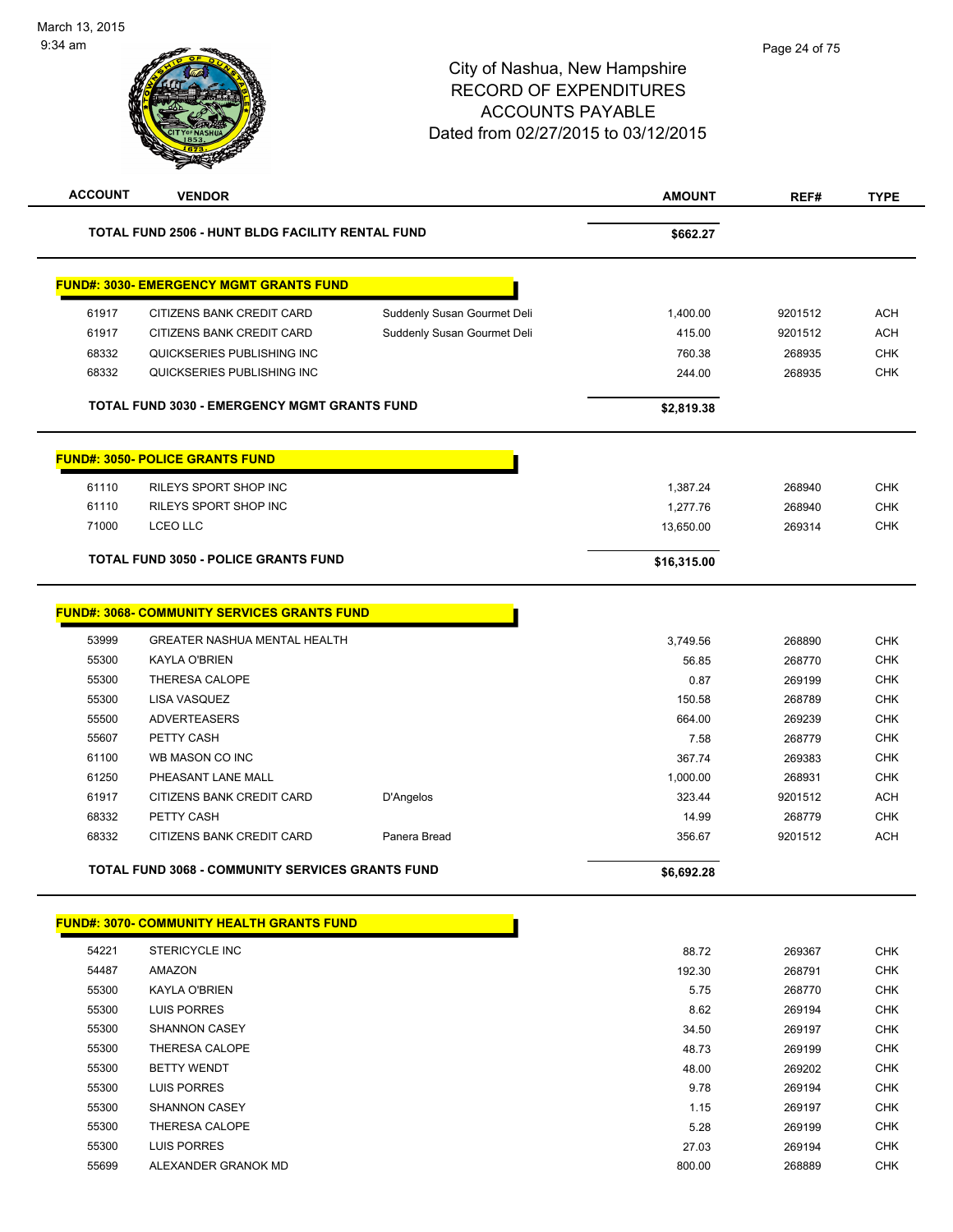| <b>ACCOUNT</b> | <b>VENDOR</b>                                         | <b>AMOUNT</b> | REF#    | <b>TYPE</b> |
|----------------|-------------------------------------------------------|---------------|---------|-------------|
|                | <b>TOTAL FUND 3070 - COMMUNITY HEALTH GRANTS FUND</b> | \$1,269.86    |         |             |
|                | <b>FUND#: 3090- URBAN PROGRAM GRANTS FUND</b>         |               |         |             |
| 55307          | SHAWNASEY MADISON                                     | 278.88        | 268783  | <b>CHK</b>  |
| 55307          | <b>ROBERT RICE</b>                                    | 232.30        | 269195  | CHK         |
| 69010          | <b>DOOR CONTROL INC</b>                               | 3,000.00      | 268871  | <b>CHK</b>  |
| 69075          | NH LEGAL ASSISTANCE                                   | 235.14        | 268925  | <b>CHK</b>  |
| 69075          | BRIDGES DOM & SEXUAL VIOLENCE                         | 4,228.15      | 268850  | <b>CHK</b>  |
| 69075          | BRIDGES DOM & SEXUAL VIOLENCE                         | 5,524.64      | 268850  | <b>CHK</b>  |
|                | TOTAL FUND 3090 - URBAN PROGRAM GRANTS FUND           | \$13,499.11   |         |             |
|                | <b>FUND#: 3120- TRANSIT GRANTS FUND</b>               |               |         |             |
|                |                                                       |               |         |             |
| 54100          | <b>EVERSOURCE</b>                                     | 1,175.47      | 268794  | <b>CHK</b>  |
| 54114          | <b>LIBERTY UTILITIES - NH</b>                         | 182.66        | 269214  | <b>CHK</b>  |
| 54141          | PENNICHUCK WATER WORKS INC                            | 87.70         | 268814  | <b>CHK</b>  |
| 54141          | PENNICHUCK WATER WORKS INC                            | 75.72         | 269218  | <b>CHK</b>  |
| 54141          | PENNICHUCK WATER WORKS INC                            | 154.42        | 269218  | <b>CHK</b>  |
| 54141          | PENNICHUCK WATER WORKS INC                            | 49.73         | 268814  | <b>CHK</b>  |
| 54600          | COASTAL TRUCK & AUTO BODY INC                         | 6,359.00      | 268857  | <b>CHK</b>  |
| 54600          | COASTAL TRUCK & AUTO BODY INC                         | 586.00        | 269266  | <b>CHK</b>  |
| 54600          | D & R TOWING INC                                      | 165.00        | 269268  | <b>CHK</b>  |
| 55109          | <b>FAIRPOINT COMMUNICATIONS</b>                       | 180.20        | 268796  | <b>CHK</b>  |
| 55109          | <b>FAIRPOINT COMMUNICATIONS</b>                       | 50.00         | 269210  | <b>CHK</b>  |
| 55200          | CITIZENS BANK CREDIT CARD<br><b>NEPTA</b>             | 250.00        | 9201512 | <b>ACH</b>  |
| 55607          | UNITED PARCEL SERVICE                                 | 43.33         | 269229  | <b>CHK</b>  |
| 55699          | VERIZON WIRELESS-342008805                            | 131.00        | 268823  | <b>CHK</b>  |
| 55699          | VERIZON WIRELESS-842008777                            | 191.04        | 268824  | <b>CHK</b>  |
| 55699          | FIRST TRANSIT INC                                     | 254,746.43    | 269285  | <b>CHK</b>  |
| 55699          | <b>CINTAS UNIFORMS</b>                                | 77.92         | 268854  | <b>CHK</b>  |
| 55699          | D & R TOWING INC                                      | 125.00        | 268862  | <b>CHK</b>  |
| 55699          | M B MAINTENANCE INC                                   | 500.00        | 268910  | <b>CHK</b>  |
| 61299          | WB MASON CO INC                                       | 29.21         | 268970  | <b>CHK</b>  |
| 61299          | AMAZON                                                | 375.01        | 268791  | CHK         |
| 61299          | <b>BOBCAT OF NEW HAMPSHIRE</b>                        | 2,712.95      | 268848  | <b>CHK</b>  |
| 61299          | CENTRAL PAPER PRODUCTS CO                             | 399.07        | 268853  | <b>CHK</b>  |
| 61299          | M B MAINTENANCE INC                                   | 43.50         | 268910  | <b>CHK</b>  |
| 61299          | <b>RYDER FLEET PRODUCTS</b>                           | 231.56        | 268942  | <b>CHK</b>  |
| 61299          | <b>CENTRAL PAPER PRODUCTS CO</b>                      | 36.85         | 269264  | <b>CHK</b>  |
| 61299          | HOME DEPOT CREDIT SERVICE 3065                        | 49.17         | 269304  | <b>CHK</b>  |
| 61300          | CITY OF NASHUA/TAX COLLECTORS                         | 29.72         | 269184  | <b>CHK</b>  |
| 61307          | <b>EAST RIVER ENERGY INC</b>                          | 24,809.31     | 269278  | CHK         |
| 61709          | PETRO-CANADA AMERICA                                  | 1,276.25      | 269348  | <b>CHK</b>  |
| 61709          | SAFETY KLEEN SYSTEMS INC                              | 535.50        | 269357  | <b>CHK</b>  |
| 61799          | COASTAL TRUCK & AUTO BODY INC                         | 388.96        | 268857  | <b>CHK</b>  |
| 61799          | GILLIG LLC                                            | 1,040.00      | 268887  | <b>CHK</b>  |
| 61799          | RYDER FLEET PRODUCTS COM INC                          | 23.55         | 268941  | <b>CHK</b>  |
| 61799          | <b>TURNER GLASS LLC</b>                               | 250.00        | 268959  | <b>CHK</b>  |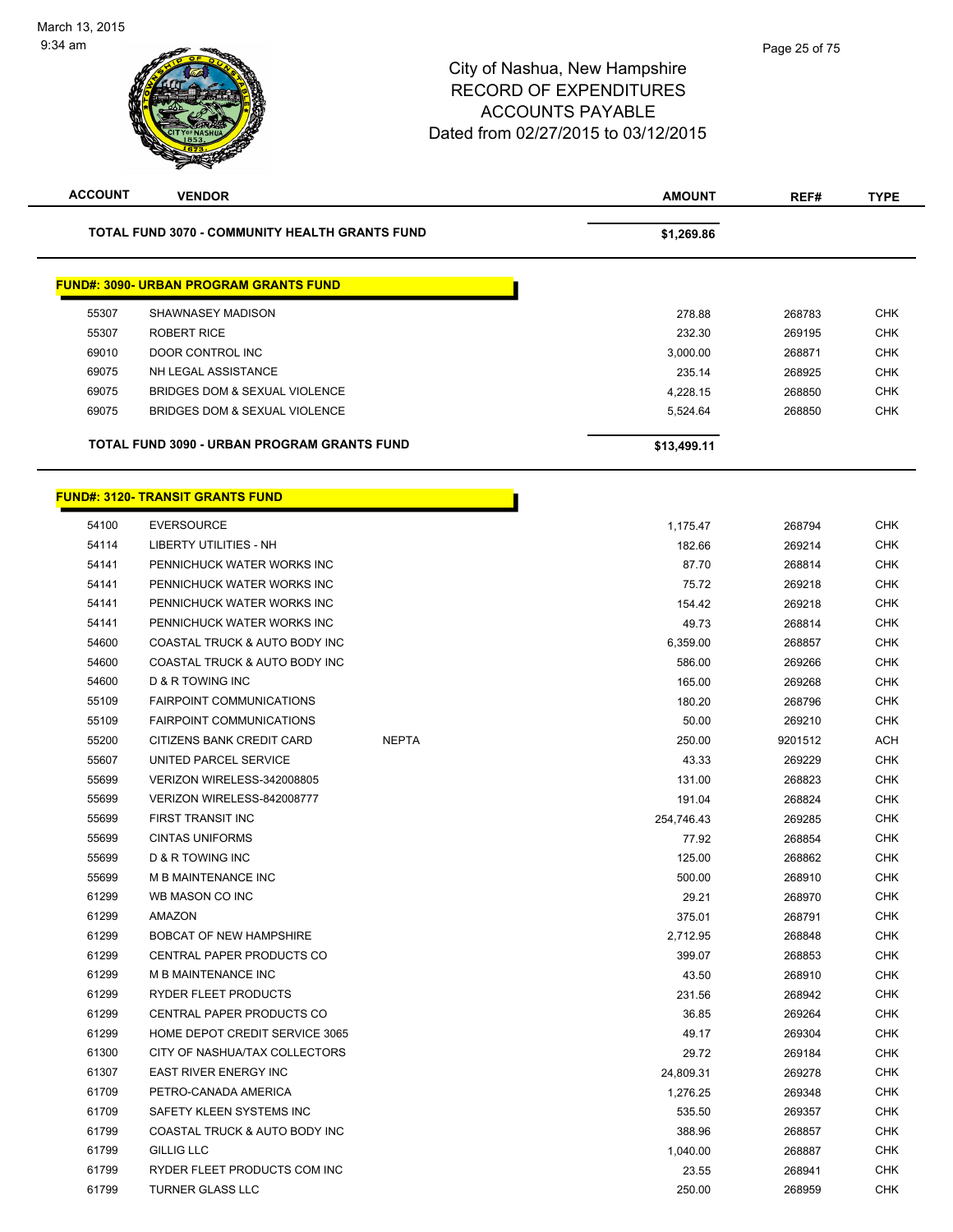

| <b>ACCOUNT</b> | <b>VENDOR</b>                                | <b>AMOUNT</b> | REF#   | <b>TYPE</b> |
|----------------|----------------------------------------------|---------------|--------|-------------|
|                | <b>FUND#: 3120- TRANSIT GRANTS FUND</b>      |               |        |             |
| 61799          | <b>GILLIG LLC</b>                            | 380.64        | 269293 | <b>CHK</b>  |
| 61799          | NAPA AUTO PARTS                              | (185.38)      | 269337 | <b>CHK</b>  |
| 61799          | QUIRK GM PARTS DEPOT                         | 114.69        | 268936 | <b>CHK</b>  |
| 61799          | NAPA AUTO PARTS                              | 575.40        | 269337 | <b>CHK</b>  |
| 61799          | <b>RYDER FLEET PRODUCTS</b>                  | 56.46         | 268942 | <b>CHK</b>  |
| 61799          | ALLIANCE BUS GROUP INC                       | 174.22        | 269244 | <b>CHK</b>  |
| 61799          | NAPA AUTO PARTS                              | 8.89          | 269337 | <b>CHK</b>  |
| 61799          | PATSY'S AUTO BODY ALIGNMENT                  | 863.62        | 269347 | <b>CHK</b>  |
| 61799          | RYDER FLEET PRODUCTS COM INC                 | 80.35         | 268941 | <b>CHK</b>  |
| 61799          | NAPA AUTO PARTS                              | 198.06        | 269337 | <b>CHK</b>  |
| 61799          | RYDER FLEET PRODUCTS COM INC                 | 102.07        | 269356 | <b>CHK</b>  |
| 61799          | NAPA AUTO PARTS                              | 64.20         | 269337 | <b>CHK</b>  |
|                | <b>TOTAL FUND 3120 - TRANSIT GRANTS FUND</b> | \$299,794.45  |        |             |

| <b>FUND#: 3800- SCHOOL GRANTS FUND</b> |  |                    |  |
|----------------------------------------|--|--------------------|--|
| 53600                                  |  | <b>STEVE BLUNT</b> |  |
| 50000                                  |  | CTTN/FD11NFT       |  |

| 53600 | <b>STEVE BLUNT</b>                  |          | 200.00   | 268992  | <b>CHK</b> |
|-------|-------------------------------------|----------|----------|---------|------------|
| 53600 | <b>STEVE BLUNT</b>                  |          | 200.00   | 269425  | <b>CHK</b> |
| 53607 | <b>JAMES FOLEY</b>                  |          | 210.00   | 269026  | <b>CHK</b> |
| 53607 | <b>WAYNE GEORGIANA</b>              |          | 35.00    | 269031  | <b>CHK</b> |
| 53607 | JEFFREY LEDUC                       |          | 87.50    | 269060  | <b>CHK</b> |
| 53607 | <b>MARK PROULX</b>                  |          | 210.00   | 269083  | <b>CHK</b> |
| 53607 | <b>BEVERLY TUFTS</b>                |          | 376.50   | 269102  | <b>CHK</b> |
| 53628 | <b>JACQUELYN WILSON</b>             |          | 400.00   | 269110  | <b>CHK</b> |
| 53628 | LYN WARD HEALY                      |          | 600.00   | 269484  | <b>CHK</b> |
| 53628 | <b>SUSAN NAIMARK</b>                |          | 600.00   | 269533  | <b>CHK</b> |
| 53628 | <b>MELISSA DUROCHER</b>             |          | 2,300.00 | 269017  | <b>CHK</b> |
| 53628 | THE CARROLL CENTER FOR THE BLI      |          | 273.50   | 269000  | <b>CHK</b> |
| 53628 | <b>MARIAH CAMPBELL</b>              |          | 100.00   | 269434  | CHK        |
| 53628 | <b>WHITNEY FREEMAN</b>              |          | 25.00    | 269472  | <b>CHK</b> |
| 53628 | KATHERINE S GOLTSOV                 |          | 25.00    | 269478  | <b>CHK</b> |
| 53628 | <b>BOOTHBY THERAPY SERVICES LLC</b> |          | 701.36   | 268993  | <b>CHK</b> |
| 53628 | THE CARROLL CENTER FOR THE BLI      |          | 6,158.75 | 269000  | <b>CHK</b> |
| 53628 | <b>INTERIM HEALTH CARE</b>          |          | 2,493.00 | 269048  | <b>CHK</b> |
| 53628 | <b>TRINITY BAPTIST CHURCH</b>       |          | 200.00   | 269101  | <b>CHK</b> |
| 54807 | <b>FIRST CHURCH</b>                 |          | 3,746.00 | 269024  | <b>CHK</b> |
| 55300 | <b>KELLIE GABRIEL</b>               |          | 451.38   | 269028  | <b>CHK</b> |
| 55300 | <b>MARGARET REYNOLDS</b>            |          | 827.27   | 269085  | <b>CHK</b> |
| 55300 | <b>NATHAN BURNS</b>                 |          | 216.60   | 269432  | <b>CHK</b> |
| 55300 | <b>MARIANNE BUSTEED</b>             |          | 263.35   | 269433  | <b>CHK</b> |
| 55300 | CITIZENS BANK CREDIT CARD           | Jet Blue | 271.00   | 9201512 | <b>ACH</b> |
| 55300 | <b>COLLEEN DELUDE</b>               |          | 43.70    | 269016  | <b>CHK</b> |
| 55300 | MICHELE SMITH                       |          | 43.70    | 269095  | <b>CHK</b> |
| 55300 | <b>MARIANNE DUSTIN</b>              |          | 1,134.75 | 269461  | <b>CHK</b> |
| 55400 | PAMELA BULOW                        |          | 255.10   | 268997  | <b>CHK</b> |
| 55400 | EKATERINA REZNICHENKO               |          | 239.00   | 269086  | <b>CHK</b> |
| 55400 | <b>NICOLE SARGENT</b>               |          | 80.00    | 269089  | <b>CHK</b> |
| 55400 | <b>MAUREEN CHORMA</b>               |          | 239.00   | 269441  | CHK        |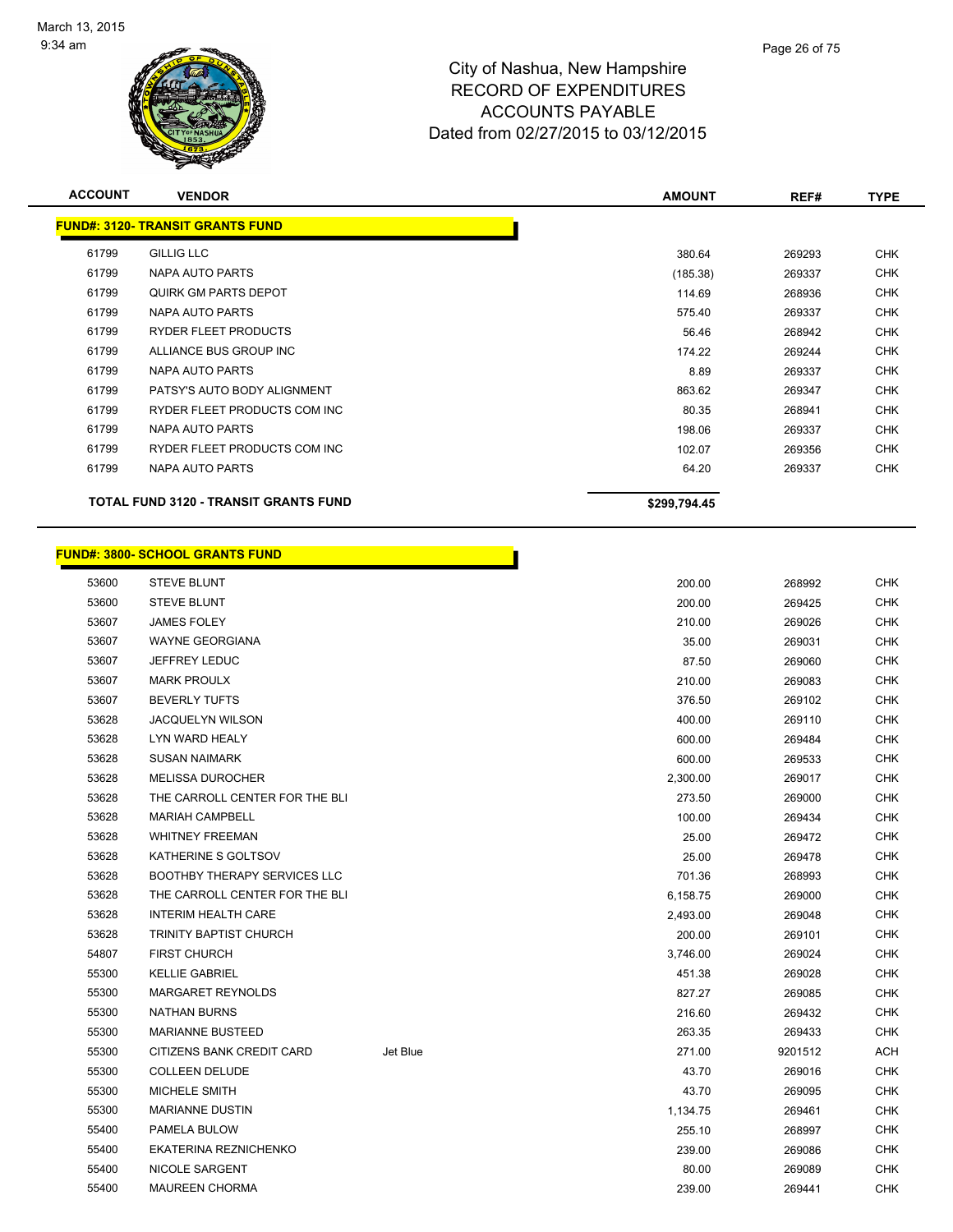

| <b>ACCOUNT</b> | <b>VENDOR</b>                                                             | <b>AMOUNT</b> | REF#    | <b>TYPE</b> |
|----------------|---------------------------------------------------------------------------|---------------|---------|-------------|
|                | <b>FUND#: 3800- SCHOOL GRANTS FUND</b>                                    |               |         |             |
| 55400          | <b>ANNA DEW</b>                                                           | 239.00        | 269457  | <b>CHK</b>  |
| 61135          | <b>SCHOOL SPECIALTY</b>                                                   | 31.36         | 269092  | <b>CHK</b>  |
| 61135          | <b>BLANCA CHAVEZ</b>                                                      | 55.88         | 269440  | <b>CHK</b>  |
| 61135          | <b>LISA STEMPLER</b>                                                      | 45.49         | 269575  | <b>CHK</b>  |
| 61299          | <b>PASCO</b>                                                              | 4,363.00      | 269549  | <b>CHK</b>  |
| 61299          | <b>DELESE HOVEY</b>                                                       | 25.99         | 269044  | <b>CHK</b>  |
| 61299          | WB MASON CO INC                                                           | 18.30         | 269583  | <b>CHK</b>  |
| 61299          | WB MASON CO INC                                                           | 148.70        | 269107  | <b>CHK</b>  |
| 61299          | LUCIE L CROWDER                                                           | 54.60         | 269455  | <b>CHK</b>  |
| 61299          | <b>CYNTHIA MICHAUD</b>                                                    | 554.92        | 269524  | <b>CHK</b>  |
| 61875          | MCGRAW HILL SCHOOL EDUCATION                                              | 440.70        | 269522  | <b>CHK</b>  |
| 61875          | <b>WILSON LANGUAGE</b>                                                    | 573.48        | 269585  | <b>CHK</b>  |
| 71221          | COMPUTER HUT dba IT INSIDERS                                              | 699.45        | 269008  | <b>CHK</b>  |
| 71228          | AVID TECHNOLOGY INC                                                       | 1,000.00      | 268982  | <b>CHK</b>  |
| 71999          | MARKERTEK VIDEO SUPPLY                                                    | 4,254.30      | 269066  | <b>CHK</b>  |
| 71999          | MSC INDUSTRIAL SUPPLY CO INC                                              | 7,051.71      | 269069  | <b>CHK</b>  |
| 71999          | MSC INDUSTRIAL SUPPLY CO INC                                              | 30,394.58     | 269529  | <b>CHK</b>  |
|                | TOTAL FUND 3800 - SCHOOL GRANTS FUND                                      | \$72,957.92   |         |             |
| 61299          | <b>FUND#: 3810- FOOD SERVICE GRANTS FUND</b><br>CENTRAL PAPER PRODUCTS CO | 26.14         | 269438  | <b>CHK</b>  |
| 61299          | COSTA FRUIT & PRODUCE CO INC                                              | 32.00         | 269450  | <b>CHK</b>  |
| 61299          | COSTA FRUIT & PRODUCE CO INC                                              | 32.00         | 269450  | <b>CHK</b>  |
|                |                                                                           |               |         |             |
|                | <b>TOTAL FUND 3810 - FOOD SERVICE GRANTS FUND</b>                         | \$90.14       |         |             |
|                | <b>FUND#: 4005- TRAFFIC VIOLATIONS FUND</b>                               |               |         |             |
| 45400          | <b>JOSHUA S WHIFFEN</b>                                                   | 55.00         | 269384  | <b>CHK</b>  |
| 55607          | MAILINGS UNLIMITED - MVR                                                  | 760.00        | 148428  | ACH         |
| 55607          | UNITED PARCEL SERVICE                                                     | 4.32          | 269229  | CHK         |
| 55699          | VERIZON WIRELESS-742016226                                                | 194.01        | 268825  | <b>CHK</b>  |
| 55699          | <b>1ST PRIORITY TOWING &amp; RECOVERY</b>                                 | 10,070.00     | 268828  | <b>CHK</b>  |
| 61107          | <b>BEN'S UNIFORMS</b>                                                     | 815.94        | 269255  | <b>CHK</b>  |
| 61799          | ADAMSON INDUSTRIES CORP                                                   | 145.60        | 269238  | <b>CHK</b>  |
| 61799          | <b>BEST FORD</b>                                                          | 17.48         | 269256  | <b>CHK</b>  |
| 61799          | <b>CARPARTS OF NASHUA</b>                                                 | 108.76        | 269263  | <b>CHK</b>  |
|                | TOTAL FUND 4005 - TRAFFIC VIOLATIONS FUND                                 | \$12,171.11   |         |             |
|                | <b>FUND#: 4010- MOTOR VEHICLE ADMIN FUND</b>                              |               |         |             |
| 71900          | CITIZENS BANK CREDIT CARD<br>Staples                                      | 549.96        | 9201512 | ACH         |
|                | <b>TOTAL FUND 4010 - MOTOR VEHICLE ADMIN FUND</b>                         | \$549.96      |         |             |
|                |                                                                           |               |         |             |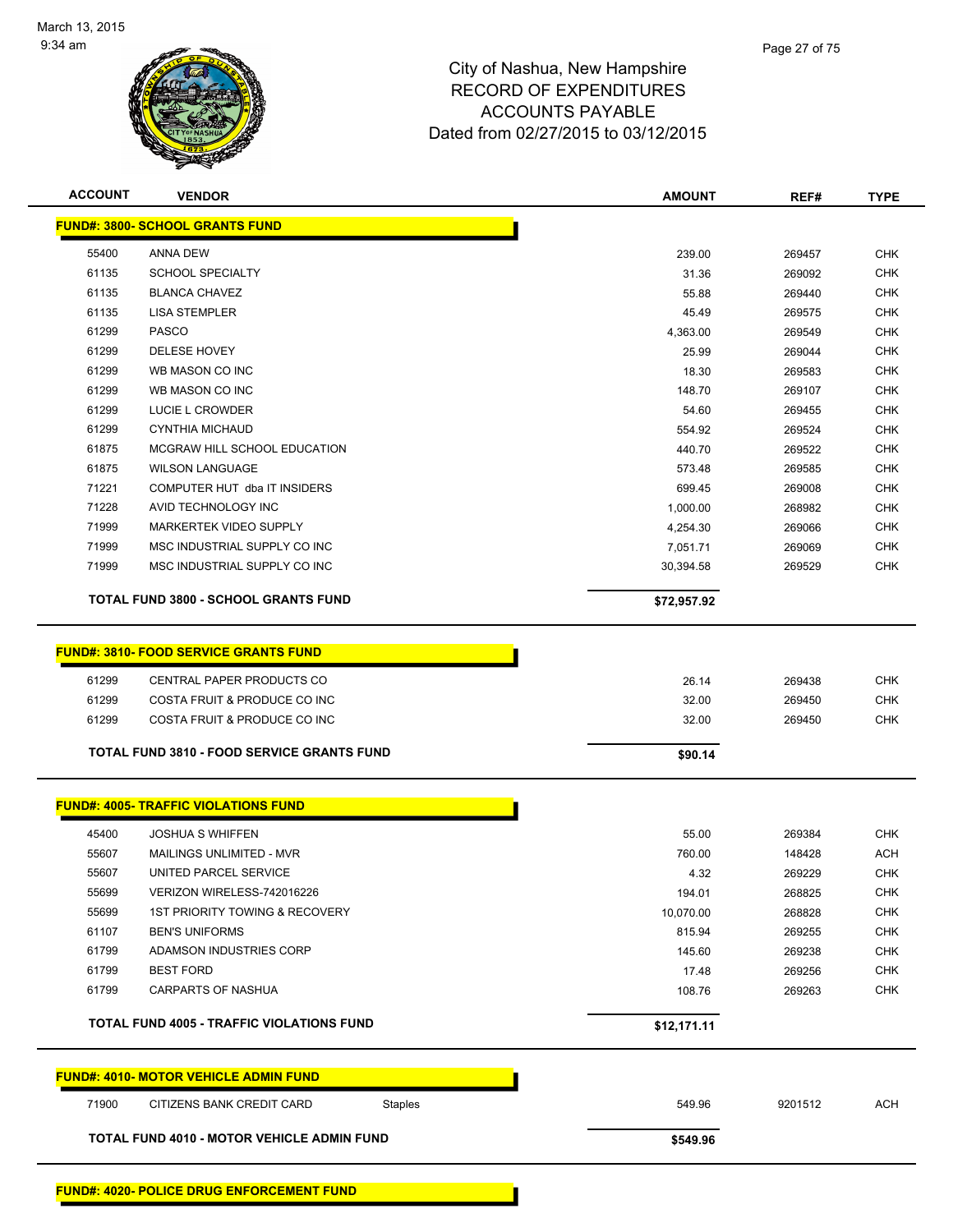

| <b>ACCOUNT</b><br><b>VENDOR</b>                       | <b>AMOUNT</b>    | REF#             | <b>TYPE</b> |
|-------------------------------------------------------|------------------|------------------|-------------|
| <b>FUND#: 4020- POLICE DRUG ENFORCEMENT FUND</b>      |                  |                  |             |
| 55699<br>TRANSUNION RISK & ALTERNATIVE                | 110.00           | 269372           | <b>CHK</b>  |
|                                                       |                  |                  |             |
| <b>TOTAL FUND 4020 - POLICE DRUG ENFORCEMENT FUND</b> | \$110.00         |                  |             |
| <b>FUND#: 4025- DOJ DRUG FORFEITURE FUND</b>          |                  |                  |             |
| <b>EVERSOURCE</b><br>54100                            |                  |                  | <b>CHK</b>  |
| 55118<br>VERIZON WIRELESS-785728687                   | 168.89<br>695.09 | 269209<br>268822 | <b>CHK</b>  |
| 55400<br><b>CLARK GAPHARDT</b>                        | 672.33           | 268767           | <b>CHK</b>  |
| NADCP / JUSTICE FOR VETS<br>55400                     | 700.00           | 268805           | <b>CHK</b>  |
| 55699<br>COMCAST CABLE COMMUNICATIONS I               | 235.19           | 269207           | <b>CHK</b>  |
| 56315<br>HILLSBOROUGH COUNTY CHILD                    | 833.33           | 269301           | <b>CHK</b>  |
| CARPARTS OF NASHUA<br>61799                           | (50.00)          | 269263           | <b>CHK</b>  |
| <b>TOTAL FUND 4025 - DOJ DRUG FORFEITURE FUND</b>     | \$3,254.83       |                  |             |
|                                                       |                  |                  |             |
| <b>FUND#: 4053- FIRE REGIONAL HAZMAT FUND</b>         |                  |                  |             |
| 71000<br><b>ARISTATEK INC</b>                         | 2,125.00         | 269246           | <b>CHK</b>  |
| TOTAL FUND 4053 - FIRE REGIONAL HAZMAT FUND           | \$2,125.00       |                  |             |
|                                                       |                  |                  |             |
| FUND#: 4090- LIB-LOST/DAMAGED BOOK FINES              |                  |                  |             |
| 61807<br>UNIV OF WISCONSIN-MADISON                    | 20.00            | 269230           | <b>CHK</b>  |
| 61875<br><b>BAKER &amp; TAYLOR</b>                    | 119.84           | 268842           | <b>CHK</b>  |
| 61875<br><b>BAKER &amp; TAYLOR</b>                    | 5.84             | 269253           | <b>CHK</b>  |
| TOTAL FUND 4090 - LIB-LOST/DAMAGED BOOK FINES         | \$145.68         |                  |             |
|                                                       |                  |                  |             |
| <b>FUND#: 5010- CAP PROJECTS-INFO TECHNOLOGY</b>      |                  |                  |             |
| 81342<br><b>CDW GOVERNMENT</b>                        | 241.24           | 268852           | <b>CHK</b>  |
| 81342<br>TYLER TECHNOLOGIES INC                       | 3,622.16         | 268961           | CHK         |
| 81342<br>TYLER TECHNOLOGIES INC                       | 3,970.34         | 269375           | <b>CHK</b>  |
| TOTAL FUND 5010 - CAP PROJECTS-INFO TECHNOLOGY        | \$7,833.74       |                  |             |
|                                                       |                  |                  |             |
| <b>FUND#: 5050- CAPITAL PROJ-COMMUNICATIONS</b>       |                  |                  |             |
| 53999<br>2-WAY COMMUNICATIONS SERVICE                 | 850.00           | 269236           | <b>CHK</b>  |
| 81300<br>FIBERTRONICS, INC                            | 287.14           | 268879           | CHK         |
| <b>TOTAL FUND 5050 - CAPITAL PROJ-COMMUNICATIONS</b>  | \$1,137.14       |                  |             |
|                                                       |                  |                  |             |
| <b>FUND#: 5300- CAPITAL PROJECTS-PARKING</b>          |                  |                  |             |
| 81200<br>LIGHTEC INC                                  | 34,847.27        | 268906           | <b>CHK</b>  |
| 81200<br>LIGHTEC INC                                  | 25,234.23        | 268906           | <b>CHK</b>  |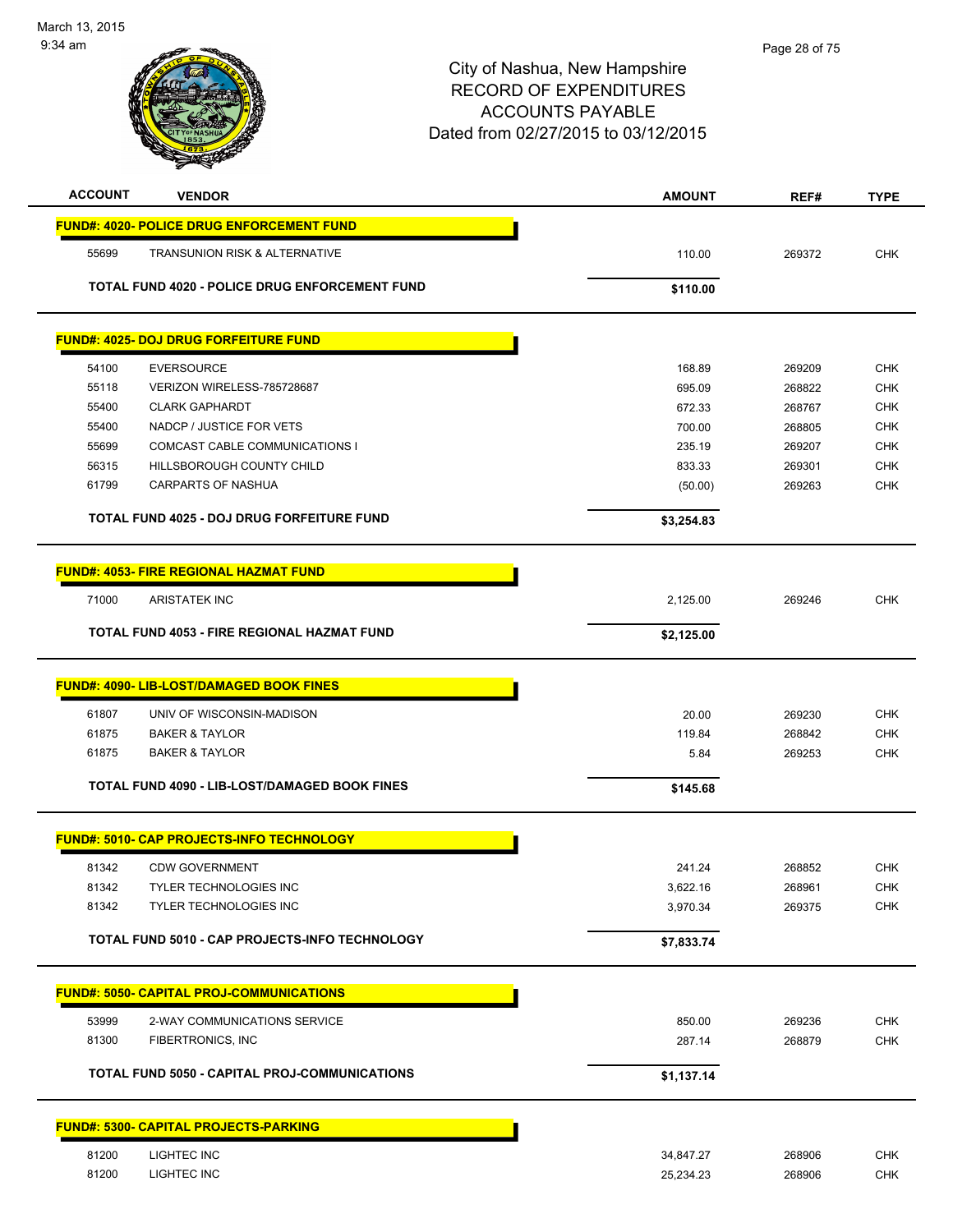| <b>ACCOUNT</b> | <b>VENDOR</b>                                     | <b>AMOUNT</b>    | REF#             | <b>TYPE</b>              |
|----------------|---------------------------------------------------|------------------|------------------|--------------------------|
|                | TOTAL FUND 5300 - CAPITAL PROJECTS-PARKING        | \$60,081.50      |                  |                          |
|                | <b>FUND#: 5700- CAP PROJECTS-BROAD ST PKWY</b>    |                  |                  |                          |
| 81700          | <b>EVERSOURCE</b>                                 | 40.94            | 268794           | <b>CHK</b>               |
| 81700          | HAYNER SWANSON INC                                | 13,943.69        | 269299           | <b>CHK</b>               |
| 81700          | <b>HAYNER SWANSON INC</b>                         | 5,125.91         | 269299           | <b>CHK</b>               |
| 81700          | <b>HAYNER SWANSON INC</b>                         | 2,924.40         | 269299           | <b>CHK</b>               |
| 81700          | HAYNER SWANSON INC                                | 33,636.21        | 269299           | <b>CHK</b>               |
| 81700          | <b>HAYNER SWANSON INC</b>                         | 7,932.50         | 269299           | <b>CHK</b>               |
| 81700          | <b>PSNH</b>                                       | 84,464.14        | 268815           | <b>CHK</b>               |
|                | TOTAL FUND 5700 - CAP PROJECTS-BROAD ST PKWY      | \$148,067.79     |                  |                          |
|                | <b>FUND#: 5800- SCHOOL CAPITAL PROJECTS FUND</b>  |                  |                  |                          |
|                |                                                   |                  |                  |                          |
| 81200          | <b>HARRIMAN ASSOCIATES</b>                        | 37,906.27        | 269037           | <b>CHK</b>               |
| 81200          | HARVEY CONSTRUCTION CO                            | 306,663.13       | 269038           | CHK                      |
| 81200          | PAGE STREET LEASING LLC                           | 190.00           | 269080           | <b>CHK</b>               |
| 81200          | <b>SMRT INC</b>                                   | 2,065.01         | 269096           | <b>CHK</b>               |
| 81200          | HAYNER SWANSON INC                                | 15,279.03        | 269039           | <b>CHK</b>               |
|                | TOTAL FUND 5800 - SCHOOL CAPITAL PROJECTS FUND    | \$362,103.44     |                  |                          |
|                | <b>FUND#: 6000- SOLID WASTE FUND</b>              |                  |                  |                          |
| 53107          | SANBORN HEAD & ASSOC INC                          | 16,461.78        | 268945           | <b>CHK</b>               |
| 54100          | <b>EVERSOURCE</b>                                 | 769.45           | 268794           | <b>CHK</b>               |
| 54141          | PENNICHUCK WATER WORKS INC                        | 227.84           | 269218           | <b>CHK</b>               |
| 54200          | BILLS WORLD CLASS CLEANING SER                    | 780.00           | 268847           | <b>CHK</b>               |
| 54200          | BILLS WORLD CLASS CLEANING SER                    | 780.00           | 269257           | <b>CHK</b>               |
| 54280          | <b>GRAINGER</b><br>HOME DEPOT CREDIT SERVICE 3065 | 193.44           | 268888           | <b>CHK</b>               |
| 54280<br>54280 | ALOHA OVERHEAD DOORS INC                          | 87.96            | 268894<br>269245 | <b>CHK</b>               |
|                |                                                   | 980.00           |                  | <b>CHK</b>               |
| 54487<br>54600 | <b>INFICON INC</b><br><b>CARPARTS OF NASHUA</b>   | 304.03           | 268896           | <b>CHK</b><br><b>CHK</b> |
| 54600          | DONOVAN EQUIPMENT CO INC                          | (0.88)<br>292.22 | 268851           | <b>CHK</b>               |
| 54600          | FREIGHTLINER OF NH INC                            | 241.89           | 268869<br>268883 | <b>CHK</b>               |
| 54600          | LIBERTY INTNL TRUCKS OF NH LLC                    | 234.14           | 268905           | <b>CHK</b>               |
| 54600          | <b>POWERPLAN</b>                                  | 550.32           | 268934           | <b>CHK</b>               |
| 54600          | <b>CARPARTS OF NASHUA</b>                         | (13.47)          | 269263           | <b>CHK</b>               |
| 54600          | <b>JOE GRAFIX LLC</b>                             | 155.00           | 269312           | <b>CHK</b>               |
| 54600          | LIBERTY INTNL TRUCKS OF NH LLC                    | 162.36           | 269316           | <b>CHK</b>               |
| 54600          | MCNEILUS TRUCK & MANUFACTURING                    | 4,632.44         | 269329           | <b>CHK</b>               |
| 54600          | NAPA AUTO PARTS                                   | 7.16             | 269334           | <b>CHK</b>               |
| 54600          | NAPA AUTO PARTS                                   | 178.86           | 269335           | <b>CHK</b>               |
| 54600          | POWERPLAN                                         | 862.46           | 269350           | <b>CHK</b>               |
| 55109          | PAETEC COMMUNICATIONS INC                         | 4.28             |                  | <b>CHK</b>               |
| 55421          | TREASURER STATE OF NH                             | 50.00            | 268811<br>268786 | <b>CHK</b>               |
|                | TREASURER STATE OF NH                             |                  |                  | <b>CHK</b>               |
| 55421          |                                                   | 200.00           | 269223           |                          |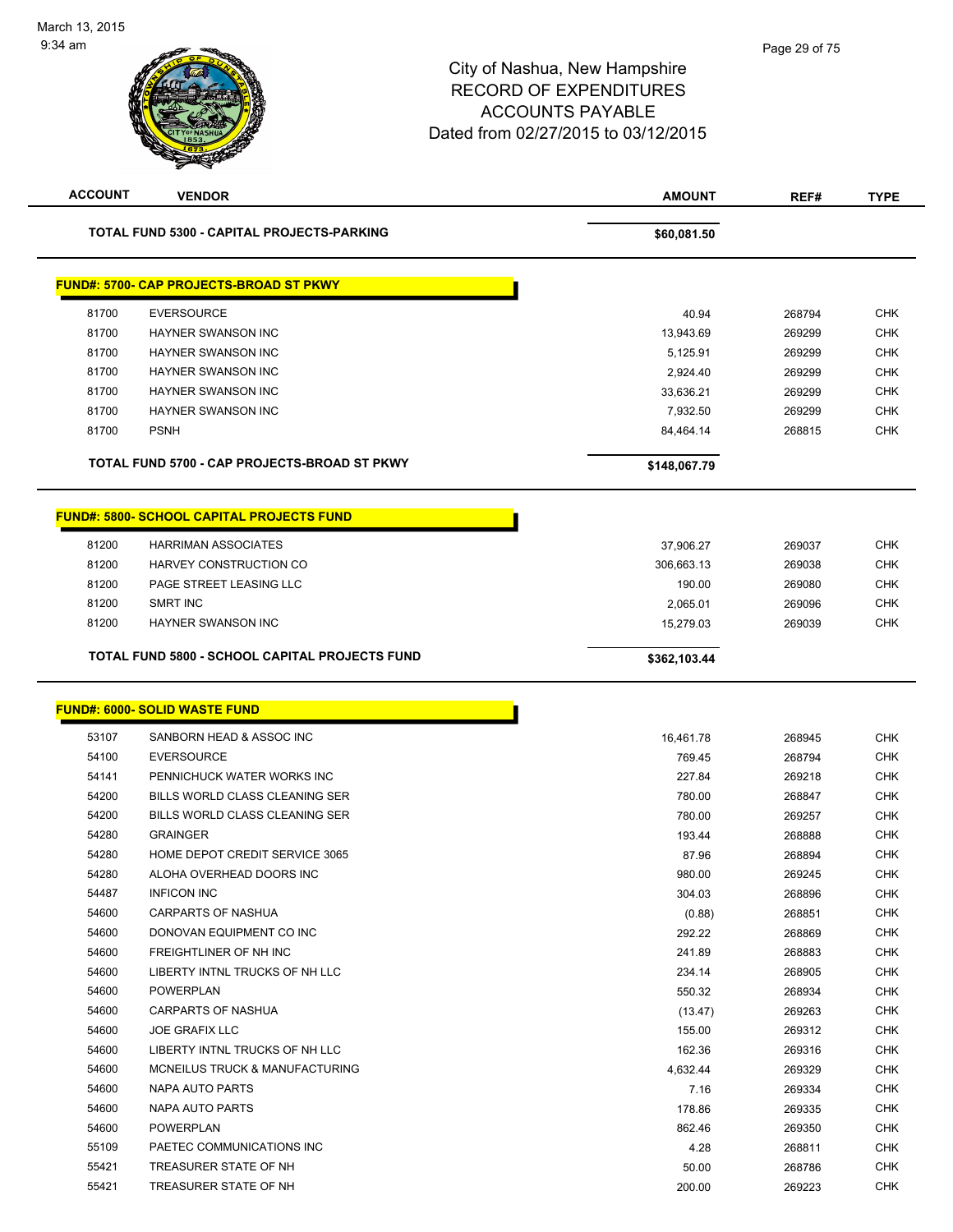

| <b>ACCOUNT</b> | <b>VENDOR</b>                             | <b>AMOUNT</b> | REF#   | <b>TYPE</b> |
|----------------|-------------------------------------------|---------------|--------|-------------|
|                | <b>FUND#: 6000- SOLID WASTE FUND</b>      |               |        |             |
| 55421          | TREASURER STATE OF NH                     | 192.00        | 269225 | <b>CHK</b>  |
| 55607          | <b>FEDEX</b>                              | 199.30        | 268797 | <b>CHK</b>  |
| 55699          | <b>CALLOGIX INC</b>                       | 189.53        | 269260 | <b>CHK</b>  |
| 61100          | WB MASON CO INC                           | 48.11         | 269383 | <b>CHK</b>  |
| 61107          | UNIFIRST CORPORATION                      | 360.32        | 268962 | <b>CHK</b>  |
| 61107          | UNIFIRST CORPORATION                      | 185.86        | 269376 | <b>CHK</b>  |
| 61110          | ALECS SHOE STORE INC                      | 419.85        | 268836 | <b>CHK</b>  |
| 61110          | <b>B-B CHAIN INC</b>                      | 456.15        | 269250 | <b>CHK</b>  |
| 61192          | STANLEY CONVERGENT SECURITY               | 89.04         | 268953 | <b>CHK</b>  |
| 61307          | SHATTUCK MALONE OIL CO                    | 1,249.86      | 268816 | <b>CHK</b>  |
| 61307          | SHATTUCK MALONE OIL CO                    | 1,277.96      | 269220 | <b>CHK</b>  |
| 61705          | <b>GCR TIRES AND SERVICE</b>              | 179.08        | 268886 | <b>CHK</b>  |
| 61705          | <b>MAYNARD &amp; LESIEUR INC</b>          | 1,659.88      | 269323 | <b>CHK</b>  |
| 71000          | AMAZON                                    | 154.44        | 268791 | <b>CHK</b>  |
| 71000          | F W WEBB CO                               | 35.50         | 268877 | <b>CHK</b>  |
| 71000          | <b>VARI-TECH</b>                          | 305.36        | 268967 | <b>CHK</b>  |
| 71000          | <b>VARI-TECH</b>                          | 125.00        | 269379 | <b>CHK</b>  |
| 71221          | AMAZON                                    | 676.00        | 268791 | <b>CHK</b>  |
| 71630          | <b>WASTEQUIP, LLC</b>                     | 42,358.70     | 269382 | <b>CHK</b>  |
|                | <b>TOTAL FUND 6000 - SOLID WASTE FUND</b> | \$78,303.22   |        |             |

#### **FUND#: 6200- WASTEWATER FUND**

| 44597 | <b>HILLSBOROUGH COUNTY REGISTRY</b>   | 188.12    | 269302 | <b>CHK</b> |
|-------|---------------------------------------|-----------|--------|------------|
| 53107 | EASTERN ANALYTICAL INC                | 256.75    | 269279 | <b>CHK</b> |
| 53107 | <b>FLOW ASSESSMENT SERVICES LLC</b>   | 14,299.98 | 269288 | <b>CHK</b> |
| 53467 | PENNICHUCK WATER WORKS INC            | 9,388.68  | 268813 | <b>CHK</b> |
| 54100 | <b>EVERSOURCE</b>                     | 37.12     | 268794 | <b>CHK</b> |
| 54100 | <b>EVERSOURCE</b>                     | 2.343.10  | 269209 | <b>CHK</b> |
| 54114 | <b>LIBERTY UTILITIES - NH</b>         | 49.68     | 268802 | <b>CHK</b> |
| 54114 | <b>DIRECT ENERGY BUSINESS</b>         | 16,175.82 | 268867 | <b>CHK</b> |
| 54114 | <b>DIRECT ENERGY BUSINESS</b>         | 7.55      | 269273 | <b>CHK</b> |
| 54141 | PENNICHUCK WATER WORKS INC            | 6,292.42  | 268814 | <b>CHK</b> |
| 54141 | PENNICHUCK WATER WORKS INC            | 56.57     | 269218 | <b>CHK</b> |
| 54200 | ALL GREEN COMMERCIAL JANITORS         | 693.33    | 269243 | <b>CHK</b> |
| 54280 | ACCUWORX USA INC                      | 6,200.00  | 268832 | <b>CHK</b> |
| 54280 | <b>CLARITY WATER TECHNOLOGIES LLC</b> | 749.16    | 268855 | <b>CHK</b> |
| 54280 | ALL GREEN COMMERCIAL JANITORS         | 2,300.00  | 269243 | <b>CHK</b> |
| 54280 | M & M ELECTRICAL SUPPLY CO INC        | 2,706.90  | 269319 | <b>CHK</b> |
| 54280 | ROCKWELL ROOFING INC                  | 2.450.00  | 269355 | <b>CHK</b> |
| 54300 | <b>BROX INDUSTRIES INC</b>            | 98.76     | 269258 | <b>CHK</b> |
| 54487 | HOME DEPOT CREDIT SERVICE 3065        | 330.72    | 268894 | <b>CHK</b> |
| 54487 | M & B MACHINING AND WELDING           | 1,672.00  | 268907 | <b>CHK</b> |
| 54487 | M & M ELECTRICAL SUPPLY CO INC        | 82.40     | 268908 | <b>CHK</b> |
| 54487 | PINE MOTOR PARTS                      | 39.10     | 268932 | <b>CHK</b> |
| 54487 | AERZEN USA CORP                       | 4,675.59  | 269240 | <b>CHK</b> |
| 54487 | MCMASTER-CARR                         | 21.11     | 269328 | <b>CHK</b> |
| 54487 | SANEL AUTO PARTS CO                   | 154.08    | 269359 | <b>CHK</b> |

Ì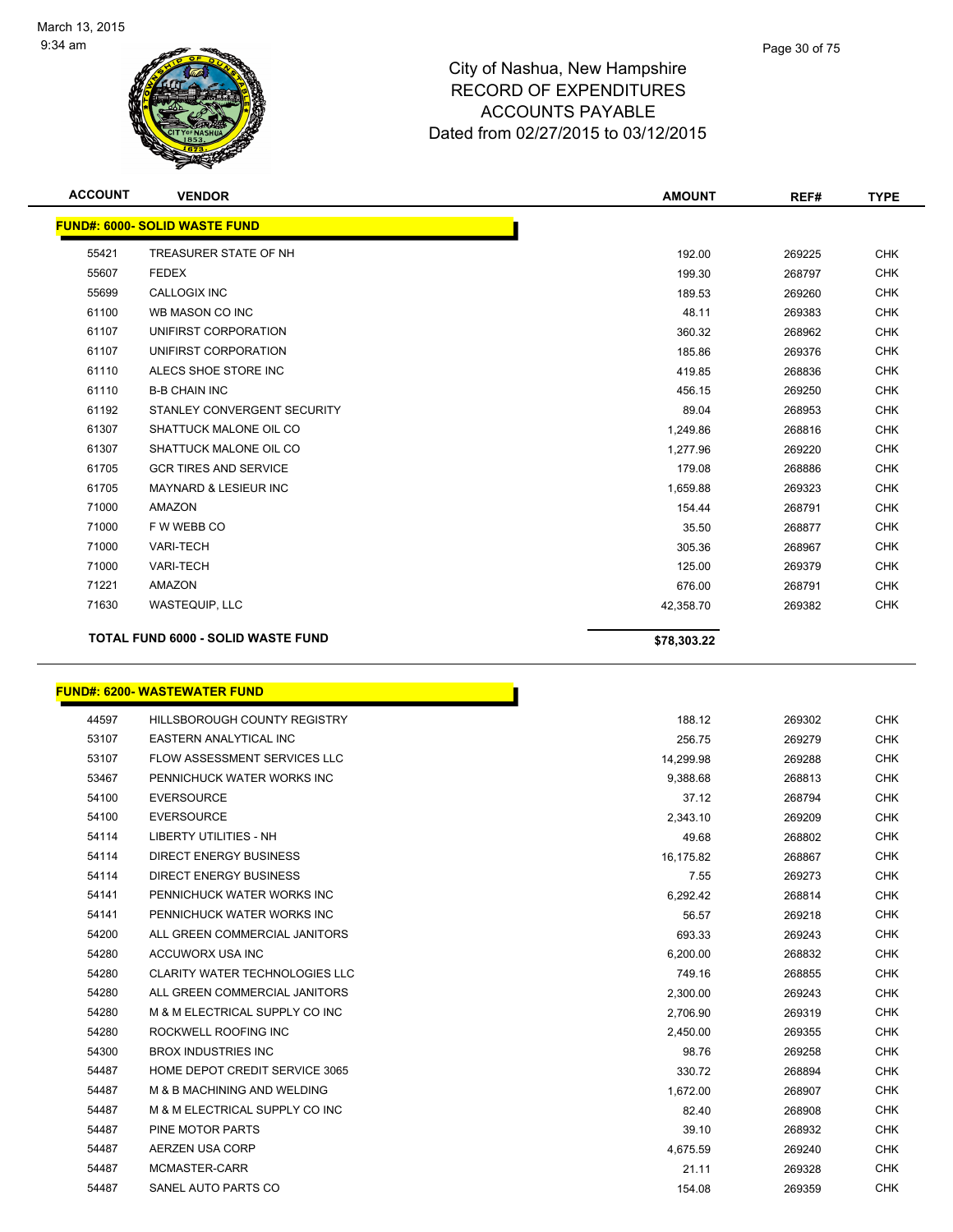

| <b>ACCOUNT</b> | <b>VENDOR</b>                            | <b>AMOUNT</b> | REF#   | <b>TYPE</b> |
|----------------|------------------------------------------|---------------|--------|-------------|
|                | <b>FUND#: 6200- WASTEWATER FUND</b>      |               |        |             |
| 54600          | CN WOOD CO INC                           | 880.88        | 268856 | <b>CHK</b>  |
| 54828          | US BANK EQUIPMENT FINANCE                | 113.54        | 269231 | <b>CHK</b>  |
| 55109          | PAETEC COMMUNICATIONS INC                | 4.47          | 268811 | <b>CHK</b>  |
| 55200          | LANH                                     | 55.00         | 268799 | <b>CHK</b>  |
| 55400          | TREASURER STATE OF NH                    | 240.00        | 268819 | <b>CHK</b>  |
| 55699          | <b>CALLOGIX INC</b>                      | 160.00        | 269260 | <b>CHK</b>  |
| 61107          | UNIFIRST CORPORATION                     | 247.98        | 268962 | <b>CHK</b>  |
| 61107          | UNIFIRST CORPORATION                     | 260.98        | 269376 | <b>CHK</b>  |
| 61149          | <b>VWR INTERNATIONAL</b>                 | 761.55        | 268968 | <b>CHK</b>  |
| 61156          | <b>JCI JONES CHEMICALS INC</b>           | 2,123.18      | 269311 | <b>CHK</b>  |
| 61299          | <b>GRAINGER</b>                          | 829.68        | 268888 | <b>CHK</b>  |
| 61299          | HOME DEPOT CREDIT SERVICE 3065           | 46.70         | 268894 | <b>CHK</b>  |
| 61299          | <b>BAHR SALES INC</b>                    | 1,845.42      | 269252 | <b>CHK</b>  |
| 61299          | <b>MOORE MEDICAL LLC</b>                 | 122.89        | 269333 | <b>CHK</b>  |
| 61299          | <b>PINE MOTOR PARTS</b>                  | 12.48         | 269349 | <b>CHK</b>  |
| 81200          | <b>DELL MARKETING LP</b>                 | 1,675.96      | 269270 | <b>CHK</b>  |
| 81200          | INDUSTRIAL CORROSION SERVICES            | 6,400.00      | 269305 | <b>CHK</b>  |
| 81700          | <b>HAZEN &amp; SAWYER PC</b>             | 64,371.86     | 269300 | <b>CHK</b>  |
| 81700          | ALBANESE D & S INC                       | 1,023.75      | 269242 | <b>CHK</b>  |
| 81700          | <b>HAZEN &amp; SAWYER PC</b>             | 687.21        | 269300 | <b>CHK</b>  |
|                | <b>TOTAL FUND 6200 - WASTEWATER FUND</b> | \$153,132.47  |        |             |

# **FUND#: 6500- PROPERTY & CASUALTY FUND**

| 54267 | TREASURER STATE OF NH                 | 2,800.00 | 268818 | <b>CHK</b> |
|-------|---------------------------------------|----------|--------|------------|
| 54267 | STANLEY ELEVATOR CO INC               | 4,295.88 | 269365 | <b>CHK</b> |
| 59207 | <b>FOUR SEASONS ORTHOPEDIC CENTER</b> | 2,146.00 | 268750 | <b>CHK</b> |
| 59207 | <b>AMAZON</b>                         | 49.99    | 268791 | <b>CHK</b> |
| 59207 | <b>CPTE NASHUA</b>                    | 3,000.00 | 269136 | <b>CHK</b> |
| 59207 | <b>FAMILY PHYSICAL THERAPY SVC</b>    | 182.52   | 269140 | <b>CHK</b> |
| 59207 | FOUNDATION MEDICAL PARTNERS           | 1,155.00 | 269142 | <b>CHK</b> |
| 59207 | FOUR SEASONS ORTHOPEDIC CENTER        | 878.00   | 269143 | <b>CHK</b> |
| 59207 | <b>GRANITE STATE INTERNAL MED</b>     | 230.00   | 269144 | <b>CHK</b> |
| 59207 | INJURED WORKERS PHARMACY LLC          | 699.37   | 269146 | <b>CHK</b> |
| 59207 | KHAWAJA M RAHMAN MD PC                | 700.00   | 269147 | <b>CHK</b> |
| 59207 | KING MEDICAL ASSOCIATES               | 100.00   | 269148 | <b>CHK</b> |
| 59207 | NASHUA AMBULATORY SURGICAL CTR        | 4,804.00 | 269149 | <b>CHK</b> |
| 59207 | PERFORMANCE REHAB INC                 | 600.00   | 269150 | <b>CHK</b> |
| 59207 | PRATT RADIOLOGY ASSOCIATES INC.       | 229.00   | 269151 | <b>CHK</b> |
| 59207 | SO NH REGIONAL MEDICAL CENTER         | 3.620.80 | 269152 | <b>CHK</b> |
| 59207 | SPAULDING HOSPITAL FOR                | 729.00   | 269153 | <b>CHK</b> |
| 59207 | ST JOSEPH BUSINESS & HEALTH           | 123.00   | 269154 | <b>CHK</b> |
| 59207 | <b>ST JOSEPHS HOSPITAL</b>            | 3,680.00 | 269155 | <b>CHK</b> |
| 59207 | STONERIVER PHARMACY SOLUTIONS         | 1.728.68 | 269157 | <b>CHK</b> |
| 59207 | TUFTS MEDICAL CENTER INC              | 456.00   | 269158 | <b>CHK</b> |
| 59207 | <b>FOUR SEASONS ORTHOPEDIC CENTER</b> | 3,307.00 | 269160 | <b>CHK</b> |
| 59207 | CENTERS FOR PAIN SOLUTIONS LLC        | 1,275.00 | 269611 | <b>CHK</b> |
| 59207 | <b>CLAIMS BUREAU USA INC</b>          | 1.342.50 | 269612 | <b>CHK</b> |

Γ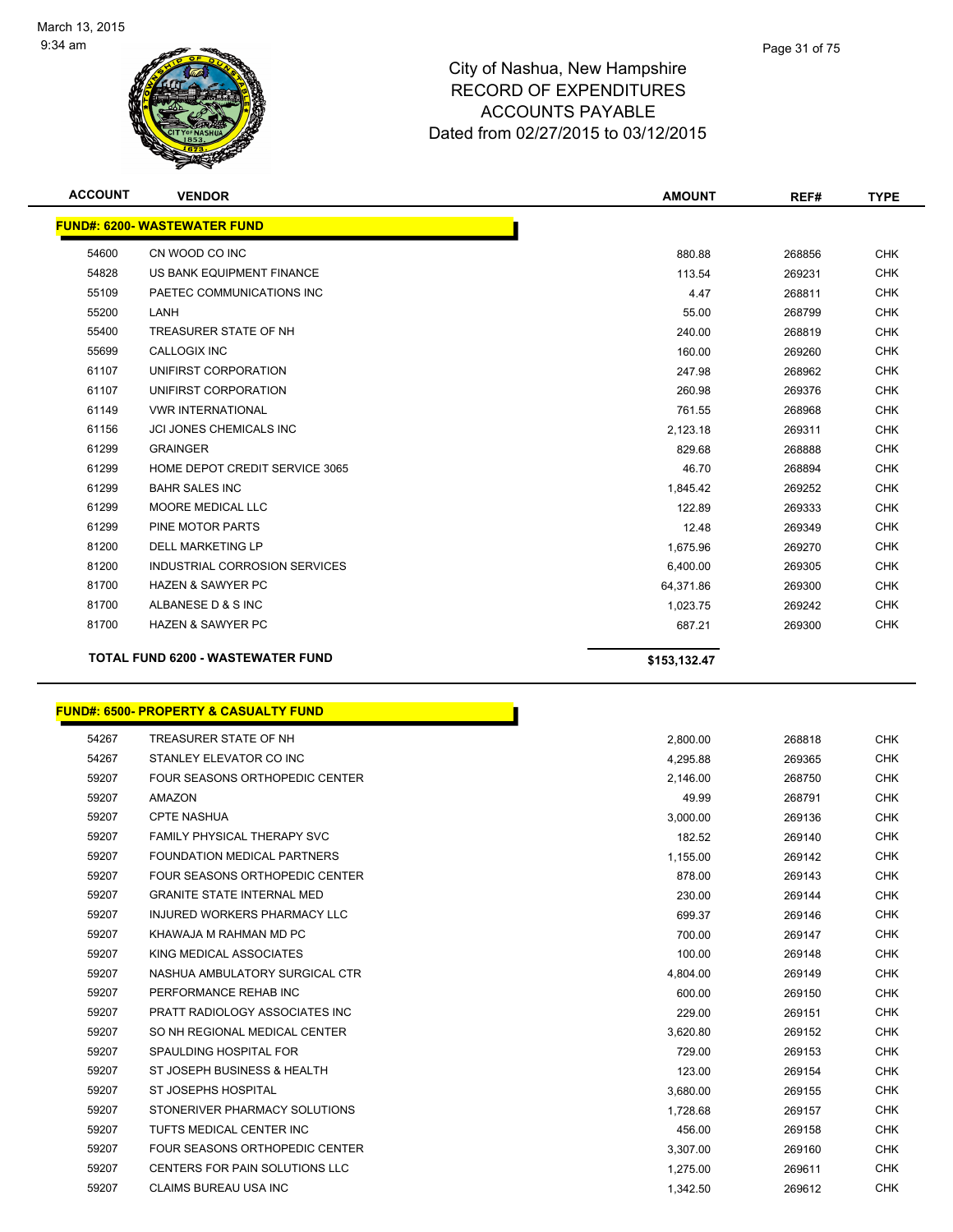

| <b>ACCOUNT</b> | <b>VENDOR</b>                                         | <b>AMOUNT</b> | REF#   | <b>TYPE</b> |
|----------------|-------------------------------------------------------|---------------|--------|-------------|
|                | <b>FUND#: 6500- PROPERTY &amp; CASUALTY FUND</b>      |               |        |             |
| 59207          | <b>CULLENCOLLIMORE PLLC</b>                           | 1,680.00      | 269613 | <b>CHK</b>  |
| 59207          | DARTMOUTH HITCHCOCK CLINIC                            | 362.00        | 269614 | <b>CHK</b>  |
| 59207          | <b>FAMILY PHYSICAL THERAPY SVC</b>                    | 224.82        | 269615 | <b>CHK</b>  |
| 59207          | <b>FOUR SEASONS ORTHOPEDIC CENTER</b>                 | 2,510.00      | 269616 | <b>CHK</b>  |
| 59207          | INJURED WORKERS PHARMACY LLC                          | 660.44        | 269618 | <b>CHK</b>  |
| 59207          | <b>INTEGRATED PAIN CARE</b>                           | 225.00        | 269619 | <b>CHK</b>  |
| 59207          | LAHEY CLINIC HOSPITAL INC                             | 361.00        | 269620 | <b>CHK</b>  |
| 59207          | OCCUPATIONAL HEALTH CTRS SOUTH                        | 2,195.64      | 269621 | <b>CHK</b>  |
| 59207          | <b>PAIN SOLUTIONS PLLC</b>                            | 1,015.00      | 269622 | <b>CHK</b>  |
| 59207          | PERFORMANCE REHAB INC                                 | 870.00        | 269623 | <b>CHK</b>  |
| 59207          | SO NH REGIONAL MEDICAL CENTER                         | 687.13        | 269625 | <b>CHK</b>  |
| 59207          | <b>ST JOSEPHS HOSPITAL</b>                            | 4,834.75      | 269626 | <b>CHK</b>  |
| 59225          | <b>CULLENCOLLIMORE PLLC</b>                           | 1,709.00      | 269137 | <b>CHK</b>  |
| 59225          | DEVINE MILLIMET & BRANCH PA                           | 4,369.45      | 269138 | <b>CHK</b>  |
| 59225          | <b>CYRUS HEBERT</b>                                   | 499.80        | 269145 | <b>CHK</b>  |
| 59250          | <b>BK SYSTEMS INC</b>                                 | 8,388.00      | 269135 | <b>CHK</b>  |
| 59250          | EWING ELECTRICAL CO INC                               | 500.00        | 269139 | <b>CHK</b>  |
| 59250          | FIBER OPTIC SPLICING & TESTING                        | 5,475.00      | 269141 | <b>CHK</b>  |
| 59250          | <b>SAL'S CLOTHING</b>                                 | 416.87        | 269624 | <b>CHK</b>  |
| 59275          | BAKER COLLISION AND SALES                             | 4,562.85      | 269134 | <b>CHK</b>  |
| 59275          | <b>CULLENCOLLIMORE PLLC</b>                           | 350.00        | 269137 | <b>CHK</b>  |
| 59275          | STATEWIDE COLLISION LLC                               | 1,687.80      | 269156 | <b>CHK</b>  |
| 59275          | <b>GATE CITY COLLISION CENTERS</b>                    | 992.01        | 269617 | <b>CHK</b>  |
| 59275          | <b>WILLIAM SHERMAN</b>                                | 66.17         | 269627 | <b>CHK</b>  |
| 61100          | WB MASON CO INC                                       | 233.55        | 268970 | <b>CHK</b>  |
| 68360          | <b>BOURQUE CONSTRUCTION</b>                           | 6,250.00      | 269163 | <b>CHK</b>  |
|                | <b>TOTAL FUND 6500 - PROPERTY &amp; CASUALTY FUND</b> | \$89,258.02   |        |             |

#### **FUND#: 6600- BENEFITS SELF INSURANCE FUND**

|       | <b>TOTAL FUND 6600 - BENEFITS SELF INSURANCE FUND</b> | \$2,053,662.43 |        |            |
|-------|-------------------------------------------------------|----------------|--------|------------|
| 59525 | NORTHEAST DELTA DENTAL                                | 29,732.44      | 148451 | <b>ACH</b> |
| 59507 | HARVARD PILGRIM HEALTH CARE                           | 119,059.61     | 148400 | ACH        |
| 59507 | HARVARD PILGRIM HEALTH CARE                           | 223,321.76     | 148397 | <b>ACH</b> |
| 59507 | ANTHEM BCBS OF NE                                     | 163,407.79     | 148425 | <b>ACH</b> |
| 59507 | ANTHEM BCBS OF NE                                     | 852,291.76     | 148425 | <b>ACH</b> |
| 59507 | ANTHEM BCBS OF NE                                     | 75,146.80      | 148425 | <b>ACH</b> |
| 59500 | NORTHEAST DELTA DENTAL                                | 12,299.34      | 148451 | <b>ACH</b> |
| 59500 | ANTHEM BCBS OF NE                                     | 87,644.85      | 148450 | <b>ACH</b> |
| 59500 | ANTHEM BCBS OF NE                                     | 88,355.10      | 148425 | <b>ACH</b> |
| 59500 | HARVARD PILGRIM HEALTH CARE                           | 43,280.95      | 148395 | <b>ACH</b> |
| 55607 | UNITED PARCEL SERVICE                                 | 6.22           | 269229 | CHK        |
| 53999 | <b>BENEFIT STRATEGIES (ADMIN)</b>                     | 4,040.85       | 148426 | <b>ACH</b> |
| 21585 | <b>VISION SERVICE PLAN</b>                            | 408.45         | 269381 | <b>CHK</b> |
| 21575 | NORTHEAST DELTA DENTAL                                | 7,172.92       | 148451 | <b>ACH</b> |
| 21553 | ANTHEM BLUE CROSS /BLUE SHIELD                        | 347,493.59     | 148399 | <b>ACH</b> |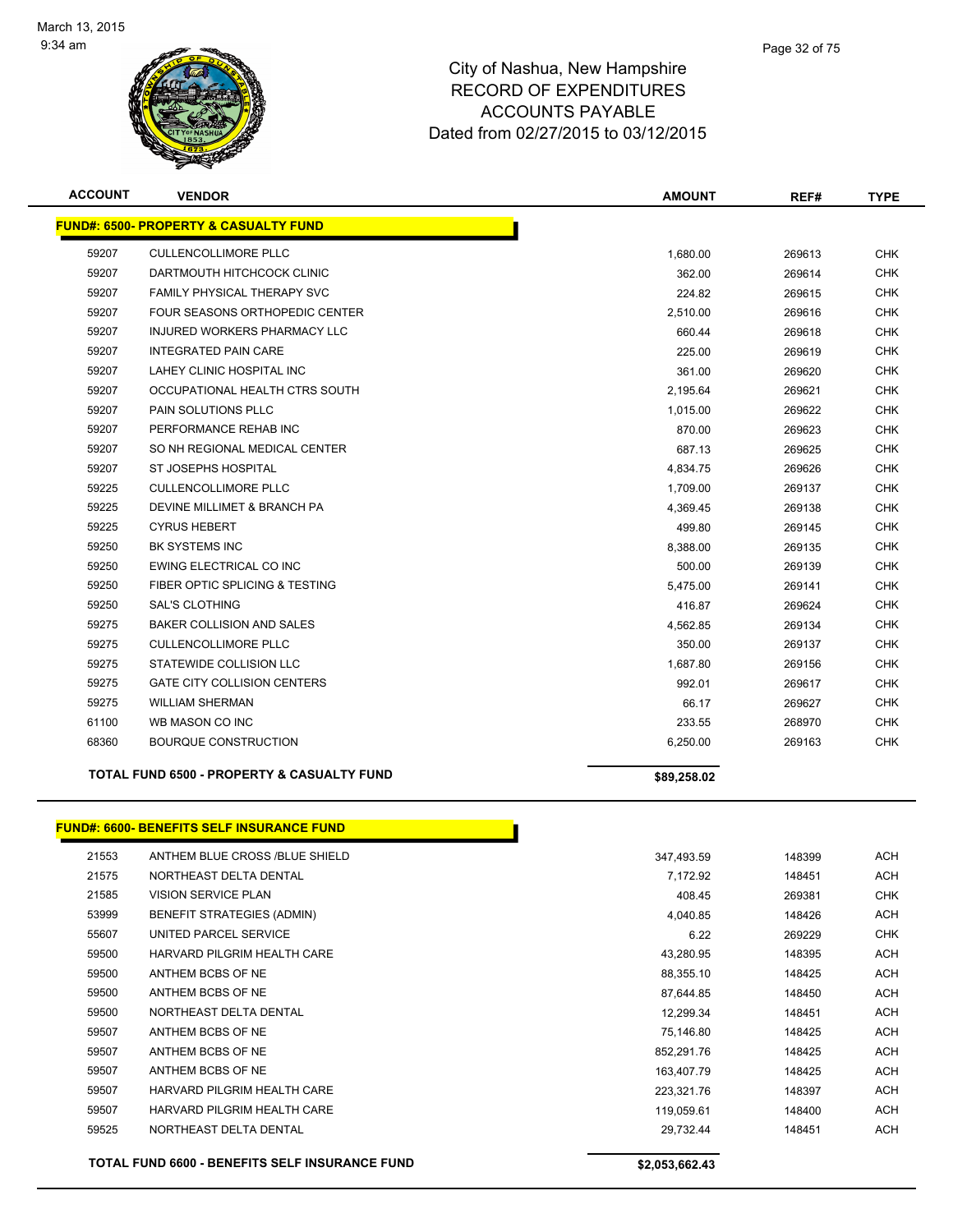

| <b>ACCOUNT</b> | <b>VENDOR</b>                                         | <b>AMOUNT</b> | REF#   | <b>TYPE</b> |
|----------------|-------------------------------------------------------|---------------|--------|-------------|
|                | <b>FUND#: 7064- JACKSON MILLS DAM OPERATIONS</b>      |               |        |             |
| 54221          | DAVES SEPTIC SERVICE INC                              | 196.90        | 268863 | <b>CHK</b>  |
| 55699          | <b>EVERSOURCE</b>                                     | 3,000.00      | 268795 | <b>CHK</b>  |
| 55699          | <b>ESSEX POWER SERVICES INC</b>                       | 5,890.49      | 268876 | <b>CHK</b>  |
|                |                                                       |               |        |             |
|                | <b>TOTAL FUND 7064 - JACKSON MILLS DAM OPERATIONS</b> | \$9,087.39    |        |             |
|                | <b>FUND#: 7078- CITY BUILDINGS ETF</b>                |               |        |             |
| 54280          | NASHUA WALLPAPER & PAINT CO                           | 1,519.00      | 269340 | <b>CHK</b>  |
|                | <b>TOTAL FUND 7078 - CITY BUILDINGS ETF</b>           | \$1,519.00    |        |             |
|                | <b>FUND#: 7506- ETF CONTRIB-WOODLAWN CEMETERY</b>     |               |        |             |
| 45121          | JOHN L & GLORIA J TURNER                              | 90.00         | 268960 | <b>CHK</b>  |
| 54280          | VAN TASSELL CONSTRUCTION                              | 720.00        | 268966 | <b>CHK</b>  |
| 61299          | HARDY DORIC INC                                       | 585.00        | 268892 | CHK         |
|                | TOTAL FUND 7506 - ETF CONTRIB-WOODLAWN CEMETERY       | \$1,395.00    |        |             |
|                |                                                       |               |        |             |
|                | <b>FUND#: 7551- P&amp;R-SUMMERFUN</b>                 |               |        |             |
| 68322          | <b>JEANNOTTE'S MARKET LLC</b>                         | 56.04         | 268901 | <b>CHK</b>  |
|                | TOTAL FUND 7551 - P&R-SUMMERFUN                       | \$56.04       |        |             |
|                | <b>FUND#: 7565- SCHOOL RELATED PROGRAMS-ETF</b>       |               |        |             |
| 55642          | <b>THOMAS R STUMPF</b>                                | 64.00         | 269099 | <b>CHK</b>  |
| 55642          | <b>FRED MCNEILL</b>                                   | 64.00         | 269523 | <b>CHK</b>  |
| 55690          | FIRST STUDENT INC                                     | 136.50        | 269025 | <b>CHK</b>  |
| 61299          | <b>JENNIFER SCARPATI</b>                              | 949.07        | 269570 | <b>CHK</b>  |
| 61875          | <b>BARNES &amp; NOBLE INC</b>                         | 15.19         | 268986 | <b>CHK</b>  |
| 61875          | <b>BARNES &amp; NOBLE INC</b>                         | 515.26        | 269411 | <b>CHK</b>  |
|                | TOTAL FUND 7565 - SCHOOL RELATED PROGRAMS-ETF         | \$1,744.02    |        |             |
|                | <b>FUND#: 8028- WOODLAWN CEMETERY PERP-CARE</b>       |               |        |             |
| 44338          | JOHN L & GLORIA J TURNER                              | 90.00         | 268960 | <b>CHK</b>  |
|                | <b>TOTAL FUND 8028 - WOODLAWN CEMETERY PERP-CARE</b>  | \$90.00       |        |             |
|                |                                                       |               |        |             |
|                | <u> FUND#: 8063- LIBRARY-HENRY STEARNS FUND</u>       |               |        |             |
| 61807          | <b>BAKER &amp; TAYLOR</b>                             | 199.46        | 268842 | <b>CHK</b>  |
| 61807          | <b>BAKER &amp; TAYLOR</b>                             | 45.78         | 269253 | <b>CHK</b>  |
| 61830          | <b>EBSCO INFORMATION SERVICES</b>                     | 1,629.00      | 269282 | <b>CHK</b>  |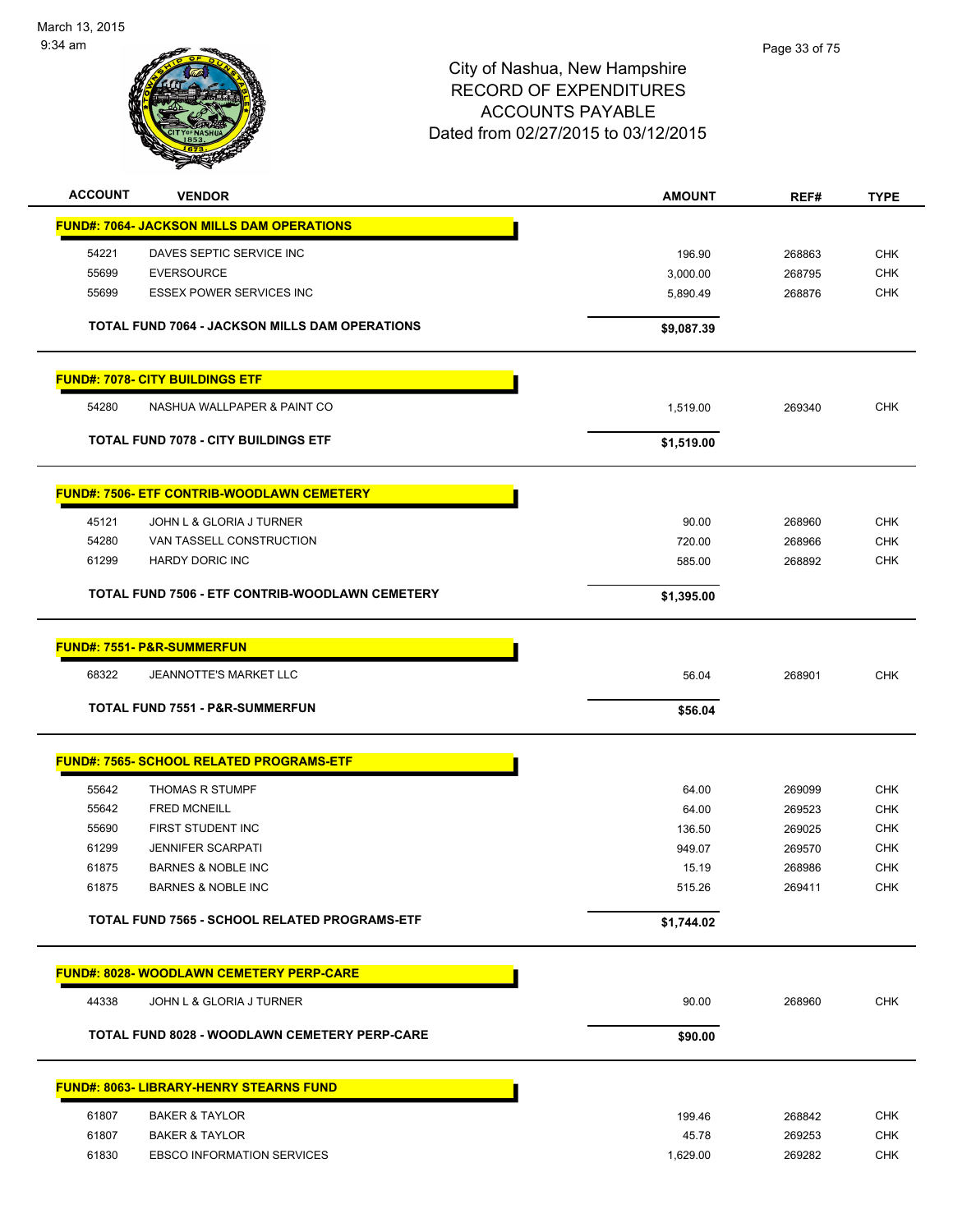| March 13, 2015<br>$9:34$ am |               |                                                     | City of Nashua, New Hampshire<br><b>RECORD OF EXPENDITURES</b><br><b>ACCOUNTS PAYABLE</b><br>Dated from 02/27/2015 to 03/12/2015 |               | Page 34 of 75 |             |
|-----------------------------|---------------|-----------------------------------------------------|----------------------------------------------------------------------------------------------------------------------------------|---------------|---------------|-------------|
| <b>ACCOUNT</b>              | <b>VENDOR</b> |                                                     |                                                                                                                                  | <b>AMOUNT</b> | REF#          | <b>TYPE</b> |
|                             |               | <b>TOTAL FUND 8063 - LIBRARY-HENRY STEARNS FUND</b> |                                                                                                                                  | \$1,874.24    |               |             |

**Grand Total:**

**\$10,663,375.12**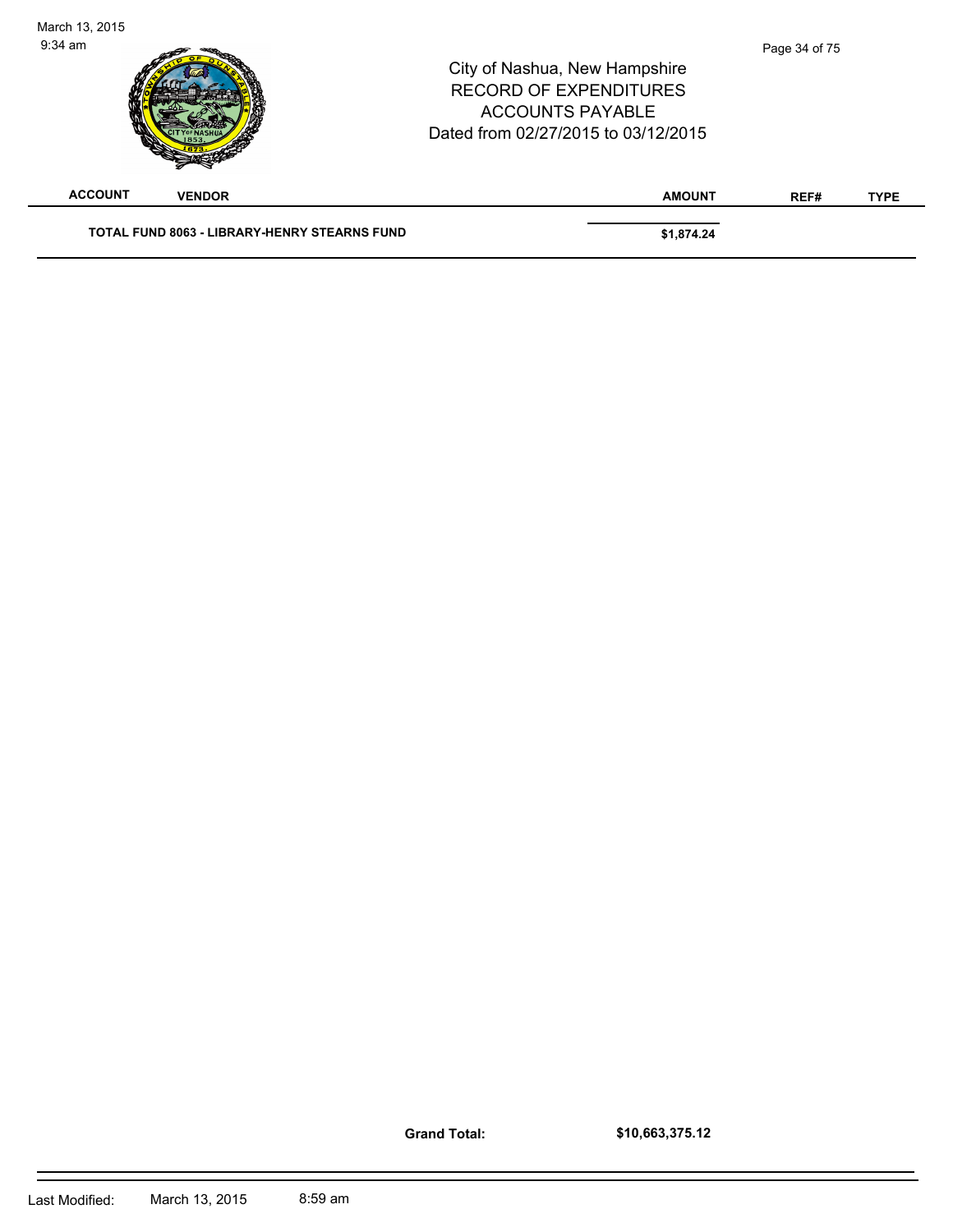

#### City of Nashua, New Hampshire RECORD OF EXPENDITURES PAYROLL-GROSS WAGES Dated from 02/27/2015 to 03/12/2015

|                                   | <b>ACCOUNT</b>                       | <b>DESCRIPTION</b>                   | <b>AMOUNT</b> |
|-----------------------------------|--------------------------------------|--------------------------------------|---------------|
| <b>FUND#: 1000 - GENERAL FUND</b> |                                      |                                      |               |
| 101<br><b>MAYOR</b>               |                                      |                                      |               |
| 3/5/15                            | 51100                                | <b>CITIZEN SERVICES DIRECTOR</b>     | 929.81        |
| 3/12/15                           | 51100                                | <b>CITIZEN SERVICES DIRECTOR</b>     | 929.80        |
| 3/5/15                            | 51100                                | <b>COMMUNICATIONS DIRECTOR</b>       | 877.25        |
| 3/12/15                           | 51100                                | COMMUNICATIONS DIRECTOR              | 877.25        |
| 3/5/15                            | 51100                                | EXECUTIVE SECRETARY AA               | 929.80        |
| 3/12/15                           | 51100                                | EXECUTIVE SECRETARY AA               | 929.80        |
| 3/5/15                            | 51100                                | SECRETARY RECEPTIONIST               | 565.55        |
| 3/12/15                           | 51100                                | SECRETARY RECEPTIONIST               | 585.00        |
| 3/5/15                            | 51500                                | MAYOR                                | 2,160.35      |
| 3/12/15                           | 51500                                | <b>MAYOR</b>                         | 2,160.35      |
|                                   |                                      |                                      |               |
| TOTAL 101 - MAYOR                 |                                      |                                      | \$10,944.96   |
| 102                               | <b>BOARD OF ALDERMEN</b>             |                                      |               |
| 3/5/15                            | 51100                                | ALDERMANIC LEGISLATION MANAGER       | 1,446.40      |
| 3/12/15                           | 51100                                | ALDERMANIC LEGISLATION MANAGER       | 1,446.40      |
| 3/5/15                            | 51200                                | LEGISLATIVE TRANSCRIPTION SPEC       | 381.21        |
| 3/12/15                           | 51200                                | LEGISLATIVE TRANSCRIPTION SPEC       | 394.22        |
|                                   | <b>TOTAL 102 - BOARD OF ALDERMEN</b> |                                      | \$3,668.23    |
|                                   |                                      |                                      |               |
| 103<br><b>LEGAL</b>               |                                      |                                      |               |
| 3/5/15                            | 51100                                | ASSISTANT CORP COUNSEL               | 1,364.20      |
| 3/12/15                           | 51100                                | ASSISTANT CORP COUNSEL               | 1,364.20      |
| 3/5/15                            | 51100                                | <b>CORPORATION COUNSEL</b>           | 2,229.60      |
| 3/12/15                           | 51100                                | <b>CORPORATION COUNSEL</b>           | 2,229.60      |
| 3/5/15                            | 51100                                | DEPUTY CORPORATION COUNSEL           | 2,028.40      |
|                                   | 51100                                | DEPUTY CORPORATION COUNSEL           |               |
| 3/12/15                           |                                      |                                      | 2,028.40      |
| 3/5/15                            | 51100                                | <b>LEGAL ASSISTANT</b>               | 1,901.05      |
| 3/12/15                           | 51100                                | <b>LEGAL ASSISTANT</b>               | 1,901.05      |
| <b>TOTAL 103 - LEGAL</b>          |                                      |                                      | \$15,046.50   |
| 107<br><b>CITY CLERK</b>          |                                      |                                      |               |
|                                   |                                      |                                      | 1,823.90      |
| 3/5/15                            | 51100                                | <b>CITY CLERK</b>                    |               |
| 3/12/15                           | 51100                                | <b>CITY CLERK</b>                    | 1,823.90      |
| 3/5/15                            | 51100                                | <b>CLERK VITAL RECORDS II</b>        | 2,122.70      |
| 3/12/15                           | 51100                                | <b>CLERK VITAL RECORDS II</b>        | 1,303.80      |
| 3/5/15                            | 51100                                | DEPARTMENT COORDINATOR, CC           | 817.34        |
| 3/12/15                           | 51100                                | DEPARTMENT COORDINATOR, CC           | 817.35        |
| 3/5/15                            | 51100                                | DEPUTY CITY CLERK                    | 1,411.70      |
| 3/12/15                           | 51100                                | DEPUTY CITY CLERK                    | 1,411.70      |
| 3/5/15<br>3/12/15                 | 51300<br>51300                       | OVERTIME-REGULAR<br>OVERTIME-REGULAR | 30.64<br>7.66 |
| <b>TOTAL 107 - CITY CLERK</b>     |                                      |                                      | \$11,570.69   |

#### **111 HUMAN RESOURCES**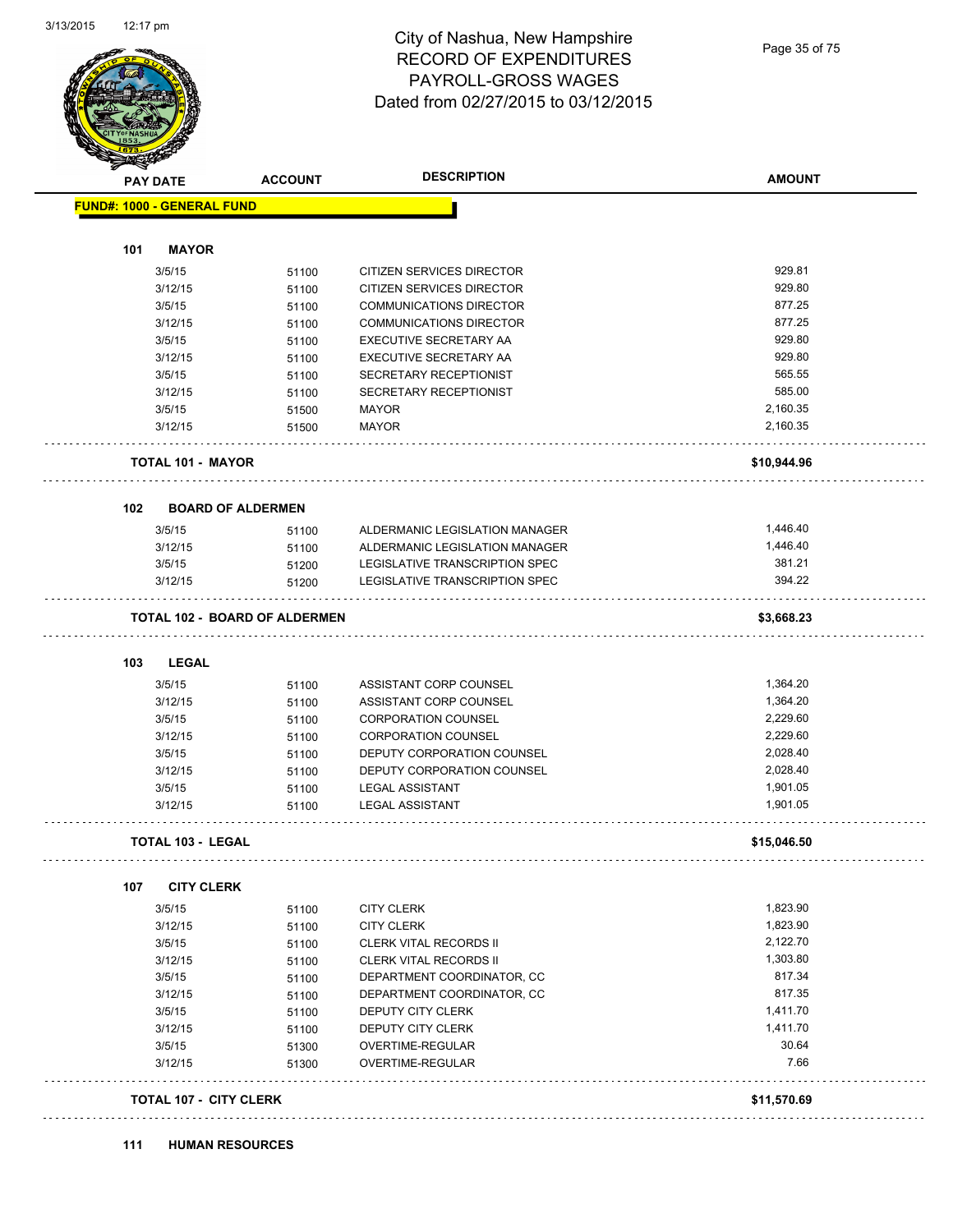#### City of Nashua, New Hampshire RECORD OF EXPENDITURES PAYROLL-GROSS WAGES Dated from 02/27/2015 to 03/12/2015

| <b>PAY DATE</b>                   | <b>ACCOUNT</b>                            | <b>DESCRIPTION</b>                  | <b>AMOUNT</b> |
|-----------------------------------|-------------------------------------------|-------------------------------------|---------------|
| <b>FUND#: 1000 - GENERAL FUND</b> |                                           |                                     |               |
|                                   |                                           |                                     |               |
| 111                               | <b>HUMAN RESOURCES</b>                    |                                     |               |
| 3/5/15                            | 51100                                     | <b>HR ANALYST</b>                   | 1,044.70      |
| 3/12/15                           | 51100                                     | <b>HR ANALYST</b>                   | 1,044.70      |
| 3/5/15                            | 51100                                     | <b>HUMAN RESOURCES DIRECTOR</b>     | 1,286.80      |
| 3/12/15                           | 51100                                     | HUMAN RESOURCES DIRECTOR            | 1,286.80      |
| 3/5/15                            | 51200                                     | ADMINISTRATIVE ASSISTANT I          | 276.82        |
| 3/12/15                           | 51200                                     | ADMINISTRATIVE ASSISTANT I          | 283.66        |
|                                   | <b>TOTAL 111 - HUMAN RESOURCES</b>        |                                     | \$5,223.48    |
| 122                               | <b>INFORMATION TECHNOLOGY</b>             |                                     |               |
| 3/5/15                            | 51100                                     | ADMIN ASSISTANT II                  | 687.40        |
| 3/12/15                           | 51100                                     | <b>ADMIN ASSISTANT II</b>           | 687.40        |
| 3/5/15                            | 51100                                     | ENTERPRISE SYS ADMINISTRATOR        | 1,364.20      |
| 3/12/15                           | 51100                                     | <b>ENTERPRISE SYS ADMINISTRATOR</b> | 1,364.20      |
| 3/5/15                            | 51100                                     | ERP SYSTEM ADMIN DBA                | 1,670.36      |
| 3/12/15                           | 51100                                     | ERP SYSTEM ADMIN DBA                | 1,670.35      |
| 3/5/15                            | 51100                                     | INTER INTRA APPL DEV PROJ LDR       | 1,626.11      |
| 3/12/15                           | 51100                                     | INTER INTRA APPL DEV PROJ LDR       | 1,626.11      |
| 3/5/15                            | 51100                                     | IT APPLICATIONS ANALYST             | 1,176.05      |
| 3/12/15                           | 51100                                     | IT APPLICATIONS ANALYST             | 1,176.05      |
| 3/5/15                            | 51100                                     | IT DIVISION DIRECTOR                | 2,028.40      |
| 3/12/15                           | 51100                                     | IT DIVISION DIRECTOR                | 2,028.40      |
| 3/5/15                            | 51100                                     | IT INFRASTRUCTURE TEAM LEADER       | 1,823.90      |
| 3/12/15                           | 51100                                     | IT INFRASTRUCTURE TEAM LEADER       | 1,823.90      |
| 3/5/15                            | 51100                                     | SYSTEMS ADM DATABASE ADM            | 1,655.69      |
| 3/12/15                           | 51100                                     | SYSTEMS ADM DATABASE ADM            | 1,655.69      |
| 3/5/15                            | 51100                                     | TECH SUPPORT TEAM LEADER            | 1,537.40      |
| 3/12/15                           | 51100                                     | TECH SUPPORT TEAM LEADER            | 1,537.40      |
| 3/5/15                            | 51100                                     | TECHNICAL SPEC II NET SUPPORT       | 1,140.00      |
| 3/12/15                           | 51100                                     | TECHNICAL SPEC II NET SUPPORT       | 1,140.00      |
| 3/5/15                            | 51100                                     | TECHNICAL SPECIALIST I              | 709.90        |
| 3/12/15                           | 51100                                     | <b>TECHNICAL SPECIALIST I</b>       | 709.90        |
| 3/5/15                            | 51100                                     | WEB DESIGNER                        | 654.20        |
| 3/12/15                           | 51100                                     | <b>WEB DESIGNER</b>                 | 654.20        |
| 3/12/15                           | 51300                                     | OVERTIME-REGULAR                    | 277.87        |
| 3/5/15                            | 51400                                     | <b>WAGES TEMP-SEASONAL</b>          | 393.75        |
| 3/12/15                           | 51400                                     | WAGES TEMP-SEASONAL                 | 350.00        |
|                                   | <b>TOTAL 122 - INFORMATION TECHNOLOGY</b> |                                     | \$33,168.83   |
| 126                               | <b>FINANCIAL SERVICES</b>                 |                                     |               |
| 3/5/15                            | 51100                                     | ACCOUNTING COMPLIANCE MGR           | 1,105.45      |
| 3/12/15                           | 51100                                     | ACCOUNTING COMPLIANCE MGR           | 1,105.45      |
| 3/5/15                            | 51100                                     | ACCOUNTS PAYABLE COORDINATOR        | 2,255.38      |
| 3/12/15                           | 51100                                     | ACCOUNTS PAYABLE COORDINATOR        | 2,260.58      |
| 3/5/15                            | 51100                                     | ADMINISTRATIVE ASSISTANT I          | 666.89        |
| 3/12/15                           | 51100                                     | ADMINISTRATIVE ASSISTANT I          | 666.90        |
| 3/5/15                            | 51100                                     | CFO COMPTROLLER                     | 2,059.25      |
| 3/12/15                           | 51100                                     | <b>CFO COMPTROLLER</b>              | 2,059.25      |
| 3/5/15                            | 51100                                     | <b>COMPENSATION MANAGER</b>         | 1,579.20      |
|                                   |                                           |                                     |               |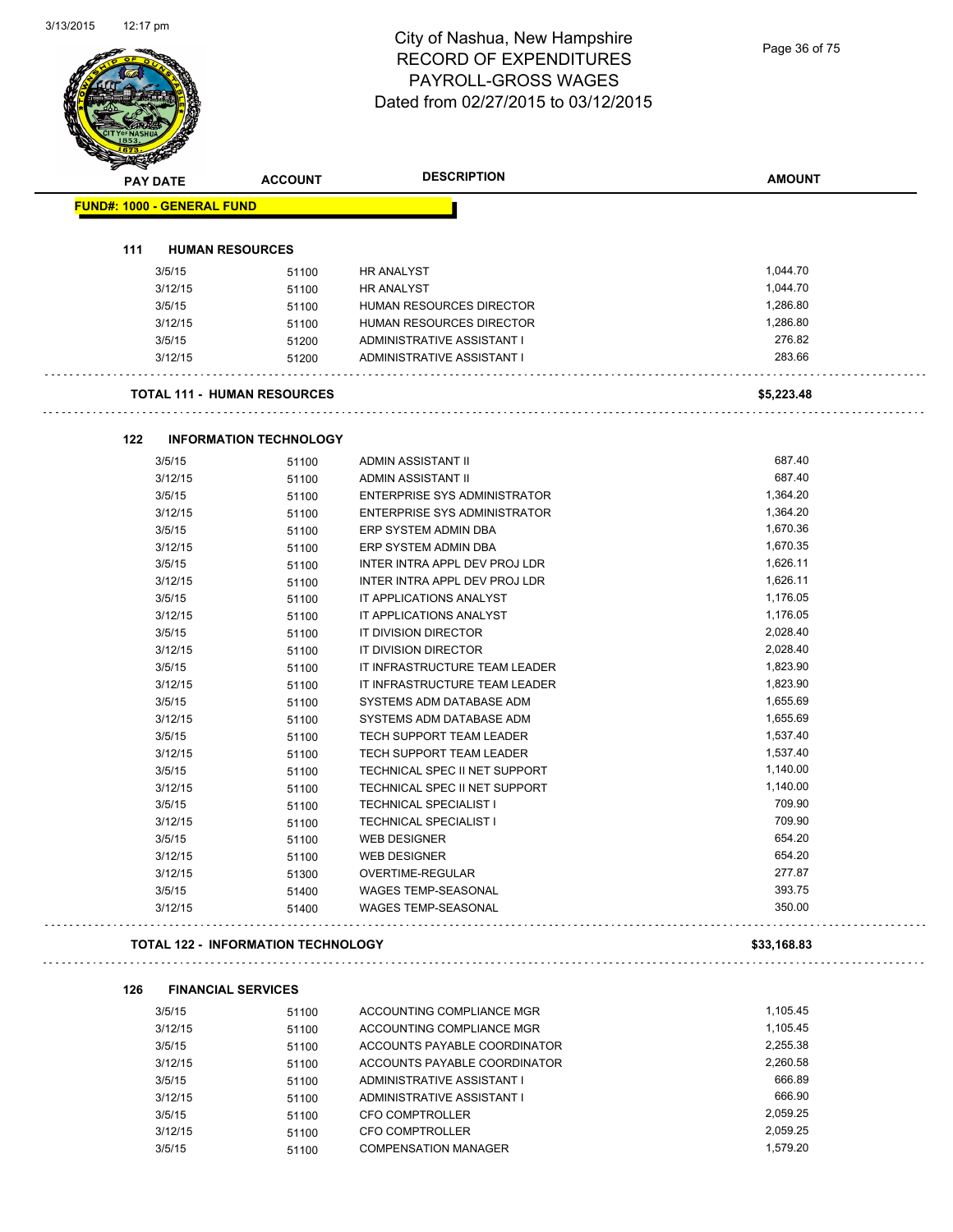

| <b>STARTED BY</b><br><b>PAY DATE</b> | <b>ACCOUNT</b>                 | <b>DESCRIPTION</b>                     | <b>AMOUNT</b> |
|--------------------------------------|--------------------------------|----------------------------------------|---------------|
| FUND#: 1000 - GENERAL FUND           |                                |                                        |               |
|                                      |                                |                                        |               |
| 126                                  | <b>FINANCIAL SERVICES</b>      |                                        |               |
| 3/12/15                              | 51100                          | <b>COMPENSATION MANAGER</b>            | 1,579.20      |
| 3/5/15                               | 51100                          | DEP TREASURER TAX COLLECTOR            | 1,098.80      |
| 3/12/15                              | 51100                          | DEP TREASURER TAX COLLECTOR            | 1,098.80      |
| 3/5/15                               | 51100                          | FINANCE AND ADMIN MANAGER              | 766.80        |
| 3/12/15                              | 51100                          | FINANCE AND ADMIN MANAGER              | 766.80        |
| 3/5/15                               | 51100                          | FINANCIAL MANAGER GENERAL GOVT         | 1,408.20      |
| 3/12/15                              | 51100                          | FINANCIAL MANAGER GENERAL GOVT         | 1,408.20      |
| 3/5/15                               | 51100                          | FINANCIAL SERVICES COORDINATOR         | 964.35        |
| 3/12/15                              | 51100                          | FINANCIAL SERVICES COORDINATOR         | 964.36        |
| 3/5/15                               | 51100                          | MOTOR VEHICLE COORDINATOR              | 666.90        |
| 3/12/15                              | 51100                          | MOTOR VEHICLE COORDINATOR              | 666.90        |
| 3/5/15                               | 51100                          | MV CLERK II REGISTRATION               | 651.65        |
| 3/12/15                              | 51100                          | MV CLERK II REGISTRATION               | 651.65        |
| 3/5/15                               | 51100                          | <b>OPERATIONS ANALYST</b>              | 742.60        |
| 3/12/15                              | 51100                          | OPERATIONS ANALYST                     | 742.60        |
| 3/5/15                               | 51100                          | PAYROLL ANALYST                        | 1,715.96      |
| 3/12/15                              | 51100                          | PAYROLL ANALYST                        | 1,044.26      |
| 3/5/15                               | 51100                          | RESOURCE COORDINATOR                   | 486.35        |
| 3/12/15                              | 51100                          | RESOURCE COORDINATOR                   | 486.35        |
| 3/5/15                               | 51100                          | REVENUE ACCOUNTS SPEC                  | 757.75        |
| 3/12/15                              | 51100                          | REVENUE ACCOUNTS SPEC                  | 757.75        |
| 3/5/15                               | 51100                          | REVENUE COORDINATOR                    | 988.15        |
| 3/12/15                              | 51100                          | REVENUE COORDINATOR                    | 988.15        |
| 3/5/15                               | 51100                          | SENIOR ACCOUNTANT                      | 1,042.70      |
| 3/12/15                              | 51100                          | SENIOR ACCOUNTANT                      | 1,042.70      |
| 3/5/15                               | 51100                          | SENIOR FINANCIAL ANALYST               | 1,131.65      |
| 3/12/15                              | 51100                          | SENIOR FINANCIAL ANALYST               | 1,131.65      |
| 3/5/15                               | 51100                          | <b>SUPV VEHICLE REGISTRATION</b>       | 1,075.60      |
| 3/12/15                              | 51100                          | <b>SUPV VEHICLE REGISTRATION</b>       | 1,075.61      |
| 3/5/15                               | 51100                          | TREASURER TAX COLLECTOR                | 1,823.90      |
| 3/12/15                              | 51100                          | TREASURER TAX COLLECTOR                | 1,823.90      |
| 3/5/15                               | 51100                          | <b>VEHICLE REGISTRATION CLERK</b>      | 1,106.09      |
| 3/12/15                              | 51100                          | <b>VEHICLE REGISTRATION CLERK</b>      | 4,215.11      |
| 3/5/15                               | 51200                          | <b>TRUST ACCOUNTANT PT</b>             | 689.88        |
| 3/12/15                              | 51200                          | TRUST ACCOUNTANT PT                    | 689.88        |
| 3/5/15                               | 51300                          | OVERTIME-REGULAR                       | 298.07        |
| 3/12/15                              | 51300                          | OVERTIME-REGULAR                       | 253.96        |
| 3/12/15                              | 51750                          | <b>RETIREMENT &amp; SEPARATION PAY</b> | 1,057.94      |
|                                      | TOTAL 126 - FINANCIAL SERVICES |                                        | \$53,619.52   |
| 129<br><b>CITY BUILDINGS</b>         |                                |                                        |               |
| 3/5/15                               | 51100                          | <b>BUILDING MANAGER</b>                | 811.80        |
| 3/12/15                              | 51100                          | <b>RUILDING MANAGER</b>                | 81180         |

|         | <b>JIIUU</b> | <u>DOILDII 10 IVII 11 10 IOLI 1</u> | <b>.</b> |
|---------|--------------|-------------------------------------|----------|
| 3/12/15 | 51100        | <b>BUILDING MANAGER</b>             | 811.80   |
| 3/5/15  | 51100        | <b>CUSTODIAN I</b>                  | 1.223.01 |
| 3/12/15 | 51100        | <b>CUSTODIAN I</b>                  | 1.223.02 |
| 3/5/15  | 51100        | MAINTENANCE SPEC                    | 685.70   |
| 3/12/15 | 51100        | MAINTENANCE SPEC                    | 685.70   |
| 3/5/15  | 51200        | <b>CUSTODIAN I</b>                  | 318.45   |
| 3/12/15 | 51200        | <b>CUSTODIAN I</b>                  | 318.45   |
| 3/5/15  | 51300        | OVERTIME-REGULAR                    | 236.82   |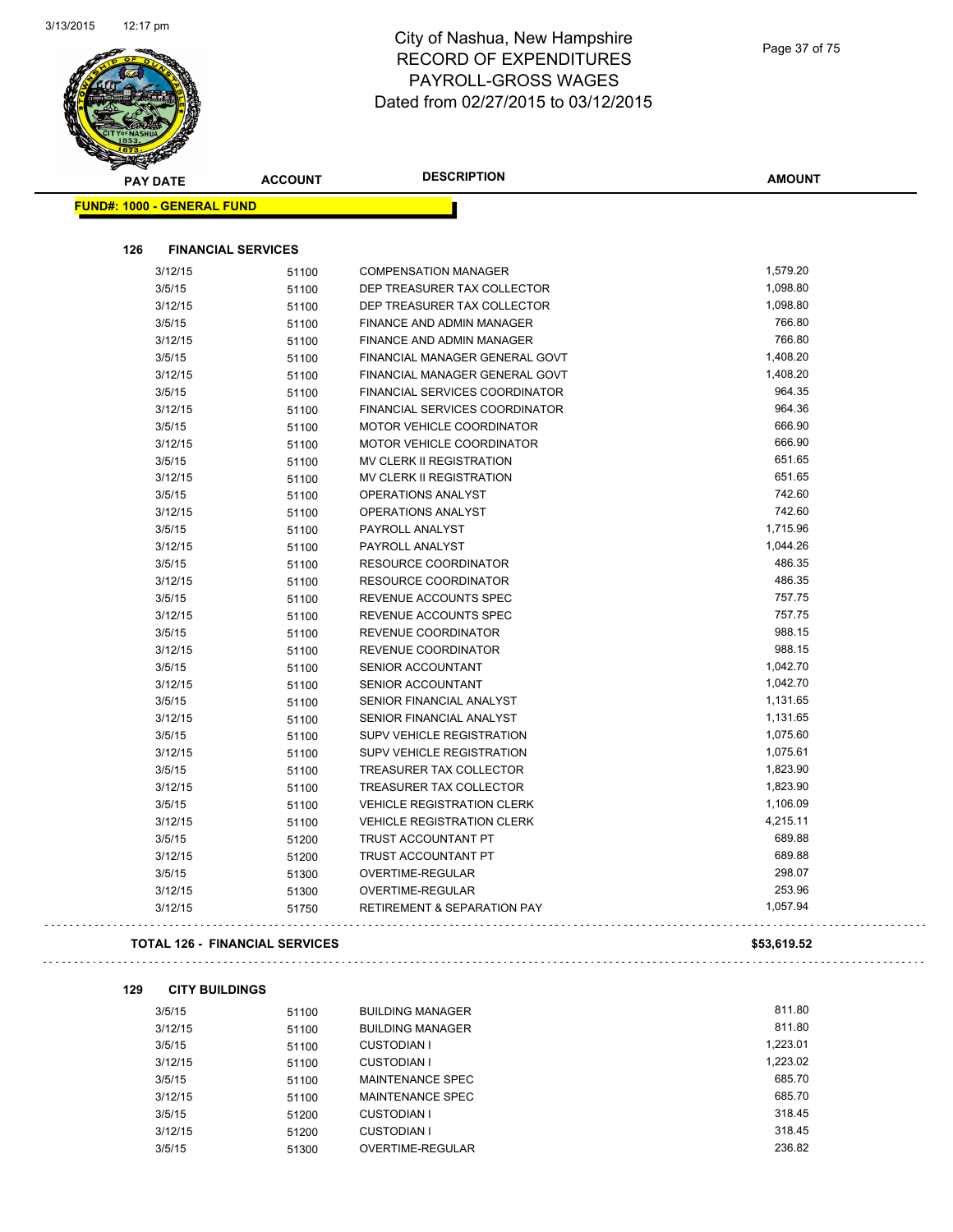| 3/13/2015 | $12.17 \text{ pm}$ |                                   |                                   | City of Nashua, New Hampshire<br><b>RECORD OF EXPENDITURES</b><br>PAYROLL-GROSS WAGES | Page 38 of 75        |
|-----------|--------------------|-----------------------------------|-----------------------------------|---------------------------------------------------------------------------------------|----------------------|
|           |                    |                                   |                                   | Dated from 02/27/2015 to 03/12/2015                                                   |                      |
|           |                    | <b>PAY DATE</b>                   | <b>ACCOUNT</b>                    | <b>DESCRIPTION</b>                                                                    | <b>AMOUNT</b>        |
|           |                    | <b>FUND#: 1000 - GENERAL FUND</b> |                                   |                                                                                       |                      |
|           | 129                | <b>CITY BUILDINGS</b>             |                                   |                                                                                       |                      |
|           |                    | 3/12/15                           | 51300                             | OVERTIME-REGULAR                                                                      | 76.32                |
|           |                    |                                   | <b>TOTAL 129 - CITY BUILDINGS</b> |                                                                                       | \$6,391.07           |
|           | 130                | <b>PURCHASING</b>                 |                                   |                                                                                       |                      |
|           |                    | 3/5/15                            | 51100                             | PRINTING TECH MAIL DIST                                                               | 999.20               |
|           |                    | 3/12/15                           | 51100                             | PRINTING TECH MAIL DIST                                                               | 999.20               |
|           |                    | 3/5/15                            | 51100                             | PURCHASING AGENT I                                                                    | 682.50               |
|           |                    | 3/12/15                           | 51100                             | PURCHASING AGENT I                                                                    | 682.50               |
|           |                    | 3/5/15                            | 51100                             | PURCHASING AGENT II                                                                   | 1,048.70             |
|           |                    | 3/12/15                           | 51100                             | PURCHASING AGENT II                                                                   | 1,048.70             |
|           |                    | <b>TOTAL 130 - PURCHASING</b>     |                                   |                                                                                       | \$5,460.80           |
|           | 131                | <b>HUNT BUILDING</b>              |                                   |                                                                                       |                      |
|           |                    | 3/5/15                            | 51200                             | HUNT BUILDING ADMINISTRATOR                                                           | 326.63               |
|           |                    | 3/12/15                           | 51200                             | HUNT BUILDING ADMINISTRATOR                                                           | 140.57               |
|           |                    | 3/12/15                           | 51750                             | <b>RETIREMENT &amp; SEPARATION PAY</b>                                                | 304.30               |
|           |                    |                                   | <b>TOTAL 131 - HUNT BUILDING</b>  |                                                                                       | \$771.50             |
|           | 132                | <b>ASSESSING</b>                  |                                   |                                                                                       |                      |
|           |                    |                                   |                                   |                                                                                       | 877.90               |
|           |                    | 3/5/15                            | 51100                             | <b>APPRAISER I</b>                                                                    |                      |
|           |                    | 3/12/15                           | 51100                             | <b>APPRAISER I</b>                                                                    | 877.90<br>1,048.70   |
|           |                    | 3/5/15                            | 51100                             | <b>APPRAISER II</b>                                                                   |                      |
|           |                    | 3/12/15                           | 51100                             | <b>APPRAISER II</b><br><b>APPRAISER III</b>                                           | 1,048.70<br>1,194.60 |
|           |                    | 3/5/15                            | 51100                             |                                                                                       |                      |
|           |                    | 3/12/15                           | 51100                             | <b>APPRAISER III</b>                                                                  | 1,194.60<br>621.10   |
|           |                    | 3/5/15                            | 51100                             | ASSESSING ADMIN SPEC I CSR                                                            | 621.11               |
|           |                    | 3/12/15                           | 51100                             | ASSESSING ADMIN SPEC I CSR                                                            | 722.30               |
|           |                    | 3/5/15                            | 51100                             | ASSESSING ADMIN SPEC II CSR                                                           |                      |
|           |                    | 3/12/15                           | 51100                             | ASSESSING ADMIN SPEC II CSR                                                           | 722.29               |
|           |                    | 3/5/15                            | 51100                             | ASSESSING ADMIN SPEC III CSR                                                          | 913.35               |
|           |                    | 3/12/15                           | 51100                             | ASSESSING ADMIN SPEC III CSR                                                          | 913.35               |
|           |                    | 3/5/15                            | 51100                             | CHIEF ASSESSOR GIS MANAGER                                                            | 2,120.90<br>2,120.90 |
|           |                    | 3/12/15                           | 51100                             | CHIEF ASSESSOR GIS MANAGER                                                            | 867.35               |
|           |                    | 3/5/15                            | 51100                             | DEPARTMENT COORDINATOR                                                                | 867.35               |
|           |                    | 3/12/15                           | 51100                             | DEPARTMENT COORDINATOR                                                                |                      |
|           |                    | 3/5/15<br>3/12/15                 | 51100<br>51100                    | DEPUTY MANAGER APPRAISER IV<br>DEPUTY MANAGER APPRAISER IV                            | 1,493.05<br>1,493.05 |
|           |                    | <b>TOTAL 132 - ASSESSING</b>      |                                   |                                                                                       | \$19,718.50          |
|           |                    |                                   |                                   |                                                                                       |                      |
|           |                    |                                   |                                   |                                                                                       |                      |
|           | 134                | <b>GIS</b><br>3/5/15              | 51100                             | <b>GIS TECHNICIAN II</b>                                                              | 1,072.10             |

3/13/2015 12:17 pm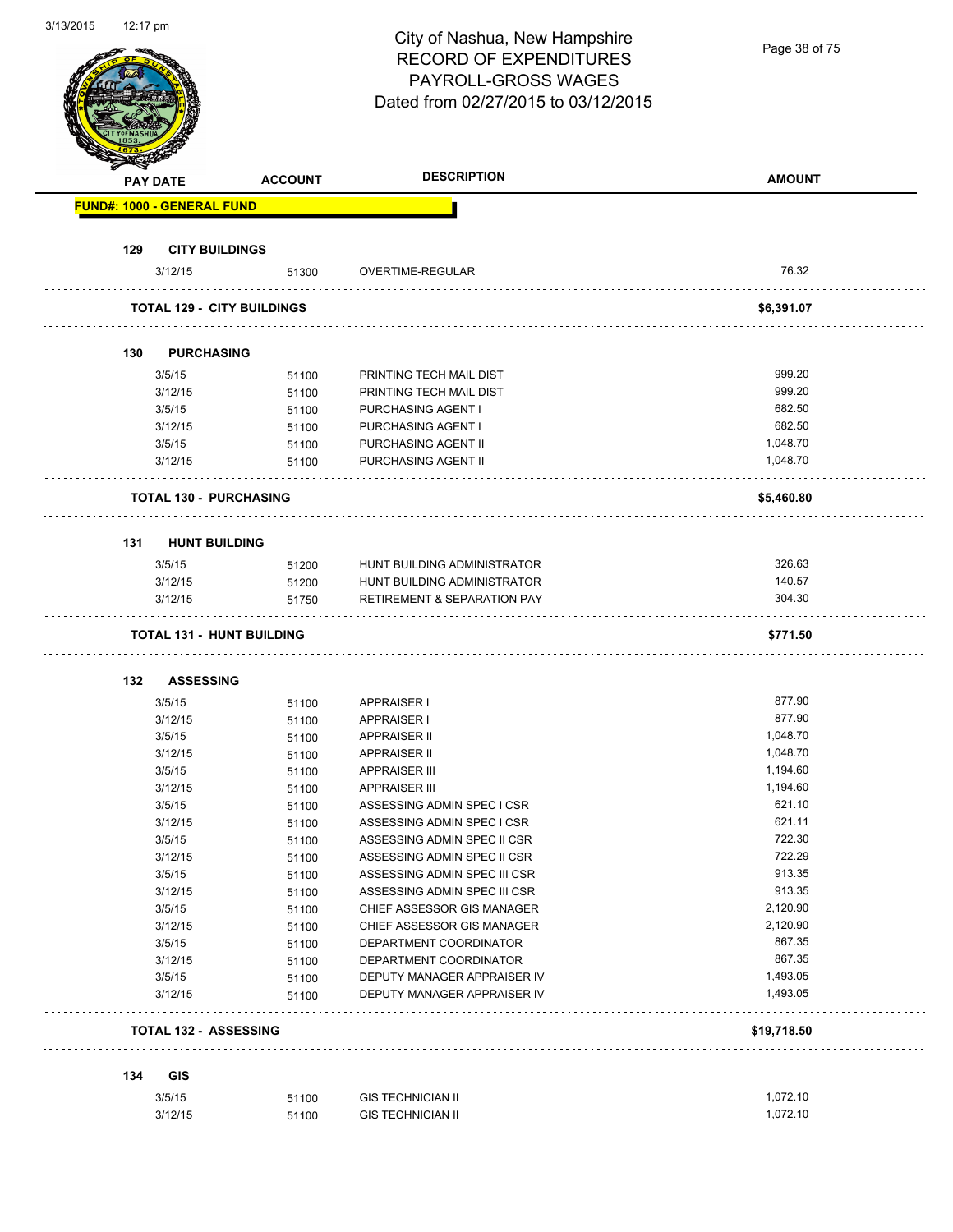

Page 39 of 75

| <b>SARALDING CARD</b>             |                        |                                      |                                  |                   |
|-----------------------------------|------------------------|--------------------------------------|----------------------------------|-------------------|
| <b>PAY DATE</b>                   |                        | <b>ACCOUNT</b>                       | <b>DESCRIPTION</b>               | <b>AMOUNT</b>     |
| <b>FUND#: 1000 - GENERAL FUND</b> |                        |                                      |                                  |                   |
|                                   | <b>TOTAL 134 - GIS</b> |                                      |                                  |                   |
|                                   |                        |                                      |                                  | \$2,144.20        |
| 142                               |                        | <b>WOODLAWN CEMETERY</b>             |                                  |                   |
|                                   | 3/5/15                 | 51100                                | <b>GROUNDSKEEPER CEMETERY</b>    | 1,301.50          |
|                                   | 3/12/15                | 51100                                | <b>GROUNDSKEEPER CEMETERY</b>    | 1,301.50          |
|                                   | 3/5/15                 | 51100                                | <b>SUBFOREMAN CEMETERY</b>       | 744.15            |
|                                   | 3/12/15                | 51100                                | SUBFOREMAN CEMETERY              | 744.15            |
|                                   | 3/5/15                 | 51100                                | SUPERINTENDENT CEMETERY I        | 1,044.70          |
|                                   | 3/12/15                | 51100                                | SUPERINTENDENT CEMETERY I        | 1,044.70          |
|                                   | 3/5/15                 | 51300                                | OVERTIME-REGULAR                 | 73.20             |
|                                   | 3/12/15                | 51300                                | OVERTIME-REGULAR                 | 183.02            |
|                                   |                        |                                      |                                  |                   |
|                                   |                        | <b>TOTAL 142 - WOODLAWN CEMETERY</b> |                                  | \$6,436.92        |
|                                   |                        |                                      |                                  |                   |
| 144                               |                        | <b>EDGEWOOD CEMETERY</b>             |                                  |                   |
|                                   | 3/5/15                 | 51100                                | <b>GROUNDSKEEPER CEMETERY</b>    | 1,127.15          |
|                                   | 3/12/15                | 51100                                | <b>GROUNDSKEEPER CEMETERY</b>    | 1,127.15          |
|                                   | 3/5/15                 | 51100                                | <b>SUBFOREMAN CEMETERY</b>       | 811.80            |
|                                   | 3/12/15                | 51100                                | SUBFOREMAN CEMETERY              | 811.80            |
|                                   | 3/5/15                 | 51100                                | SUPERINTENDENT CEMETERY II       | 1,148.25          |
|                                   | 3/12/15                | 51100                                | SUPERINTENDENT CEMETERY II       | 1,148.25<br>65.22 |
|                                   | 3/5/15                 | 51300                                | OVERTIME-REGULAR                 |                   |
|                                   |                        | <b>TOTAL 144 - EDGEWOOD CEMETERY</b> |                                  | \$6,239.62        |
| 150                               | <b>POLICE</b>          |                                      |                                  |                   |
|                                   | 3/5/15                 | 51100                                | <b>1ST YEAR OFFICERS</b>         | 13,344.80         |
|                                   | 3/12/15                | 51100                                | <b>1ST YEAR OFFICERS</b>         | 13,344.80         |
|                                   | 3/5/15                 | 51100                                | <b>ACCOUNT CLERK III</b>         | 2,143.10          |
|                                   | 3/12/15                | 51100                                | <b>ACCOUNT CLERK III</b>         | 2,143.10          |
|                                   | 3/5/15                 | 51100                                | ADMINISTRATIVE PROJECT SPEC      | 1,248.00          |
|                                   | 3/12/15                | 51100                                | ADMINISTRATIVE PROJECT SPEC      | 1,248.00          |
|                                   | 3/5/15                 | 51100                                | ANIMAL CONTROL OFFICER           | 927.40            |
|                                   | 3/12/15                | 51100                                | ANIMAL CONTROL OFFICER           | 927.40            |
|                                   | 3/5/15                 | 51100                                | ASSISTANT RECORDS MANAGER        | 962.10            |
|                                   | 3/12/15                | 51100                                | ASSISTANT RECORDS MANAGER        | 962.10            |
|                                   | 3/5/15                 | 51100                                | AUTO MECHANIC 1ST CLASS          | 1,589.35          |
|                                   | 3/12/15                | 51100                                | AUTO MECHANIC 1ST CLASS          | 1,589.34          |
|                                   | 3/5/15                 | 51100                                | <b>BUILDING MAINTENANCE SUPV</b> | 962.00            |
|                                   | 3/12/15                | 51100                                | <b>BUILDING MAINTENANCE SUPV</b> | 962.00            |
|                                   | 3/5/15                 | 51100                                | <b>CAPTAIN</b>                   | 14,341.25         |
|                                   | 3/12/15                | 51100                                | CAPTAIN                          | 14,341.25         |
|                                   | 3/5/15                 | 51100                                | CHIEF OF POLICE                  | 2,524.30          |
|                                   | 3/12/15                | 51100                                | CHIEF OF POLICE                  | 2,524.30          |
|                                   | 3/5/15                 | 51100                                | COMM TECH ALL DESIGNATIONS       | 8,995.11          |
|                                   | 3/12/15                | 51100                                | COMM TECH ALL DESIGNATIONS       | 8,995.11          |
|                                   | 3/5/15                 | 51100                                | COMMUNITY POLICE COORD CEMD      | 1,266.80          |
|                                   | 3/12/15                | 51100                                | COMMUNITY POLICE COORD CEMD      | 1,266.80          |
|                                   | 3/5/15                 | 51100                                | <b>CRIME ANALYST</b>             | 1,229.75          |
|                                   | 3/12/15                | 51100                                | <b>CRIME ANALYST</b>             | 1,229.75          |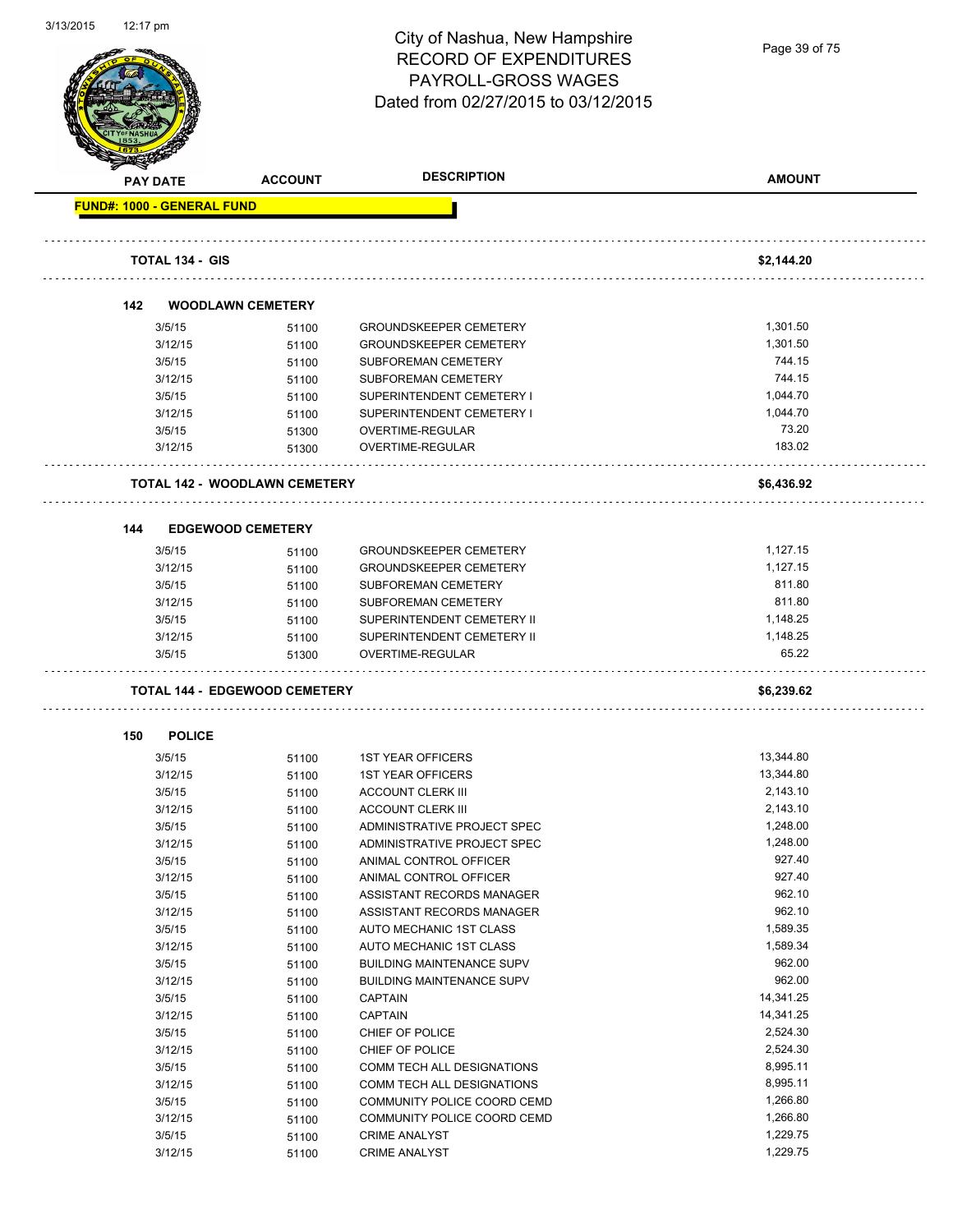

| <b>PAY DATE</b>                   | <b>ACCOUNT</b> | <b>DESCRIPTION</b>                                                     | <b>AMOUNT</b>        |
|-----------------------------------|----------------|------------------------------------------------------------------------|----------------------|
| <b>FUND#: 1000 - GENERAL FUND</b> |                |                                                                        |                      |
|                                   |                |                                                                        |                      |
|                                   |                |                                                                        |                      |
| 150<br><b>POLICE</b>              |                |                                                                        |                      |
| 3/5/15                            | 51100          | <b>CUSTODIAN II</b>                                                    | 741.45               |
| 3/12/15                           | 51100          | <b>CUSTODIAN II</b>                                                    | 741.45               |
| 3/5/15                            | 51100          | <b>CUSTODIAN III</b>                                                   | 1,449.35             |
| 3/12/15                           | 51100          | <b>CUSTODIAN III</b>                                                   | 1,449.35             |
| 3/5/15                            | 51100          | DEPUTY CHIEF OF POLICE                                                 | 2,287.50             |
| 3/12/15                           | 51100          | DEPUTY CHIEF OF POLICE                                                 | 2,287.50             |
| 3/5/15                            | 51100          | <b>DETENTION SPEC</b>                                                  | 837.65               |
| 3/12/15                           | 51100          | DETENTION SPEC                                                         | 837.65               |
| 3/5/15                            | 51100          | DISPATCHERS ALL DESIGNATIONS                                           | 5,011.70             |
| 3/12/15                           | 51100          | DISPATCHERS ALL DESIGNATIONS                                           | 5,011.70             |
| 3/5/15                            | 51100          | FLEET MAINTENANCE ASST SUPV                                            | 900.80               |
| 3/12/15                           | 51100          | FLEET MAINTENANCE ASST SUPV                                            | 900.80               |
| 3/5/15                            | 51100          | IT MANAGER/SOFTWARE SPECIALIST                                         | 1,616.40             |
| 3/12/15                           | 51100          | IT MANAGER/SOFTWARE SPECIALIST                                         | 1,616.40             |
| 3/5/15                            | 51100          | <b>LEGAL SECRETARY</b>                                                 | 678.40               |
| 3/12/15                           | 51100          | <b>LEGAL SECRETARY</b>                                                 | 678.40               |
| 3/5/15                            | 51100          | LIEUTENANT                                                             | 15,632.55            |
| 3/12/15                           | 51100          | LIEUTENANT                                                             | 15,632.55            |
| 3/5/15                            | 51100          | NPD BUSINESS COORDINATOR                                               | 962.00               |
| 3/12/15                           | 51100          | NPD BUSINESS COORDINATOR                                               | 962.00               |
| 3/5/15                            | 51100          | NPD BUSINESS MANAGER                                                   | 1,709.65             |
| 3/12/15                           | 51100          | NPD BUSINESS MANAGER                                                   | 1,709.65             |
| 3/5/15                            | 51100          | NPD NETWORK ADMINISTRATOR                                              | 1,288.45             |
| 3/12/15                           | 51100          | NPD NETWORK ADMINISTRATOR                                              | 1,288.45             |
| 3/5/15                            | 51100          | PARALEGAL                                                              | 948.65               |
| 3/12/15                           | 51100          | PARALEGAL                                                              | 948.65               |
| 3/5/15                            | 51100          | PATROLMAN ALL RANKS                                                    | 154,784.23           |
| 3/12/15                           | 51100          | PATROLMAN ALL RANKS                                                    | 156,490.59           |
| 3/5/15                            | 51100          | POLICE ATTORNEY                                                        | 1,561.60             |
| 3/12/15                           | 51100          | POLICE ATTORNEY<br><b>RECORDS &amp; COMMUNICATIONS MGR</b>             | 1,561.60<br>1,486.65 |
| 3/5/15                            | 51100          |                                                                        | 1,486.65             |
| 3/12/15                           | 51100          | <b>RECORDS &amp; COMMUNICATIONS MGR</b><br><b>RECORDS TECHNICIAN I</b> | 1,900.30             |
| 3/5/15<br>3/12/15                 | 51100          | RECORDS TECHNICIAN I                                                   | 1,900.30             |
| 3/5/15                            | 51100<br>51100 | RECORDS TECHNICIAN II                                                  | 824.10               |
| 3/12/15                           |                | RECORDS TECHNICIAN II                                                  | 824.10               |
| 3/5/15                            | 51100<br>51100 | SEC DOMESTIC VIOLENCE UNIT                                             | 701.05               |
| 3/12/15                           | 51100          | SEC DOMESTIC VIOLENCE UNIT                                             | 701.05               |
| 3/5/15                            | 51100          | SECRETARIAL SUPV DET BUREAU                                            | 882.80               |
| 3/12/15                           | 51100          | SECRETARIAL SUPV DET BUREAU                                            | 882.80               |
| 3/5/15                            | 51100          | <b>SECRETARY III</b>                                                   | 2,728.92             |
| 3/12/15                           | 51100          | <b>SECRETARY III</b>                                                   | 2,728.94             |
| 3/5/15                            | 51100          | <b>SECRETARY V</b>                                                     | 2,504.00             |
| 3/12/15                           | 51100          | <b>SECRETARY V</b>                                                     | 1,624.60             |
| 3/5/15                            | 51100          | <b>SECRETARY VI</b>                                                    | 826.39               |
| 3/12/15                           | 51100          | <b>SECRETARY VI</b>                                                    | 772.55               |
| 3/5/15                            | 51100          | <b>SERGEANT</b>                                                        | 36,533.13            |
| 3/12/15                           | 51100          | <b>SERGEANT</b>                                                        | 36,215.44            |
| 3/5/15                            | 51100          | SHIFT LEADER                                                           | 2,971.22             |
| 3/12/15                           | 51100          | SHIFT LEADER                                                           | 2,971.21             |
| 3/5/15                            | 51100          | SUPV POLICE FLEET                                                      | 1,222.00             |
| 3/12/15                           | 51100          | SUPV POLICE FLEET                                                      | 1,222.00             |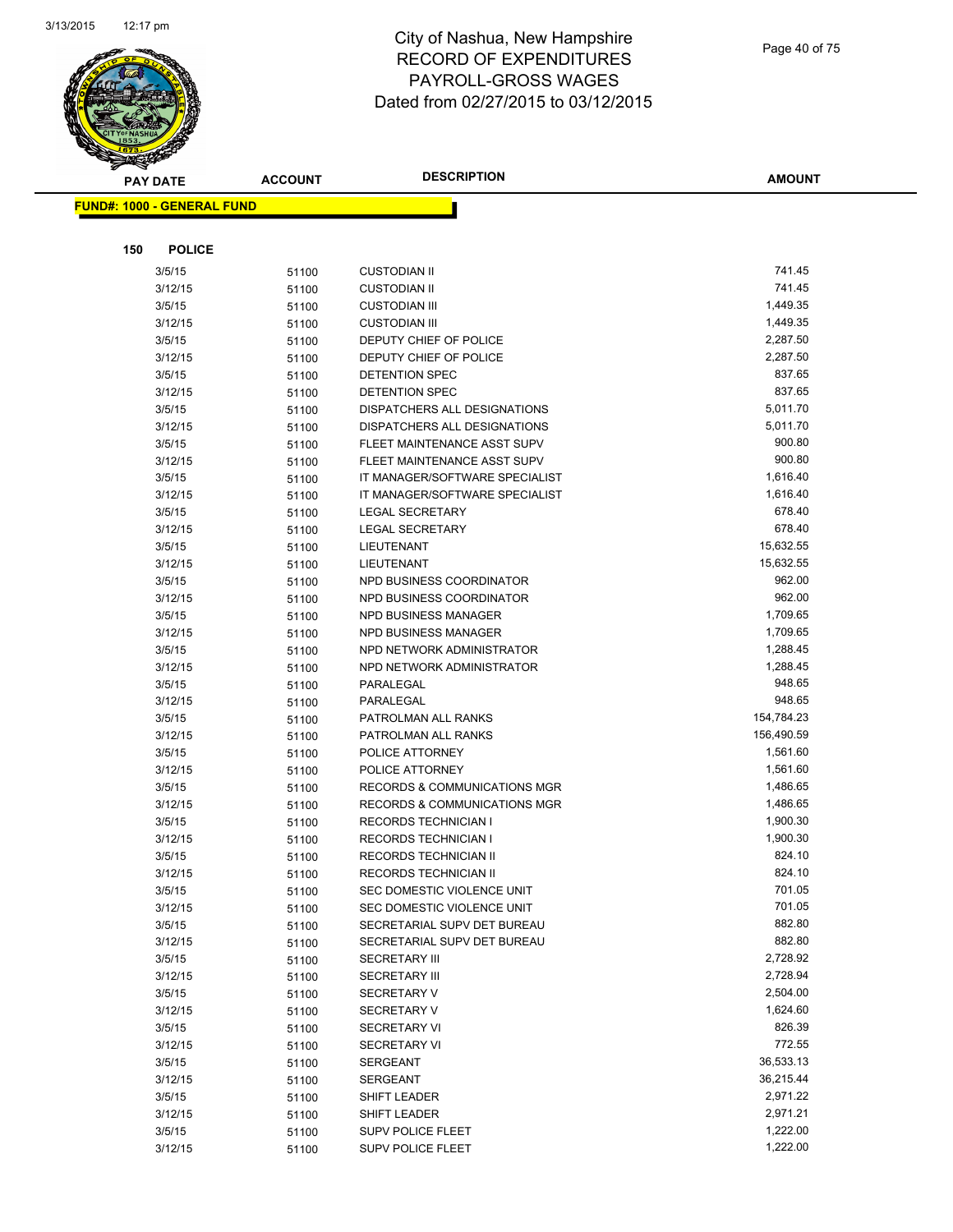$\mathbf{r}$ 



|     | <b>PAY DATE</b>                   | <b>ACCOUNT</b> | <b>DESCRIPTION</b>                    | <b>AMOUNT</b>      |
|-----|-----------------------------------|----------------|---------------------------------------|--------------------|
|     | <b>FUND#: 1000 - GENERAL FUND</b> |                |                                       |                    |
|     |                                   |                |                                       |                    |
| 150 | <b>POLICE</b>                     |                |                                       |                    |
|     | 3/5/15                            | 51200          | <b>ACCREDITATION MANAGER</b>          | 1,043.20           |
|     | 3/12/15                           | 51200          | <b>ACCREDITATION MANAGER</b>          | 1,043.20           |
|     | 3/5/15                            | 51200          | DETENTION SPEC                        | 716.64             |
|     | 3/12/15                           | 51200          | DETENTION SPEC                        | 716.64             |
|     | 3/5/15                            | 51200          | POLICE ATTORNEY PT                    | 1,208.96           |
|     | 3/12/15                           | 51200          | POLICE ATTORNEY PT                    | 1,208.96           |
|     | 3/5/15                            | 51200          | PRISONER TRANSPORT OFFICER            | 775.80             |
|     | 3/12/15                           | 51200          | PRISONER TRANSPORT OFFICER            | 775.80             |
|     | 3/5/15                            | 51200          | SENIOR RELATIONS SPECIALIST           | 653.44             |
|     | 3/12/15                           | 51200          | SENIOR RELATIONS SPECIALIST           | 686.80             |
|     | 3/5/15                            | 51300          | OVERTIME-REGULAR                      | 2,508.79           |
|     | 3/12/15                           | 51300          | OVERTIME-REGULAR                      | 2,503.12           |
|     | 3/12/15                           | 51309          | <b>OVERTIME-TRAINING</b>              | 1,147.44           |
|     | 3/5/15                            | 51315          | <b>OVERTIME-WITNESS</b>               | 5,183.85           |
|     | 3/12/15                           | 51315          | <b>OVERTIME-WITNESS</b>               | 2,916.63           |
|     | 3/5/15                            | 51322          | OVERTIME-INVESTIGATIVE                | 6,641.55           |
|     | 3/12/15                           | 51322          | OVERTIME-INVESTIGATIVE                | 4,980.64           |
|     | 3/5/15                            | 51330          | OVERTIME-COVERAGE                     | 4,349.35           |
|     | 3/12/15                           | 51330          | OVERTIME-COVERAGE                     | 2,475.18           |
|     | 3/5/15                            | 51412          | WAGES PER DIEM                        | 1,312.00           |
|     | 3/12/15                           | 51412          | <b>WAGES PER DIEM</b>                 | 1,055.75<br>200.00 |
|     | 3/5/15                            | 51600          | LONGEVITY                             | 1,691.22           |
|     | 3/5/15                            | 61107          | <b>CLOTHING &amp; UNIFORMS</b>        | (550.00)           |
|     | 3/12/15                           | 61107          | <b>CLOTHING &amp; UNIFORMS</b>        |                    |
|     | <b>TOTAL 150 - POLICE</b>         |                |                                       | \$630,750.19       |
|     |                                   |                |                                       |                    |
| 152 | <b>FIRE</b>                       |                |                                       |                    |
|     | 3/5/15                            | 51100          | <b>ADMINISTRATIVE ASSISTANT II</b>    | 2,278.52           |
|     | 3/12/15                           | 51100          | ADMINISTRATIVE ASSISTANT II           | 2,278.50           |
|     | 3/5/15                            | 51100          | <b>ASST FIRE CHIEF</b>                | 2,075.08           |
|     | 3/12/15                           | 51100          | <b>ASST FIRE CHIEF</b>                | 2,075.08           |
|     | 3/5/15                            | 51100          | ASST SUPERINTENDENT FIRE ALARM        | 1,512.76           |
|     | 3/12/15                           | 51100          | ASST SUPERINTENDENT FIRE ALARM        | 1,512.76           |
|     | 3/5/15                            | 51100          | ASST SUPERINTENDENT FIRE FLEET        | 1,497.76           |
|     | 3/12/15                           | 51100          | ASST SUPERINTENDENT FIRE FLEET        | 1,497.76           |
|     | 3/5/15                            | 51100          | <b>ASST SUPERINTENDENT PREVENTION</b> | 3,010.52           |
|     | 3/12/15                           | 51100          | ASST SUPERINTENDENT PREVENTION        | 3,010.52           |
|     | 3/5/15                            | 51100          | <b>CAPTAIN</b>                        | 12,179.17          |
|     | 3/12/15                           | 51100          | CAPTAIN                               | 12,179.18          |
|     | 3/5/15                            | 51100          | CAPTAIN FIRE TRAINING SAFETY          | 1,704.12           |
|     | 3/12/15                           | 51100          | CAPTAIN FIRE TRAINING SAFETY          | 1,704.12           |
|     | 3/5/15                            | 51100          | DEPUTY FIRE CHIEF                     | 7,506.71           |
|     | 3/12/15                           | 51100          | DEPUTY FIRE CHIEF                     | 7,506.71           |
|     | 3/5/15                            | 51100          | <b>EXEC ASST BUSINESS COORD</b>       | 1,070.15           |
|     | 3/12/15                           | 51100          | <b>EXEC ASST BUSINESS COORD</b>       | 1,070.15           |
|     | 3/5/15                            | 51100          | <b>FIRE CHIEF</b>                     | 2,380.24           |
|     | 3/12/15                           | 51100          | FIRE CHIEF                            | 2,380.24           |
|     | 3/5/15                            | 51100          | FIRE DISPATCH ALL RANKS               | 6,970.77           |
|     | 3/12/15                           | 51100          | FIRE DISPATCH ALL RANKS               | 7,272.12           |
|     | 3/5/15                            | 51100          | FIRE DISPATCHER CLERK TRAINER         | 1,531.02           |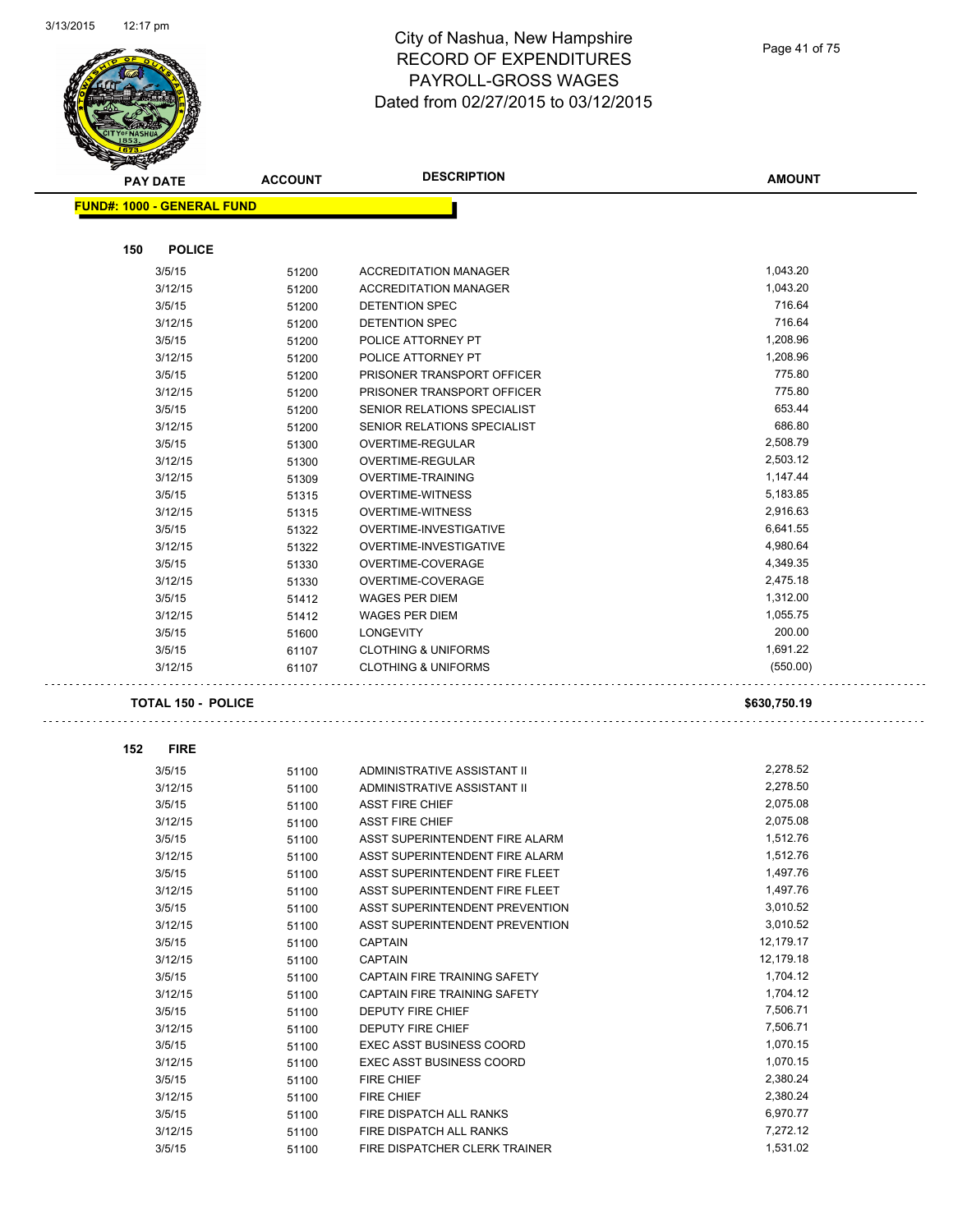

|     | <b>PAY DATE</b>                   | <b>ACCOUNT</b>                         | <b>DESCRIPTION</b>                    | <b>AMOUNT</b> |
|-----|-----------------------------------|----------------------------------------|---------------------------------------|---------------|
|     | <b>FUND#: 1000 - GENERAL FUND</b> |                                        |                                       |               |
|     |                                   |                                        |                                       |               |
| 152 | <b>FIRE</b>                       |                                        |                                       |               |
|     | 3/12/15                           | 51100                                  | FIRE DISPATCHER CLERK TRAINER         | 1,084.47      |
|     | 3/5/15                            | 51100                                  | <b>FIRE LIEUTENANT</b>                | 37,489.31     |
|     | 3/12/15                           | 51100                                  | FIRE LIEUTENANT                       | 38,212.26     |
|     | 3/5/15                            | 51100                                  | <b>FIRE MECHANIC</b>                  | 1,605.36      |
|     | 3/12/15                           | 51100                                  | <b>FIRE MECHANIC</b>                  | 1,341.20      |
|     | 3/5/15                            | 51100                                  | FIRE TRAINING OFFICER                 | 1,482.96      |
|     | 3/12/15                           | 51100                                  | FIRE TRAINING OFFICER                 | 1,482.96      |
|     | 3/5/15                            | 51100                                  | FIREFIGHTERS ALL RANKS                | 119,738.61    |
|     | 3/12/15                           | 51100                                  | <b>FIREFIGHTERS ALL RANKS</b>         | 121,239.21    |
|     | 3/5/15                            | 51100                                  | SUPERINTENDENT FIRE ALARM             | 1,670.56      |
|     | 3/12/15                           | 51100                                  | SUPERINTENDENT FIRE ALARM             | 1,670.56      |
|     | 3/5/15                            | 51100                                  | SUPERINTENDENT FIRE FLEET             | 1,670.56      |
|     | 3/12/15                           | 51100                                  | SUPERINTENDENT FIRE FLEET             | 1,670.56      |
|     | 3/5/15                            | 51100                                  | SUPERINTENDENT FIRE PREVENTION        | 1,670.56      |
|     | 3/12/15                           |                                        | SUPERINTENDENT FIRE PREVENTION        | 1,670.56      |
|     |                                   | 51100                                  | <b>OVERTIME-REGULAR</b>               | 1,202.79      |
|     | 3/5/15                            | 51300                                  |                                       |               |
|     | 3/12/15                           | 51300                                  | OVERTIME-REGULAR                      | 8,858.18      |
|     | 3/5/15                            | 51330                                  | OVERTIME-COVERAGE                     | 18,448.66     |
|     | 3/12/15                           | 51330                                  | OVERTIME-COVERAGE                     | 10,506.62     |
|     | 3/5/15                            | 51650                                  | <b>ADDITIONAL HOURS</b>               | 42,506.46     |
|     | 3/12/15                           | 51650                                  | ADDITIONAL HOURS                      | 26,597.65     |
|     | 3/5/15                            | 51700                                  | <b>STIPENDS</b>                       | 4,478.42      |
|     | 3/12/15                           | 51700                                  | <b>STIPENDS</b>                       | 4,490.38      |
|     | <b>TOTAL 152 - FIRE</b>           |                                        |                                       | \$536,992.82  |
| 153 |                                   | <b>BUILDING INSPECTION</b>             |                                       |               |
|     | 3/5/15                            | 51100                                  | <b>BUILDING AND UTILITIES INSPCTR</b> | 3,314.20      |
|     | 3/12/15                           | 51100                                  | <b>BUILDING AND UTILITIES INSPCTR</b> | 3,314.21      |
|     | 3/5/15                            | 51100                                  | <b>BUILDING DEPARTMENT MANAGER</b>    | 1,408.20      |
|     | 3/12/15                           | 51100                                  | <b>BUILDING DEPARTMENT MANAGER</b>    | 1,408.20      |
|     | 3/5/15                            | 51100                                  | PERMIT TECHNICIAN I                   | 618.60        |
|     | 3/12/15                           | 51100                                  | PERMIT TECHNICIAN I                   | 618.60        |
|     | 3/5/15                            | 51100                                  | PERMIT TECHNICIAN III                 | 758.85        |
|     | 3/12/15                           | 51100                                  | PERMIT TECHNICIAN III                 | 758.86        |
|     | 3/5/15                            | 51100                                  | <b>PLANS EXAMINER</b>                 | 1,162.76      |
|     |                                   |                                        |                                       |               |
|     |                                   |                                        |                                       |               |
|     | 3/12/15                           | 51100                                  | <b>PLANS EXAMINER</b>                 | 1,162.75      |
|     | 3/5/15                            | 51200                                  | <b>BUILDING AND UTILITIES INSPCTR</b> | 789.85        |
|     | 3/12/15                           | 51200                                  | <b>BUILDING AND UTILITIES INSPCTR</b> | 816.19        |
|     |                                   | <b>TOTAL 153 - BUILDING INSPECTION</b> |                                       | \$16,131.27   |
| 155 |                                   | <b>CODE ENFORCEMENT</b>                |                                       |               |
|     | 3/5/15                            | 51100                                  | <b>CODE ENFORCEMENT OFFICER II</b>    | 2,082.70      |
|     | 3/12/15                           |                                        | <b>CODE ENFORCEMENT OFFICER II</b>    | 2,082.70      |
|     | 3/5/15                            | 51100<br>51100                         | MGR CODE ENFORCEMENT DEPT             | 722.20        |
|     | 3/12/15                           | 51100                                  | MGR CODE ENFORCEMENT DEPT             | 722.20        |
|     |                                   | <b>TOTAL 155 - CODE ENFORCEMENT</b>    |                                       | \$5,609.80    |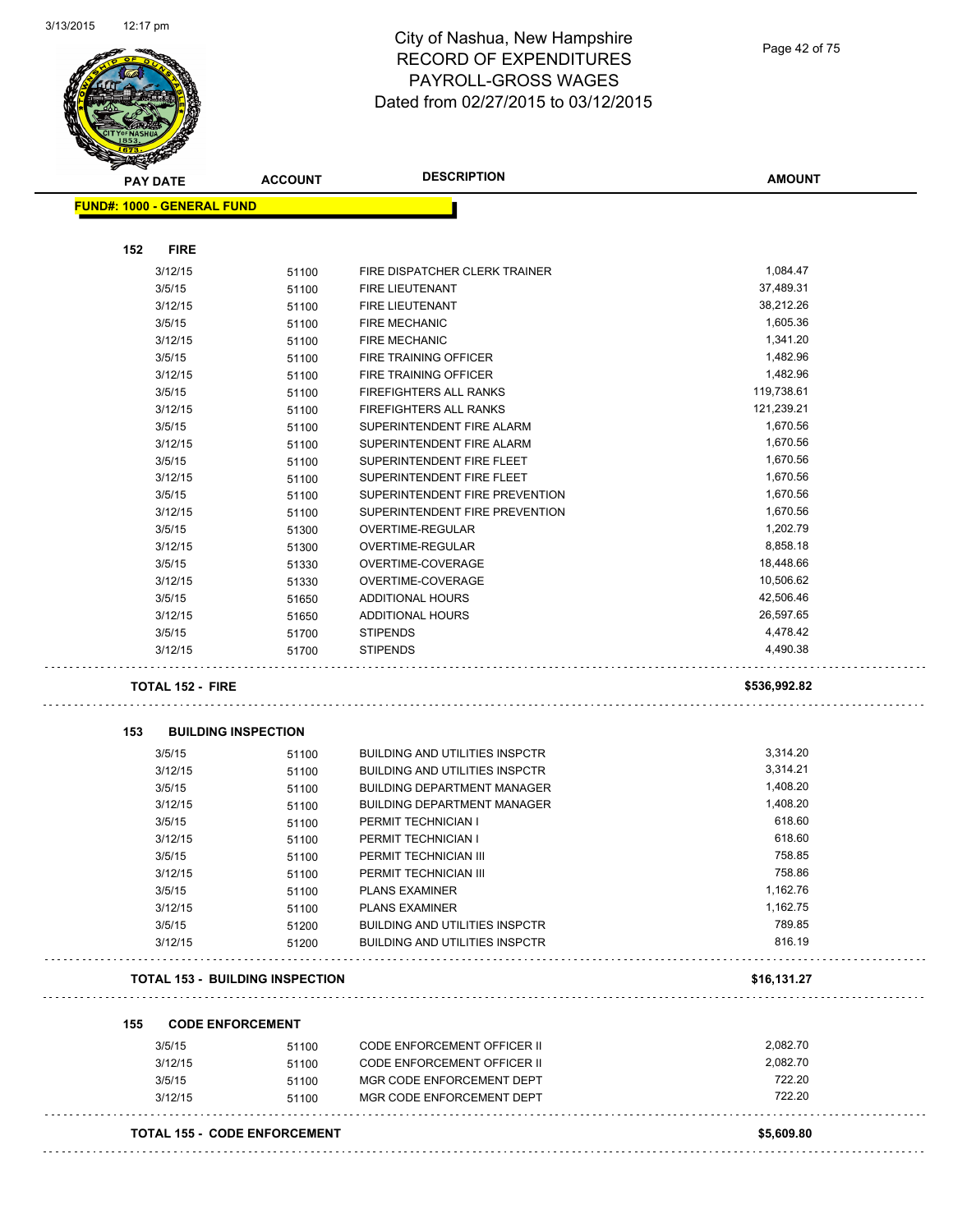# City of Nashua, New Hampshire RECORD OF EXPENDITURES PAYROLL-GROSS WAGES

| <b>PAY DATE</b> |                                   | <b>ACCOUNT</b>                             | <b>DESCRIPTION</b>                                   | <b>AMOUNT</b>        |
|-----------------|-----------------------------------|--------------------------------------------|------------------------------------------------------|----------------------|
|                 | <b>FUND#: 1000 - GENERAL FUND</b> |                                            |                                                      |                      |
| 156             |                                   | <b>EMERGENCY MANAGEMENT</b>                |                                                      |                      |
|                 | 3/5/15                            | 51100                                      | EMERGENCY MANAGEMENT DIRECTOR                        | 1,485.70             |
|                 | 3/12/15                           | 51100                                      | <b>EMERGENCY MANAGEMENT DIRECTOR</b>                 | 1,485.70             |
|                 |                                   | <b>TOTAL 156 - EMERGENCY MANAGEMENT</b>    |                                                      | \$2,971.40           |
| 157             |                                   | <b>CITYWIDE COMMUNICATIONS</b>             |                                                      |                      |
|                 | 3/5/15                            | 51100                                      | <b>COMM SYS ENGR TECH</b>                            | 1,512.40             |
|                 | 3/12/15                           | 51100                                      | COMM SYS ENGR TECH                                   | 1,512.40             |
|                 | 3/5/15                            | 51200                                      | RADIO SYSTEMS MANAGER                                | 1,283.52             |
|                 | 3/12/15                           | 51200                                      | RADIO SYSTEMS MANAGER                                | 1,283.52             |
|                 |                                   | <b>TOTAL 157 - CITYWIDE COMMUNICATIONS</b> |                                                      | \$5,591.84           |
|                 |                                   |                                            |                                                      |                      |
| 160             |                                   | <b>PUBLIC WORKS-ADMIN/ENGINEERING</b>      |                                                      |                      |
|                 | 3/5/15                            | 51100                                      | ADMINISTRATIVE ASSISTANT II                          | 687.40<br>687.40     |
|                 | 3/12/15                           | 51100                                      | ADMINISTRATIVE ASSISTANT II                          | 745.20               |
|                 | 3/5/15                            | 51100                                      | CITIZEN SERVICES COORDINATOR                         | 745.20               |
|                 | 3/12/15                           | 51100                                      | CITIZEN SERVICES COORDINATOR                         | 1,014.20             |
|                 | 3/5/15                            | 51100                                      | <b>CITY ENGINEER</b>                                 | 1,014.20             |
|                 | 3/12/15<br>3/5/15                 | 51100                                      | <b>CITY ENGINEER</b><br>CONST INSP ENGINEERING ASST  | 928.95               |
|                 | 3/12/15                           | 51100<br>51100                             | CONST INSP ENGINEERING ASST                          | 928.95               |
|                 | 3/5/15                            | 51100                                      | DEPUTY MANAGER OF ENGINEERING                        | 690.10               |
|                 | 3/12/15                           | 51100                                      | DEPUTY MANAGER OF ENGINEERING                        | 690.10               |
|                 | 3/5/15                            | 51100                                      | DIRECTOR PUBLIC WORKS                                | 1,484.40             |
|                 | 3/12/15                           | 51100                                      | DIRECTOR PUBLIC WORKS                                | 1,484.40             |
|                 | 3/5/15                            | 51100                                      | DIVISION OPERATIONS MANAGER                          | 1,413.40             |
|                 | 3/12/15                           | 51100                                      | DIVISION OPERATIONS MANAGER                          | 1,413.40             |
|                 | 3/5/15                            | 51100                                      | DPW CONTRACT ADMINISTRATOR                           | 333.85               |
|                 | 3/12/15                           | 51100                                      | DPW CONTRACT ADMINISTRATOR                           | 333.85               |
|                 | 3/5/15                            | 51100                                      | <b>ENGINEERING INSPECTORS</b>                        | 1,863.40             |
|                 | 3/12/15                           | 51100                                      | <b>ENGINEERING INSPECTORS</b>                        | 1,863.40             |
|                 | 3/5/15                            | 51100                                      | <b>EXECUTIVE ASSISTANT</b>                           | 670.10               |
|                 | 3/12/15                           | 51100                                      | <b>EXECUTIVE ASSISTANT</b>                           | 670.10               |
|                 | 3/5/15                            | 51100                                      | <b>SENIOR FOREMAN</b>                                | 1,284.99             |
|                 | 3/12/15                           | 51100                                      | <b>SENIOR FOREMAN</b>                                | 1,285.00             |
|                 | 3/5/15                            | 51100                                      | SENIOR STAFF ENGINEER                                | 426.90               |
|                 | 3/12/15                           | 51100                                      | SENIOR STAFF ENGINEER                                | 426.90               |
|                 | 3/5/15                            | 51100                                      | SENIOR TRAFFIC ENGINEER                              | 1,579.20             |
|                 | 3/12/15                           | 51100                                      | SENIOR TRAFFIC ENGINEER                              | 1,579.20             |
|                 | 3/12/15                           | 51100                                      | <b>STAFF ENGINEER</b>                                | 1,219.70             |
|                 | 3/5/15                            | 51100                                      | STREET CONSTRUCTION ENGINEER                         | 1,312.00             |
|                 | 3/12/15                           | 51100                                      | STREET CONSTRUCTION ENGINEER                         | 1,312.00             |
|                 | 3/5/15<br>3/12/15                 | 51100<br>51100                             | <b>SURVEY TECHNICIAN</b><br><b>SURVEY TECHNICIAN</b> | 1,126.95<br>1,126.95 |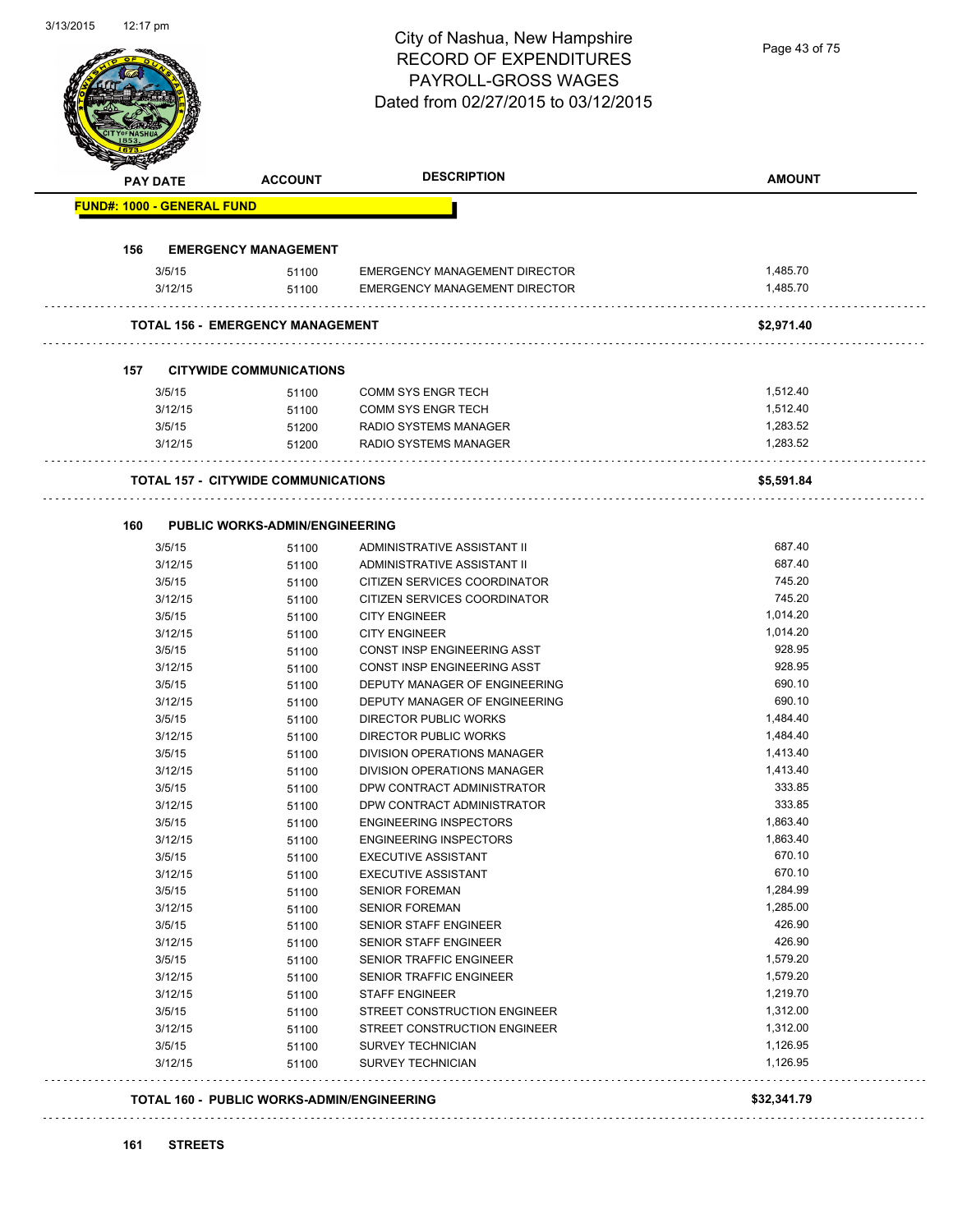

| <b>PAY DATE</b>                   | <b>ACCOUNT</b> | <b>DESCRIPTION</b>                                   | <b>AMOUNT</b>      |
|-----------------------------------|----------------|------------------------------------------------------|--------------------|
| <b>FUND#: 1000 - GENERAL FUND</b> |                |                                                      |                    |
|                                   |                |                                                      |                    |
| 161<br><b>STREETS</b>             |                |                                                      |                    |
|                                   |                |                                                      |                    |
| 3/5/15                            | 51100          | ADMINISTRATIVE ASSISTANT III                         | 979.60             |
| 3/12/15                           | 51100          | ADMINISTRATIVE ASSISTANT III                         | 979.60             |
| 3/5/15                            | 51100          | AUTO MECH 1ST CLASS NIGHTS                           | 3,033.60           |
| 3/12/15                           | 51100          | AUTO MECH 1ST CLASS NIGHTS                           | 3,031.20           |
| 3/5/15                            | 51100          | AUTO MECH 2ND CLASS                                  | 1,818.40           |
| 3/12/15                           | 51100          | <b>AUTO MECH 2ND CLASS</b>                           | 1,818.41<br>921.20 |
| 3/5/15                            | 51100          | AUTO MECH 2ND CLASS NIGHTS                           | 898.17             |
| 3/12/15                           | 51100          | AUTO MECH 2ND CLASS NIGHTS                           | 2,993.60           |
| 3/5/15                            | 51100          | AUTO MECHANIC 1ST CLASS                              | 2,993.61           |
| 3/12/15<br>3/5/15                 | 51100          | AUTO MECHANIC 1ST CLASS<br>EQUIP OPR STREET REPAIR   | 7,273.60           |
|                                   | 51100          |                                                      | 7,759.02           |
| 3/12/15                           | 51100          | EQUIP OPR STREET REPAIR<br>FLEET MAINTENANCE FOREMAN | 1,126.95           |
| 3/5/15<br>3/12/15                 | 51100          | FLEET MAINTENANCE FOREMAN                            | 1,126.95           |
|                                   | 51100          | FLEET MANAGER STREET DEPT                            | 1,044.00           |
| 3/5/15                            | 51100          |                                                      | 1,044.00           |
| 3/12/15<br>3/5/15                 | 51100          | FLEET MANAGER STREET DEPT                            | 2,608.80           |
|                                   | 51100          | <b>MASON PIPELAYER</b>                               | 2,608.80           |
| 3/12/15                           | 51100          | <b>MASON PIPELAYER</b><br>OPERATIONS COORDINATOR     | 814.70             |
| 3/5/15                            | 51100          |                                                      | 814.72             |
| 3/12/15                           | 51100          | OPERATIONS COORDINATOR<br><b>SIGN MAINTENANCE</b>    | 1,731.20           |
| 3/5/15                            | 51100          | SIGN MAINTENANCE                                     | 1,731.20           |
| 3/12/15                           | 51100          | SIGN MAINTENANCE ASSISTANT                           | 807.20             |
| 3/12/15<br>3/5/15                 | 51100          | STOREKEEPER PWD                                      | 920.45             |
| 3/12/15                           | 51100          | STOREKEEPER PWD                                      | 920.45             |
| 3/5/15                            | 51100          | STR CONSTR RPR AND PERMT COORD                       | 1,104.85           |
| 3/12/15                           | 51100          | STR CONSTR RPR AND PERMT COORD                       | 1,332.74           |
| 3/5/15                            | 51100<br>51100 | <b>STREET FOREMAN</b>                                | 4,744.00           |
| 3/12/15                           | 51100          | <b>STREET FOREMAN</b>                                | 4,744.00           |
| 3/5/15                            |                | SUPERINTENDENT OF STREETS                            | 1,771.20           |
| 3/12/15                           | 51100<br>51100 | SUPERINTENDENT OF STREETS                            | 1,771.20           |
| 3/5/15                            | 51100          | <b>TRAFFIC MAINTENANCE ASSISTANT</b>                 | 860.80             |
| 3/12/15                           | 51100          | <b>TRAFFIC MAINTENANCE ASSISTANT</b>                 | 860.80             |
| 3/5/15                            | 51100          | <b>TRAFFIC TECHNICIAN I</b>                          | 2,071.20           |
| 3/12/15                           | 51100          | <b>TRAFFIC TECHNICIAN I</b>                          | 2,071.20           |
| 3/5/15                            |                | TRUCK DRIVER STREET REPAIR                           | 15,808.00          |
| 3/12/15                           | 51100<br>51100 | TRUCK DRIVER STREET REPAIR                           | 15,808.00          |
| 3/5/15                            | 51100          | <b>WELDER FIRST CLASS</b>                            | 1,984.80           |
| 3/12/15                           | 51100          | <b>WELDER FIRST CLASS</b>                            | 1,982.40           |
| 2/25/15                           | 51300          | OVERTIME-REGULAR                                     | (90.92)            |
| 3/5/15                            | 51300          | OVERTIME-REGULAR                                     | 34,580.60          |
| 3/12/15                           | 51300          | OVERTIME-REGULAR                                     | 37,499.66          |
| 3/5/15                            | 51600          | <b>LONGEVITY</b>                                     | 3,400.00           |
| 3/5/15                            | 61107          | <b>CLOTHING &amp; UNIFORMS</b>                       | 134.99             |
|                                   |                |                                                      |                    |
| <b>TOTAL 161 - STREETS</b>        |                |                                                      | \$184,238.95       |

#### **166 PARKING LOTS**

| 3/5/15  | 51100 | ADMINISTRATIVE ASSISTANT II | 687.40   |
|---------|-------|-----------------------------|----------|
| 3/12/15 | 51100 | ADMINISTRATIVE ASSISTANT II | 687.40   |
| 3/5/15  | 51100 | PARKING MAINTENANCE         | 1.353.91 |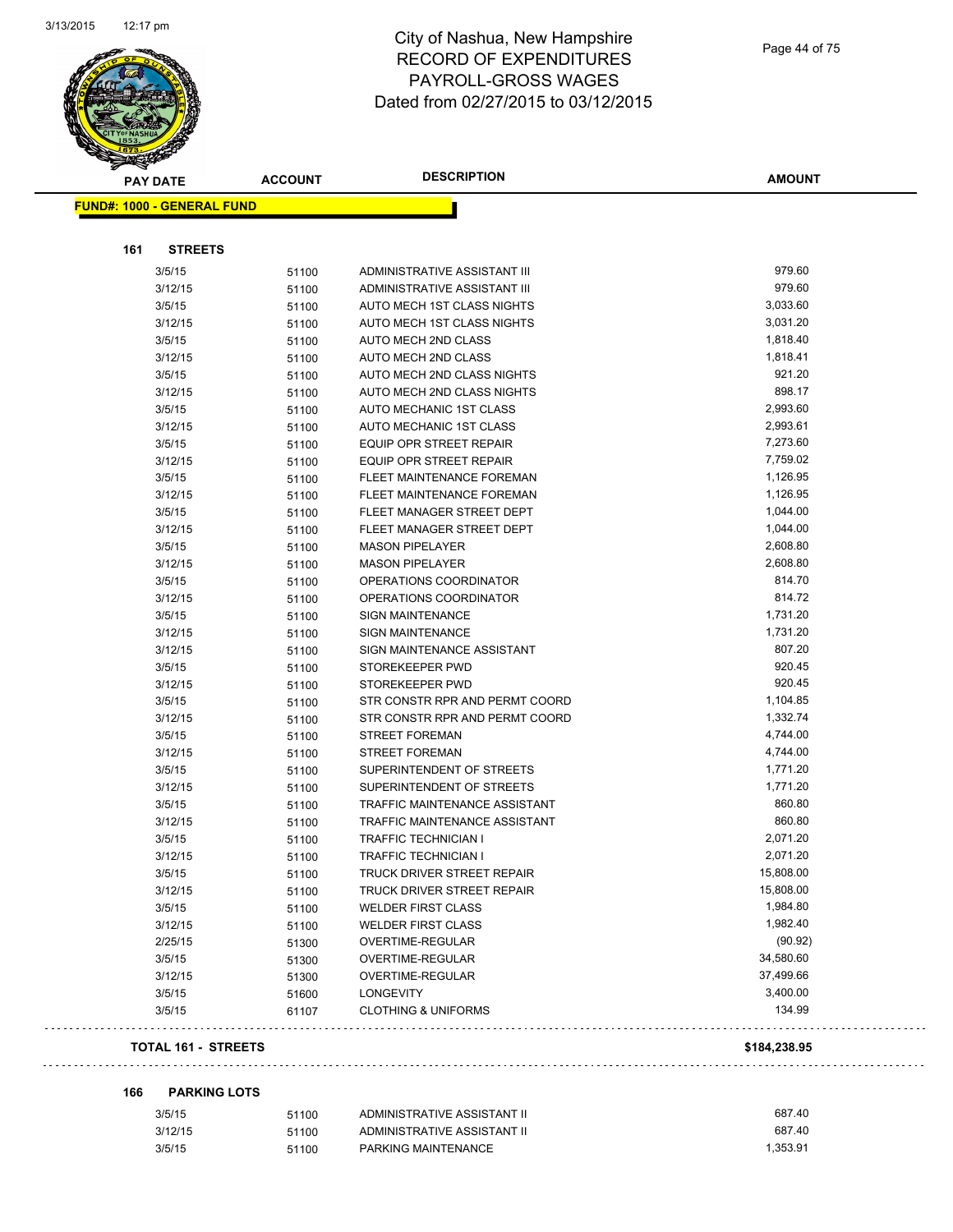Page 45 of 75

| <b>FUND#: 1000 - GENERAL FUND</b><br><b>PARKING LOTS</b><br>1,353.90<br>3/12/15<br>PARKING MAINTENANCE<br>51100<br>64.50<br>3/5/15<br><b>TRANSPORTATION DEPT MANAGER</b><br>51100<br>64.50<br>3/12/15<br>51100<br><b>TRANSPORTATION DEPT MANAGER</b><br>OVERTIME-REGULAR<br>3/5/15<br>51300<br>3/12/15<br>OVERTIME-REGULAR<br>51300<br><b>TOTAL 166 - PARKING LOTS</b><br><b>COMMUNITY SERVICES</b><br>3/5/15<br>DIRECTOR HEALTH AND COMM SVS<br>51100<br>3/12/15<br>DIRECTOR HEALTH AND COMM SVS<br>51100<br>3/5/15<br>PROGRAM ASSISTANT<br>51100<br>435.30<br>3/12/15<br>PROGRAM ASSISTANT<br>51100<br>929.80<br>PROGRAM COORDINATOR<br>3/5/15<br>51100<br>3/12/15<br>PROGRAM COORDINATOR<br>51100<br><b>TOTAL 171 - COMMUNITY SERVICES</b><br><b>COMMUNITY HEALTH</b><br>717.25<br>3/5/15<br>ADMINISTRATIVE ASSISTANT II<br>51100<br>717.25<br>3/12/15<br>ADMINISTRATIVE ASSISTANT II<br>51100<br>764.30<br>3/5/15<br>51100<br><b>BILINGUAL OUTREACH WORKER</b><br>764.30<br>3/12/15<br><b>BILINGUAL OUTREACH WORKER</b><br>51100<br>1,364.20<br>3/5/15<br>MANAGER COMMUNITY HEALTH<br>51100<br>1,364.20<br>3/12/15<br>MANAGER COMMUNITY HEALTH<br>51100<br>3,307.96<br>3/5/15<br>PUB HEALTH NURSE<br>51100<br>3,307.95<br>3/12/15<br>PUB HEALTH NURSE<br>51100<br>WAGES TEMP-SEASONAL<br>90.90<br>3/12/15<br>51400<br>106.05<br><b>WAGES PER DIEM</b><br>3/12/15<br>51412<br><b>TOTAL 172 - COMMUNITY HEALTH</b><br><b>ENVIRONMENTAL HEALTH</b><br>3/5/15<br>ENVIRONMENTAL HEALTH SPEC<br>51100<br>3/12/15<br>ENVIRONMENTAL HEALTH SPEC<br>51100<br>3/5/15<br>ENVIRONMENTAL TECH OFFICE MGR<br>51100<br>3/12/15<br>ENVIRONMENTAL TECH OFFICE MGR<br>51100<br>3/5/15<br>LABORATORY DIRECTOR<br>51100<br><b>LABORATORY DIRECTOR</b><br>3/12/15<br>51100<br>3/5/15<br>MANAGER ENVIRONMENTAL HEALTH<br>51100<br>MANAGER ENVIRONMENTAL HEALTH<br>3/12/15<br>51100<br><b>TOTAL 173 - ENVIRONMENTAL HEALTH</b><br><b>WELFARE ADMINISTRATION</b><br>3/5/15<br>ADMINISTRATIVE ASSISTANT I<br>51100<br>829.31<br>3/12/15<br>ADMINISTRATIVE ASSISTANT I<br>51100 |     | <b>PAY DATE</b> | <b>ACCOUNT</b> | <b>DESCRIPTION</b> | <b>AMOUNT</b> |
|-----------------------------------------------------------------------------------------------------------------------------------------------------------------------------------------------------------------------------------------------------------------------------------------------------------------------------------------------------------------------------------------------------------------------------------------------------------------------------------------------------------------------------------------------------------------------------------------------------------------------------------------------------------------------------------------------------------------------------------------------------------------------------------------------------------------------------------------------------------------------------------------------------------------------------------------------------------------------------------------------------------------------------------------------------------------------------------------------------------------------------------------------------------------------------------------------------------------------------------------------------------------------------------------------------------------------------------------------------------------------------------------------------------------------------------------------------------------------------------------------------------------------------------------------------------------------------------------------------------------------------------------------------------------------------------------------------------------------------------------------------------------------------------------------------------------------------------------------------------------------------------------------------------------------------------------------------------------------------------------------------------------------------------------------------------|-----|-----------------|----------------|--------------------|---------------|
|                                                                                                                                                                                                                                                                                                                                                                                                                                                                                                                                                                                                                                                                                                                                                                                                                                                                                                                                                                                                                                                                                                                                                                                                                                                                                                                                                                                                                                                                                                                                                                                                                                                                                                                                                                                                                                                                                                                                                                                                                                                           |     |                 |                |                    |               |
|                                                                                                                                                                                                                                                                                                                                                                                                                                                                                                                                                                                                                                                                                                                                                                                                                                                                                                                                                                                                                                                                                                                                                                                                                                                                                                                                                                                                                                                                                                                                                                                                                                                                                                                                                                                                                                                                                                                                                                                                                                                           |     |                 |                |                    |               |
|                                                                                                                                                                                                                                                                                                                                                                                                                                                                                                                                                                                                                                                                                                                                                                                                                                                                                                                                                                                                                                                                                                                                                                                                                                                                                                                                                                                                                                                                                                                                                                                                                                                                                                                                                                                                                                                                                                                                                                                                                                                           | 166 |                 |                |                    |               |
|                                                                                                                                                                                                                                                                                                                                                                                                                                                                                                                                                                                                                                                                                                                                                                                                                                                                                                                                                                                                                                                                                                                                                                                                                                                                                                                                                                                                                                                                                                                                                                                                                                                                                                                                                                                                                                                                                                                                                                                                                                                           |     |                 |                |                    |               |
|                                                                                                                                                                                                                                                                                                                                                                                                                                                                                                                                                                                                                                                                                                                                                                                                                                                                                                                                                                                                                                                                                                                                                                                                                                                                                                                                                                                                                                                                                                                                                                                                                                                                                                                                                                                                                                                                                                                                                                                                                                                           |     |                 |                |                    |               |
|                                                                                                                                                                                                                                                                                                                                                                                                                                                                                                                                                                                                                                                                                                                                                                                                                                                                                                                                                                                                                                                                                                                                                                                                                                                                                                                                                                                                                                                                                                                                                                                                                                                                                                                                                                                                                                                                                                                                                                                                                                                           |     |                 |                |                    |               |
|                                                                                                                                                                                                                                                                                                                                                                                                                                                                                                                                                                                                                                                                                                                                                                                                                                                                                                                                                                                                                                                                                                                                                                                                                                                                                                                                                                                                                                                                                                                                                                                                                                                                                                                                                                                                                                                                                                                                                                                                                                                           |     |                 |                |                    | 475.98        |
|                                                                                                                                                                                                                                                                                                                                                                                                                                                                                                                                                                                                                                                                                                                                                                                                                                                                                                                                                                                                                                                                                                                                                                                                                                                                                                                                                                                                                                                                                                                                                                                                                                                                                                                                                                                                                                                                                                                                                                                                                                                           |     |                 |                |                    | 50.77         |
|                                                                                                                                                                                                                                                                                                                                                                                                                                                                                                                                                                                                                                                                                                                                                                                                                                                                                                                                                                                                                                                                                                                                                                                                                                                                                                                                                                                                                                                                                                                                                                                                                                                                                                                                                                                                                                                                                                                                                                                                                                                           |     |                 |                |                    | \$4,738.36    |
|                                                                                                                                                                                                                                                                                                                                                                                                                                                                                                                                                                                                                                                                                                                                                                                                                                                                                                                                                                                                                                                                                                                                                                                                                                                                                                                                                                                                                                                                                                                                                                                                                                                                                                                                                                                                                                                                                                                                                                                                                                                           | 171 |                 |                |                    |               |
|                                                                                                                                                                                                                                                                                                                                                                                                                                                                                                                                                                                                                                                                                                                                                                                                                                                                                                                                                                                                                                                                                                                                                                                                                                                                                                                                                                                                                                                                                                                                                                                                                                                                                                                                                                                                                                                                                                                                                                                                                                                           |     |                 |                |                    | 1,726.90      |
|                                                                                                                                                                                                                                                                                                                                                                                                                                                                                                                                                                                                                                                                                                                                                                                                                                                                                                                                                                                                                                                                                                                                                                                                                                                                                                                                                                                                                                                                                                                                                                                                                                                                                                                                                                                                                                                                                                                                                                                                                                                           |     |                 |                |                    | 1,726.90      |
|                                                                                                                                                                                                                                                                                                                                                                                                                                                                                                                                                                                                                                                                                                                                                                                                                                                                                                                                                                                                                                                                                                                                                                                                                                                                                                                                                                                                                                                                                                                                                                                                                                                                                                                                                                                                                                                                                                                                                                                                                                                           |     |                 |                |                    | 435.30        |
|                                                                                                                                                                                                                                                                                                                                                                                                                                                                                                                                                                                                                                                                                                                                                                                                                                                                                                                                                                                                                                                                                                                                                                                                                                                                                                                                                                                                                                                                                                                                                                                                                                                                                                                                                                                                                                                                                                                                                                                                                                                           |     |                 |                |                    |               |
|                                                                                                                                                                                                                                                                                                                                                                                                                                                                                                                                                                                                                                                                                                                                                                                                                                                                                                                                                                                                                                                                                                                                                                                                                                                                                                                                                                                                                                                                                                                                                                                                                                                                                                                                                                                                                                                                                                                                                                                                                                                           |     |                 |                |                    |               |
|                                                                                                                                                                                                                                                                                                                                                                                                                                                                                                                                                                                                                                                                                                                                                                                                                                                                                                                                                                                                                                                                                                                                                                                                                                                                                                                                                                                                                                                                                                                                                                                                                                                                                                                                                                                                                                                                                                                                                                                                                                                           |     |                 |                |                    | 929.80        |
|                                                                                                                                                                                                                                                                                                                                                                                                                                                                                                                                                                                                                                                                                                                                                                                                                                                                                                                                                                                                                                                                                                                                                                                                                                                                                                                                                                                                                                                                                                                                                                                                                                                                                                                                                                                                                                                                                                                                                                                                                                                           |     |                 |                |                    |               |
|                                                                                                                                                                                                                                                                                                                                                                                                                                                                                                                                                                                                                                                                                                                                                                                                                                                                                                                                                                                                                                                                                                                                                                                                                                                                                                                                                                                                                                                                                                                                                                                                                                                                                                                                                                                                                                                                                                                                                                                                                                                           |     |                 |                |                    | \$6,184.00    |
|                                                                                                                                                                                                                                                                                                                                                                                                                                                                                                                                                                                                                                                                                                                                                                                                                                                                                                                                                                                                                                                                                                                                                                                                                                                                                                                                                                                                                                                                                                                                                                                                                                                                                                                                                                                                                                                                                                                                                                                                                                                           | 172 |                 |                |                    |               |
|                                                                                                                                                                                                                                                                                                                                                                                                                                                                                                                                                                                                                                                                                                                                                                                                                                                                                                                                                                                                                                                                                                                                                                                                                                                                                                                                                                                                                                                                                                                                                                                                                                                                                                                                                                                                                                                                                                                                                                                                                                                           |     |                 |                |                    |               |
|                                                                                                                                                                                                                                                                                                                                                                                                                                                                                                                                                                                                                                                                                                                                                                                                                                                                                                                                                                                                                                                                                                                                                                                                                                                                                                                                                                                                                                                                                                                                                                                                                                                                                                                                                                                                                                                                                                                                                                                                                                                           |     |                 |                |                    |               |
|                                                                                                                                                                                                                                                                                                                                                                                                                                                                                                                                                                                                                                                                                                                                                                                                                                                                                                                                                                                                                                                                                                                                                                                                                                                                                                                                                                                                                                                                                                                                                                                                                                                                                                                                                                                                                                                                                                                                                                                                                                                           |     |                 |                |                    |               |
|                                                                                                                                                                                                                                                                                                                                                                                                                                                                                                                                                                                                                                                                                                                                                                                                                                                                                                                                                                                                                                                                                                                                                                                                                                                                                                                                                                                                                                                                                                                                                                                                                                                                                                                                                                                                                                                                                                                                                                                                                                                           |     |                 |                |                    |               |
|                                                                                                                                                                                                                                                                                                                                                                                                                                                                                                                                                                                                                                                                                                                                                                                                                                                                                                                                                                                                                                                                                                                                                                                                                                                                                                                                                                                                                                                                                                                                                                                                                                                                                                                                                                                                                                                                                                                                                                                                                                                           |     |                 |                |                    |               |
|                                                                                                                                                                                                                                                                                                                                                                                                                                                                                                                                                                                                                                                                                                                                                                                                                                                                                                                                                                                                                                                                                                                                                                                                                                                                                                                                                                                                                                                                                                                                                                                                                                                                                                                                                                                                                                                                                                                                                                                                                                                           |     |                 |                |                    |               |
|                                                                                                                                                                                                                                                                                                                                                                                                                                                                                                                                                                                                                                                                                                                                                                                                                                                                                                                                                                                                                                                                                                                                                                                                                                                                                                                                                                                                                                                                                                                                                                                                                                                                                                                                                                                                                                                                                                                                                                                                                                                           |     |                 |                |                    |               |
|                                                                                                                                                                                                                                                                                                                                                                                                                                                                                                                                                                                                                                                                                                                                                                                                                                                                                                                                                                                                                                                                                                                                                                                                                                                                                                                                                                                                                                                                                                                                                                                                                                                                                                                                                                                                                                                                                                                                                                                                                                                           |     |                 |                |                    |               |
|                                                                                                                                                                                                                                                                                                                                                                                                                                                                                                                                                                                                                                                                                                                                                                                                                                                                                                                                                                                                                                                                                                                                                                                                                                                                                                                                                                                                                                                                                                                                                                                                                                                                                                                                                                                                                                                                                                                                                                                                                                                           |     |                 |                |                    |               |
|                                                                                                                                                                                                                                                                                                                                                                                                                                                                                                                                                                                                                                                                                                                                                                                                                                                                                                                                                                                                                                                                                                                                                                                                                                                                                                                                                                                                                                                                                                                                                                                                                                                                                                                                                                                                                                                                                                                                                                                                                                                           |     |                 |                |                    |               |
|                                                                                                                                                                                                                                                                                                                                                                                                                                                                                                                                                                                                                                                                                                                                                                                                                                                                                                                                                                                                                                                                                                                                                                                                                                                                                                                                                                                                                                                                                                                                                                                                                                                                                                                                                                                                                                                                                                                                                                                                                                                           |     |                 |                |                    |               |
|                                                                                                                                                                                                                                                                                                                                                                                                                                                                                                                                                                                                                                                                                                                                                                                                                                                                                                                                                                                                                                                                                                                                                                                                                                                                                                                                                                                                                                                                                                                                                                                                                                                                                                                                                                                                                                                                                                                                                                                                                                                           |     |                 |                |                    | \$12,504.36   |
|                                                                                                                                                                                                                                                                                                                                                                                                                                                                                                                                                                                                                                                                                                                                                                                                                                                                                                                                                                                                                                                                                                                                                                                                                                                                                                                                                                                                                                                                                                                                                                                                                                                                                                                                                                                                                                                                                                                                                                                                                                                           | 173 |                 |                |                    |               |
|                                                                                                                                                                                                                                                                                                                                                                                                                                                                                                                                                                                                                                                                                                                                                                                                                                                                                                                                                                                                                                                                                                                                                                                                                                                                                                                                                                                                                                                                                                                                                                                                                                                                                                                                                                                                                                                                                                                                                                                                                                                           |     |                 |                |                    | 2,387.06      |
|                                                                                                                                                                                                                                                                                                                                                                                                                                                                                                                                                                                                                                                                                                                                                                                                                                                                                                                                                                                                                                                                                                                                                                                                                                                                                                                                                                                                                                                                                                                                                                                                                                                                                                                                                                                                                                                                                                                                                                                                                                                           |     |                 |                |                    | 2,387.05      |
|                                                                                                                                                                                                                                                                                                                                                                                                                                                                                                                                                                                                                                                                                                                                                                                                                                                                                                                                                                                                                                                                                                                                                                                                                                                                                                                                                                                                                                                                                                                                                                                                                                                                                                                                                                                                                                                                                                                                                                                                                                                           |     |                 |                |                    | 992.85        |
|                                                                                                                                                                                                                                                                                                                                                                                                                                                                                                                                                                                                                                                                                                                                                                                                                                                                                                                                                                                                                                                                                                                                                                                                                                                                                                                                                                                                                                                                                                                                                                                                                                                                                                                                                                                                                                                                                                                                                                                                                                                           |     |                 |                |                    | 992.85        |
|                                                                                                                                                                                                                                                                                                                                                                                                                                                                                                                                                                                                                                                                                                                                                                                                                                                                                                                                                                                                                                                                                                                                                                                                                                                                                                                                                                                                                                                                                                                                                                                                                                                                                                                                                                                                                                                                                                                                                                                                                                                           |     |                 |                |                    | 988.20        |
|                                                                                                                                                                                                                                                                                                                                                                                                                                                                                                                                                                                                                                                                                                                                                                                                                                                                                                                                                                                                                                                                                                                                                                                                                                                                                                                                                                                                                                                                                                                                                                                                                                                                                                                                                                                                                                                                                                                                                                                                                                                           |     |                 |                |                    | 988.20        |
|                                                                                                                                                                                                                                                                                                                                                                                                                                                                                                                                                                                                                                                                                                                                                                                                                                                                                                                                                                                                                                                                                                                                                                                                                                                                                                                                                                                                                                                                                                                                                                                                                                                                                                                                                                                                                                                                                                                                                                                                                                                           |     |                 |                |                    | 1,446.40      |
|                                                                                                                                                                                                                                                                                                                                                                                                                                                                                                                                                                                                                                                                                                                                                                                                                                                                                                                                                                                                                                                                                                                                                                                                                                                                                                                                                                                                                                                                                                                                                                                                                                                                                                                                                                                                                                                                                                                                                                                                                                                           |     |                 |                |                    | 1,446.40      |
|                                                                                                                                                                                                                                                                                                                                                                                                                                                                                                                                                                                                                                                                                                                                                                                                                                                                                                                                                                                                                                                                                                                                                                                                                                                                                                                                                                                                                                                                                                                                                                                                                                                                                                                                                                                                                                                                                                                                                                                                                                                           |     |                 |                |                    | \$11,629.01   |
|                                                                                                                                                                                                                                                                                                                                                                                                                                                                                                                                                                                                                                                                                                                                                                                                                                                                                                                                                                                                                                                                                                                                                                                                                                                                                                                                                                                                                                                                                                                                                                                                                                                                                                                                                                                                                                                                                                                                                                                                                                                           | 174 |                 |                |                    |               |
|                                                                                                                                                                                                                                                                                                                                                                                                                                                                                                                                                                                                                                                                                                                                                                                                                                                                                                                                                                                                                                                                                                                                                                                                                                                                                                                                                                                                                                                                                                                                                                                                                                                                                                                                                                                                                                                                                                                                                                                                                                                           |     |                 |                |                    | 829.30        |
|                                                                                                                                                                                                                                                                                                                                                                                                                                                                                                                                                                                                                                                                                                                                                                                                                                                                                                                                                                                                                                                                                                                                                                                                                                                                                                                                                                                                                                                                                                                                                                                                                                                                                                                                                                                                                                                                                                                                                                                                                                                           |     |                 |                |                    |               |
| 3/5/15<br>CASE TECHNICIAN WELFARE<br>51100                                                                                                                                                                                                                                                                                                                                                                                                                                                                                                                                                                                                                                                                                                                                                                                                                                                                                                                                                                                                                                                                                                                                                                                                                                                                                                                                                                                                                                                                                                                                                                                                                                                                                                                                                                                                                                                                                                                                                                                                                |     |                 |                |                    | 2,384.95      |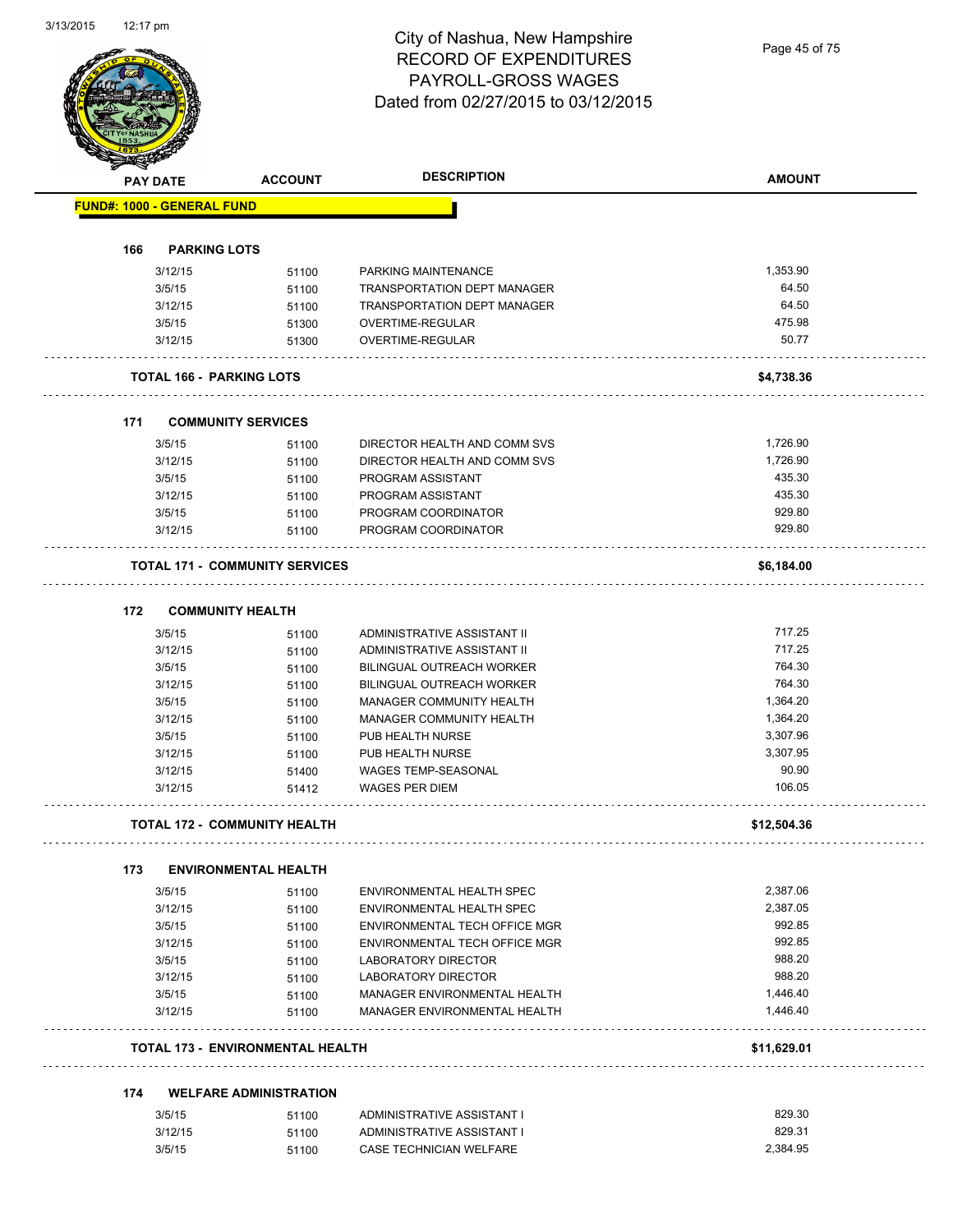| <b>PAY DATE</b>                   | <b>ACCOUNT</b>                     | <b>DESCRIPTION</b>                | <b>AMOUNT</b> |
|-----------------------------------|------------------------------------|-----------------------------------|---------------|
| <b>FUND#: 1000 - GENERAL FUND</b> |                                    |                                   |               |
| 174                               | <b>WELFARE ADMINISTRATION</b>      |                                   |               |
| 3/12/15                           | 51100                              | CASE TECHNICIAN WELFARE           | 2,384.96      |
| 3/5/15                            | 51100                              | INTAKE WORKER ACCOUNTANT          | 936.71        |
| 3/12/15                           | 51100                              | INTAKE WORKER ACCOUNTANT          | 936.70        |
| 3/5/15                            | 51100                              | SENIOR CASE TECHNICIAN            | 957.30        |
| 3/12/15                           | 51100                              | SENIOR CASE TECHNICIAN            | 957.30        |
| 3/5/15                            |                                    | <b>WELFARE OFFICER</b>            | 1,450.00      |
| 3/12/15                           | 51100<br>51100                     | <b>WELFARE OFFICER</b>            | 1,450.00      |
|                                   |                                    |                                   |               |
|                                   | TOTAL 174 - WELFARE ADMINISTRATION |                                   | \$13,116.53   |
| 177                               | <b>PARKS &amp; RECREATION</b>      |                                   |               |
| 3/5/15                            | 51100                              | ADMINISTRATIVE ASSISTANT II       | 758.85        |
| 3/12/15                           | 51100                              | ADMINISTRATIVE ASSISTANT II       | 758.85        |
| 3/5/15                            | 51100                              | EQUIPMENT OPERATOR, PARKS         | 909.20        |
| 3/12/15                           | 51100                              | <b>EQUIPMENT OPERATOR, PARKS</b>  | 909.20        |
| 3/5/15                            | 51100                              | <b>FOREMAN LABOR PARK</b>         | 3,099.15      |
| 3/12/15                           | 51100                              | FOREMAN LABOR PARK                | 2,866.73      |
| 3/5/15                            | 51100                              | <b>GROUNDSKEEPER MAINTENANCE</b>  | 6,703.19      |
| 3/12/15                           | 51100                              | <b>GROUNDSKEEPER MAINTENANCE</b>  | 6,039.04      |
| 3/5/15                            | 51100                              | <b>GROUNDSMAN I</b>               | 2,390.97      |
| 3/12/15                           | 51100                              | <b>GROUNDSMAN I</b>               | 2,338.82      |
| 3/5/15                            | 51100                              | <b>GROUNDSMAN II</b>              | 818.80        |
| 3/12/15                           | 51100                              | <b>GROUNDSMAN II</b>              | 818.81        |
| 3/5/15                            | 51100                              | <b>LEAD GROUNDSMAN</b>            | 2,798.67      |
| 3/12/15                           | 51100                              | <b>LEAD GROUNDSMAN</b>            | 2,838.54      |
| 3/5/15                            | 51100                              | NURSERY WORKER PARKS              | 865.60        |
| 3/12/15                           | 51100                              | NURSERY WORKER PARKS              | 865.60        |
| 3/5/15                            | 51100                              | PROGRAM COORDINATOR               | 357.70        |
| 3/12/15                           | 51100                              | PROGRAM COORDINATOR               | 357.70        |
| 3/5/15                            | 51100                              | <b>RECREATION PROGRAM MANAGER</b> | 1,098.20      |
| 3/12/15                           | 51100                              | RECREATION PROGRAM MANAGER        | 1,098.20      |
| 3/5/15                            | 51100                              | STELLOS STADIUM ATTENDANT         | 909.20        |
| 3/12/15                           | 51100                              | STELLOS STADIUM ATTENDANT         | 909.20        |
| 3/5/15                            | 51100                              | SUPERINTENDENT OF PARKS RECR      | 1,720.00      |
| 3/12/15                           | 51100                              | SUPERINTENDENT OF PARKS RECR      | 1,720.00      |
| 3/5/15                            | 51100                              | <b>TRUCK DRIVER</b>               | 832.00        |
| 3/12/15                           | 51100                              | <b>TRUCK DRIVER</b>               | 832.00        |
| 3/5/15                            | 51300                              | OVERTIME-REGULAR                  | 436.07        |
| 3/12/15                           | 51300                              | OVERTIME-REGULAR                  | 376.34        |
| 3/5/15                            | 55642                              | <b>GAME OFFICIALS</b>             | 491.00        |
| 3/5/15                            | 61107                              | <b>CLOTHING &amp; UNIFORMS</b>    | 46.00         |

| 3/5/15  | 51100 | ADMIN ASST COST ACCOUNTANT     | 805.44   |
|---------|-------|--------------------------------|----------|
| 3/12/15 | 51100 | ADMIN ASST COST ACCOUNTANT     | 805.43   |
| 3/5/15  | 51100 | ASSISTANT DIRECTOR LIBRARY     | 1.293.10 |
| 3/12/15 | 51100 | ASSISTANT DIRECTOR LIBRARY     | 1.293.10 |
| 3/5/15  | 51100 | ASSISTANT LIBRARIAN CIRCULATIO | 973.40   |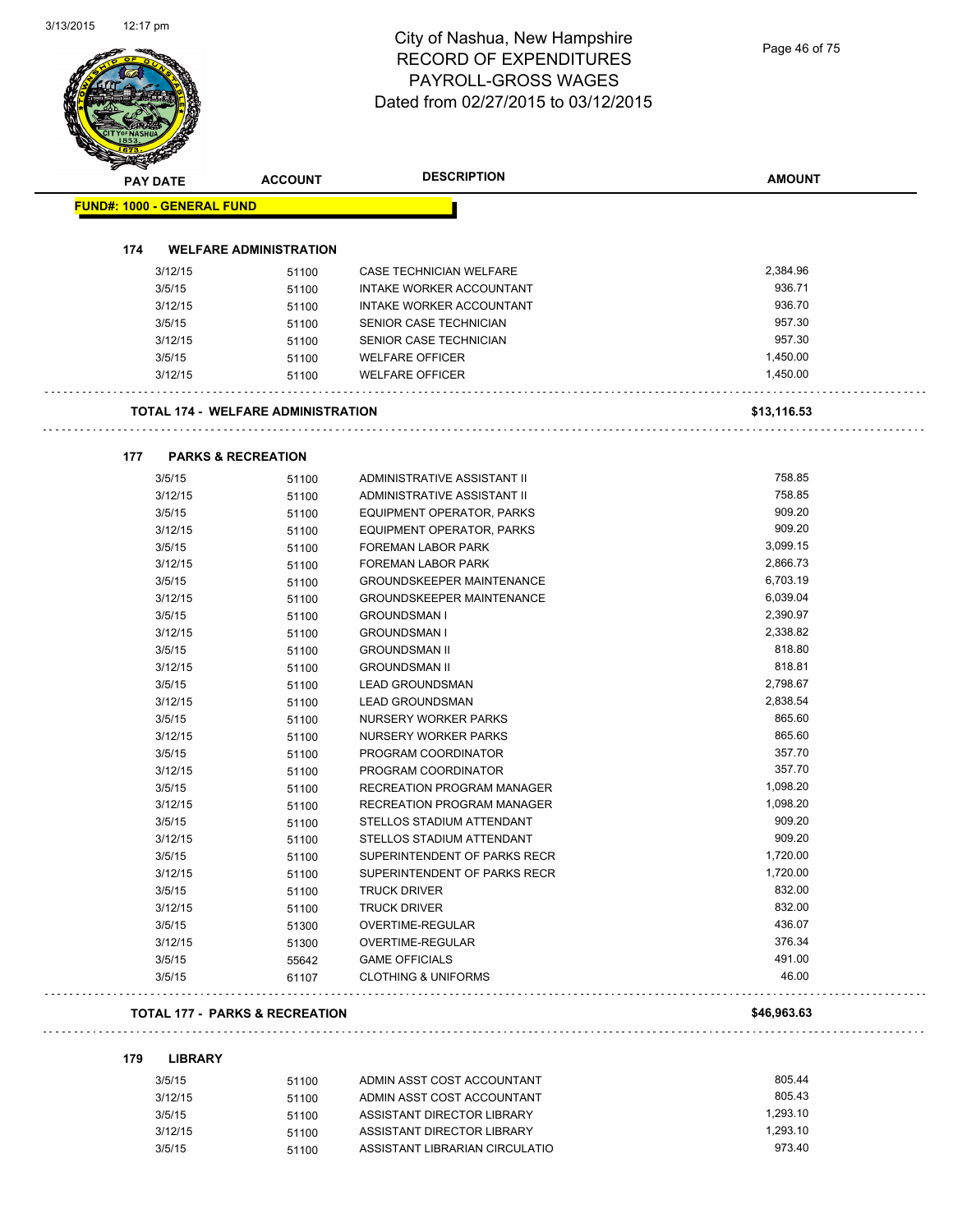

| <b>PAY DATE</b>                   | <b>ACCOUNT</b> | <b>DESCRIPTION</b>                                             | <b>AMOUNT</b>        |
|-----------------------------------|----------------|----------------------------------------------------------------|----------------------|
| <b>FUND#: 1000 - GENERAL FUND</b> |                |                                                                |                      |
|                                   |                |                                                                |                      |
|                                   |                |                                                                |                      |
| 179<br><b>LIBRARY</b>             |                |                                                                |                      |
| 3/12/15                           | 51100          | ASSISTANT LIBRARIAN CIRCULATIO                                 | 973.40               |
| 3/5/15                            | 51100          | ASSISTANT LIBRARIAN YOUTH SERV                                 | 780.10               |
| 3/12/15                           | 51100          | ASSISTANT LIBRARIAN YOUTH SERV                                 | 780.10               |
| 3/5/15                            | 51100          | <b>DIRECTOR LIBRARY</b>                                        | 1,885.70             |
| 3/12/15                           | 51100          | <b>DIRECTOR LIBRARY</b>                                        | 1,885.70             |
| 3/5/15                            | 51100          | EXECUTIVE ASST OFFICE MANAGER                                  | 858.45               |
| 3/12/15                           | 51100          | EXECUTIVE ASST OFFICE MANAGER                                  | 858.45               |
| 3/5/15                            | 51100          | JANITOR                                                        | 490.50               |
| 3/12/15                           | 51100          | JANITOR                                                        | 490.50               |
| 3/5/15                            | 51100          | LIBRARIAN ADULT SERVICES                                       | 968.62               |
| 3/12/15                           | 51100          | LIBRARIAN ADULT SERVICES                                       | 962.61               |
| 3/5/15                            | 51100          | LIBRARIAN CIRCULATION                                          | 1,003.20             |
| 3/12/15                           | 51100          | <b>LIBRARIAN CIRCULATION</b>                                   | 1,003.20             |
| 3/5/15                            | 51100          | <b>LIBRARIAN OUTREACH SVS</b>                                  | 999.19               |
| 3/12/15                           | 51100          | LIBRARIAN OUTREACH SVS                                         | 999.20               |
| 3/5/15                            | 51100          | LIBRARIAN TECH SERVICES                                        | 1,998.70             |
| 3/12/15                           | 51100          | <b>LIBRARIAN TECH SERVICES</b>                                 | 1,998.70             |
| 3/5/15                            | 51100          | LIBRARIAN YOUTH SERVICES                                       | 2,283.21             |
| 3/12/15                           | 51100          | <b>LIBRARIAN YOUTH SERVICES</b>                                | 2,283.22             |
| 3/5/15                            | 51100          | LIBRARY ASSISTANT CIRCULATION                                  | 5,360.95             |
| 3/12/15                           | 51100          | <b>LIBRARY ASSISTANT CIRCULATION</b>                           | 5,360.96             |
| 3/5/15                            | 51100          | LIBRARY ASSISTANT MEDIA SERVIC                                 | 706.90               |
| 3/12/15                           | 51100          | LIBRARY ASSISTANT MEDIA SERVIC                                 | 689.23               |
| 3/5/15                            | 51100          | LIBRARY ASSISTANT TECH SVS                                     | 706.90               |
| 3/12/15                           | 51100          | LIBRARY ASSISTANT TECH SVS                                     | 706.90               |
| 3/5/15                            | 51100          | LIBRARY ASSISTANT YOUTH SERVIC                                 | 1,575.45             |
| 3/12/15                           | 51100          | LIBRARY ASSISTANT YOUTH SERVIC                                 | 1,652.45             |
| 3/5/15                            | 51100          | <b>MAINTENANCE SUPV</b>                                        | 852.55               |
| 3/12/15                           | 51100          | <b>MAINTENANCE SUPV</b>                                        | 852.55               |
| 3/5/15                            | 51100          | <b>MEDIA SERVICES COORDINATOR</b>                              | 1,205.04             |
| 3/12/15                           | 51100          | <b>MEDIA SERVICES COORDINATOR</b>                              | 1,205.06             |
| 3/5/15                            | 51100          | PAGE & COLLECTION COORDINATOR                                  | 840.00<br>840.00     |
| 3/12/15                           | 51100          | PAGE & COLLECTION COORDINATOR                                  |                      |
| 3/5/15                            | 51100          | REFERENCE LIBRARIAN ADULT SERV                                 | 3,052.42<br>2,902.20 |
| 3/12/15<br>3/5/15                 | 51100          | REFERENCE LIBRARIAN ADULT SERV<br>REFERENCE LIBRARIAN TECH SVS | 756.45               |
| 3/12/15                           | 51100          |                                                                | 756.45               |
| 3/5/15                            | 51100          | REFERENCE LIBRARIAN TECH SVS<br><b>SECURITY LIBRARY</b>        | 614.04               |
| 3/12/15                           | 51100          | <b>SECURITY LIBRARY</b>                                        | 663.93               |
| 3/5/15                            | 51100          | LIBRARY ASSISTANT CIRCULATION                                  | 324.20               |
| 3/12/15                           | 51200          | LIBRARY ASSISTANT CIRCULATION                                  | 324.20               |
| 3/5/15                            | 51200          | LIBRARY ASSISTANT TECH SVS                                     | 415.50               |
| 3/12/15                           | 51200<br>51200 | LIBRARY ASSISTANT TECH SVS                                     | 415.50               |
| 3/5/15                            | 51200          | LIBRARY PAGE YOUTH SERVICES                                    | 441.24               |
| 3/12/15                           | 51200          | LIBRARY PAGE YOUTH SERVICES                                    | 394.44               |
| 3/5/15                            | 51200          | <b>LIBRARY PAGES CIRCULATION</b>                               | 607.50               |
| 3/12/15                           | 51200          | LIBRARY PAGES CIRCULATION                                      | 577.70               |
| 3/5/15                            | 51200          | LIBRARY PAGES MEDIA SERVICES                                   | 371.58               |
| 3/12/15                           | 51200          | LIBRARY PAGES MEDIA SERVICES                                   | 487.28               |
| 3/5/15                            | 51200          | REFERENCE LIBRARIAN ADULT SERV                                 | 369.00               |
| 3/12/15                           | 51200          | REFERENCE LIBRARIAN ADULT SERV                                 | 378.22               |
| 3/5/15                            | 51200          | <b>SECURITY LIBRARY</b>                                        | 342.48               |
|                                   |                |                                                                |                      |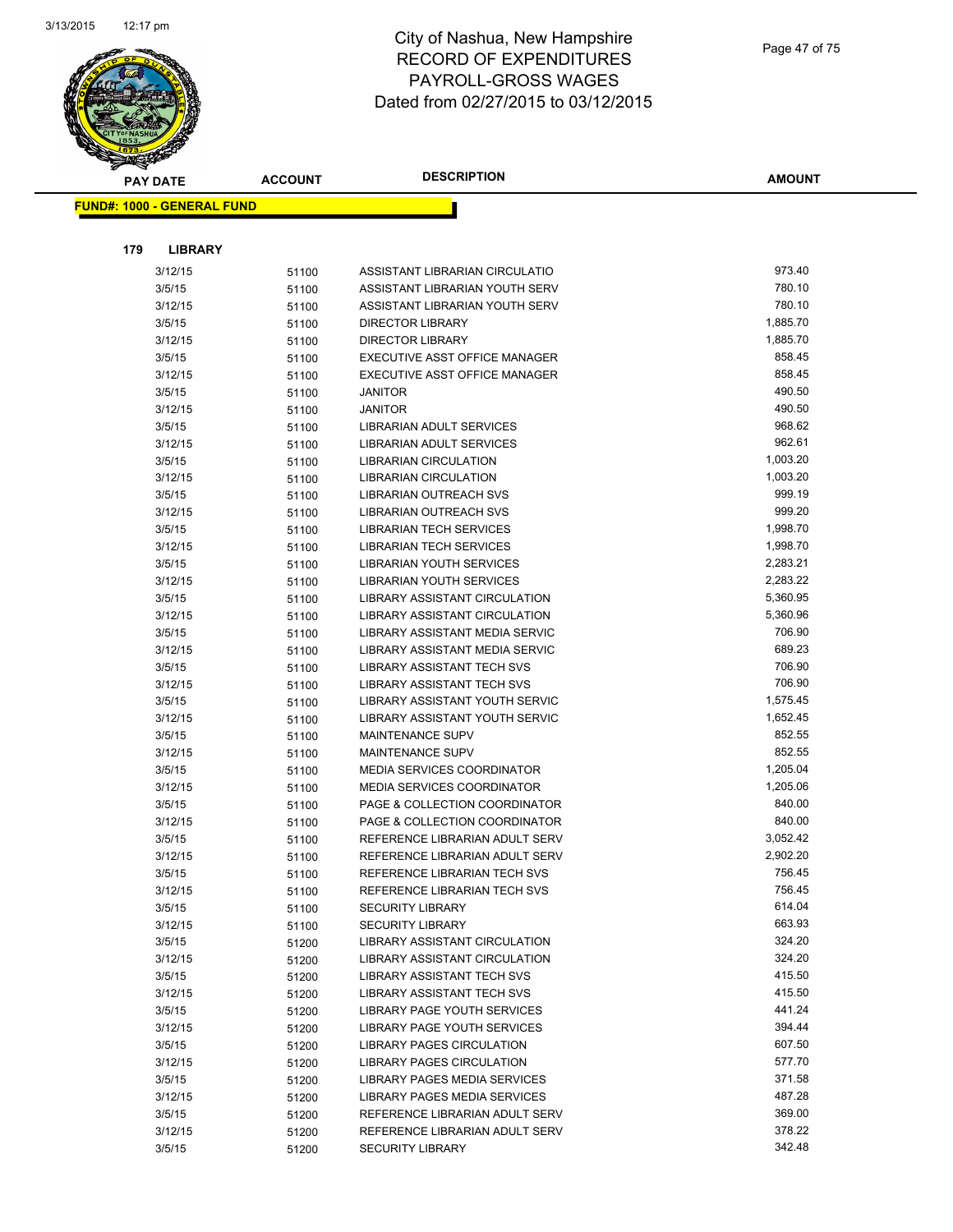|     | <b>PAY DATE</b>                   | <b>ACCOUNT</b>                           | <b>DESCRIPTION</b>                     | <b>AMOUNT</b> |
|-----|-----------------------------------|------------------------------------------|----------------------------------------|---------------|
|     | <b>FUND#: 1000 - GENERAL FUND</b> |                                          |                                        |               |
| 179 | <b>LIBRARY</b>                    |                                          |                                        |               |
|     | 3/12/15                           | 51200                                    | <b>SECURITY LIBRARY</b>                | 346.08        |
|     | 3/5/15                            | 51300                                    | OVERTIME-REGULAR                       | 936.26        |
|     | 3/12/15                           | 51300                                    | OVERTIME-REGULAR                       | 935.80        |
|     | <b>TOTAL 179 - LIBRARY</b>        |                                          |                                        | \$67,640.63   |
| 181 |                                   | <b>COMMUNITY DEVELOPMENT</b>             |                                        |               |
|     | 3/5/15                            | 51100                                    | ADMINISTRATIVE ASSISTANT II            | 687.40        |
|     | 3/12/15                           | 51100                                    | ADMINISTRATIVE ASSISTANT II            | 687.40        |
|     | 3/5/15                            | 51100                                    | DIRECTOR COMMUNITY DEVELOPMENT         | 1,766.75      |
|     | 3/12/15                           | 51100                                    | DIRECTOR COMMUNITY DEVELOPMENT         | 1,766.75      |
|     | 3/5/15                            | 51200                                    | ADMINISTRATIVE ASSISTANT I             | 347.46        |
|     | 3/12/15                           | 51200                                    | ADMINISTRATIVE ASSISTANT I             | 347.46        |
|     | 3/5/15                            | 51400                                    | <b>WAGES TEMP-SEASONAL</b>             | 100.00        |
|     | 3/12/15                           | 51400                                    | <b>WAGES TEMP-SEASONAL</b>             | 100.00        |
|     |                                   | <b>TOTAL 181 - COMMUNITY DEVELOPMENT</b> |                                        | \$5,803.22    |
| 182 | <b>PLANNING &amp; ZONING</b>      |                                          |                                        |               |
|     | 3/5/15                            | 51100                                    | DEPARTMENT COORDINATOR                 | 938.85        |
|     | 3/12/15                           | 51100                                    | DEPARTMENT COORDINATOR                 | 938.85        |
|     | 3/5/15                            | 51100                                    | DEPUTY PLANNING MANAGER                | 2,661.20      |
|     | 3/12/15                           | 51100                                    | DEPUTY PLANNING MANAGER                | 2,661.19      |
|     | 3/5/15                            | 51100                                    | MANAGER PLANNING DEPT                  | 1,905.00      |
|     | 3/12/15                           | 51100                                    | MANAGER PLANNING DEPT                  | 1,905.00      |
|     | 3/5/15                            | 51100                                    | <b>PLANNER I</b>                       | 1,722.25      |
|     | 3/12/15                           | 51100                                    | PLANNER I                              | 1,722.25      |
|     | 3/5/15                            | 51100                                    | <b>PLANNER II</b>                      | 1,125.65      |
|     | 3/12/15                           | 51100                                    | <b>PLANNER II</b>                      | 900.52        |
|     | 3/5/15                            | 51100                                    | <b>ZONING COORDINATOR</b>              | 704.60        |
|     | 3/12/15                           | 51100                                    | ZONING COORDINATOR                     | 704.60        |
|     | 3/12/15                           | 51750                                    | <b>RETIREMENT &amp; SEPARATION PAY</b> | 11,875.84     |
|     | 3/12/15                           | 53428                                    | STENOGRAPHIC SERVICES                  | 500.00        |
|     |                                   | <b>TOTAL 182 - PLANNING &amp; ZONING</b> |                                        | \$30,265.80   |
| 183 |                                   | <b>ECONOMIC DEVELOPMENT</b>              |                                        |               |
|     | 3/5/15                            | 51100                                    | ECONOMIC DEV DIRECTOR                  | 1,873.50      |
|     | 3/12/15                           | 51100                                    | ECONOMIC DEV DIRECTOR                  | 1,873.50      |
|     | 3/5/15                            | 51100                                    | OED PROGRAM COORDINATOR                | 558.80        |
|     | 3/12/15                           | 51100                                    | OED PROGRAM COORDINATOR                | 558.80        |
|     |                                   | <b>TOTAL 183 - ECONOMIC DEVELOPMENT</b>  |                                        | \$4,864.60    |
| 191 | <b>SCHOOL</b>                     |                                          |                                        |               |
|     | 3/5/15                            | 51100                                    | 21 CENTURY ELEM MFAM RES COORD         | (976.43)      |
|     | 3/12/15                           |                                          | ASSISTANT DIRECTOR BUSINESS            | 2,971.10      |
|     |                                   | 51100                                    |                                        |               |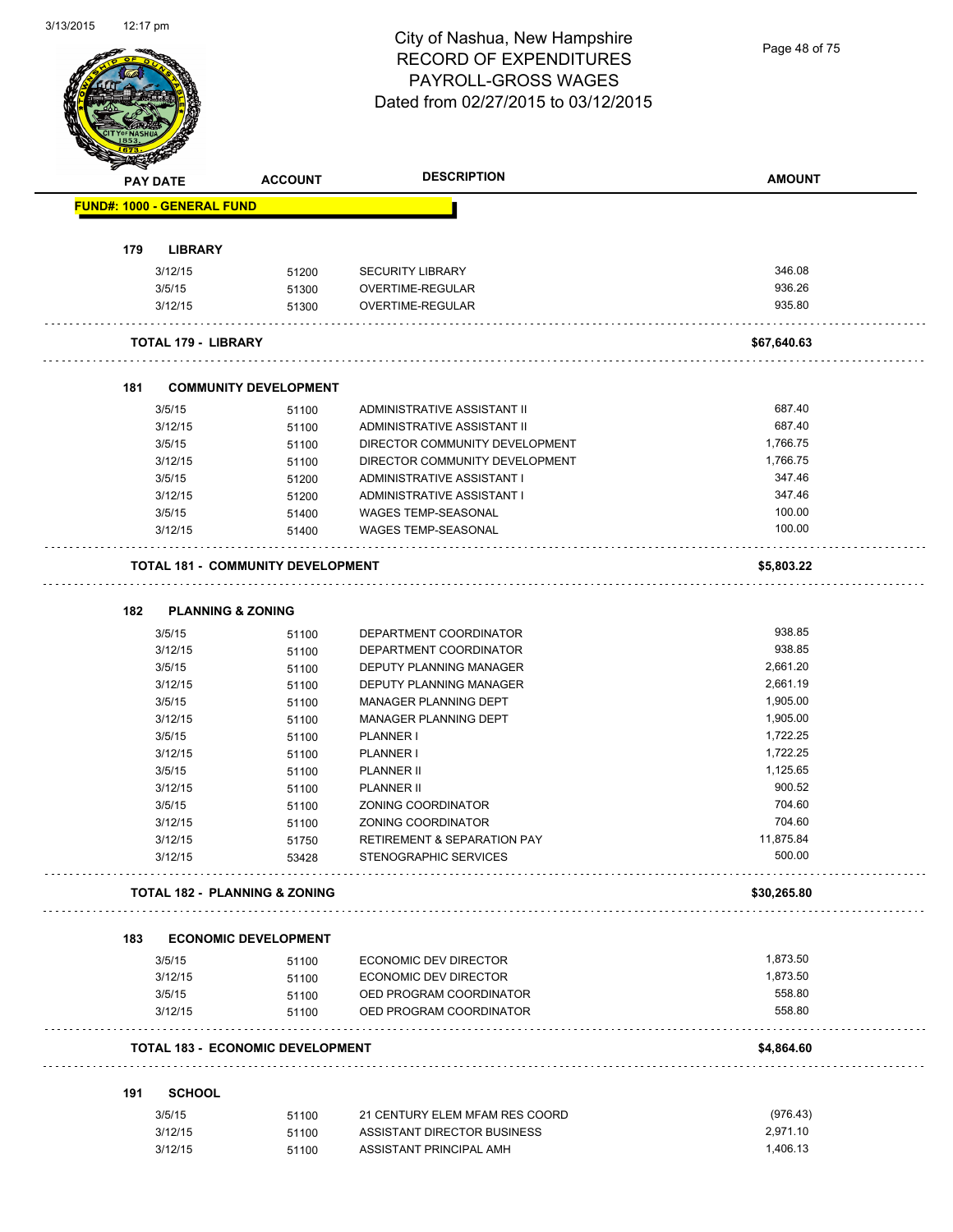

|     | <b>PAY DATE</b>                   | <b>ACCOUNT</b> | <b>DESCRIPTION</b>                                        | <b>AMOUNT</b>        |
|-----|-----------------------------------|----------------|-----------------------------------------------------------|----------------------|
|     | <b>FUND#: 1000 - GENERAL FUND</b> |                |                                                           |                      |
|     |                                   |                |                                                           |                      |
|     |                                   |                |                                                           |                      |
| 191 | <b>SCHOOL</b>                     |                |                                                           |                      |
|     | 3/12/15                           | 51100          | ASSISTANT PRINCIPAL BIC                                   | 2,925.69             |
|     | 3/12/15                           | 51100          | ASSISTANT PRINCIPAL BRO                                   | 1,403.82             |
|     | 3/12/15                           | 51100          | ASSISTANT PRINCIPAL CHARL                                 | 1,483.73             |
|     | 3/12/15                           | 51100          | ASSISTANT PRINCIPAL DR CRSP                               | 2,807.70             |
|     | 3/12/15                           | 51100          | ASSISTANT PRINCIPAL ELM                                   | 6,549.40             |
|     | 3/12/15                           | 51100          | ASSISTANT PRINCIPAL FES                                   | 2,967.51             |
|     | 3/12/15                           | 51100          | ASSISTANT PRINCIPAL FMS                                   | 2,928.30             |
|     | 3/12/15                           | 51100          | ASSISTANT PRINCIPAL LEDGE                                 | 2,812.32             |
|     | 3/12/15                           | 51100          | ASSISTANT PRINCIPAL MDE                                   | 1,406.13             |
|     | 3/12/15                           | 51100          | ASSISTANT PRINCIPAL MTP                                   | 2,626.50             |
|     | 3/12/15                           | 51100          | ASSISTANT PRINCIPAL NHN                                   | 12,595.80            |
|     | 2/27/15                           | 51100          | ASSISTANT PRINCIPAL NHS                                   | 12,307.68            |
|     | 3/12/15                           | 51100          | ASSISTANT PRINCIPAL NHS                                   | 12,890.20            |
|     | 3/12/15                           | 51100          | ASSISTANT PRINCIPAL PMS                                   | 3,272.60             |
|     | 3/12/15                           | 51100          | ASSISTANT PRINCIPAL SHE                                   | 1,403.82             |
|     | 3/12/15                           | 51100          | <b>ASSISTANT SUPERINTENDENT</b>                           | 8,484.50             |
|     | 3/12/15                           | 51100          | ASST DIRECTOR PLANT OPS                                   | 4,470.90             |
|     | 3/12/15                           | 51100          | <b>ASST DIRECTOR SPED</b>                                 | 6,243.60             |
|     | 3/12/15                           | 51100          | ASST SYSTEMS ADMIN FULL YEAR                              | 14,234.58            |
|     | 3/12/15                           | 51100          | ASST SYSTEMS ADMIN SCH YEAR                               | 747.96               |
|     | 3/12/15                           | 51100          | ATTENDANCE OFFICER                                        | 2,331.49             |
|     | 3/12/15                           | 51100          | CAREER CENTER COORD NHN                                   | 1,518.29             |
|     | 3/12/15                           | 51100          | CHIEF OPERATING OFFICER                                   | 4,044.00             |
|     | 3/12/15                           | 51100          | CLERICAL ACADEMY NHN                                      | 3,475.24             |
|     | 3/12/15                           | 51100          | CLERICAL ACADEMY NHS                                      | 2,749.21<br>745.14   |
|     | 3/5/15                            | 51100          | CLERICAL ADULT ED NHN                                     |                      |
|     | 3/12/15                           | 51100          | CLERICAL ADULT ED NHN                                     | 753.15               |
|     | 3/5/15                            | 51100          | <b>CLERICAL ASST SUPER SUP</b>                            | 2,041.97<br>2,081.79 |
|     | 3/12/15                           | 51100          | CLERICAL ASST SUPER SUP                                   | 663.46               |
|     | 3/12/15                           | 51100          | CLERICAL ATHLETIC NHN                                     | 745.15               |
|     | 3/12/15                           | 51100          | <b>CLERICAL ATHLETIC NHS</b>                              | 3,718.20             |
|     | 3/5/15<br>3/12/15                 | 51100          | <b>CLERICAL BUSINESS</b>                                  | 3,718.20             |
|     | 3/5/15                            | 51100          | <b>CLERICAL BUSINESS</b><br>CLERICAL CHIEF OP OFFICER SUP | 816.09               |
|     | 3/12/15                           | 51100          | CLERICAL CHIEF OP OFFICER SUP                             | 816.10               |
|     | 3/12/15                           | 51100          | CLERICAL CTE NHS                                          | 756.40               |
|     |                                   | 51100          | CLERICAL GUIDANCE ELM                                     | 756.40               |
|     | 3/12/15<br>3/12/15                | 51100          | <b>CLERICAL GUIDANCE NHN</b>                              | 2,136.90             |
|     | 3/12/15                           | 51100          | <b>CLERICAL GUIDANCE NHS</b>                              | 2,118.98             |
|     | 3/5/15                            | 51100          | <b>CLERICAL HUMAN RESOURCES</b>                           | 2,148.10             |
|     | 3/12/15                           | 51100<br>51100 | <b>CLERICAL HUMAN RESOURCES</b>                           | 1,966.56             |
|     | 3/5/15                            | 51100          | <b>CLERICAL PAYROLL SUP</b>                               | 677.26               |
|     | 3/12/15                           | 51100          | <b>CLERICAL PAYROLL SUP</b>                               | 677.25               |
|     | 3/5/15                            | 51100          | <b>CLERICAL PLANT OPS</b>                                 | 756.40               |
|     | 3/12/15                           | 51100          | <b>CLERICAL PLANT OPS</b>                                 | 756.40               |
|     | 3/12/15                           | 51100          | <b>CLERICAL PRINCIPAL AMH</b>                             | 1,303.97             |
|     | 3/5/15                            | 51100          | <b>CLERICAL PRINCIPAL BIC</b>                             | 624.98               |
|     | 3/12/15                           | 51100          | <b>CLERICAL PRINCIPAL BIC</b>                             | 1,365.05             |
|     | 3/12/15                           | 51100          | <b>CLERICAL PRINCIPAL BIR</b>                             | 1,411.95             |
|     | 3/12/15                           | 51100          | <b>CLERICAL PRINCIPAL BRO</b>                             | 1,512.80             |
|     | 3/12/15                           | 51100          | CLERICAL PRINCIPAL CHA                                    | 1,354.50             |
|     | 3/12/15                           | 51100          | <b>CLERICAL PRINCIPAL DRC</b>                             | 1,387.15             |
|     |                                   |                |                                                           |                      |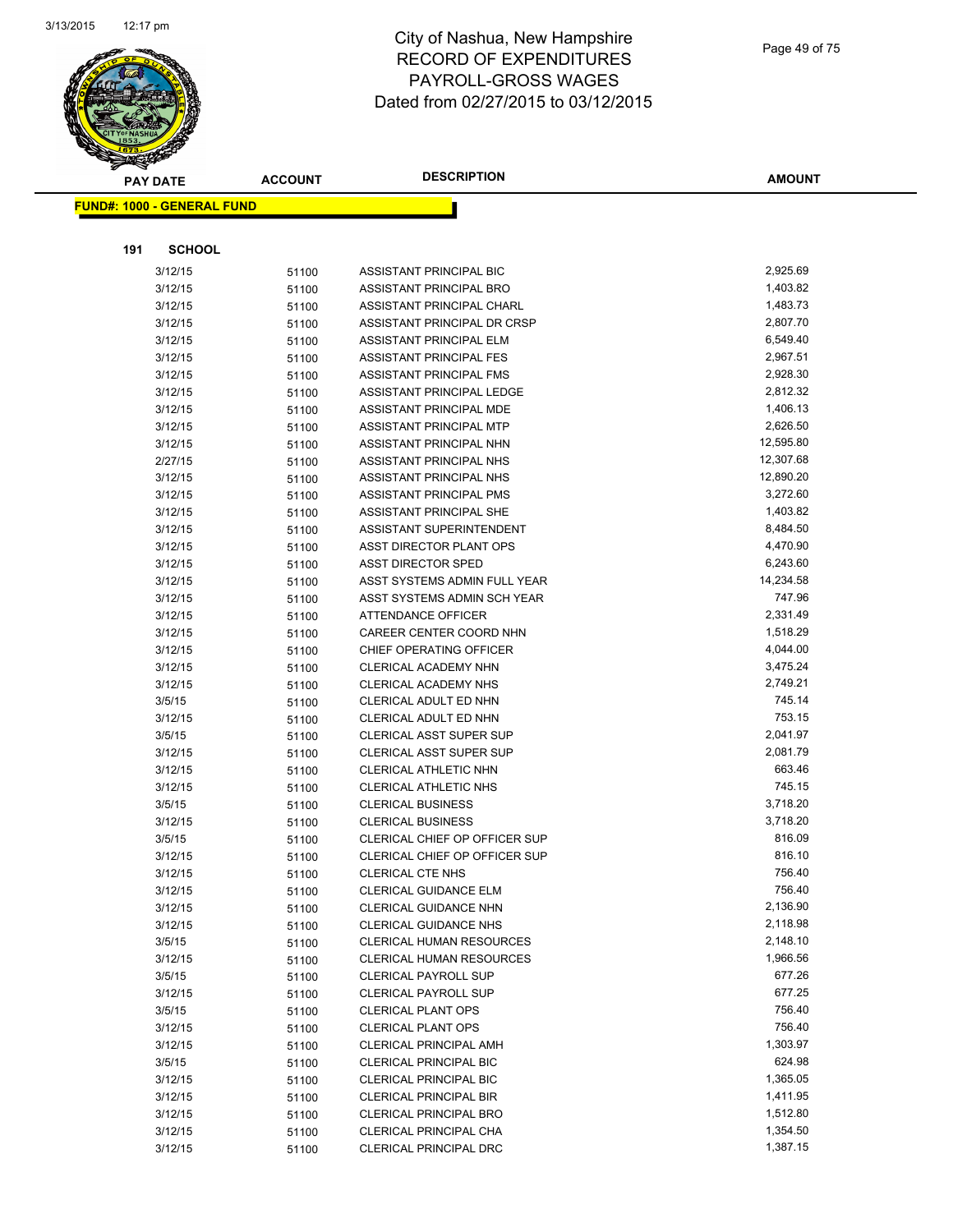

|     | <b>PAY DATE</b>                    | <b>ACCOUNT</b> | <b>DESCRIPTION</b>                                             | AMOUNT               |
|-----|------------------------------------|----------------|----------------------------------------------------------------|----------------------|
|     | <u> FUND#: 1000 - GENERAL FUND</u> |                |                                                                |                      |
|     |                                    |                |                                                                |                      |
|     |                                    |                |                                                                |                      |
| 191 | <b>SCHOOL</b>                      |                |                                                                |                      |
|     | 3/12/15                            | 51100          | <b>CLERICAL PRINCIPAL ELM</b>                                  | 3,402.50             |
|     | 3/12/15                            | 51100          | <b>CLERICAL PRINCIPAL FES</b>                                  | 1,415.06             |
|     | 3/12/15                            | 51100          | <b>CLERICAL PRINCIPAL FMS</b>                                  | 2,206.48             |
|     | 3/12/15                            | 51100          | <b>CLERICAL PRINCIPAL LDG</b>                                  | 1,382.41             |
|     | 3/12/15                            | 51100          | CLERICAL PRINCIPAL MDE                                         | 1,501.55             |
|     | 3/12/15                            | 51100          | <b>CLERICAL PRINCIPAL MTP</b>                                  | 1,431.05             |
|     | 3/5/15                             | 51100          | CLERICAL PRINCIPAL NHN                                         | 1,387.15             |
|     | 3/12/15                            | 51100          | <b>CLERICAL PRINCIPAL NHN</b>                                  | 1,387.15             |
|     | 3/5/15                             | 51100          | <b>CLERICAL PRINCIPAL NHS</b>                                  | 1,447.64             |
|     | 3/12/15                            | 51100          | <b>CLERICAL PRINCIPAL NHS</b>                                  | 1,473.40             |
|     | 3/12/15                            | 51100          | <b>CLERICAL PRINCIPAL NSE</b>                                  | 1,501.55<br>2,032.95 |
|     | 3/12/15                            | 51100          | <b>CLERICAL PRINCIPAL PMS</b><br><b>CLERICAL PRINCIPAL SHE</b> | 1,512.80             |
|     | 3/12/15                            | 51100          | <b>CLERICAL RECEPTIONIST NHN</b>                               | 756.40               |
|     | 3/12/15<br>3/12/15                 | 51100          | <b>CLERICAL RECEPTIONIST NHS</b>                               | 709.90               |
|     | 3/12/15                            | 51100          |                                                                | 756.40               |
|     | 3/12/15                            | 51100          | CLERICAL SPECIAL ED NHN<br>CLERICAL SPECIAL ED NHS             | 643.90               |
|     | 3/5/15                             | 51100          | CLERICAL SPECIAL ED SUP                                        | 1,512.80             |
|     | 3/12/15                            | 51100          | CLERICAL SPECIAL ED SUP                                        | 1,512.80             |
|     | 3/5/15                             | 51100<br>51100 | <b>CLERICAL STUDENT SERV SUP</b>                               | 805.30               |
|     | 3/12/15                            | 51100          | <b>CLERICAL STUDENT SERV SUP</b>                               | 805.30               |
|     | 3/12/15                            | 51100          | CLERICAL SUB SERVICE SUP                                       | 755.28               |
|     | 3/5/15                             | 51100          | CLERICAL SUPERINTENDANT SUP                                    | 950.85               |
|     | 3/12/15                            | 51100          | <b>CLERICAL SUPERINTENDANT SUP</b>                             | 963.53               |
|     | 3/12/15                            | 51100          | <b>CLERICAL TRANSPORTATION SUP</b>                             | 613.83               |
|     | 3/12/15                            | 51100          | <b>CURRICULUM SUPERVISOR</b>                                   | 2,888.30             |
|     | 3/5/15                             | 51100          | <b>CUSTODIAN AMH</b>                                           | 2,034.00             |
|     | 3/12/15                            | 51100          | <b>CUSTODIAN AMH</b>                                           | 2,050.95             |
|     | 3/5/15                             | 51100          | <b>CUSTODIAN ASST HEAD ELM</b>                                 | 772.00               |
|     | 3/12/15                            | 51100          | <b>CUSTODIAN ASST HEAD ELM</b>                                 | 772.00               |
|     | 3/5/15                             | 51100          | <b>CUSTODIAN ASST HEAD FMS</b>                                 | 772.00               |
|     | 3/12/15                            | 51100          | <b>CUSTODIAN ASST HEAD FMS</b>                                 | 772.00               |
|     | 3/5/15                             | 51100          | <b>CUSTODIAN ASST HEAD NHN</b>                                 | 1,694.81             |
|     | 3/12/15                            | 51100          | <b>CUSTODIAN ASST HEAD NHN</b>                                 | 1,694.81             |
|     | 3/5/15                             | 51100          | <b>CUSTODIAN ASST HEAD NHS</b>                                 | 1,544.86             |
|     | 3/12/15                            | 51100          | <b>CUSTODIAN ASST HEAD NHS</b>                                 | 1,885.14             |
|     | 3/5/15                             | 51100          | <b>CUSTODIAN ASST HEAD PMS</b>                                 | 772.00               |
|     | 3/12/15                            | 51100          | <b>CUSTODIAN ASST HEAD PMS</b>                                 | 772.00               |
|     | 3/5/15                             | 51100          | <b>CUSTODIAN BIC</b>                                           | 2,034.00             |
|     | 3/12/15                            | 51100          | <b>CUSTODIAN BIC</b>                                           | 2,034.00             |
|     | 3/5/15                             | 51100          | <b>CUSTODIAN BIR</b>                                           | 2,089.09             |
|     | 3/12/15                            | 51100          | <b>CUSTODIAN BIR</b>                                           | 2,061.26             |
|     | 3/5/15                             | 51100          | <b>CUSTODIAN BRO</b>                                           | 1,491.60             |
|     | 3/12/15                            | 51100          | <b>CUSTODIAN BRO</b>                                           | 1,356.00             |
|     | 3/5/15                             | 51100          | <b>CUSTODIAN CHA</b>                                           | 1,356.00             |
|     | 3/12/15                            | 51100          | <b>CUSTODIAN CHA</b>                                           | 1,542.32             |
|     | 3/5/15                             | 51100          | <b>CUSTODIAN DRC</b>                                           | 1,318.23             |
|     | 3/12/15                            | 51100          | <b>CUSTODIAN DRC</b>                                           | 1,267.37             |
|     | 3/5/15                             | 51100          | <b>CUSTODIAN ELM</b>                                           | 5,028.03             |
|     | 3/12/15                            | 51100          | <b>CUSTODIAN ELM</b>                                           | 5,239.90             |
|     | 3/5/15                             | 51100          | <b>CUSTODIAN FES</b>                                           | 1,356.00             |
|     | 3/12/15                            | 51100          | <b>CUSTODIAN FES</b>                                           | 1,356.00             |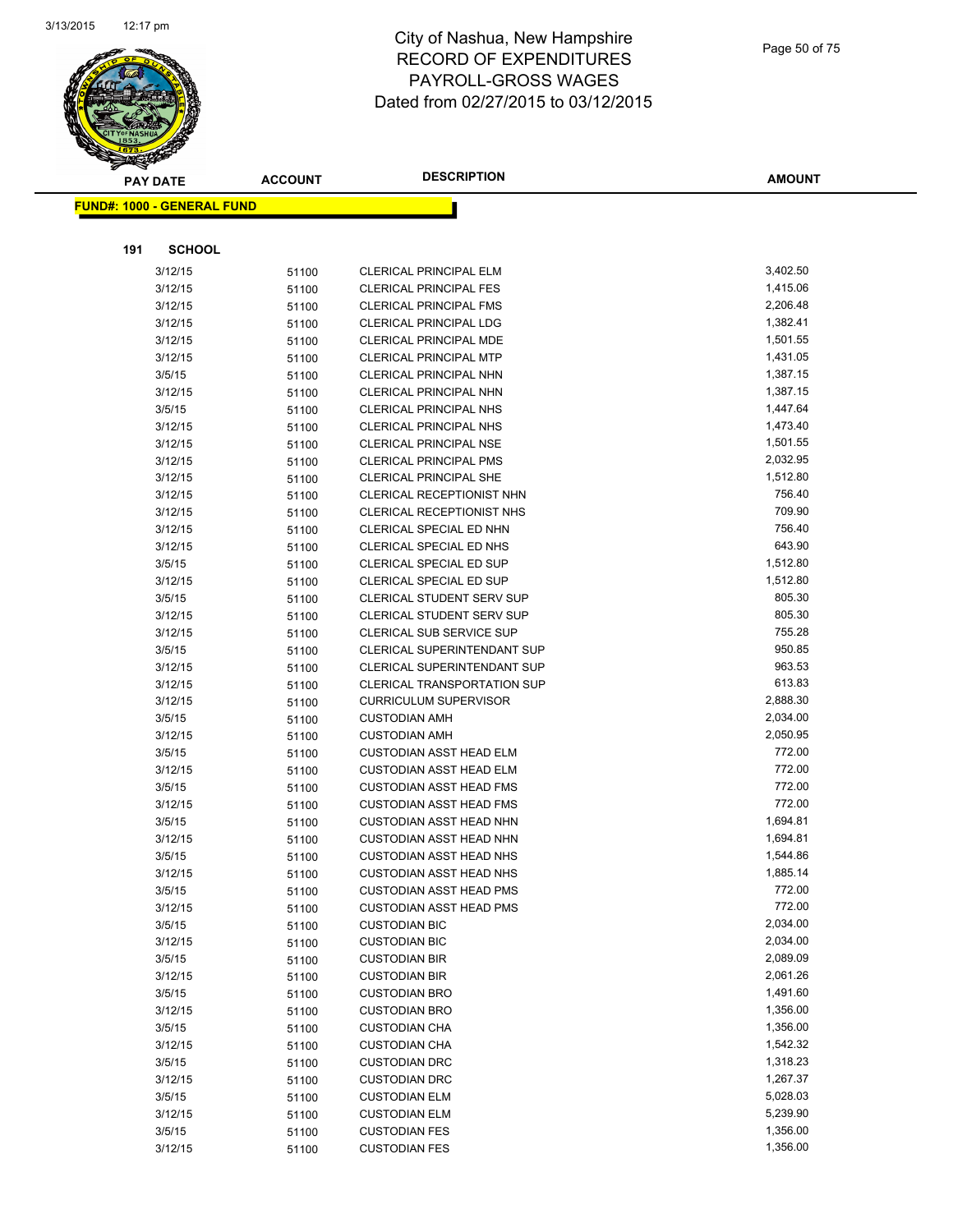

|     | <b>PAY DATE</b>                   | <b>ACCOUNT</b> | <b>DESCRIPTION</b>                                     | <b>AMOUNT</b>    |
|-----|-----------------------------------|----------------|--------------------------------------------------------|------------------|
|     | <b>FUND#: 1000 - GENERAL FUND</b> |                |                                                        |                  |
|     |                                   |                |                                                        |                  |
|     |                                   |                |                                                        |                  |
| 191 | <b>SCHOOL</b>                     |                |                                                        |                  |
|     | 3/5/15                            | 51100          | <b>CUSTODIAN FMS</b>                                   | 2,712.00         |
|     | 3/12/15                           | 51100          | <b>CUSTODIAN FMS</b>                                   | 2,712.00         |
|     | 3/5/15                            | 51100          | <b>CUSTODIAN HEAD AMH</b>                              | 772.00           |
|     | 3/12/15                           | 51100          | <b>CUSTODIAN HEAD AMH</b>                              | 772.00           |
|     | 3/5/15                            | 51100          | <b>CUSTODIAN HEAD BIC</b>                              | 772.00           |
|     | 3/12/15                           | 51100          | <b>CUSTODIAN HEAD BIC</b>                              | 772.00           |
|     | 3/5/15                            | 51100          | <b>CUSTODIAN HEAD BIR</b>                              | 772.01           |
|     | 3/12/15                           | 51100          | <b>CUSTODIAN HEAD BIR</b>                              | 854.04           |
|     | 3/5/15                            | 51100          | <b>CUSTODIAN HEAD BRO</b>                              | 772.00           |
|     | 3/12/15                           | 51100          | <b>CUSTODIAN HEAD BRO</b>                              | 772.00           |
|     | 3/5/15                            | 51100          | <b>CUSTODIAN HEAD CHA</b>                              | 772.00           |
|     | 3/12/15                           | 51100          | <b>CUSTODIAN HEAD CHA</b>                              | 772.00           |
|     | 3/5/15                            | 51100          | <b>CUSTODIAN HEAD DRC</b>                              | 772.00           |
|     | 3/12/15                           | 51100          | <b>CUSTODIAN HEAD DRC</b>                              | 772.00           |
|     | 3/5/15                            | 51100          | <b>CUSTODIAN HEAD ELM</b>                              | 914.80           |
|     | 3/12/15                           | 51100          | <b>CUSTODIAN HEAD ELM</b>                              | 914.80<br>772.00 |
|     | 3/5/15                            | 51100          | <b>CUSTODIAN HEAD FES</b>                              | 772.00           |
|     | 3/12/15                           | 51100          | <b>CUSTODIAN HEAD FES</b>                              | 914.80           |
|     | 3/5/15                            | 51100          | <b>CUSTODIAN HEAD FMS</b>                              | 914.80           |
|     | 3/12/15<br>3/5/15                 | 51100          | <b>CUSTODIAN HEAD FMS</b><br><b>CUSTODIAN HEAD LDG</b> | 772.00           |
|     |                                   | 51100          |                                                        | 772.00           |
|     | 3/12/15<br>3/5/15                 | 51100          | <b>CUSTODIAN HEAD LDG</b><br><b>CUSTODIAN HEAD MDE</b> | 212.30           |
|     | 3/12/15                           | 51100          | <b>CUSTODIAN HEAD MDE</b>                              | 115.81           |
|     | 3/5/15                            | 51100<br>51100 | <b>CUSTODIAN HEAD MTP</b>                              | 772.00           |
|     | 3/12/15                           | 51100          | <b>CUSTODIAN HEAD MTP</b>                              | 772.00           |
|     | 3/5/15                            | 51100          | <b>CUSTODIAN HEAD NHN</b>                              | 920.00           |
|     | 3/12/15                           | 51100          | <b>CUSTODIAN HEAD NHN</b>                              | 920.00           |
|     | 3/5/15                            | 51100          | <b>CUSTODIAN HEAD NHS</b>                              | 920.00           |
|     | 3/12/15                           | 51100          | <b>CUSTODIAN HEAD NHS</b>                              | 920.00           |
|     | 3/5/15                            | 51100          | <b>CUSTODIAN HEAD NSE</b>                              | 764.43           |
|     | 3/12/15                           | 51100          | <b>CUSTODIAN HEAD NSE</b>                              | 709.17           |
|     | 3/5/15                            | 51100          | <b>CUSTODIAN HEAD PMS</b>                              | 897.65           |
|     | 3/12/15                           | 51100          | <b>CUSTODIAN HEAD PMS</b>                              | 914.80           |
|     | 3/5/15                            | 51100          | <b>CUSTODIAN HEAD SHE</b>                              | 772.00           |
|     | 3/12/15                           | 51100          | <b>CUSTODIAN HEAD SHE</b>                              | 772.00           |
|     | 3/5/15                            | 51100          | <b>CUSTODIAN LDG</b>                                   | 1,478.89         |
|     | 3/12/15                           | 51100          | <b>CUSTODIAN LDG</b>                                   | 1,550.93         |
|     | 3/5/15                            | 51100          | <b>CUSTODIAN MDE</b>                                   | 1,356.00         |
|     | 3/12/15                           | 51100          | <b>CUSTODIAN MDE</b>                                   | 1,575.84         |
|     | 3/5/15                            | 51100          | <b>CUSTODIAN MTP</b>                                   | 1,220.40         |
|     | 3/12/15                           | 51100          | <b>CUSTODIAN MTP</b>                                   | 1,356.00         |
|     | 3/5/15                            | 51100          | <b>CUSTODIAN NHN</b>                                   | 10,814.87        |
|     | 3/12/15                           | 51100          | <b>CUSTODIAN NHN</b>                                   | 10,814.88        |
|     | 3/5/15                            | 51100          | <b>CUSTODIAN NHS</b>                                   | 10,726.53        |
|     | 3/12/15                           | 51100          | <b>CUSTODIAN NHS</b>                                   | 10,992.39        |
|     | 3/5/15                            | 51100          | <b>CUSTODIAN NSE</b>                                   | 1,356.00         |
|     | 3/12/15                           | 51100          | <b>CUSTODIAN NSE</b>                                   | 1,356.00         |
|     | 3/5/15                            | 51100          | <b>CUSTODIAN PMS</b>                                   | 2,034.00         |
|     | 3/12/15                           | 51100          | <b>CUSTODIAN PMS</b>                                   | 2,034.00         |
|     | 3/5/15                            | 51100          | <b>CUSTODIAN SHE</b>                                   | 2,034.00         |
|     | 3/12/15                           | 51100          | <b>CUSTODIAN SHE</b>                                   | 2,034.00         |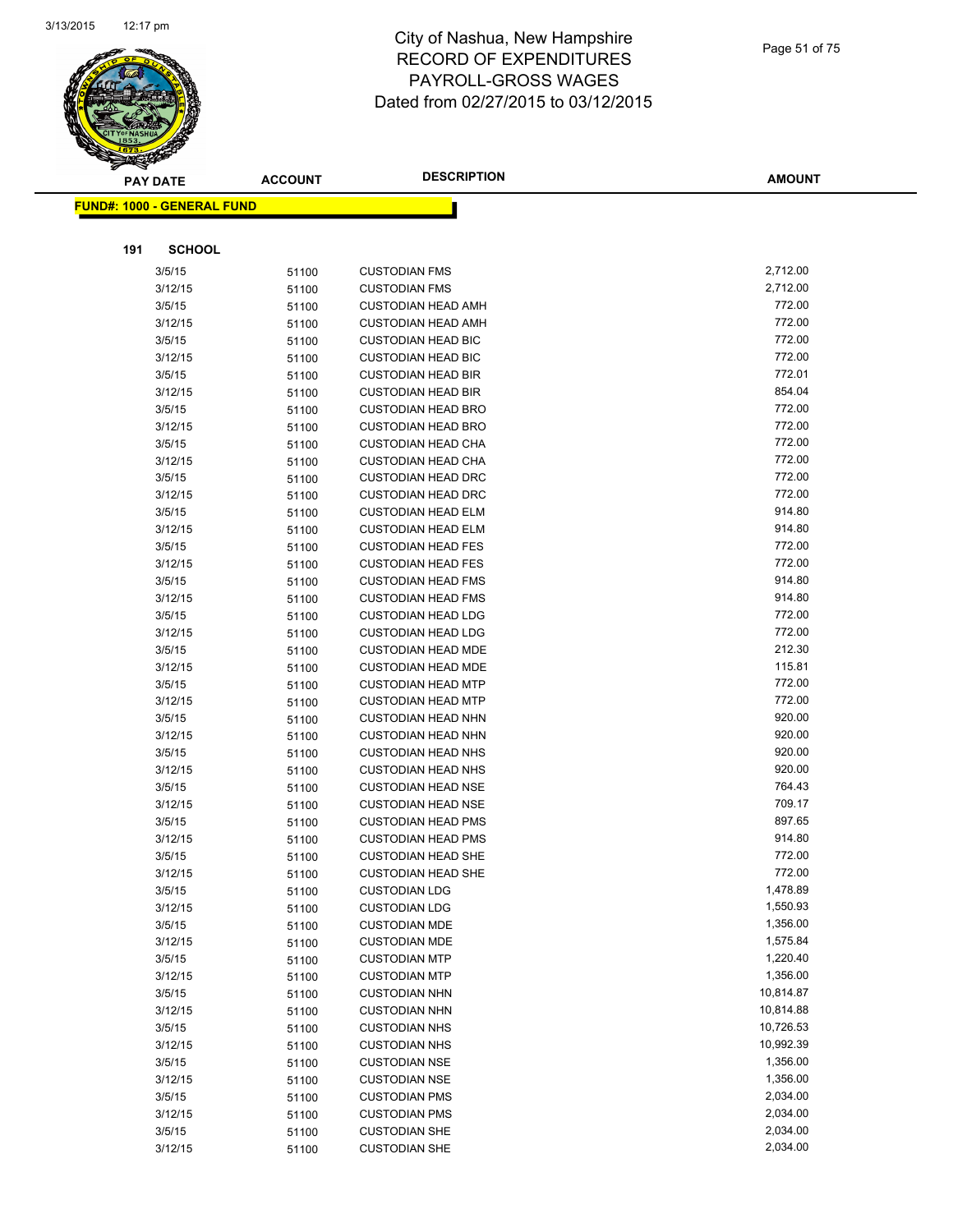

| <b>PAY DATE</b>                   | <b>ACCOUNT</b> | <b>DESCRIPTION</b>                               | <b>AMOUNT</b>        |
|-----------------------------------|----------------|--------------------------------------------------|----------------------|
| <b>FUND#: 1000 - GENERAL FUND</b> |                |                                                  |                      |
|                                   |                |                                                  |                      |
|                                   |                |                                                  |                      |
| 191<br><b>SCHOOL</b>              |                |                                                  |                      |
| 3/12/15                           | 51100          | <b>CUSTODIAN SUPERVISOR WPO</b>                  | 2,039.30             |
| 3/5/15                            | 51100          | <b>CUSTODIAN WID</b>                             | 1,539.20             |
| 3/12/15                           | 51100          | <b>CUSTODIAN WID</b>                             | 1,227.25             |
| 3/12/15                           | 51100          | DATA ANALYST                                     | 1,808.40             |
| 3/12/15                           | 51100          | DIRECTOR ADULT ED                                | 3,160.00             |
| 3/12/15                           | 51100          | DIRECTOR ATHLETICS                               | 3,476.00             |
| 3/12/15                           | 51100          | <b>DIRECTOR COM GRANTS</b>                       | 3,090.10             |
| 3/12/15                           | 51100          | <b>DIRECTOR GUIDANCE</b>                         | 6,192.30             |
| 3/12/15                           | 51100          | DIRECTOR HUMAN RESOURCES                         | 3,201.10             |
| 3/12/15                           | 51100          | <b>DIRECTOR PLANT OPS</b>                        | 3,608.20             |
| 3/12/15                           | 51100          | DIRECTOR PRE SCHOOL                              | 2,663.50             |
| 3/12/15                           | 51100          | DIRECTOR SEC CURRICULUM & INST                   | 3,369.90             |
| 3/12/15                           | 51100          | DIRECTOR SPECIAL ED                              | 3,755.10             |
| 3/12/15                           | 51100          | DIRECTOR STUDENT SERVICES                        | 3,222.00             |
| 3/12/15                           | 51100          | DIRECTOR TECHNOLOGY                              | 4,058.30             |
| 3/12/15                           | 51100          | DIRECTOR TRANSPORTATION                          | 3,067.10             |
| 3/12/15                           | 51100          | DIRECTOR VOCATIONAL                              | 7,084.40             |
| 3/12/15                           | 51100          | DW TECHNOLOGY PEER COACH                         | 2,551.89             |
| 3/12/15                           | 51100          | ELL OUTREACH WORKER                              | 1,611.50             |
| 3/12/15                           | 51100          | <b>GUIDANCE COUNSELOR AMH</b>                    | 1,762.11             |
| 3/12/15                           | 51100          | <b>GUIDANCE COUNSELOR BIC</b>                    | 1,823.08             |
| 3/12/15                           | 51100          | <b>GUIDANCE COUNSELOR BIR</b>                    | 2,885.91             |
| 3/12/15                           | 51100          | GUIDANCE COUNSELOR BRO                           | 1,694.52             |
| 3/12/15                           | 51100          | GUIDANCE COUNSELOR CHA                           | 2,816.68             |
| 3/12/15                           | 51100          | GUIDANCE COUNSELOR DRC                           | 2,728.32             |
| 3/12/15                           | 51100          | <b>GUIDANCE COUNSELOR ELM</b>                    | 11,120.78            |
| 3/12/15                           | 51100          | GUIDANCE COUNSELOR FES                           | 2,728.32             |
| 3/12/15                           | 51100          | <b>GUIDANCE COUNSELOR FMS</b>                    | 5,431.72             |
| 3/12/15                           | 51100          | GUIDANCE COUNSELOR LDG                           | 2,650.82             |
| 3/12/15                           | 51100          | <b>GUIDANCE COUNSELOR MDE</b>                    | 2,204.18             |
| 3/12/15                           | 51100          | <b>GUIDANCE COUNSELOR MTP</b>                    | 2,728.32             |
| 3/12/15                           | 51100          | GUIDANCE COUNSELOR NHN                           | 19,346.82            |
| 3/12/15                           | 51100          | GUIDANCE COUNSELOR NHS                           | 18,079.03            |
| 3/12/15                           | 51100          | GUIDANCE COUNSELOR NSE                           | 2,728.32<br>6,767.86 |
| 3/12/15                           | 51100          | <b>GUIDANCE COUNSELOR PMS</b>                    | 2,566.72             |
| 3/12/15                           | 51100          | GUIDANCE COUNSELOR SHE<br>JOB DEVELOPER SPED NHN | 2,816.68             |
| 3/12/15                           | 51100          | <b>LIBRARIAN AMH</b>                             | 2,566.72             |
| 3/12/15                           | 51100          |                                                  | 1,667.00             |
| 3/12/15                           | 51100          | <b>LIBRARIAN BIC</b>                             | 1,885.02             |
| 3/12/15<br>3/12/15                | 51100          | LIBRARIAN BIR<br><b>LIBRARIAN BRO</b>            | 1,745.48             |
| 3/12/15                           | 51100          | LIBRARIAN CHA                                    | 2,816.67             |
| 3/12/15                           | 51100          | <b>LIBRARIAN DRC</b>                             | 1,867.19             |
| 3/12/15                           | 51100<br>51100 | <b>LIBRARIAN ELM</b>                             | 1,622.41             |
| 3/12/15                           |                | <b>LIBRARIAN FES</b>                             | 2,227.79             |
| 3/12/15                           | 51100<br>51100 | <b>LIBRARIAN FMS</b>                             | 3,224.40             |
| 3/12/15                           | 51100          | <b>LIBRARIAN LDG</b>                             | 1,960.60             |
| 3/12/15                           |                | <b>LIBRARIAN MDE</b>                             | 2,204.18             |
| 3/12/15                           | 51100<br>51100 | <b>LIBRARIAN MTP</b>                             | 2,398.89             |
| 3/12/15                           | 51100          | <b>LIBRARIAN NHN</b>                             | 4,506.14             |
| 3/12/15                           | 51100          | LIBRARIAN NHS                                    | 4,755.06             |
| 3/12/15                           | 51100          | <b>LIBRARIAN NSE</b>                             | 2,204.18             |
|                                   |                |                                                  |                      |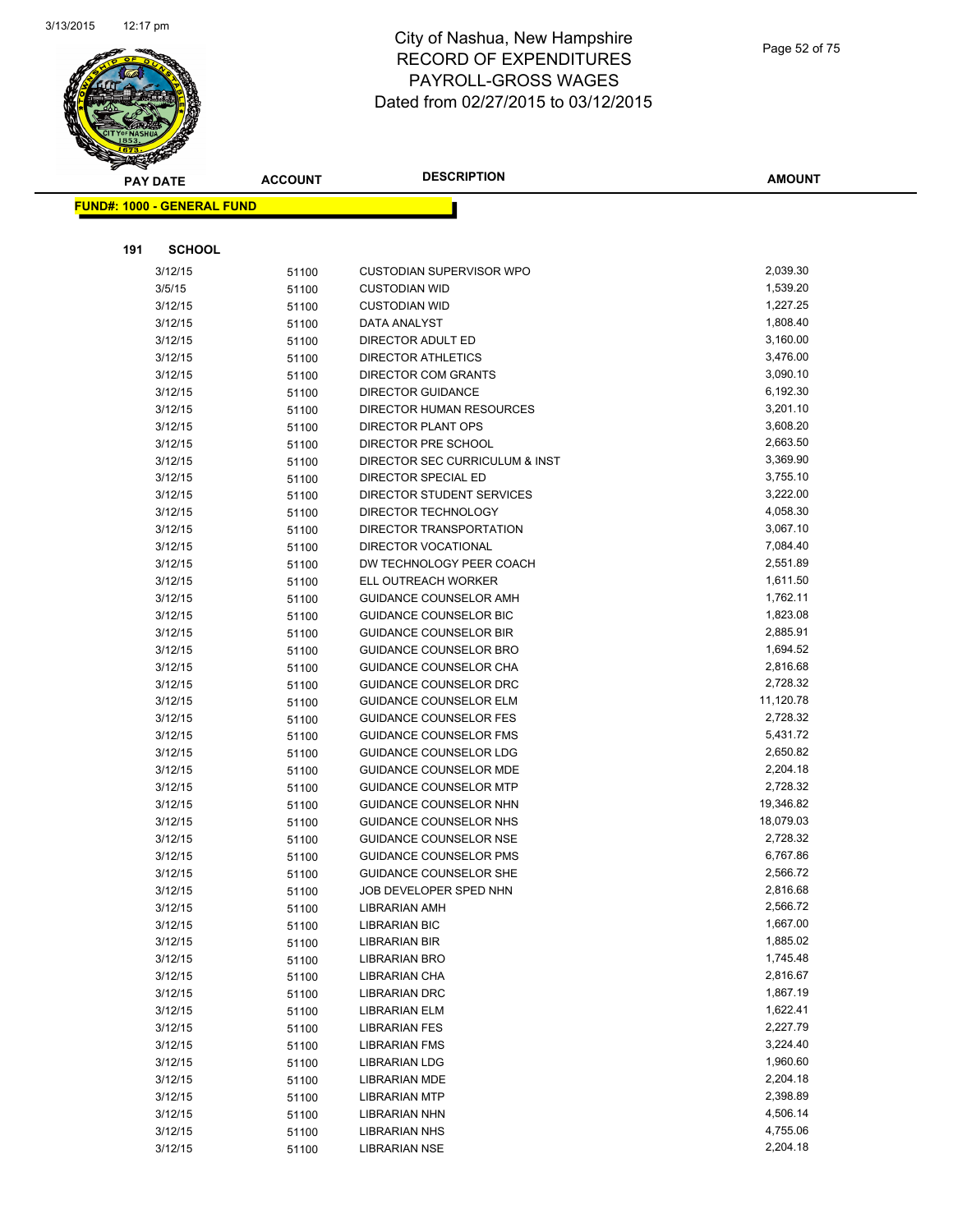

|     | <b>PAY DATE</b>                   | <b>ACCOUNT</b> | <b>DESCRIPTION</b>                                         | <b>AMOUNT</b>        |
|-----|-----------------------------------|----------------|------------------------------------------------------------|----------------------|
|     | <b>FUND#: 1000 - GENERAL FUND</b> |                |                                                            |                      |
|     |                                   |                |                                                            |                      |
|     |                                   |                |                                                            |                      |
| 191 | <b>SCHOOL</b>                     |                |                                                            |                      |
|     | 3/12/15                           | 51100          | LIBRARIAN PMS                                              | 1,762.11             |
|     | 3/12/15                           | 51100          | <b>LIBRARIAN SHE</b>                                       | 2,728.32             |
|     | 3/12/15                           | 51100          | LICENSED PRACTICAL NURSE AMH                               | 1,156.72             |
|     | 3/12/15                           | 51100          | LICENSED PRACTICAL NURSE ELM                               | 1,475.99             |
|     | 3/5/15                            | 51100          | MAINTENANCE ALARM WPO                                      | 974.80               |
|     | 3/12/15                           | 51100          | MAINTENANCE ALARM WPO                                      | 974.80               |
|     | 3/5/15                            | 51100          | MAINTENANCE ASST GRDS WPO                                  | 307.40               |
|     | 3/12/15                           | 51100          | MAINTENANCE ASST GRDS WPO                                  | 307.40               |
|     | 3/5/15                            | 51100          | MAINTENANCE CARPENTER WPO                                  | 952.00               |
|     | 3/12/15                           | 51100          | MAINTENANCE CARPENTER WPO                                  | 952.00               |
|     | 3/5/15                            | 51100          | MAINTENANCE ELECTRICIAN WPO                                | 1,949.60             |
|     | 3/12/15                           | 51100          | MAINTENANCE ELECTRICIAN WPO                                | 2,047.08             |
|     | 3/5/15                            | 51100          | MAINTENANCE GRDS FORMEN WPO                                | 952.00               |
|     | 3/12/15                           | 51100          | MAINTENANCE GRDS FORMEN WPO                                | 952.00               |
|     | 3/5/15                            | 51100          | MAINTENANCE GROUNDS WPO                                    | 3,268.00             |
|     | 3/12/15                           | 51100          | MAINTENANCE GROUNDS WPO                                    | 3,268.00             |
|     | 3/5/15                            | 51100          | MAINTENANCE HVAC WPO                                       | 3,605.26             |
|     | 3/12/15                           | 51100          | MAINTENANCE HVAC WPO                                       | 2,860.00             |
|     | 3/5/15                            | 51100          | MAINTENANCE MESSENGER WPO                                  | 914.80               |
|     | 3/12/15                           | 51100          | MAINTENANCE MESSENGER WPO                                  | 914.80               |
|     | 3/5/15                            | 51100          | MAINTENANCE PLUMBER WPO                                    | 974.80               |
|     | 3/12/15                           | 51100          | MAINTENANCE PLUMBER WPO                                    | 974.80               |
|     | 3/5/15                            | 51100          | MAINTENANCE TRADES WPO                                     | 2,840.00             |
|     | 3/12/15                           | 51100          | MAINTENANCE TRADES WPO                                     | 2,887.20             |
|     | 3/12/15                           | 51100          | <b>MARKETING TEACHER NHS</b>                               | 2,204.18             |
|     | 3/12/15                           | 51100          | <b>NURSE AMH</b>                                           | 2,424.30             |
|     | 3/12/15                           | 51100          | <b>NURSE BIC</b>                                           | 3,177.21             |
|     | 3/12/15                           | 51100          | <b>NURSE BIR</b>                                           | 1,950.41             |
|     | 3/12/15                           | 51100          | <b>NURSE BRO</b>                                           | 2,104.22             |
|     | 3/12/15                           | 51100          | <b>NURSE CHA</b>                                           | 2,424.30             |
|     | 3/12/15                           | 51100          | <b>NURSE DRC</b>                                           | 2,424.30             |
|     | 3/12/15                           | 51100          | <b>NURSE ELM</b>                                           | 2,865.10             |
|     | 3/12/15                           | 51100          | <b>NURSE FMS</b>                                           | 2,424.30             |
|     | 3/12/15                           | 51100          | NURSE LDG                                                  | 1,950.41             |
|     | 3/12/15                           | 51100          | <b>NURSE MDE</b>                                           | 2,424.30             |
|     | 3/12/15                           | 51100          | <b>NURSE MTP</b>                                           | 1,541.30             |
|     | 3/12/15                           | 51100          | <b>NURSE NHN</b>                                           | 4,703.22             |
|     | 3/12/15                           | 51100          | <b>NURSE NHS</b>                                           | 4,848.60             |
|     | 3/12/15                           | 51100          | <b>NURSE NSE</b>                                           | 2,278.91             |
|     | 3/12/15                           | 51100          | <b>NURSE PMS</b>                                           | 4,944.75             |
|     | 3/12/15                           | 51100          | <b>NURSE SHE</b>                                           | 2,865.10<br>2,453.60 |
|     | 3/12/15                           | 51100          | OFFICE MANAGER BUSINESS                                    |                      |
|     | 3/12/15                           | 51100          | OFFICE MANAGER HUMAN RESOURCES<br>OFFICE MANAGER PLANT OPS | 1,777.50             |
|     | 3/12/15                           | 51100          |                                                            | 1,916.20<br>1,880.80 |
|     | 3/12/15                           | 51100          | OFFICE MANAGER SPED                                        | 3,058.10             |
|     | 3/12/15                           | 51100          | OUT DISTRICT COORDINATOR<br>PARA ALT AMH                   | 582.20               |
|     | 3/12/15                           | 51100          |                                                            | 432.76               |
|     | 3/12/15<br>3/12/15                | 51100          | PARA ALT DRC<br>PARA ALT FMS                               | 610.14               |
|     |                                   | 51100          |                                                            | 558.90               |
|     | 3/12/15                           | 51100          | PARA ALT LDG                                               | 488.27               |
|     | 3/12/15                           | 51100          | PARA ALT PMS<br>PARA DW SPEC ED AMH                        | 8,305.21             |
|     | 3/12/15                           | 51100          |                                                            |                      |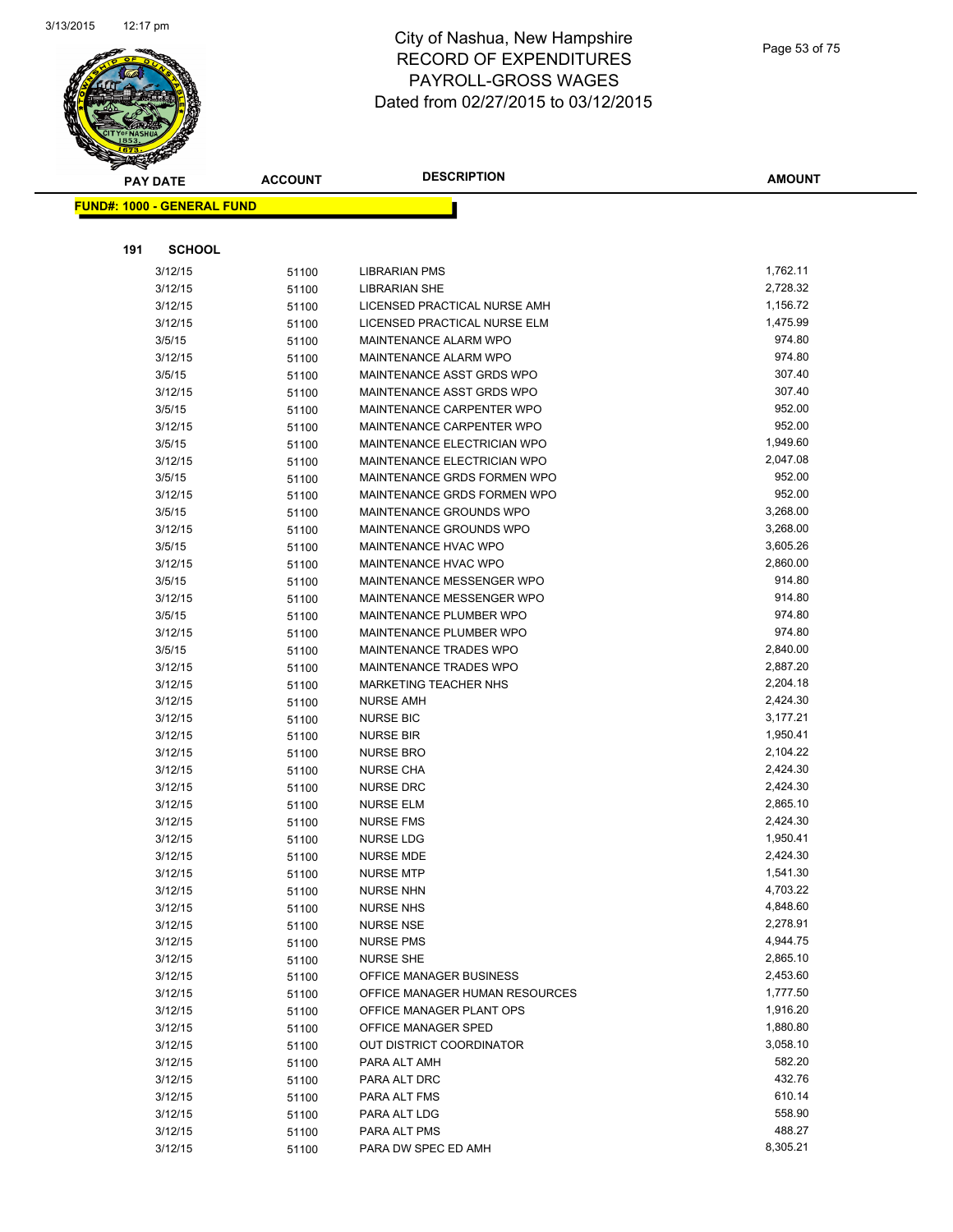

|     | <b>PAY DATE</b>                   | <b>ACCOUNT</b> | <b>DESCRIPTION</b>  | <b>AMOUNT</b> |
|-----|-----------------------------------|----------------|---------------------|---------------|
|     | <b>FUND#: 1000 - GENERAL FUND</b> |                |                     |               |
|     |                                   |                |                     |               |
| 191 | <b>SCHOOL</b>                     |                |                     |               |
|     | 3/12/15                           | 51100          | PARA DW SPEC ED BIC | 480.37        |
|     | 3/12/15                           | 51100          | PARA DW SPEC ED BIR | 1,411.05      |
|     | 3/12/15                           | 51100          | PARA DW SPEC ED BRO | 3,915.91      |
|     | 3/12/15                           | 51100          | PARA DW SPEC ED CHA | 15,741.79     |
|     | 3/12/15                           | 51100          | PARA DW SPEC ED DRC | 819.99        |
|     | 3/12/15                           | 51100          | PARA DW SPEC ED FMS | 10,326.80     |
|     | 3/12/15                           | 51100          | PARA DW SPEC ED MDE | 15,970.92     |
|     | 3/12/15                           | 51100          | PARA DW SPEC ED MTP | 906.30        |
|     | 3/12/15                           | 51100          | PARA DW SPEC ED NHN | 4,498.33      |
|     | 3/12/15                           | 51100          | PARA DW SPEC ED NHS | 7,303.11      |
|     | 3/12/15                           | 51100          | PARA DW SPEC ED NSE | 5,609.36      |
|     | 3/12/15                           | 51100          | PARA DW SPEC ED PMS | 6,524.89      |
|     | 3/12/15                           | 51100          | PARA DW SPEC ED SHE | 15,699.68     |
|     | 3/12/15                           | 51100          | PARA DW SPEC ED WID | 1,986.42      |
|     | 3/12/15                           | 51100          | PARA DW SPEC ELM    | 13,036.05     |
|     | 3/12/15                           | 51100          | PARA ELL BIR        | 529.80        |
|     | 3/12/15                           | 51100          | PARA ELL DRC        | 370.86        |
|     | 3/12/15                           | 51100          | PARA ELL ELM        | 805.84        |
|     | 3/12/15                           | 51100          | PARA ELL FES        | 464.94        |
|     | 3/12/15                           | 51100          | PARA ELL FMS        | 427.79        |
|     | 3/12/15                           | 51100          | PARA ELL LDG        | 529.80        |
|     | 3/12/15                           | 51100          | PARA ELL MTP        | 388.58        |
|     | 3/12/15                           | 51100          | PARA ELL NHS        | 582.78        |
|     | 3/12/15                           | 51100          | PARA ELL PMS        | 404.52        |
|     | 3/12/15                           | 51100          | PARA ELL SHE        | 534.22        |
|     | 3/12/15                           | 51100          | PARA INST AMH       | 2,211.08      |
|     | 3/12/15                           | 51100          | PARA INST BIC       | 6,212.07      |
|     | 3/12/15                           | 51100          | PARA INST BIR       | 4,131.32      |
|     | 3/12/15                           | 51100          | PARA INST BRO       | 2,740.78      |
|     | 3/12/15                           | 51100          | PARA INST CHA       | 5,769.46      |
|     | 3/12/15                           | 51100          | PARA INST DRC       | 3,663.20      |
|     | 3/12/15                           | 51100          | PARA INST ELM       | 6,038.11      |
|     | 3/12/15                           | 51100          | PARA INST FES       | 5,474.21      |
|     | 3/12/15                           | 51100          | PARA INST FMS       | 4,858.51      |
|     | 3/12/15                           | 51100          | PARA INST LDG       | 7,293.34      |
|     | 3/12/15                           | 51100          | PARA INST MDE       | 4,089.98      |
|     | 3/12/15                           | 51100          | PARA INST MTP       | 2,571.15      |
|     | 3/12/15                           | 51100          | PARA INST NHN       | 2,803.31      |
|     | 3/12/15                           | 51100          | PARA INST NHS       | 2,107.78      |
|     | 3/12/15                           | 51100          | PARA INST NSE       | 991.35        |
|     | 3/12/15                           | 51100          | PARA INST PMS       | 4,338.30      |
|     | 3/12/15                           | 51100          | PARA INST SHE       | 3,798.03      |
|     | 3/12/15                           | 51100          | PARA KIND AMH       | 844.60        |
|     | 3/12/15                           | 51100          | PARA KIND BIC       | 560.58        |
|     | 3/12/15                           | 51100          | PARA KIND BIR       | 529.80        |
|     | 3/12/15                           | 51100          | PARA KIND BRO       | 556.02        |
|     | 3/12/15                           | 51100          | PARA KIND CHA       | 461.16        |
|     | 3/12/15                           | 51100          | PARA KIND DRC       | 529.80        |
|     | 3/12/15                           | 51100          | PARA KIND FES       | 828.38        |
|     | 3/12/15                           | 51100          | PARA KIND LDG       | 967.90        |
|     | 3/12/15                           | 51100          | PARA KIND MDE       | 546.90        |
|     | 3/12/15                           | 51100          | PARA KIND MTP       | 1,362.04      |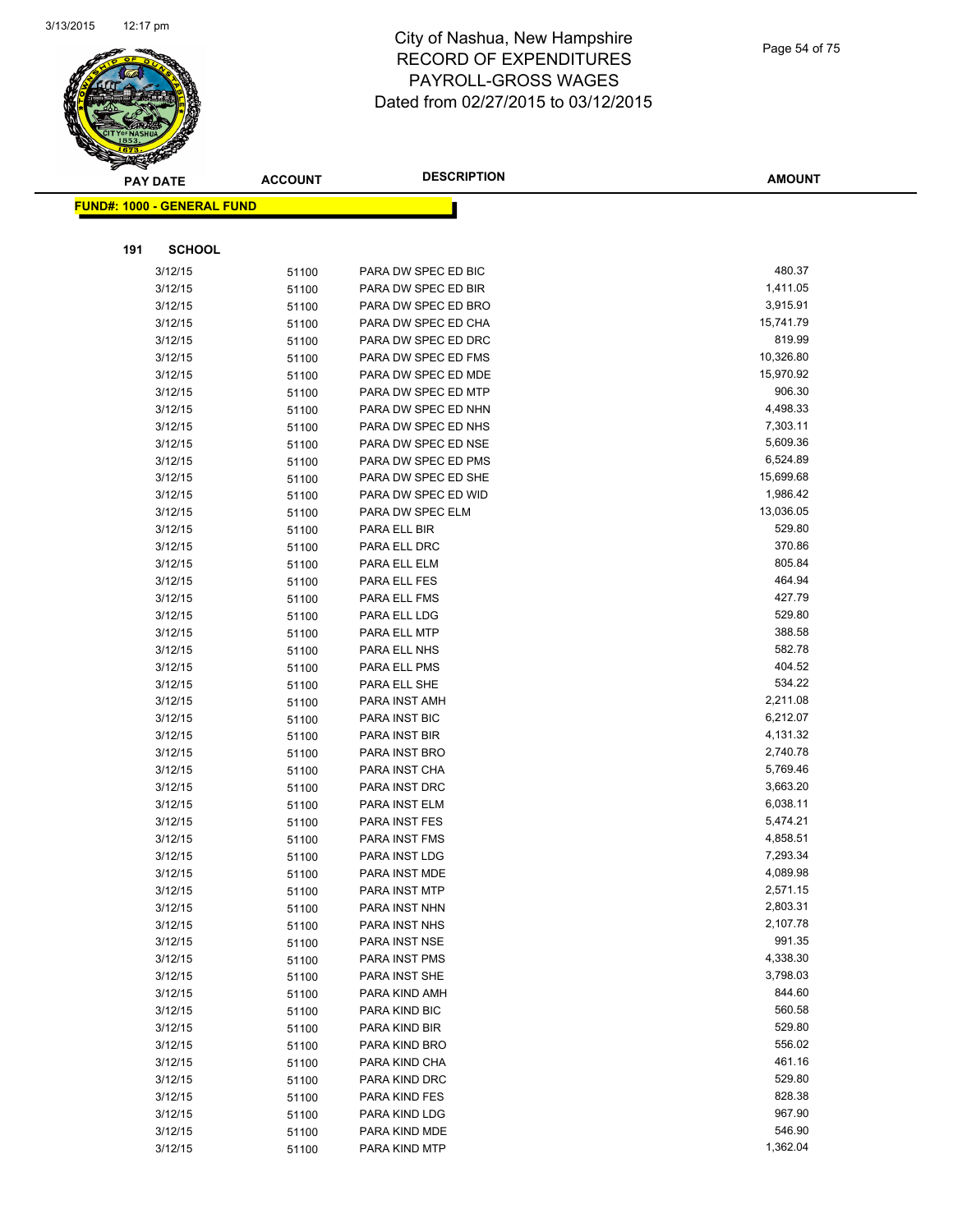

|     | <b>PAY DATE</b>            | <b>ACCOUNT</b> | <b>DESCRIPTION</b>             | <b>AMOUNT</b>        |
|-----|----------------------------|----------------|--------------------------------|----------------------|
|     | FUND#: 1000 - GENERAL FUND |                |                                |                      |
|     |                            |                |                                |                      |
|     |                            |                |                                |                      |
| 191 | <b>SCHOOL</b>              |                |                                |                      |
|     | 3/12/15                    | 51100          | PARA KIND NSE                  | 569.70               |
|     | 3/12/15                    | 51100          | PARA KIND SHE                  | 619.81               |
|     | 3/12/15                    | 51100          | PARA MEDIA NHN                 | 628.75               |
|     | 3/12/15                    | 51100          | PARA MEDIA NHS                 | 1,773.52             |
|     | 3/12/15                    | 51100          | PARA PRE SCH BIC               | 902.82               |
|     | 3/12/15                    | 51100          | PARA PRE SCH BRO               | 4,870.82             |
|     | 3/12/15                    | 51100          | PARA READ ELM                  | 578.81               |
|     | 3/12/15                    | 51100          | PARA SCI NHN                   | 591.51               |
|     | 3/12/15                    | 51100          | PARA SCI NHS                   | 568.57               |
|     | 3/12/15                    | 51100          | PARA TTI DRC                   | 388.58               |
|     | 3/12/15                    | 51100          | PARA VOC NHS                   | 577.61               |
|     | 3/12/15                    | 51100          | PEER COACH SCIENCE             | 5,585.91             |
|     | 3/12/15                    | 51100          | PRINCIPAL AMH                  | 3,426.00             |
|     | 3/12/15                    | 51100          | PRINCIPAL BIC                  | 3,791.50             |
|     | 3/12/15                    | 51100          | PRINCIPAL BIR                  | 3,531.70             |
|     | 3/12/15                    | 51100          | PRINCIPAL BRO                  | 3,572.60             |
|     | 3/12/15                    | 51100          | PRINCIPAL CHA                  | 3,474.90             |
|     | 3/12/15                    | 51100          | PRINCIPAL DRC                  | 3,084.60             |
|     | 3/12/15                    | 51100          | PRINCIPAL ELM                  | 3,630.60             |
|     | 3/12/15                    | 51100          | PRINCIPAL FES                  | 3,426.00             |
|     | 3/12/15                    | 51100          | PRINCIPAL FMS                  | 3,858.80             |
|     | 3/12/15                    | 51100          | PRINCIPAL LDG                  | 3,795.10             |
|     | 3/12/15                    | 51100          | PRINCIPAL MDE                  | 3,474.90             |
|     | 3/12/15                    | 51100          | PRINCIPAL MTP                  | 3,572.60             |
|     | 3/12/15                    | 51100          | PRINCIPAL NHN                  | 3,961.50             |
|     | 3/12/15<br>3/12/15         | 51100          | PRINCIPAL NHS                  | 4,032.80<br>3,531.69 |
|     | 3/12/15                    | 51100          | PRINCIPAL NSE<br>PRINCIPAL PMS | 3,680.50             |
|     | 3/12/15                    | 51100<br>51100 | PRINCIPAL SHE                  | 3,841.80             |
|     | 3/12/15                    | 51100          | SCHOOL PSYCHOLOGIST WID        | 34,823.91            |
|     | 3/12/15                    | 51100          | SCHOOL PSYCHOLOGY INTERN       | 318.10               |
|     | 3/12/15                    | 51100          | SECURITY GUARD NHS             | 772.00               |
|     | 3/12/15                    | 51100          | SECURITY MONITOR NHN           | 2,008.57             |
|     | 3/12/15                    | 51100          | <b>SECURITY MONITOR NHS</b>    | 2,034.00             |
|     | 3/12/15                    | 51100          | SIGN LANGUAGE INTERPRETER      | 20,906.72            |
|     | 3/12/15                    | 51100          | SOCIAL WORKER FMS              | 1,529.51             |
|     | 3/12/15                    | 51100          | SPEECH LANG PATHOLOGIST WID    | 50,035.49            |
|     | 3/12/15                    | 51100          | SPEECH LANGUAGE ASST           | 680.15               |
|     | 3/12/15                    | 51100          | STUDENT ACTIVITY COORD NHN     | 1,045.47             |
|     | 3/12/15                    | 51100          | STUDENT ACTIVITY COORD NHS     | 1,125.42             |
|     | 3/12/15                    | 51100          | STUDENT INFO COORDINATOR       | 1,777.50             |
|     | 3/12/15                    | 51100          | <b>SUPERINTENDENT</b>          | 5,489.10             |
|     | 3/12/15                    | 51100          | SYSTEMS ADMIN FULL YEAR        | 11,519.41            |
|     | 3/12/15                    | 51100          | <b>TEACHER ART AMH</b>         | 2,551.89             |
|     | 3/12/15                    | 51100          | TEACHER ART BIC                | 1,885.02             |
|     | 3/12/15                    | 51100          | <b>TEACHER ART BIR</b>         | 2,551.89             |
|     | 3/12/15                    | 51100          | <b>TEACHER ART BRO</b>         | 2,887.20             |
|     | 3/12/15                    | 51100          | <b>TEACHER ART CHA</b>         | 2,728.32             |
|     | 3/12/15                    | 51100          | <b>TEACHER ART DRC</b>         | 1,380.11             |
|     | 3/12/15                    | 51100          | <b>TEACHER ART ELM</b>         | 4,490.43             |
|     | 3/12/15                    | 51100          | <b>TEACHER ART FES</b>         | 1,885.02             |
|     | 3/12/15                    | 51100          | <b>TEACHER ART FMS</b>         | 4,766.87             |
|     |                            |                |                                |                      |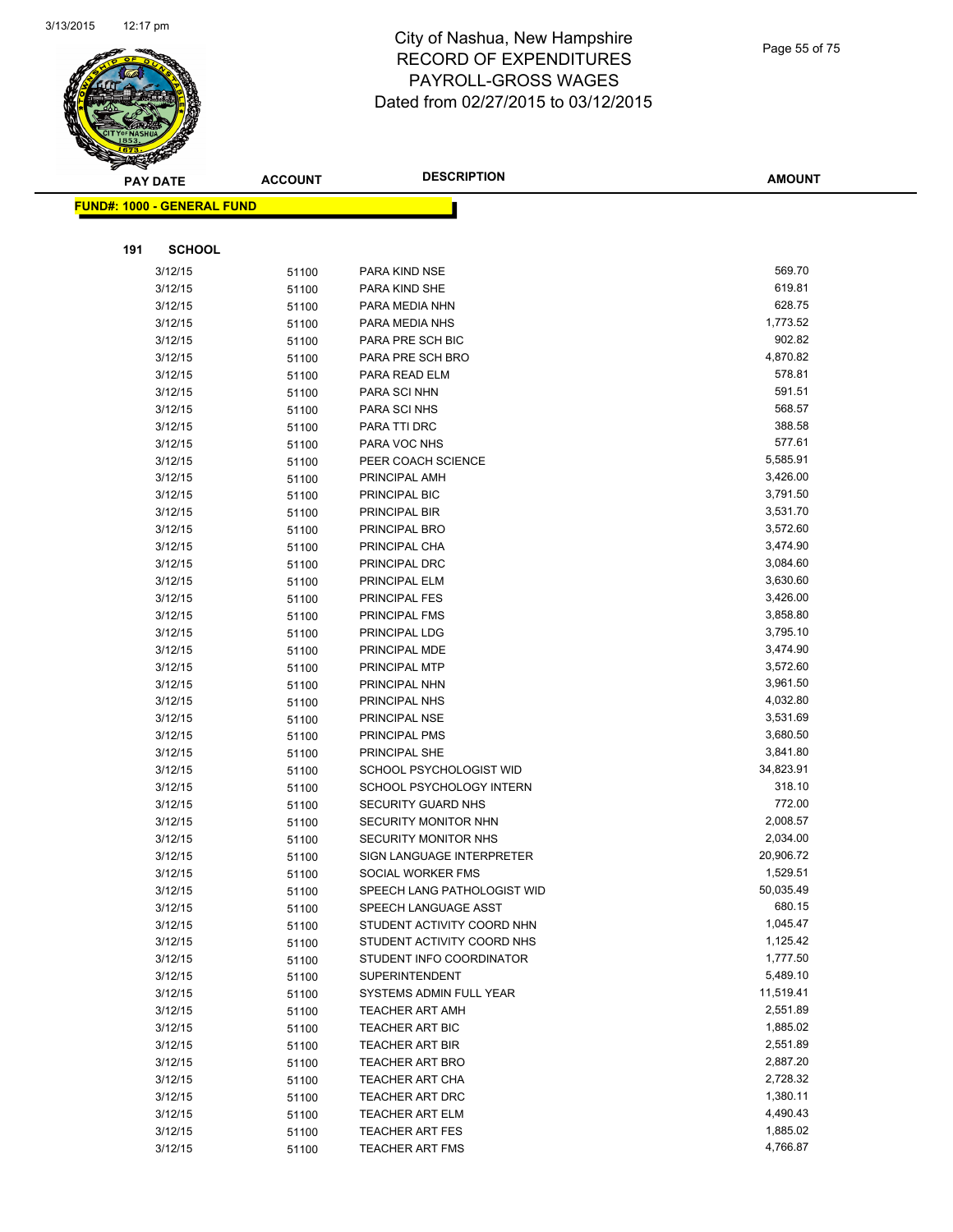

|     | <b>PAY DATE</b>                   | <b>ACCOUNT</b> | <b>DESCRIPTION</b>             | <b>AMOUNT</b> |
|-----|-----------------------------------|----------------|--------------------------------|---------------|
|     | <b>FUND#: 1000 - GENERAL FUND</b> |                |                                |               |
|     |                                   |                |                                |               |
|     |                                   |                |                                |               |
| 191 | <b>SCHOOL</b>                     |                |                                |               |
|     | 3/12/15                           | 51100          | <b>TEACHER ART LDG</b>         | 2,053.09      |
|     | 3/12/15                           | 51100          | <b>TEACHER ART MDE</b>         | 1,823.09      |
|     | 3/12/15                           | 51100          | <b>TEACHER ART NHN</b>         | 10,115.75     |
|     | 3/12/15                           | 51100          | TEACHER ART NHS                | 9,963.14      |
|     | 3/12/15                           | 51100          | <b>TEACHER ART NSE</b>         | 2,816.68      |
|     | 3/12/15                           | 51100          | <b>TEACHER ART PMS</b>         | 3,514.41      |
|     | 3/12/15                           | 51100          | TEACHER ART SHE                | 1,891.18      |
|     | 3/12/15                           | 51100          | <b>TEACHER AUTO NHN</b>        | 5,103.78      |
|     | 3/12/15                           | 51100          | TEACHER BEHAVIOR SPEC WID      | 5,456.64      |
|     | 3/12/15                           | 51100          | TEACHER BIO TEC NHN            | 2,179.68      |
|     | 3/12/15                           | 51100          | TEACHER BUILD CONST NHS        | 2,551.89      |
|     | 3/12/15                           | 51100          | <b>TEACHER BUSINESS NHN</b>    | 10,816.70     |
|     | 3/12/15                           | 51100          | TEACHER BUSINESS NHS           | 5,190.46      |
|     | 3/12/15                           | 51100          | <b>TEACHER COMPUTER ELM</b>    | 4,389.81      |
|     | 3/12/15                           | 51100          | <b>TEACHER COMPUTER FMS</b>    | 4,542.60      |
|     | 3/12/15                           | 51100          | <b>TEACHER COMPUTER NHN</b>    | 2,227.79      |
|     | 3/12/15                           | 51100          | TEACHER COMPUTER NHS           | 6,940.82      |
|     | 3/12/15                           | 51100          | TEACHER COMPUTER PMS           | 5,744.20      |
|     | 3/12/15                           | 51100          | <b>TEACHER COSMETOLOGY NHN</b> | 5,585.29      |
|     | 3/12/15                           | 51100          | <b>TEACHER CULINARY NHN</b>    | 5,103.78      |
|     | 3/12/15                           | 51100          | <b>TEACHER DEAF NSE</b>        | 4,684.10      |
|     | 3/12/15                           | 51100          | TEACHER DEAF WID               | 2,728.32      |
|     | 3/12/15                           | 51100          | <b>TEACHER DWSE AMH</b>        | 7,057.15      |
|     | 3/12/15                           | 51100          | <b>TEACHER DWSE BIR</b>        | 2,398.89      |
|     | 3/12/15                           | 51100          | TEACHER DWSE BRO               | 5,560.52      |
|     | 3/12/15                           | 51100          | TEACHER DWSE CHA               | 1,622.41      |
|     | 3/12/15                           | 51100          | <b>TEACHER DWSE ELM</b>        | 10,189.08     |
|     | 3/12/15                           | 51100          | <b>TEACHER DWSE MDE</b>        | 2,566.72      |
|     | 3/12/15                           | 51100          | <b>TEACHER DWSE NSE</b>        | 4,551.41      |
|     | 3/12/15                           | 51100          | <b>TEACHER DWSE PMS</b>        | 7,204.09      |
|     | 3/12/15                           | 51100          | <b>TEACHER DWSE SHE</b>        | 5,591.95      |
|     | 3/12/15                           | 51100          | TEACHER ECE NHS                | 5,456.65      |
|     | 3/12/15                           | 51100          | <b>TEACHER ELECTRICAL NHS</b>  | 2,551.89      |
|     | 3/12/15                           | 51100          | <b>TEACHER ELL AMH</b>         | 1,745.48      |
|     | 3/12/15                           | 51100          | <b>TEACHER ELL BIR</b>         | 2,728.32      |
|     | 3/12/15                           | 51100          | <b>TEACHER ELL DRC</b>         | 5,707.08      |
|     | 3/12/15                           | 51100          | <b>TEACHER ELL ELM</b>         | 4,411.80      |
|     | 3/12/15                           | 51100          | TEACHER ELL FES                | 8,023.36      |
|     | 3/12/15                           | 51100          | <b>TEACHER ELL FMS</b>         | 2,034.50      |
|     | 3/12/15                           | 51100          | <b>TEACHER ELL LDG</b>         | 5,427.72      |
|     | 3/12/15                           | 51100          | <b>TEACHER ELL MTP</b>         | 2,728.32      |
|     | 3/12/15                           | 51100          | <b>TEACHER ELL NHN</b>         | 4,165.34      |
|     | 3/12/15                           | 51100          | <b>TEACHER ELL NHS</b>         | 4,741.79      |
|     | 3/12/15                           | 51100          | TEACHER ELL PMS                | 1,885.02      |
|     | 3/12/15                           | 51100          | TEACHER ELL SHE                | 2,020.41      |
|     | 3/12/15                           | 51100          | <b>TEACHER ENGLISH ELM</b>     | 23,287.96     |
|     | 3/12/15                           | 51100          | <b>TEACHER ENGLISH FMS</b>     | 17,530.90     |
|     | 3/12/15                           | 51100          | <b>TEACHER ENGLISH NHN</b>     | 38,181.23     |
|     | 3/12/15                           | 51100          | <b>TEACHER ENGLISH NHS</b>     | 43,782.88     |
|     | 3/12/15                           | 51100          | <b>TEACHER ENGLISH PMS</b>     | 15,891.81     |
|     | 3/12/15                           | 51100          | <b>TEACHER FACS ELM</b>        | 3,432.61      |
|     | 3/12/15                           | 51100          | <b>TEACHER FACS FMS</b>        | 4,640.80      |
|     |                                   |                |                                |               |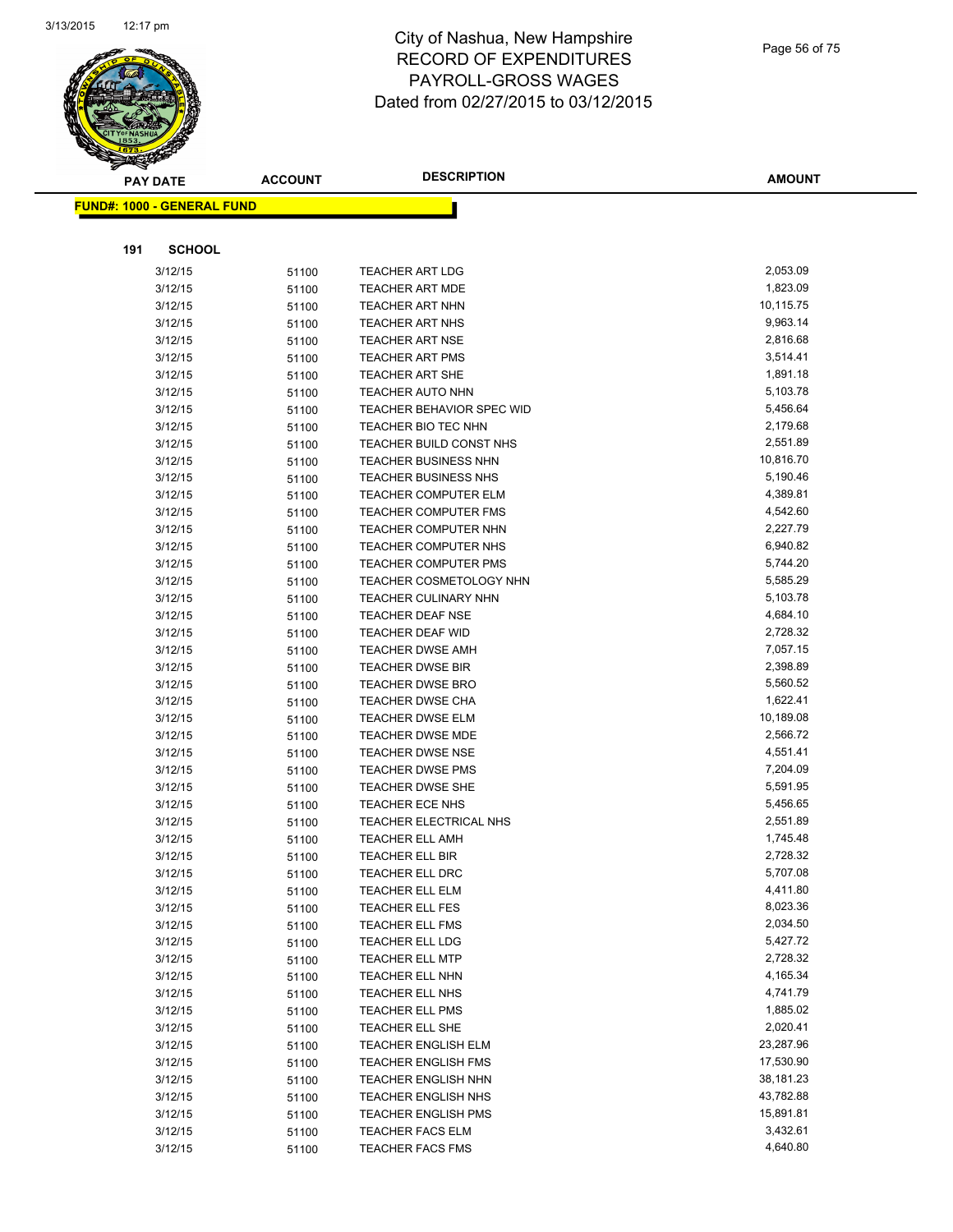

| <b>PAY DATE</b>                   | <b>ACCOUNT</b> | <b>DESCRIPTION</b>                               | <b>AMOUNT</b>        |
|-----------------------------------|----------------|--------------------------------------------------|----------------------|
| <b>FUND#: 1000 - GENERAL FUND</b> |                |                                                  |                      |
|                                   |                |                                                  |                      |
| 191<br><b>SCHOOL</b>              |                |                                                  |                      |
| 3/12/15                           | 51100          | <b>TEACHER FACS NHN</b>                          | 3,695.16             |
| 3/12/15                           | 51100          | <b>TEACHER FACS NHS</b>                          | 9,865.10             |
| 3/12/15                           | 51100          | <b>TEACHER FACS PMS</b>                          | 5,280.21             |
| 3/12/15                           | 51100          | <b>TEACHER FOREIGN LANG ELM</b>                  | 5,545.00             |
| 3/12/15                           | 51100          | <b>TEACHER FOREIGN LANG FMS</b>                  | 2,728.32             |
| 3/12/15                           | 51100          | TEACHER FOREIGN LANG NHN                         | 11,750.87            |
| 3/12/15                           | 51100          | TEACHER FOREIGN LANG NHS                         | 19,798.17            |
| 3/12/15                           | 51100          | <b>TEACHER FOREIGN LANG PMS</b>                  | 5,368.57             |
| 3/12/15                           | 51100          | <b>TEACHER GR1 AMH</b>                           | 9,835.24             |
| 3/12/15                           | 51100          | TEACHER GR1 BIC                                  | 9,492.45             |
| 3/12/15                           | 51100          | <b>TEACHER GR1 BIR</b>                           | 9,850.83             |
| 3/12/15                           | 51100          | <b>TEACHER GR1 BRO</b>                           | 4,882.84             |
| 3/12/15                           | 51100          | <b>TEACHER GR1 CHA</b>                           | 10,788.99            |
| 3/12/15                           | 51100          | <b>TEACHER GR1 DRC</b>                           | 6,864.22             |
| 3/12/15                           | 51100          | <b>TEACHER GR1 FES</b>                           | 10,312.92            |
| 3/12/15                           | 51100          | <b>TEACHER GR1 LDG</b>                           | 9,563.49             |
| 3/12/15                           | 51100          | <b>TEACHER GR1 MDE</b>                           | 8,353.46             |
| 3/12/15                           | 51100          | <b>TEACHER GR1 MTP</b>                           | 7,151.16             |
| 3/12/15                           | 51100          | <b>TEACHER GR1 NSE</b>                           | 6,554.91             |
| 3/12/15                           | 51100          | <b>TEACHER GR1 SHE</b>                           | 7,846.93             |
| 3/12/15                           | 51100          | <b>TEACHER GR2 AMH</b>                           | 7,499.69             |
| 3/12/15                           | 51100          | TEACHER GR2 BIC                                  | 8,706.75             |
| 3/12/15                           | 51100          | <b>TEACHER GR2 BIR</b>                           | 9,785.47             |
| 3/12/15                           | 51100          | <b>TEACHER GR2 BRO</b>                           | 6,993.11             |
| 3/12/15                           | 51100          | <b>TEACHER GR2 CHA</b>                           | 8,259.52             |
| 3/12/15                           | 51100          | <b>TEACHER GR2 DRC</b>                           | 7,624.90             |
| 3/12/15                           | 51100          | <b>TEACHER GR2 FES</b>                           | 9,414.24             |
| 3/12/15                           | 51100          | <b>TEACHER GR2 LDG</b>                           | 9,785.47             |
| 3/12/15                           | 51100          | <b>TEACHER GR2 MDE</b>                           | 8,421.72             |
| 3/12/15                           | 51100          | <b>TEACHER GR2 MTP</b>                           | 6,426.73             |
| 3/12/15                           | 51100          | <b>TEACHER GR2 NSE</b>                           | 6,651.89             |
| 3/12/15                           | 51100          | <b>TEACHER GR2 SHE</b>                           | 3,590.90             |
| 3/12/15                           | 51100          | <b>TEACHER GR3 AMH</b>                           | 4,578.79             |
| 3/12/15                           | 51100          | <b>TEACHER GR3 BIC</b>                           | 10,623.15            |
| 3/12/15                           | 51100          | <b>TEACHER GR3 BIR</b>                           | 8,679.56             |
| 3/12/15                           | 51100          | <b>TEACHER GR3 BRO</b>                           | 5,280.21             |
| 3/12/15                           | 51100          | <b>TEACHER GR3 CHA</b>                           | 7,889.30<br>5,201.91 |
| 3/12/15                           | 51100          | <b>TEACHER GR3 DRC</b>                           |                      |
| 3/12/15                           | 51100          | <b>TEACHER GR3 FES</b>                           | 7,550.58<br>7,042.32 |
| 3/12/15                           | 51100          | <b>TEACHER GR3 LDG</b><br><b>TEACHER GR3 MDE</b> | 13,832.74            |
| 3/12/15<br>3/12/15                | 51100          |                                                  | 7,057.00             |
| 3/12/15                           | 51100          | <b>TEACHER GR3 MTP</b><br><b>TEACHER GR3 NSE</b> | 6,227.98             |
| 3/12/15                           | 51100<br>51100 | <b>TEACHER GR3 SHE</b>                           | 11,557.83            |
| 3/5/15                            |                | <b>TEACHER GR4 AMH</b>                           | (2,082.50)           |
| 3/12/15                           | 51100          | <b>TEACHER GR4 AMH</b>                           | 1,885.02             |
| 3/5/15                            | 51100          | <b>TEACHER GR4 BIC</b>                           | (1,650.70)           |
| 3/12/15                           | 51100<br>51100 | TEACHER GR4 BIC                                  | 6,336.19             |
| 3/12/15                           | 51100          | <b>TEACHER GR4 BIR</b>                           | 8,092.38             |
| 3/12/15                           | 51100          | <b>TEACHER GR4 BRO</b>                           | 7,076.89             |
| 3/12/15                           | 51100          | TEACHER GR4 CHA                                  | 8,185.11             |
| 3/12/15                           | 51100          | TEACHER GR4 DRC                                  | 5,069.24             |
|                                   |                |                                                  |                      |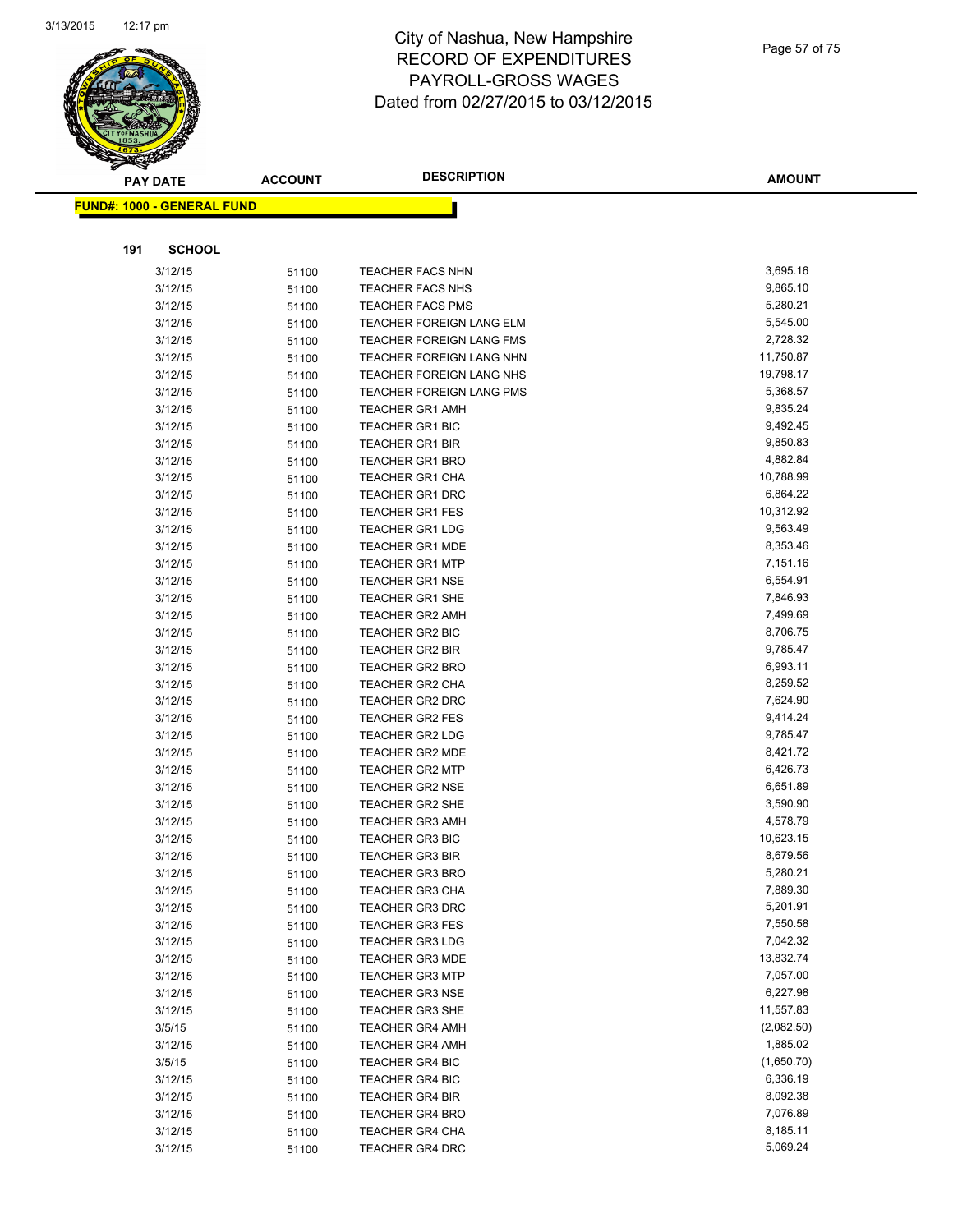

|     | <b>PAY DATE</b>                    | <b>ACCOUNT</b> | <b>DESCRIPTION</b>                                             | <b>AMOUNT</b>        |
|-----|------------------------------------|----------------|----------------------------------------------------------------|----------------------|
|     | <u> FUND#: 1000 - GENERAL FUND</u> |                |                                                                |                      |
|     |                                    |                |                                                                |                      |
|     |                                    |                |                                                                |                      |
| 191 | <b>SCHOOL</b>                      |                |                                                                |                      |
|     | 3/12/15                            | 51100          | <b>TEACHER GR4 FES</b>                                         | 7,836.26             |
|     | 3/12/15                            | 51100          | <b>TEACHER GR4 LDG</b>                                         | 9,130.20             |
|     | 3/12/15                            | 51100          | <b>TEACHER GR4 MDE</b>                                         | 5,558.72             |
|     | 3/12/15                            | 51100          | <b>TEACHER GR4 MTP</b>                                         | 6,032.16             |
|     | 3/12/15                            | 51100          | <b>TEACHER GR4 NSE</b>                                         | 6,785.58             |
|     | 3/12/15                            | 51100          | <b>TEACHER GR4 SHE</b>                                         | 7,715.43             |
|     | 3/12/15                            | 51100          | <b>TEACHER GR5 AMH</b>                                         | 5,280.21             |
|     | 3/12/15                            | 51100          | <b>TEACHER GR5 BIC</b>                                         | 11,407.49            |
|     | 3/12/15                            | 51100          | <b>TEACHER GR5 BIR</b>                                         | 10,087.61            |
|     | 3/12/15                            | 51100          | <b>TEACHER GR5 BRO</b>                                         | 7,555.71             |
|     | 3/12/15                            | 51100          | <b>TEACHER GR5 CHA</b>                                         | 8,207.54             |
|     | 3/12/15                            | 51100          | <b>TEACHER GR5 DRC</b>                                         | 5,463.49             |
|     | 3/12/15                            | 51100          | <b>TEACHER GR5 FES</b>                                         | 8,582.59             |
|     | 3/12/15                            | 51100          | <b>TEACHER GR5 LDG</b>                                         | 10,057.85            |
|     | 3/12/15                            | 51100          | <b>TEACHER GR5 MDE</b>                                         | 12,290.00            |
|     | 3/12/15                            | 51100          | <b>TEACHER GR5 MTP</b>                                         | 7,130.68             |
|     | 3/12/15                            | 51100          | <b>TEACHER GR5 NSE</b>                                         | 7,935.15             |
|     | 3/12/15                            | 51100          | <b>TEACHER GR5 SHE</b>                                         | 7,484.39             |
|     | 3/12/15                            | 51100          | <b>TEACHER GR6 ELM</b>                                         | 33,617.02            |
|     | 3/12/15                            | 51100          | <b>TEACHER GR6 FMS</b>                                         | 24,547.65            |
|     | 3/12/15                            | 51100          | <b>TEACHER GR6 PMS</b>                                         | 23,270.13            |
|     | 3/12/15                            | 51100          | <b>TEACHER GRAPH NHS</b>                                       | 2,053.09             |
|     | 3/12/15                            | 51100          | <b>TEACHER GRAPHICS NHN</b>                                    | 2,551.89             |
|     | 3/12/15                            | 51100          | TEACHER HEALTH ELM                                             | 2,482.68             |
|     | 3/12/15                            | 51100          | <b>TEACHER HEALTH NHN</b>                                      | 3,132.81             |
|     | 3/12/15                            | 51100          | <b>TEACHER HEALTH NHS</b>                                      | 4,246.41             |
|     | 3/12/15                            | 51100          | <b>TEACHER HEALTHOC NHS</b>                                    | 5,280.21             |
|     | 3/12/15                            | 51100          | <b>TEACHER HVAC NHS</b>                                        | 1,622.41<br>1,554.78 |
|     | 3/12/15                            | 51100          | TEACHER IN SCH SUSPENSION ELM<br>TEACHER IN SCH SUSPENSION NHN | 2,566.72             |
|     | 3/12/15                            | 51100          |                                                                | 4,940.50             |
|     | 3/12/15<br>3/12/15                 | 51100          | <b>TEACHER KIND AMH</b><br><b>TEACHER KIND BIC</b>             | 2,728.32             |
|     |                                    | 51100          | <b>TEACHER KIND BIR</b>                                        | 2,566.72             |
|     | 3/12/15<br>3/12/15                 | 51100          | <b>TEACHER KIND BRO</b>                                        | 2,551.89             |
|     | 3/12/15                            | 51100          | <b>TEACHER KIND CHA</b>                                        | 4,422.84             |
|     | 3/12/15                            | 51100          | TEACHER KIND DRC                                               | 8,069.97             |
|     | 3/12/15                            | 51100<br>51100 | <b>TEACHER KIND FES</b>                                        | 9,410.81             |
|     | 3/12/15                            |                | <b>TEACHER KIND LDG</b>                                        | 10,444.91            |
|     | 3/12/15                            | 51100          | TEACHER KIND MDE                                               | 4,657.79             |
|     | 3/12/15                            | 51100<br>51100 | <b>TEACHER KIND MTP</b>                                        | 5,327.55             |
|     | 3/12/15                            | 51100          | <b>TEACHER KIND NSE</b>                                        | 1,949.68             |
|     | 3/12/15                            | 51100          | <b>TEACHER KIND SHE</b>                                        | 2,034.51             |
|     | 3/12/15                            | 51100          | <b>TEACHER MATH ELM</b>                                        | 20,158.01            |
|     | 3/12/15                            | 51100          | <b>TEACHER MATH FMS</b>                                        | 11,303.68            |
|     | 3/12/15                            | 51100          | <b>TEACHER MATH NHN</b>                                        | 37,637.88            |
|     | 3/12/15                            | 51100          | <b>TEACHER MATH NHS</b>                                        | 41,113.88            |
|     | 3/12/15                            | 51100          | <b>TEACHER MATH PMS</b>                                        | 10,491.32            |
|     | 3/12/15                            | 51100          | <b>TEACHER MUSIC AMH</b>                                       | 1,622.41             |
|     | 3/12/15                            | 51100          | <b>TEACHER MUSIC BIC</b>                                       | 2,551.89             |
|     | 3/12/15                            | 51100          | <b>TEACHER MUSIC BIR</b>                                       | 2,551.89             |
|     | 3/12/15                            | 51100          | <b>TEACHER MUSIC BRO</b>                                       | 2,728.32             |
|     | 3/12/15                            | 51100          | TEACHER MUSIC CHA                                              | 2,728.32             |
|     |                                    |                |                                                                |                      |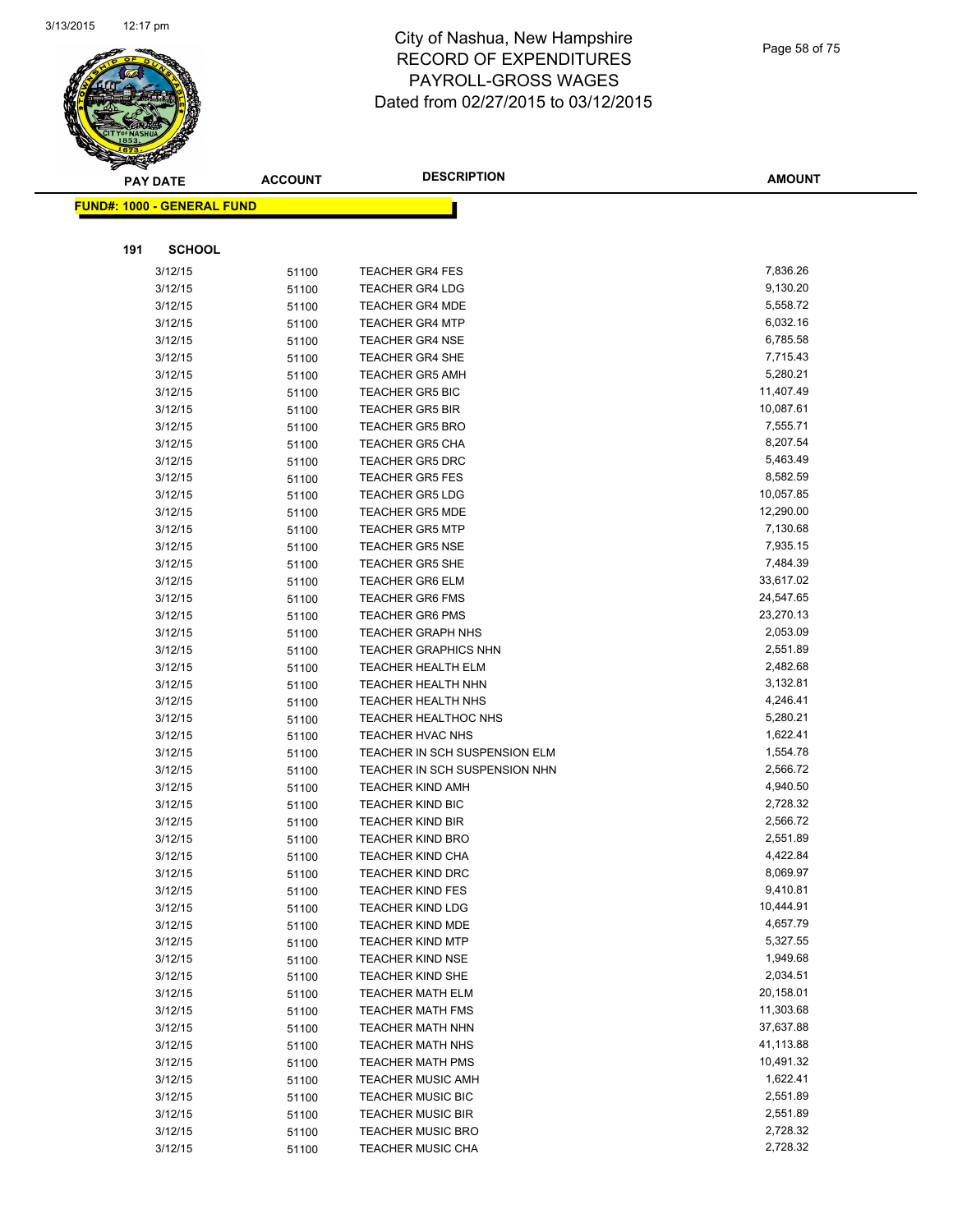

|     | <b>PAY DATE</b>                   | <b>ACCOUNT</b> | <b>DESCRIPTION</b>                                | <b>AMOUNT</b>         |
|-----|-----------------------------------|----------------|---------------------------------------------------|-----------------------|
|     | <b>FUND#: 1000 - GENERAL FUND</b> |                |                                                   |                       |
|     |                                   |                |                                                   |                       |
| 191 | <b>SCHOOL</b>                     |                |                                                   |                       |
|     | 3/12/15                           | 51100          | <b>TEACHER MUSIC DRC</b>                          | 2,640.10              |
|     | 3/12/15                           | 51100          | <b>TEACHER MUSIC ELM</b>                          | 3,695.16              |
|     | 3/12/15                           | 51100          | <b>TEACHER MUSIC FES</b>                          | 2,551.89              |
|     | 3/12/15                           | 51100          | <b>TEACHER MUSIC FMS</b>                          | 5,009.73              |
|     | 3/12/15                           | 51100          | <b>TEACHER MUSIC LDG</b>                          | 2,650.82              |
|     | 3/12/15                           | 51100          | <b>TEACHER MUSIC MDE</b>                          | 1,885.02              |
|     | 3/12/15                           | 51100          | <b>TEACHER MUSIC NHN</b>                          | 5,183.85              |
|     | 3/12/15                           | 51100          | <b>TEACHER MUSIC NHS</b>                          | 4,950.78              |
|     | 3/12/15                           | 51100          | <b>TEACHER MUSIC NSE</b>                          | 1,961.91              |
|     | 3/12/15                           | 51100          | TEACHER MUSIC PMS                                 | 4,243.21              |
|     | 3/12/15                           | 51100          | <b>TEACHER MUSIC SHE</b>                          | 2,398.89              |
|     | 3/12/15                           | 51100          | <b>TEACHER PE BIC</b>                             | 1,949.68              |
|     | 3/12/15                           | 51100          | TEACHER PE BIR                                    | 2,650.82              |
|     | 3/12/15                           | 51100          | TEACHER PE BRO                                    | 2,640.11              |
|     | 3/12/15                           | 51100          | TEACHER PE CHA                                    | 2,551.89              |
|     | 3/12/15                           | 51100          | TEACHER PE DRC                                    | 2,728.33              |
|     | 3/12/15                           | 51100          | TEACHER PE ELM                                    | 6,935.32              |
|     | 3/12/15                           | 51100          | <b>TEACHER PE FES</b>                             | 1,510.91              |
|     | 3/12/15                           | 51100          | TEACHER PE FMS                                    | 5,103.78              |
|     | 3/12/15                           | 51100          | TEACHER PE LDG                                    | 1,745.48              |
|     | 3/12/15                           | 51100          | <b>TEACHER PE MDE</b>                             | 2,566.72              |
|     | 3/12/15                           | 51100          | <b>TEACHER PE MTP</b>                             | 2,034.50              |
|     | 3/12/15                           | 51100          | TEACHER PE NHN                                    | 8,738.49              |
|     | 3/12/15                           | 51100          | TEACHER PE NHS                                    | 7,275.92              |
|     | 3/12/15                           | 51100          | <b>TEACHER PE NSE</b>                             | 2,404.40              |
|     | 3/12/15                           | 51100          | <b>TEACHER PE PMS</b>                             | 4,477.47              |
|     | 3/12/15                           | 51100          | TEACHER PE SHE                                    | 2,566.72              |
|     | 3/12/15                           | 51100          | <b>TEACHER PRESCHOOL BIC</b>                      | 8,133.38              |
|     | 3/12/15                           | 51100          | <b>TEACHER PRESCHOOL BRO</b>                      | 7,364.50              |
|     | 3/12/15                           | 51100          | <b>TEACHER PRESCHOOL DRC</b>                      | 4,297.37              |
|     | 3/12/15                           | 51100          | <b>TEACHER PRESCHOOL MTP</b>                      | 2,728.33              |
|     | 3/12/15                           | 51100          | TEACHER PRESCHOOL NHS                             | 1,126.68              |
|     | 3/12/15                           | 51100          | TEACHER PRESCHOOL NSE                             | 5,620.20              |
|     | 3/12/15                           | 51100          | TEACHER READ AMH                                  | 2,816.68              |
|     | 3/12/15                           | 51100          | TEACHER READ BIC                                  | 5,190.46              |
|     | 3/12/15                           | 51100          | <b>TEACHER READ BIR</b>                           | 2,728.33              |
|     | 3/12/15                           | 51100          | <b>TEACHER READ BRO</b>                           | 1,414.51              |
|     | 3/12/15                           | 51100          | <b>TEACHER READ DRC</b>                           | 2,816.68              |
|     | 3/12/15                           | 51100          | <b>TEACHER READ ELM</b>                           | 6,041.08              |
|     | 3/12/15                           | 51100          | <b>TEACHER READ FES</b>                           | 2,728.32              |
|     | 3/12/15                           | 51100          | <b>TEACHER READ FMS</b>                           | 5,295.04              |
|     | 3/12/15                           | 51100          | <b>TEACHER READ LDG</b>                           | 2,373.78              |
|     | 3/12/15                           | 51100          | <b>TEACHER READ MDE</b>                           | 2,728.32              |
|     | 3/12/15                           | 51100          | <b>TEACHER READ MTP</b>                           | 1,955.78              |
|     | 3/12/15                           | 51100          | TEACHER READ NHN                                  | 1,762.11              |
|     | 3/12/15                           | 51100          | <b>TEACHER READ NHS</b>                           | 3,224.40              |
|     | 3/12/15                           | 51100          | <b>TEACHER READ NSE</b>                           | 2,728.32<br>4,389.81  |
|     | 3/12/15                           | 51100          | <b>TEACHER READ PMS</b>                           |                       |
|     | 3/12/15                           | 51100          | <b>TEACHER READ SHE</b>                           | 2,566.72<br>19,784.90 |
|     | 3/12/15<br>3/12/15                | 51100          | TEACHER SCIENCE ELM<br><b>TEACHER SCIENCE FMS</b> | 8,489.21              |
|     |                                   | 51100          |                                                   | 32,360.02             |
|     | 3/12/15                           | 51100          | <b>TEACHER SCIENCE NHN</b>                        |                       |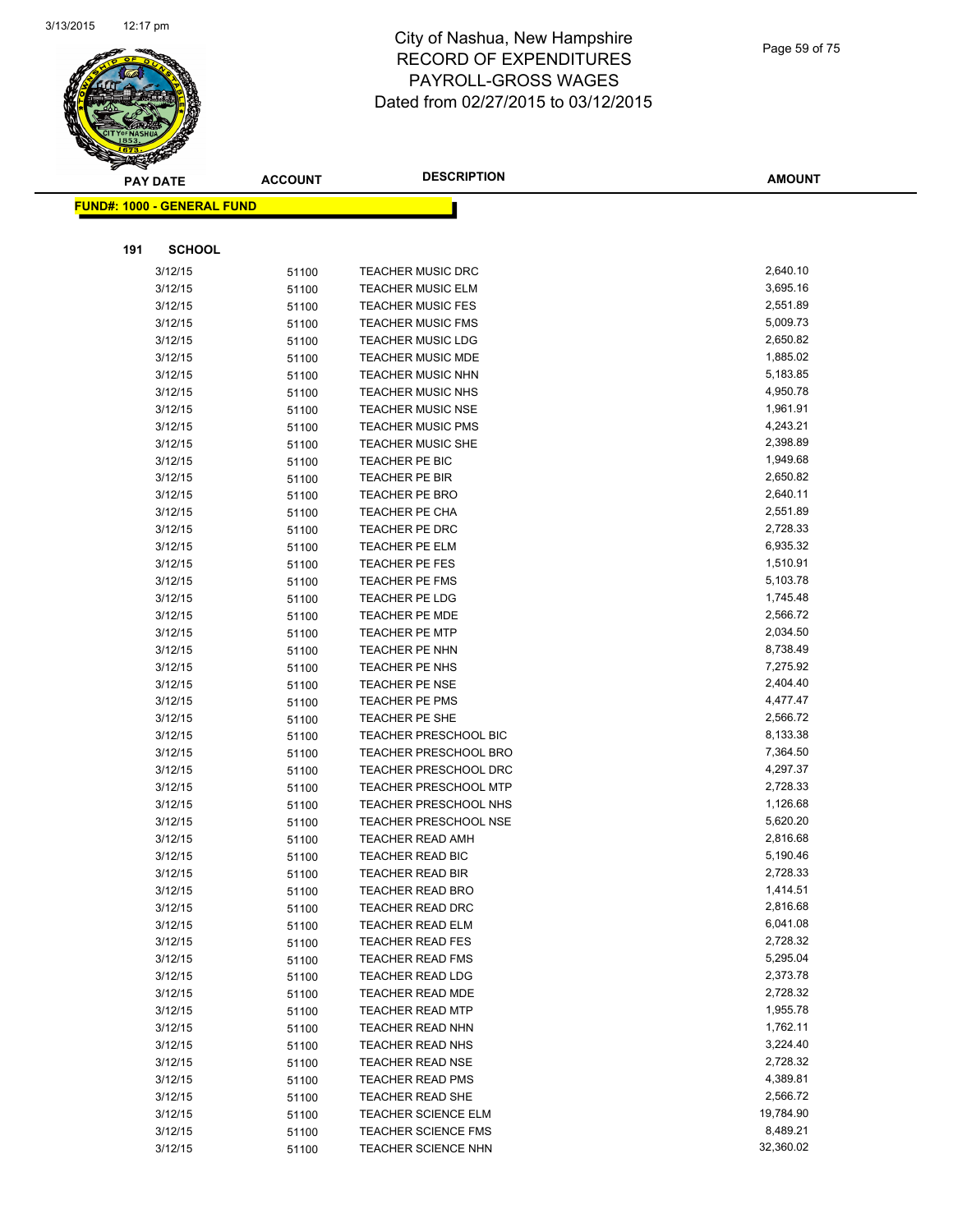

|     | <b>PAY DATE</b>                    | <b>ACCOUNT</b> | <b>DESCRIPTION</b>                                       | AMOUNT                |
|-----|------------------------------------|----------------|----------------------------------------------------------|-----------------------|
|     | <u> FUND#: 1000 - GENERAL FUND</u> |                |                                                          |                       |
|     |                                    |                |                                                          |                       |
|     |                                    |                |                                                          |                       |
| 191 | <b>SCHOOL</b>                      |                |                                                          |                       |
|     | 3/12/15                            | 51100          | TEACHER SCIENCE NHS                                      | 40,402.33             |
|     | 3/12/15                            | 51100          | <b>TEACHER SCIENCE PMS</b>                               | 10,156.54             |
|     | 3/12/15                            | 51100          | TEACHER SOCIAL STUDIES ELM                               | 15,004.02             |
|     | 3/12/15                            | 51100          | TEACHER SOCIAL STUDIES FMS                               | 13,513.15             |
|     | 3/12/15                            | 51100          | TEACHER SOCIAL STUDIES NHN                               | 33,517.85             |
|     | 3/12/15                            | 51100          | TEACHER SOCIAL STUDIES NHS                               | 37, 133. 45           |
|     | 3/12/15                            | 51100          | <b>TEACHER SOCIAL STUDIES PMS</b>                        | 11,056.35             |
|     | 3/12/15                            | 51100          | TEACHER SPED BIC                                         | 6,081.17              |
|     | 3/12/15                            | 51100          | <b>TEACHER SPED BIR</b>                                  | 5,127.21              |
|     | 3/12/15                            | 51100          | TEACHER SPED BRO                                         | 5,545.00              |
|     | 3/12/15                            | 51100          | TEACHER SPED CHA                                         | 10,224.57             |
|     | 3/12/15                            | 51100          | TEACHER SPED DRC                                         | 2,566.72              |
|     | 3/12/15                            | 51100          | <b>TEACHER SPED ELM</b>                                  | 19,898.63             |
|     | 3/12/15                            | 51100          | <b>TEACHER SPED FES</b>                                  | 5,327.55              |
|     | 3/12/15                            | 51100          | <b>TEACHER SPED FMS</b>                                  | 6,589.38              |
|     | 3/12/15                            | 51100          | <b>TEACHER SPED LDG</b>                                  | 2,204.18              |
|     | 3/12/15                            | 51100          | TEACHER SPED MDE                                         | 6,261.26              |
|     | 3/12/15                            | 51100          | <b>TEACHER SPED MTP</b>                                  | 5,280.21              |
|     | 3/12/15                            | 51100          | <b>TEACHER SPED NHN</b>                                  | 19,690.62             |
|     | 3/12/15                            | 51100          | TEACHER SPED NHS                                         | 31,289.58             |
|     | 3/12/15                            | 51100          | <b>TEACHER SPED NSE</b>                                  | 1,961.91              |
|     | 3/12/15                            | 51100          | <b>TEACHER SPED PMS</b>                                  | 11,979.11             |
|     | 3/12/15                            | 51100          | <b>TEACHER SPED SHE</b>                                  | 5,280.21              |
|     | 3/12/15                            | 51100          | <b>TEACHER TECHED ELM</b>                                | 8,360.45<br>5,383.40  |
|     | 3/12/15                            | 51100          | <b>TEACHER TECHED FMS</b>                                |                       |
|     | 3/12/15                            | 51100          | <b>TEACHER TECHED NHN</b>                                | 8,221.01<br>10,952.22 |
|     | 3/12/15                            | 51100          | <b>TEACHER TECHED NHS</b>                                | 5,456.64              |
|     | 3/12/15                            | 51100          | <b>TEACHER TECHED PMS</b>                                | 2,566.72              |
|     | 3/12/15                            | 51100          | TEACHER TV PROD NHS<br><b>TEACHER VISION WID</b>         | 5,161.68              |
|     | 3/12/15                            | 51100          |                                                          | 596.75                |
|     | 3/12/15<br>3/12/15                 | 51100          | TECH INTERGRATION ASST AMH<br>TECH INTERGRATION ASST BIC | 649.49                |
|     |                                    | 51100          | TECH INTERGRATION ASST CHA                               | 547.80                |
|     | 3/12/15<br>3/12/15                 | 51100          | TECH INTERGRATION ASST FES                               | 621.05                |
|     | 3/12/15                            | 51100<br>51100 | TECH INTERGRATION ASST LDG                               | 562.60                |
|     | 3/12/15                            |                | TECH INTERGRATION ASST MDE                               | 626.23                |
|     | 3/12/15                            | 51100<br>51100 | TECH INTERGRATION ASST NSE                               | 610.00                |
|     | 3/12/15                            | 51100          | TECH INTERGRATION ASST SHE                               | 547.80                |
|     | 3/12/15                            | 51200          | ATHLETIC EQUIPMENT MANAGER NHN                           | 300.00                |
|     | 3/12/15                            | 51200          | ATHLETIC EQUIPMENT MANAGER NHS                           | 100.00                |
|     | 3/5/15                             | 51200          | CLERICAL BOARD OF ED SUP                                 | 758.88                |
|     | 3/12/15                            | 51200          | CLERICAL BOARD OF ED SUP                                 | 764.17                |
|     | 3/12/15                            | 51200          | CLERICAL PRINCIPAL NHN                                   | 257.55                |
|     | 3/12/15                            | 51200          | CLERICAL VOLUNTEER SUP                                   | 388.08                |
|     | 3/12/15                            | 51200          | <b>CROSSING GUARD WPO</b>                                | 1,819.23              |
|     | 3/5/15                             | 51200          | <b>CUSTODIAN CHA</b>                                     | 271.20                |
|     | 3/12/15                            | 51200          | <b>CUSTODIAN CHA</b>                                     | 339.00                |
|     | 3/12/15                            | 51200          | <b>CUSTODIAN HEAD MTP</b>                                | 46.20                 |
|     | 3/12/15                            | 51200          | <b>CUSTODIAN MTP</b>                                     | 15.40                 |
|     | 3/5/15                             | 51200          | <b>CUSTODIAN NHN</b>                                     | 323.60                |
|     | 3/12/15                            | 51200          | <b>CUSTODIAN NHN</b>                                     | 323.60                |
|     | 3/5/15                             | 51200          | DATA ANALYST                                             | 710.77                |
|     |                                    |                |                                                          |                       |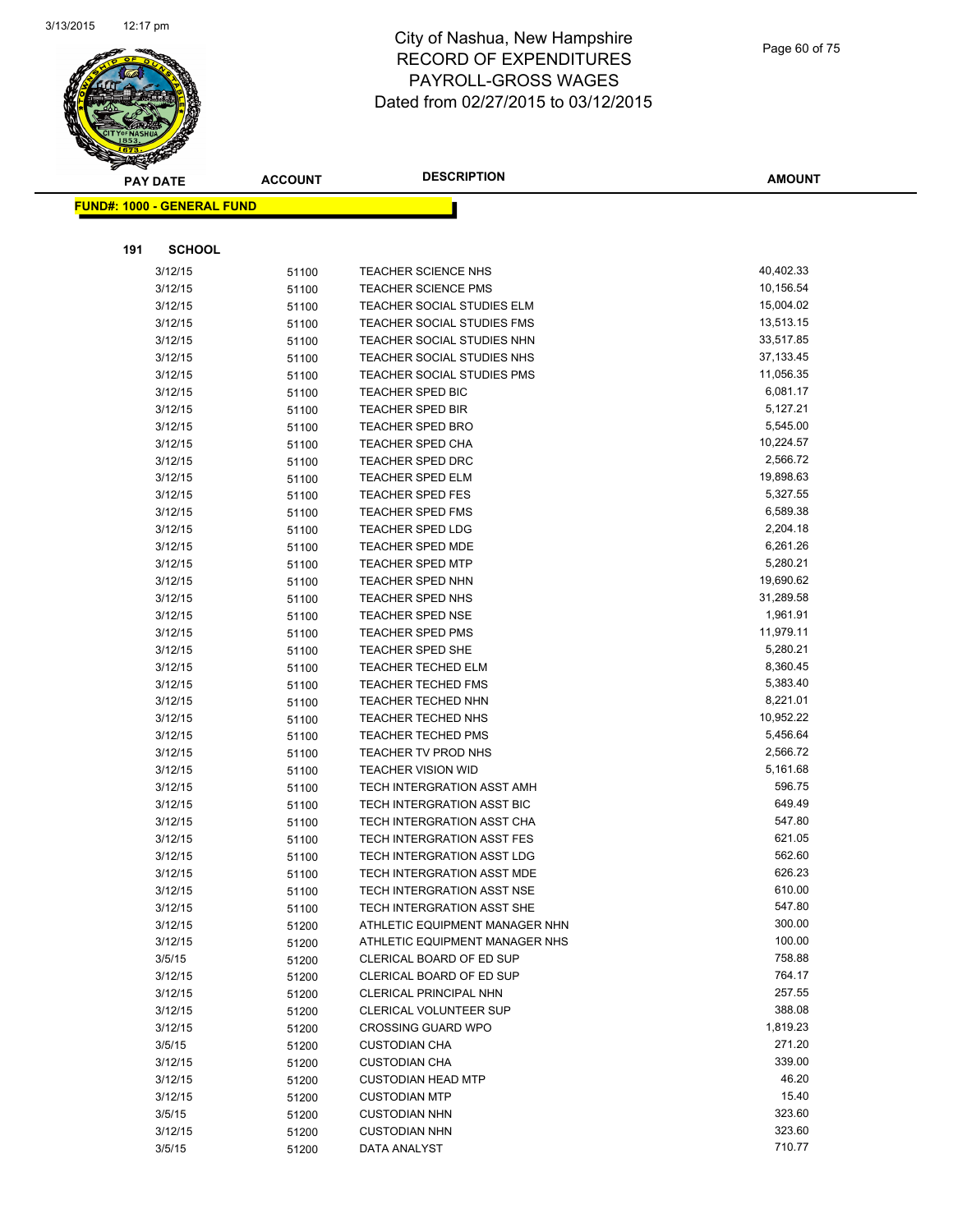

|     | <b>PAY DATE</b>                   | <b>ACCOUNT</b> | <b>DESCRIPTION</b>                            | <b>AMOUNT</b>      |
|-----|-----------------------------------|----------------|-----------------------------------------------|--------------------|
|     | <b>FUND#: 1000 - GENERAL FUND</b> |                |                                               |                    |
|     |                                   |                |                                               |                    |
|     |                                   |                |                                               |                    |
| 191 | <b>SCHOOL</b>                     |                |                                               |                    |
|     | 3/12/15                           | 51200          | DATA ANALYST                                  | 1,421.50           |
|     | 3/12/15                           | 51200          | FOOD SERVICE ASST PT AMH                      | 9.10               |
|     | 3/12/15                           | 51200          | FOOD SERVICE ASST PT CHA                      | 45.50              |
|     | 3/12/15                           | 51200          | FOOD SERVICE ASST PT FMS                      | 75.45              |
|     | 3/12/15                           | 51200          | FOOD SERVICE ASST PT MDE                      | 9.10               |
|     | 3/12/15                           | 51200          | <b>FOOD SERVICE ASST PT NSE</b>               | 22.75              |
|     | 3/12/15                           | 51200          | <b>FOOD SERVICE COOK LDG</b>                  | 51.60              |
|     | 3/12/15                           | 51200          | FOOD SERVICE COOK PMS                         | 200.00             |
|     | 3/12/15                           | 51200          | <b>GUIDANCE COUNSELOR ELM</b>                 | 187.50             |
|     | 3/12/15                           | 51200          | <b>GUIDANCE COUNSELOR NHS</b>                 | 802.91             |
|     | 3/12/15                           | 51200          | <b>INSTRUMENTAL MUSIC</b>                     | 1,112.50<br>180.00 |
|     | 3/12/15                           | 51200          | LACROSSE VARSITY BOYS NHS                     | 526.79             |
|     | 3/12/15                           | 51200          | LUNCH MONITOR AMH                             | 745.92             |
|     | 3/12/15                           | 51200          | LUNCH MONITOR BIC<br><b>LUNCH MONITOR BIR</b> | 870.78             |
|     | 3/12/15                           | 51200          |                                               | 316.40             |
|     | 3/12/15<br>3/12/15                | 51200          | LUNCH MONITOR BRO<br>LUNCH MONITOR CHA        | 709.08             |
|     |                                   | 51200          |                                               | 548.25             |
|     | 3/12/15                           | 51200          | LUNCH MONITOR DRC                             | 310.80             |
|     | 3/12/15                           | 51200          | LUNCH MONITOR ELM                             | 973.25             |
|     | 3/12/15<br>3/12/15                | 51200          | LUNCH MONITOR FES<br>LUNCH MONITOR FMS        | 246.15             |
|     | 3/12/15                           | 51200          | LUNCH MONITOR LDG                             | 836.45             |
|     | 3/12/15                           | 51200          | LUNCH MONITOR MDE                             | 461.90             |
|     | 3/12/15                           | 51200          | <b>LUNCH MONITOR MTP</b>                      | 551.81             |
|     | 3/12/15                           | 51200          | LUNCH MONITOR NHN                             | 310.75             |
|     | 3/12/15                           | 51200<br>51200 | LUNCH MONITOR NHS                             | 415.29             |
|     | 3/12/15                           |                | LUNCH MONITOR NSE                             | 429.40             |
|     | 3/12/15                           | 51200          | LUNCH MONITOR PMS                             | 226.00             |
|     | 3/12/15                           | 51200<br>51200 | LUNCH MONITOR SHE                             | 627.27             |
|     | 3/12/15                           | 51200          | <b>NURSE FES</b>                              | 770.66             |
|     | 3/12/15                           | 51200          | PARA ALT PMS                                  | 48.51              |
|     | 3/12/15                           | 51200          | PARA DW SPEC ED BIR                           | 296.56             |
|     | 3/12/15                           | 51200          | PARA DW SPEC ED BRO                           | 22.75              |
|     | 3/12/15                           | 51200          | PARA DW SPEC ED MTP                           | 175.24             |
|     | 3/12/15                           | 51200          | PARA DW SPEC ED NHS                           | 100.00             |
|     | 3/12/15                           | 51200          | PARA ELL FES                                  | 34.13              |
|     | 3/12/15                           | 51200          | PARA INST AMH                                 | 701.82             |
|     | 3/12/15                           | 51200          | PARA INST BIC                                 | 656.49             |
|     | 3/12/15                           | 51200          | PARA INST BIR                                 | 45.50              |
|     | 3/12/15                           | 51200          | PARA INST DRC                                 | 57.33              |
|     | 3/12/15                           | 51200          | PARA INST FES                                 | 34.13              |
|     | 3/12/15                           | 51200          | PARA INST FMS                                 | 18.20              |
|     | 3/12/15                           | 51200          | PARA INST LDG                                 | 27.30              |
|     | 3/12/15                           | 51200          | PARA INST MTP                                 | 348.16             |
|     | 3/12/15                           | 51200          | PARA INST NHN                                 | 295.81             |
|     | 3/12/15                           | 51200          | PARA INST NHS                                 | 250.00             |
|     | 3/12/15                           | 51200          | PARA INST PMS                                 | 77.84              |
|     | 3/12/15                           | 51200          | PARA INST SHE                                 | 381.78             |
|     | 3/12/15                           | 51200          | PARA LIB NHN                                  | 273.45             |
|     | 3/12/15                           | 51200          | PARA LIB PMS                                  | 220.69             |
|     | 3/12/15                           | 51200          | PARA MEDIA NHS                                | 196.66             |
|     | 3/12/15                           | 51200          | PARA MUSIC FMS                                | 339.96             |
|     |                                   |                |                                               |                    |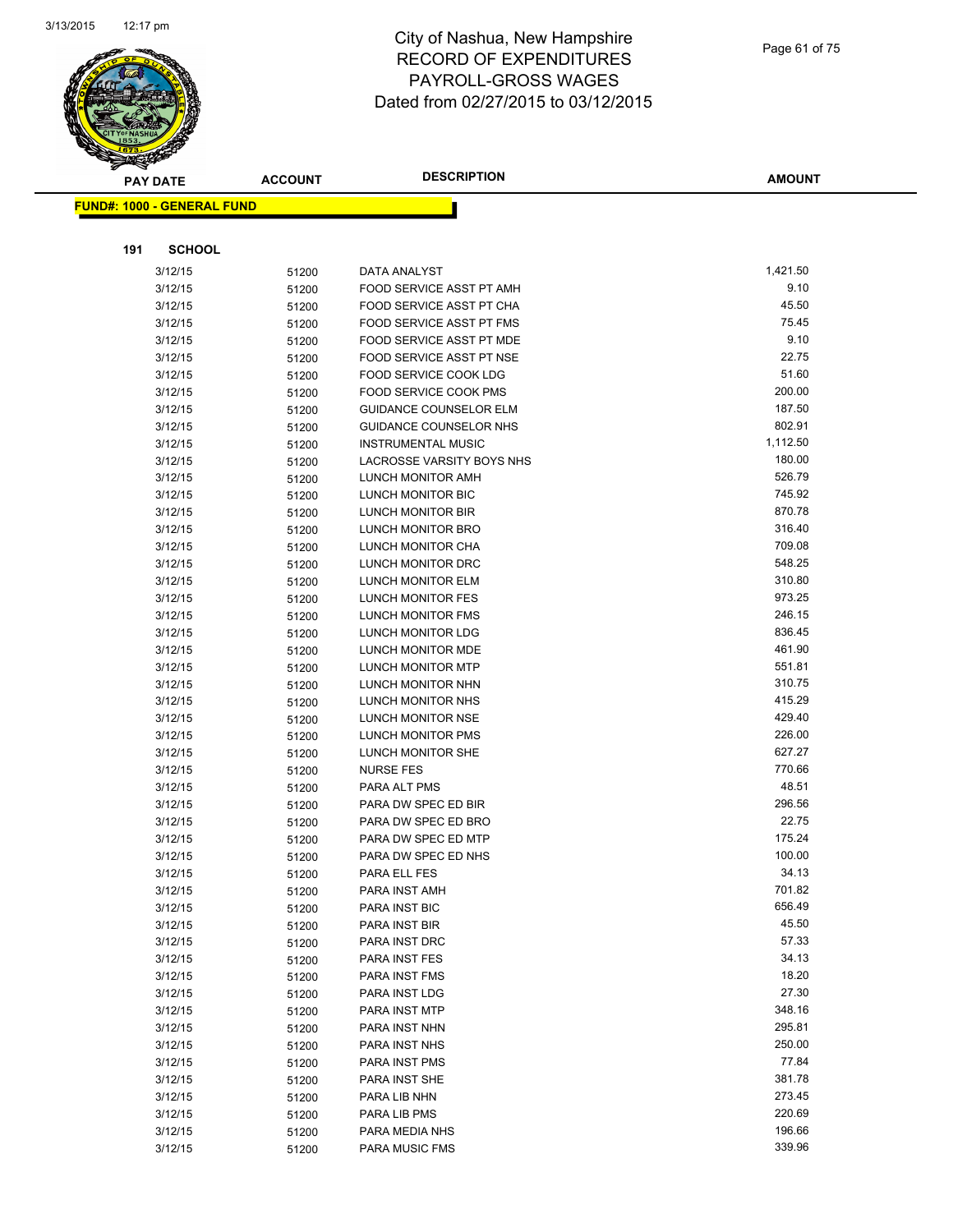

Page 62 of 75

|     | <b>PAY DATE</b>                   | <b>ACCOUNT</b> | <b>DESCRIPTION</b>                | <b>AMOUNT</b> |
|-----|-----------------------------------|----------------|-----------------------------------|---------------|
|     | <b>FUND#: 1000 - GENERAL FUND</b> |                |                                   |               |
|     |                                   |                |                                   |               |
| 191 | <b>SCHOOL</b>                     |                |                                   |               |
|     | 3/12/15                           | 51200          | PARA PRE SCH BIC                  | 2,367.54      |
|     | 3/12/15                           | 51200          | PARA PRE SCH BRO                  | 1,559.52      |
|     | 3/12/15                           | 51200          | PARA PRE SCH DRC                  | 2,339.35      |
|     | 3/12/15                           | 51200          | PARA PRE SCH MTP                  | 1,031.76      |
|     | 3/12/15                           | 51200          | PARA PRE SCH NSE                  | 4,085.30      |
|     | 3/12/15                           | 51200          | PARA TTI DRC                      | 207.11        |
|     | 3/12/15                           | 51200          | PARA TTI LDG                      | 77.00         |
|     | 3/12/15                           | 51200          | SCHOOL PSYCHOLOGIST WID           | 4,031.76      |
|     | 3/12/15                           | 51200          | SOCIAL WORKER FMS                 | 525.00        |
|     | 3/12/15                           | 51200          | SPEECH LANG PATHOLOGIST WID       | 13,359.24     |
|     | 3/5/15                            | 51200          | SUB CLERICAL                      | 125.79        |
|     | 3/12/15                           | 51200          | SUB CLERICAL                      | 239.60        |
|     | 3/12/15                           | 51200          | <b>SUB LUNCH MONITOR</b>          | 34.13         |
|     | 3/12/15                           | 51200          | SUB TEACHER                       | 275.00        |
|     | 3/12/15                           | 51200          | TEACHER ART NHN                   | 440.51        |
|     | 3/12/15                           | 51200          | TEACHER BEHAVIOR SPEC WID         | 1,026.69      |
|     | 3/12/15                           | 51200          | TEACHER BIO TEC NHN               | 520.61        |
|     | 3/12/15                           | 51200          | <b>TEACHER ELL LDG</b>            | 75.00         |
|     | 3/12/15                           | 51200          | TEACHER ENGLISH NHN               | 1,283.38      |
|     | 3/12/15                           | 51200          | <b>TEACHER ENGLISH NHS</b>        | 276.62        |
|     | 3/12/15                           | 51200          | <b>TEACHER FOREIGN LANG FMS</b>   | 959.58        |
|     | 3/12/15                           | 51200          | TEACHER HEALTH NHS                | 60.00         |
|     | 3/12/15                           | 51200          | <b>TEACHER INST SPED WID</b>      | 1,899.01      |
|     | 3/12/15                           | 51200          | <b>TEACHER KIND BIC</b>           | 2,311.10      |
|     | 3/12/15                           | 51200          | <b>TEACHER KIND BIR</b>           | 881.08        |
|     | 3/12/15                           | 51200          | <b>TEACHER MATH FMS</b>           | 445.57        |
|     | 3/12/15                           | 51200          | TEACHER MATH NHN                  | 1,133.20      |
|     | 3/12/15                           | 51200          | <b>TEACHER MUSIC AMH</b>          | 87.50         |
|     | 3/12/15                           | 51200          | <b>TEACHER MUSIC DRC</b>          | 150.00        |
|     | 3/12/15                           | 51200          | <b>TEACHER MUSIC ELM</b>          | 825.32        |
|     | 3/12/15                           | 51200          | <b>TEACHER MUSIC MTP</b>          | 1,199.43      |
|     | 3/12/15                           | 51200          | <b>TEACHER PE NHS</b>             | 236.54        |
|     | 3/12/15                           | 51200          | <b>TEACHER READ ELM</b>           | 1,612.20      |
|     | 3/12/15                           | 51200          | TEACHER SOCIAL STUDIES NHN        | 750.00        |
|     | 3/12/15                           | 51200          | <b>TEACHER SOCIAL STUDIES NHS</b> | 60.00         |
|     | 3/12/15                           | 51200          | TEACHER SPED NHN                  | 5,998.11      |
|     | 3/12/15                           | 51200          | <b>TEACHER SPED NHS</b>           | 881.08        |
|     | 3/12/15                           | 51200          | <b>TEACHER VISION WIDE</b>        | 1,091.33      |
|     | 3/5/15                            | 51300          | OVERTIME-REGULAR                  | 8,712.33      |
|     | 3/12/15                           | 51300          | OVERTIME-REGULAR                  | 15,857.74     |
|     | 3/5/15                            | 51400          | WAGES TEMP-SEASONAL               | 1,030.40      |
|     | 3/12/15                           | 51400          | WAGES TEMP-SEASONAL               | 1,416.80      |
|     | 3/5/15                            | 51412          | <b>WAGES PER DIEM</b>             | 519.74        |
|     | 3/12/15                           | 51412          | <b>WAGES PER DIEM</b>             | 43,147.88     |
|     | 3/12/15                           | 51600          | <b>LONGEVITY</b>                  | 2,993.04      |
|     | 3/12/15                           | 51650          | <b>ADDITIONAL HOURS</b>           | 2,198.66      |
|     | 2/27/15                           | 51700          | <b>STIPENDS</b>                   | 1,511.60      |
|     | 3/5/15                            | 51700          | <b>STIPENDS</b>                   | 66,750.00     |
|     | 3/12/15                           | 51700          | <b>STIPENDS</b>                   | 92,860.43     |

#### **TOTAL 191 - SCHOOL \$3,152,580.72**

 $\ddot{\phantom{1}}$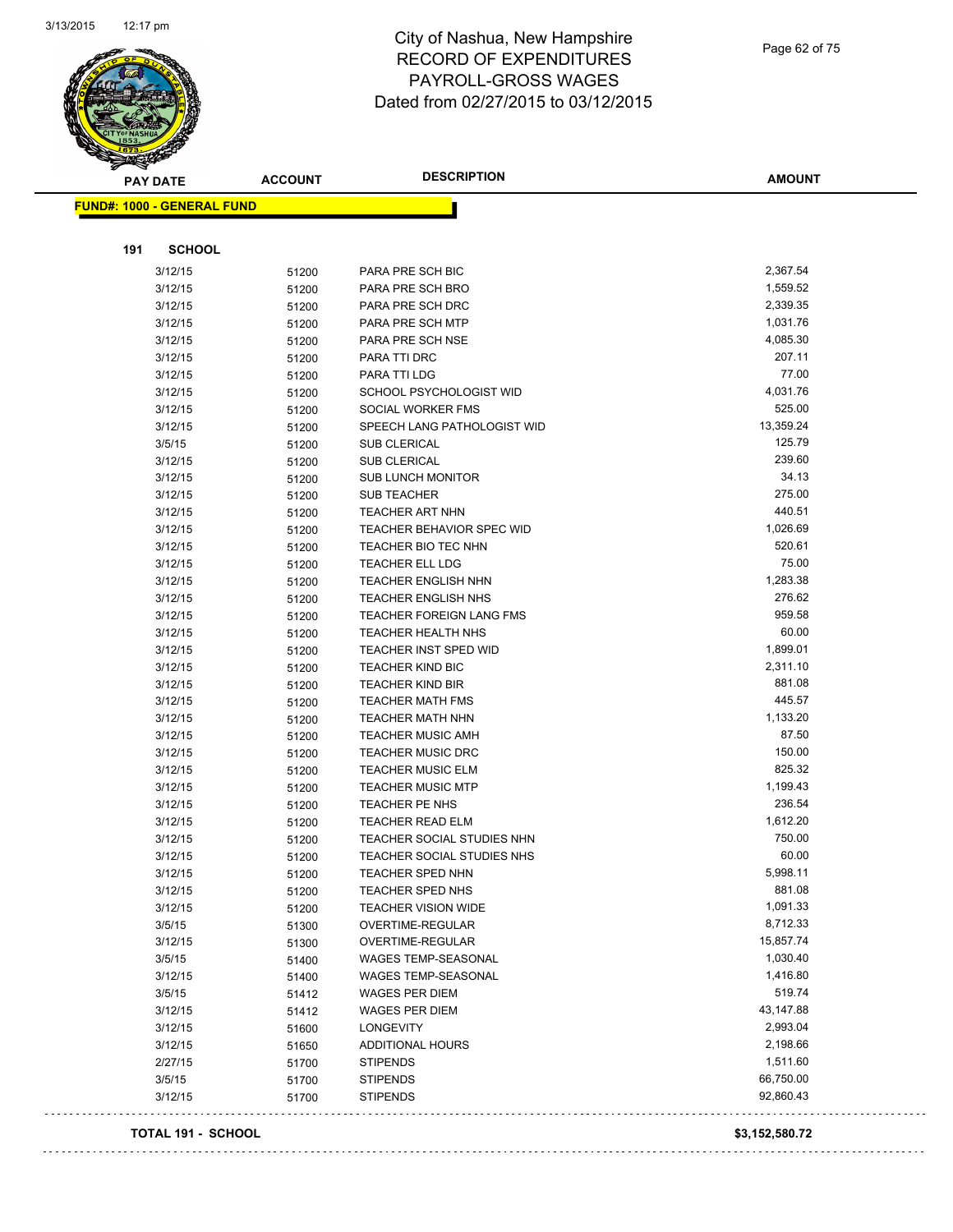

**PAY DATE ACCOUNT DESCRIPTION**

**AMOUNT**

**TOTAL FUND 1000 - GENERAL FUND \$4,951,323.74** 

| <b>FUND#: 2100 - FOOD SERVICES FUND</b> |       |                                 |           |
|-----------------------------------------|-------|---------------------------------|-----------|
| 3/5/15                                  | 51100 | CLERICAL FOOD SERVICE NHS       | 709.90    |
| 3/12/15                                 | 51100 | CLERICAL FOOD SERVICE NHS       | 709.90    |
| 3/12/15                                 | 51100 | DELIVERY DRIVER FOOD SERVICE    | 786.65    |
| 3/12/15                                 | 51100 | DIRECTOR FOOD SERVICE           | 2,930.90  |
| 3/12/15                                 | 51100 | FOOD SERVICE BUSINESS MANAGER   | 2,085.31  |
| 3/12/15                                 | 51100 | FOOD SERVICE COOK AMH           | 491.40    |
| 3/12/15                                 | 51100 | FOOD SERVICE COOK BIC           | 491.40    |
| 3/12/15                                 | 51100 | FOOD SERVICE COOK BIR           | 491.40    |
| 3/12/15                                 | 51100 | FOOD SERVICE COOK BRO           | 491.40    |
| 3/12/15                                 | 51100 | <b>FOOD SERVICE COOK CHA</b>    | 491.40    |
| 3/12/15                                 | 51100 | FOOD SERVICE COOK DRC           | 491.40    |
| 3/12/15                                 | 51100 | <b>FOOD SERVICE COOK ELM</b>    | 1,003.80  |
| 3/12/15                                 | 51100 | <b>FOOD SERVICE COOK FES</b>    | 432.26    |
| 3/12/15                                 | 51100 | FOOD SERVICE COOK FMS           | 501.90    |
| 3/12/15                                 | 51100 | FOOD SERVICE COOK LDG           | 473.90    |
| 3/12/15                                 | 51100 | FOOD SERVICE COOK MDE           | 473.90    |
| 3/5/15                                  | 51100 | FOOD SERVICE COOK NHN           | 106.75    |
| 3/12/15                                 | 51100 | <b>FOOD SERVICE COOK NHN</b>    | 1,035.65  |
| 3/12/15                                 | 51100 | FOOD SERVICE COOK NHS           | 973.35    |
| 3/12/15                                 | 51100 | FOOD SERVICE COOK NSE           | 470.40    |
| 3/12/15                                 | 51100 | <b>FOOD SERVICE COOK PMS</b>    | 552.09    |
| 3/12/15                                 | 51100 | FOOD SERVICE COOK SHE           | 473.90    |
| 3/12/15                                 | 51100 | <b>FOOD SERVICE SITE CORD</b>   | 11,439.24 |
| 3/12/15                                 | 51100 | <b>FOOD SERVICECOOK MTP</b>     | 452.90    |
| 3/12/15                                 | 51200 | FOOD SERVICE ASST PT AMH        | 648.18    |
| 3/12/15                                 | 51200 | FOOD SERVICE ASST PT BIC        | 541.60    |
| 3/12/15                                 | 51200 | <b>FOOD SERVICE ASST PT BIR</b> | 408.62    |
| 3/12/15                                 | 51200 | FOOD SERVICE ASST PT BRO        | 354.90    |
| 3/12/15                                 | 51200 | <b>FOOD SERVICE ASST PT CHA</b> | 532.35    |
| 3/12/15                                 | 51200 | FOOD SERVICE ASST PT DRC        | 681.85    |
| 3/12/15                                 | 51200 | <b>FOOD SERVICE ASST PT ELM</b> | 2,334.13  |
| 3/12/15                                 | 51200 | <b>FOOD SERVICE ASST PT FES</b> | 895.80    |
| 3/12/15                                 | 51200 | <b>FOOD SERVICE ASST PT FMS</b> | 2,468.07  |
| 3/12/15                                 | 51200 | FOOD SERVICE ASST PT LDG        | 935.73    |
| 3/12/15                                 | 51200 | FOOD SERVICE ASST PT MDE        | 476.06    |
| 3/12/15                                 | 51200 | FOOD SERVICE ASST PT MTP        | 477.25    |
| 3/12/15                                 | 51200 | FOOD SERVICE ASST PT NHN        | 4,797.45  |
| 3/5/15                                  | 51200 | FOOD SERVICE ASST PT NHS        | 14.46     |
| 3/12/15                                 | 51200 | FOOD SERVICE ASST PT NHS        | 4,596.94  |
| 3/12/15                                 | 51200 | FOOD SERVICE ASST PT NSE        | 289.25    |
| 3/12/15                                 | 51200 | FOOD SERVICE ASST PT PMS        | 2,227.66  |
| 3/12/15                                 | 51200 | FOOD SERVICE ASST PT SHE        | 527.15    |
| 3/5/15                                  | 51300 | OVERTIME-REGULAR                | 354.13    |
| 3/12/15                                 | 51300 | <b>OVERTIME-REGULAR</b>         | 158.68    |
| 3/12/15                                 | 51412 | <b>WAGES PER DIEM</b>           | 3,092.91  |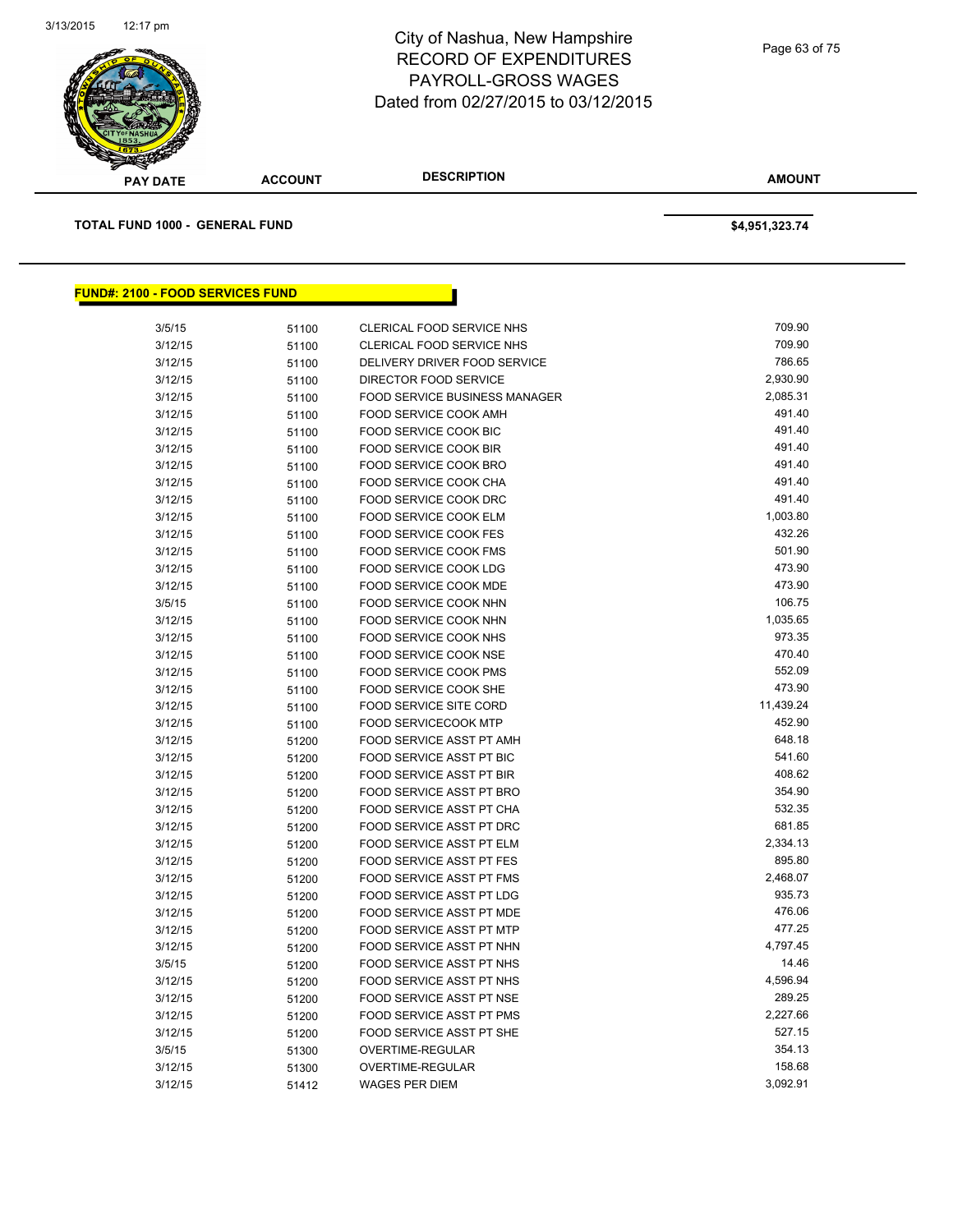| 3/13/2015<br>12:17 pm |                                                 | City of Nashua, New Hampshire<br><b>RECORD OF EXPENDITURES</b><br><b>PAYROLL-GROSS WAGES</b><br>Dated from 02/27/2015 to 03/12/2015 | Page 64 of 75    |
|-----------------------|-------------------------------------------------|-------------------------------------------------------------------------------------------------------------------------------------|------------------|
| <b>PAY DATE</b>       | <b>ACCOUNT</b>                                  | <b>DESCRIPTION</b>                                                                                                                  | <b>AMOUNT</b>    |
|                       | <b>TOTAL FUND 2100 - FOOD SERVICES FUND</b>     |                                                                                                                                     | \$55,374.27      |
|                       | <b>FUND#: 2201 - DRIVERS EDUCATION FUND</b>     |                                                                                                                                     |                  |
| 3/12/15               | 51200                                           | ADULT ED DIPOLMA INST                                                                                                               | 350.00           |
| 3/12/15               | 51200                                           | <b>DRIVER INSTRUCTOR</b>                                                                                                            | 575.00           |
| 3/12/15               | 51200                                           | ELL OUTREACH WORKER HOURLY                                                                                                          | 50.00            |
| 3/12/15               | 51200                                           | TEACHER TECHED ELM                                                                                                                  | 225.00           |
| 3/12/15<br>3/12/15    | 51200<br>51200                                  | TEACHER TECHED FMS<br><b>TEACHER TECHED PMS</b>                                                                                     | 300.00<br>100.00 |
|                       |                                                 |                                                                                                                                     |                  |
|                       | <b>TOTAL FUND 2201 - DRIVERS EDUCATION FUND</b> |                                                                                                                                     | \$1,600.00       |
|                       | <b>FUND#: 2207 - ADULT ED/CONTINUING ED</b>     |                                                                                                                                     |                  |
| 3/12/15               | 51200                                           | ADULT ED ENRICHMENT INST                                                                                                            | 150.00           |
| 3/12/15               | 51200                                           | CLERICAL SPECIAL ED NHN                                                                                                             | 37.50            |
| 3/12/15               | 51200                                           | <b>SUB TEACHER</b>                                                                                                                  | 75.00            |
| 3/12/15               | 51200                                           | <b>TEACHER ART PMS</b>                                                                                                              | 50.00            |
|                       | TOTAL FUND 2207 - ADULT ED/CONTINUING ED        |                                                                                                                                     | \$312.50         |
|                       | <b>FUND#: 2222 - AFTER SCHOOL PROGRAM</b>       |                                                                                                                                     |                  |
| 3/12/15               |                                                 | 21 CENTURY ELEM MFAM RES COORD                                                                                                      | 87.95            |
| 3/12/15               | 51200<br>51200                                  | 21ST CENTURY INSTRUCTOR                                                                                                             | 2,107.26         |
| 3/12/15               | 51200                                           | FOOD SERVICE COOK LDG                                                                                                               | 35.00            |
| 3/12/15               | 51200                                           | <b>GUIDANCE COUNSELOR FES</b>                                                                                                       | 86.31            |
| 3/12/15               | 51200                                           | LIBRARIAN AMH                                                                                                                       | 42.50            |
| 3/12/15               | 51200                                           | LUNCH MONITOR DRC                                                                                                                   | 223.44           |
| 3/12/15               | 51200                                           | PARA DW SPEC ED AMH                                                                                                                 | 33.38            |
| 3/12/15               | 51200                                           | PARA ELL MTP                                                                                                                        | 238.50           |
| 3/12/15               | 51200                                           | PARA INST AMH                                                                                                                       | 41.68            |
| 3/12/15<br>3/12/15    | 51200                                           | PARA INST DRC                                                                                                                       | 163.45<br>338.45 |
| 3/12/15               | 51200<br>51200                                  | PARA INST FES<br>PARA INST LDG                                                                                                      | 365.16           |
| 3/12/15               | 51200                                           | PARA INST NHN                                                                                                                       | 90.03            |
| 3/12/15               | 51200                                           | PARA INST PMS                                                                                                                       | 83.35            |
| 3/12/15               | 51200                                           | PARA KIND AMH                                                                                                                       | 105.00           |
| 3/12/15               | 51200                                           | PARA KIND LDG                                                                                                                       | 41.68            |
| 3/12/15               | 51200                                           | PARA MEDIA NHN                                                                                                                      | 53.76            |
| 3/12/15               | 51200                                           | PARA PRE SCH MTP                                                                                                                    | 140.00           |
| 3/12/15               | 51200                                           | PARA TTI DRC                                                                                                                        | 81.28            |
| 3/12/15               | 51200                                           | <b>TEACHER GR2 AMH</b>                                                                                                              | 50.00            |
| 3/12/15               | 51200                                           | <b>TEACHER GR3 DRC</b>                                                                                                              | 85.00            |
| 3/12/15               | 51200                                           | <b>TEACHER GR3 SHE</b>                                                                                                              | 17.50            |
| 3/12/15               | 51200                                           | <b>TEACHER GR4 LDG</b>                                                                                                              | 42.50            |

3/12/15 51200 TEACHER GR4 MTP 17.50

3/12/15 51200 TEACHER KIND DRC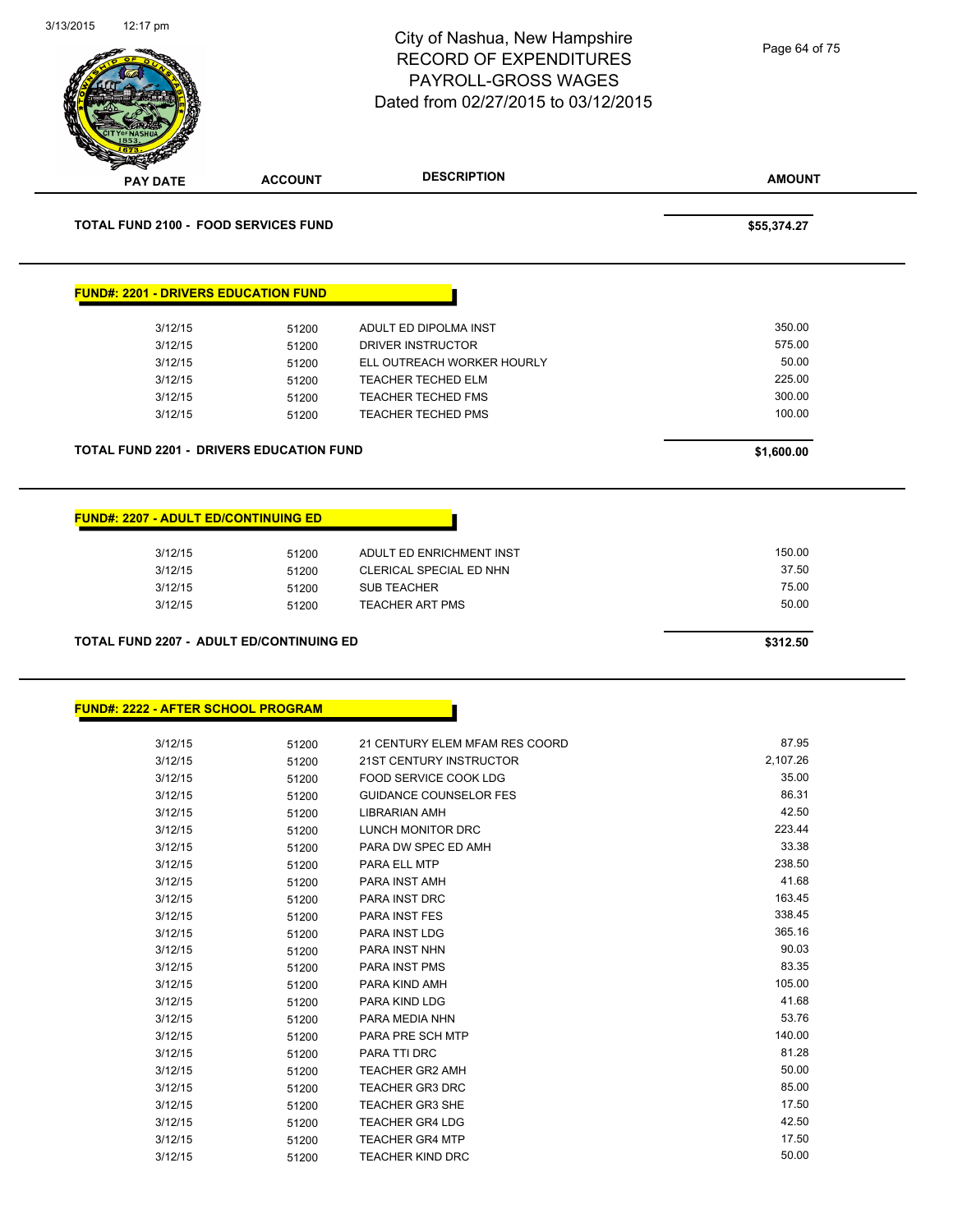

| <b>PAY DATE</b>                                        | <b>ACCOUNT</b> | <b>DESCRIPTION</b>         | <b>AMOUNT</b> |
|--------------------------------------------------------|----------------|----------------------------|---------------|
| FUND#: 2222 - AFTER SCHOOL PROGRAM                     |                |                            |               |
| 3/12/15                                                | 51200          | <b>TEACHER KIND LDG</b>    | 95.01         |
| 3/5/15                                                 | 51200          | TEACHER SOCIAL STUDIES ELM | (202.38)      |
| 3/12/15                                                | 51200          | <b>TEACHER SPED FES</b>    | 56.70         |
| 3/12/15                                                | 51200          | TEACHER SPED LDG           | 91.68         |
| 3/12/15                                                | 51200          | TEACHER TTI LDG            | 45.84         |
|                                                        |                |                            |               |
| <b>TOTAL FUND 2222 - AFTER SCHOOL PROGRAM</b>          |                |                            | \$4,707.53    |
| <b>FUND#: 2252 - DAY CARE</b>                          |                |                            |               |
| 3/12/15                                                | 51100          | PANTHER PRESCHOOL DIRECTOR | 869.02        |
| <b>TOTAL FUND 2252 - DAY CARE</b>                      |                |                            | \$869.02      |
| <b>FUND#: 2257 - SPECIAL ED LOCAL</b>                  |                |                            |               |
| 3/12/15                                                | 51100          | PARA DW SPEC ED CHA        | (7,690.69)    |
| 3/12/15                                                | 51100          | PARA DW SPEC ED FMS        | (8,503.42)    |
| 3/12/15                                                | 51100          | PARA DW SPEC ED MDE        | (6,881.24)    |
| 3/12/15                                                | 51100          | PARA DW SPEC ED SHE        | (7,031.55)    |
| 3/12/15                                                | 51100          | PARA DW SPEC ELM           | (7,529.88)    |
| 3/12/15                                                | 51100          | SIGN LANGUAGE INTERPRETER  | (17, 794.74)  |
| 3/12/15                                                | 51412          | <b>WAGES PER DIEM</b>      | (4,237.16)    |
| TOTAL FUND 2257 - SPECIAL ED LOCAL                     |                |                            | (\$59,668.68) |
| <b>FUND#: 2503 - PARKS &amp; REC PROGRAMS FUND</b>     |                |                            |               |
| 3/5/15                                                 | 51100          | PROGRAM COORDINATOR        | 357.75        |
| 3/12/15                                                | 51100          | PROGRAM COORDINATOR        | 357.75        |
| <b>TOTAL FUND 2503 - PARKS &amp; REC PROGRAMS FUND</b> |                |                            | \$715.50      |

**FUND#: 3050 - POLICE GRANTS FUND**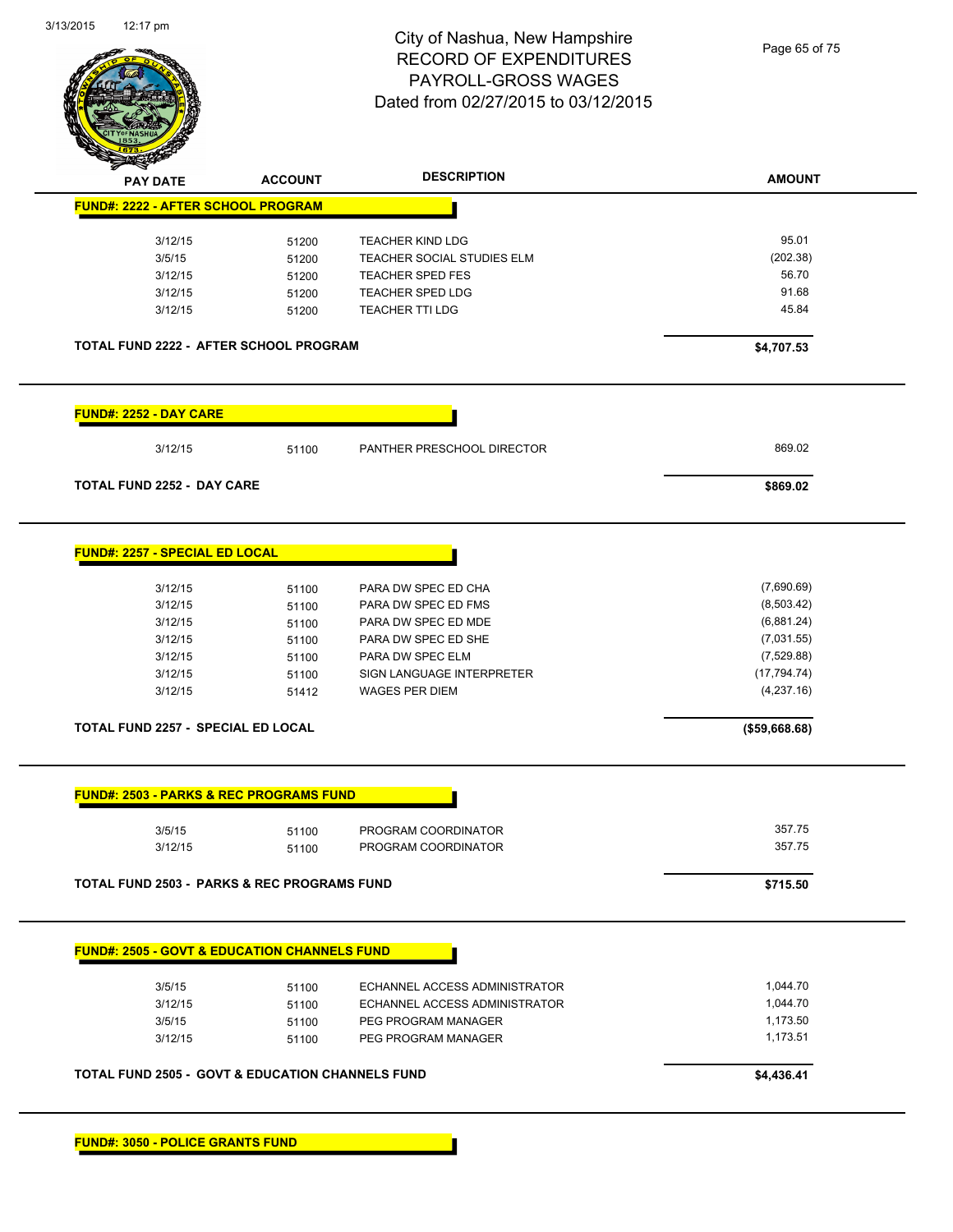

| $\mathscr{D}$ $\mathscr{D}$<br><b>PAY DATE</b> | <b>ACCOUNT</b> | <b>DESCRIPTION</b>         | <b>AMOUNT</b> |
|------------------------------------------------|----------------|----------------------------|---------------|
| <b>FUND#: 3050 - POLICE GRANTS FUND</b>        |                |                            |               |
| 3/5/15                                         | 51100          | DOMESTIC VIOLENCE ADVOCATE | 807.60        |
| 3/12/15                                        | 51100          | DOMESTIC VIOLENCE ADVOCATE | 807.60        |
| 3/5/15                                         | 51100          | PATROLMAN ALL RANKS        | 1.254.45      |
| 3/12/15                                        | 51100          | PATROLMAN ALL RANKS        | 1.254.45      |
| 3/5/15                                         | 51300          | OVERTIME-REGULAR           | 200.70        |
| 3/12/15                                        | 51300          | OVERTIME-REGULAR           | 513.53        |
|                                                |                |                            |               |
| <b>TOTAL FUND 3050 - POLICE GRANTS FUND</b>    |                |                            | \$4,838.33    |

#### **FUND#: 3068 - COMMUNITY SERVICES GRANTS FUND**

| 3/5/15  | 51100 | <b>EPIDEMIOLOGIST</b>          | 1.351.05 |
|---------|-------|--------------------------------|----------|
| 3/12/15 | 51100 | <b>EPIDEMIOLOGIST</b>          | 1.351.05 |
| 3/5/15  | 51100 | INTAKE SPECIALIST PROGRAM ASST | 188.30   |
| 3/12/15 | 51100 | INTAKE SPECIALIST PROGRAM ASST | 188.31   |
| 3/5/15  | 51100 | PROGRAM ASSISTANT              | 435.30   |
| 3/12/15 | 51100 | PROGRAM ASSISTANT              | 435.30   |
| 3/5/15  | 51100 | PUB HEALTH NURSE               | 123.85   |
| 3/12/15 | 51100 | PUB HEALTH NURSE               | 123.85   |
| 3/5/15  | 51100 | PUB HEALTH PREPAREDNESS COORD  | 1.150.50 |
| 3/12/15 | 51100 | PUB HEALTH PREPAREDNESS COORD  | 1.150.50 |
| 3/5/15  | 51100 | SMP PROGRAM COORDINATOR        | 852.15   |
| 3/12/15 | 51100 | SMP PROGRAM COORDINATOR        | 852.15   |
|         |       |                                |          |

#### **TOTAL FUND 3068 - COMMUNITY SERVICES GRANTS FUND \$8,202.31**

# **FUND#: 3070 - COMMUNITY HEALTH GRANTS FUND** 3/5/15 51100 NURSE PRACTITIONER PT 152.00 3/12/15 51100 NURSE PRACTITIONER PT 3/5/15 51100 PUB HEALTH NURSE 829.10 3/12/15 51100 PUB HEALTH NURSE 829.10 **TOTAL FUND 3070 - COMMUNITY HEALTH GRANTS FUND \$1,943.20**

| 3/5/15<br>3/12/15                                     | 51100<br>51100 | OED PROGRAM COORDINATOR<br>OED PROGRAM COORDINATOR | 79.85<br>79.85 |
|-------------------------------------------------------|----------------|----------------------------------------------------|----------------|
| <b>TOTAL FUND 3080 - COMMUNITY DEVELOPMENT GRANTS</b> |                |                                                    | \$159.70       |
|                                                       |                |                                                    |                |

3/12/15 51100 GRANT MGMT SPECIALIST 988.15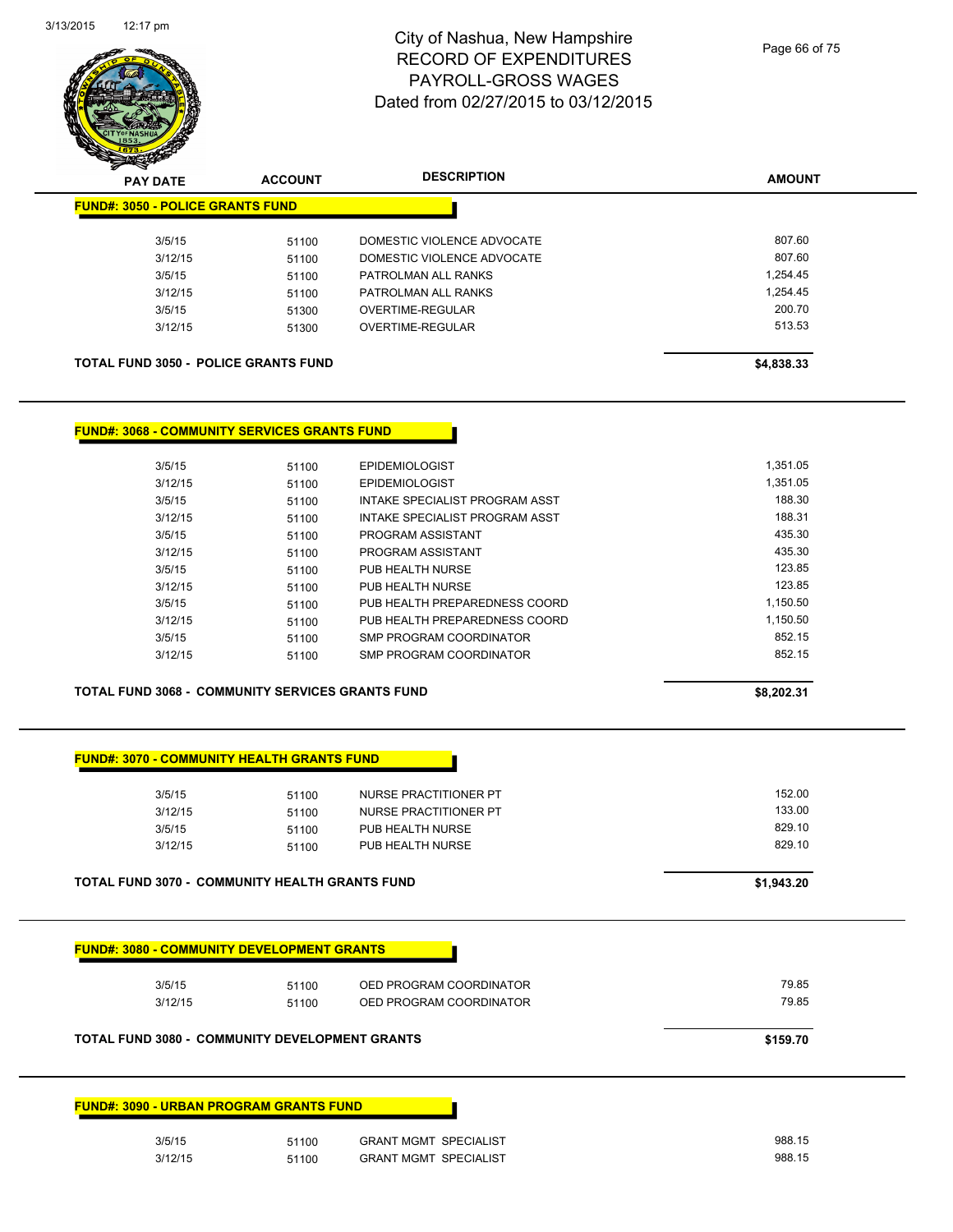

| <b>PAY DATE</b>                                | <b>ACCOUNT</b> | <b>DESCRIPTION</b>                 | <b>AMOUNT</b> |
|------------------------------------------------|----------------|------------------------------------|---------------|
| <b>FUND#: 3090 - URBAN PROGRAM GRANTS FUND</b> |                |                                    |               |
| 3/5/15                                         | 51100          | INTAKE SPECIALIST PROGRAM ASST     | 753.25        |
| 3/12/15                                        | 51100          | INTAKE SPECIALIST PROGRAM ASST     | 753.25        |
| 3/5/15                                         | 51100          | <b>MANAGER URBAN PROGRAMS</b>      | 1,450.00      |
| 3/12/15                                        | 51100          | MANAGER URBAN PROGRAMS             | 1,449.99      |
| 3/5/15                                         | 51100          | PROGRAM COORDINATOR LP&HH          | 1,103.60      |
| 3/12/15                                        | 51100          | PROGRAM COORDINATOR LP&HH          | 1,103.60      |
| 3/5/15                                         | 51100          | PROJECT ADMINISTRATOR              | 1,194.60      |
| 3/12/15                                        | 51100          | PROJECT ADMINISTRATOR              | 1,194.60      |
| 3/5/15                                         | 51100          | PROJECT ADMINISTRATOR LP&HH        | 1,028.10      |
| 3/12/15                                        | 51100          | PROJECT ADMINISTRATOR LP&HH        | 1,028.10      |
| 3/5/15                                         | 51200          | <b>CODE ENFORCEMENT OFFICER II</b> | 577.72        |
| 3/12/15                                        | 51200          | <b>CODE ENFORCEMENT OFFICER II</b> | 577.72        |
|                                                |                |                                    |               |

**TOTAL FUND 3090 - URBAN PROGRAM GRANTS FUND \$14,190.83** 

#### **FUND#: 3120 - TRANSIT GRANTS FUND**

| 3/5/15  | 51100 | TRANSIT FINANCE COORDINATOR           | 1,171.15 |
|---------|-------|---------------------------------------|----------|
| 3/12/15 | 51100 | TRANSIT FINANCE COORDINATOR           | 1,171.16 |
| 3/5/15  | 51100 | <b>TRANSIT FLEET FACILITIES SUPV</b>  | 988.15   |
| 3/12/15 | 51100 | TRANSIT FLEET FACILITIES SUPV         | 988.16   |
| 3/5/15  | 51100 | TRANSIT MECHANICS                     | 1,792.25 |
| 3/12/15 | 51100 | TRANSIT MECHANICS                     | 1,792.25 |
| 3/5/15  | 51100 | TRANSIT OPER MKTG SUPV                | 1,014.25 |
| 3/12/15 | 51100 | TRANSIT OPER MKTG SUPV                | 1,014.25 |
| 3/5/15  | 51100 | TRANSIT OPERATIONS COORDINATOR        | 887.25   |
| 3/12/15 | 51100 | TRANSIT OPERATIONS COORDINATOR        | 887.25   |
| 3/5/15  | 51100 | TRANSIT UTILITY SERVICE WORKER        | 662.55   |
| 3/12/15 | 51100 | <b>TRANSIT UTILITY SERVICE WORKER</b> | 662.55   |
| 3/5/15  | 51100 | <b>TRANSPORTATION DEPT MANAGER</b>    | 1,225.40 |
| 3/12/15 | 51100 | TRANSPORTATION DEPT MANAGER           | 1,225.40 |
| 3/5/15  | 51200 | TRANSIT UTILITY SERVICE WORKER        | 157.54   |
| 3/12/15 | 51200 | <b>TRANSIT UTILITY SERVICE WORKER</b> | 238.23   |
| 3/5/15  | 51300 | OVERTIME-REGULAR                      | 271.50   |
| 3/12/15 | 51300 | OVERTIME-REGULAR                      | 143.40   |

#### **TOTAL FUND 3120 - TRANSIT GRANTS FUND \$16,292.69 \$16,292.69**

| <b>FUND#: 3800 - SCHOOL GRANTS FUND</b> |  |
|-----------------------------------------|--|

| 3/5/15  | 51100 | 21 CENTURY ELEM MFAM RES COORD | 976.43   |
|---------|-------|--------------------------------|----------|
| 3/12/15 | 51100 | 21 CENTURY ELEM MFAM RES COORD | 6.765.46 |
| 3/12/15 | 51100 | ASSISTANT PRINCIPAL AMH        | 1.406.19 |
| 3/12/15 | 51100 | ASSISTANT PRINCIPAL BRO        | 1,403.88 |
| 3/12/15 | 51100 | ASSISTANT PRINCIPAL CHARL      | 1.483.78 |
| 3/12/15 | 51100 | ASSISTANT PRINCIPAL MDE        | 1.406.19 |
| 3/12/15 | 51100 | ASSISTANT PRINCIPAL SHE        | 1,403.88 |
| 3/12/15 | 51100 | AYP FACILITATOR DRC            | 2.650.82 |
| 3/12/15 | 51100 | AYP FACILITATOR FES            | 2.816.68 |
| 3/12/15 | 51100 | AYP FACILITATOR LDG            | 3,433.10 |
|         |       |                                |          |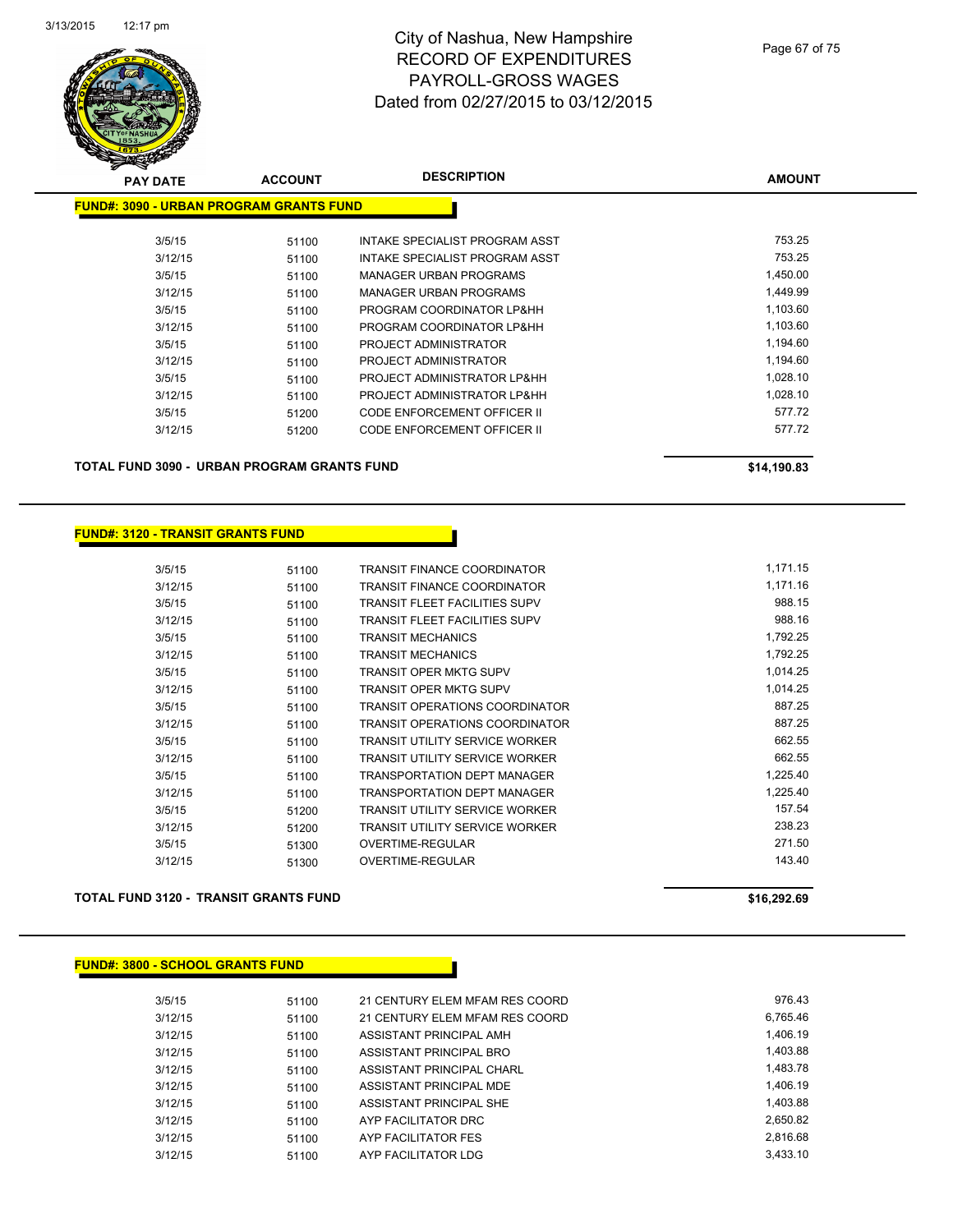

| <b>PAY DATE</b>                          | <b>ACCOUNT</b> | <b>DESCRIPTION</b>                                 | <b>AMOUNT</b>        |
|------------------------------------------|----------------|----------------------------------------------------|----------------------|
| <u> FUND#: 3800 - SCHOOL GRANTS FUND</u> |                |                                                    |                      |
|                                          |                |                                                    |                      |
| 3/12/15                                  | 51100          | <b>CLERICAL 21 CENTURY</b>                         | 720.30               |
| 3/12/15                                  | 51100          | <b>DIRECTOR TITLE 1</b>                            | 3,239.00             |
| 3/12/15                                  | 51100          | DW TECHNOLOGY PEER COACH                           | 2,901.98             |
| 3/12/15                                  | 51100          | <b>GUIDANCE COUNSELOR FES</b>                      | 2,583.02             |
| 3/12/15                                  | 51100          | <b>INTRUCTIONAL LEADER FES</b>                     | 5,826.04             |
| 3/12/15                                  | 51100          | JOB DEVELOPER SPED NHS                             | 2,020.41             |
| 3/12/15                                  | 51100          | LICENSED PRACTICAL NURSE ELM                       | 1,413.40             |
| 3/12/15                                  | 51100          | LUNCH MONITOR SHE                                  | 418.45               |
| 3/5/15                                   | 51100          | OFFICE MANAGER TITLE 1                             | 148.13               |
| 3/12/15                                  | 51100          | OFFICE MANAGER TITLE 1                             | 1,481.30             |
| 3/12/15                                  | 51100          | PARA DW SPEC ED WID                                | 496.25               |
| 3/12/15                                  | 51100          | PARA INST FES                                      | 1,394.04             |
| 3/12/15                                  | 51100          | PARA KIND FES                                      | 417.59               |
| 3/12/15                                  | 51100          | PARA TTI AMH                                       | 574.25               |
| 3/12/15                                  | 51100          | PARA TTI DRC                                       | 1,285.17             |
| 3/12/15                                  | 51100          | PARA TTI LDG                                       | 2,019.34             |
| 3/12/15                                  | 51100          | PARA TTI NURSERY                                   | 658.08               |
| 3/12/15                                  | 51100          | PARA VOC NHS                                       | 417.18               |
| 3/12/15                                  | 51100          | PEER COACH SCIENCE                                 | 4,039.54             |
| 3/12/15                                  | 51100          | <b>TEACHER DWSE BIR</b>                            | 1,762.11             |
| 3/12/15                                  | 51100          | <b>TEACHER DWSE BRO</b>                            | 1,893.82             |
| 3/12/15                                  | 51100          | TEACHER DWSE CHA                                   | 1,885.02             |
| 3/12/15                                  | 51100          | TEACHER DWSE ELM                                   | 1,622.41             |
| 3/12/15                                  | 51100          | <b>TEACHER DWSE MDE</b>                            | 1,762.11             |
| 3/5/15                                   | 51100          | <b>TEACHER GR4 AMH</b>                             | 2,082.50             |
| 3/12/15                                  | 51100          | <b>TEACHER GR4 AMH</b>                             | 2,082.50             |
| 3/5/15                                   | 51100          | <b>TEACHER GR4 BIC</b>                             | 1,650.70             |
| 3/12/15                                  | 51100          | <b>TEACHER GR4 BIC</b>                             | 1,650.70             |
| 3/12/15                                  | 51100          | <b>TEACHER PRESCHOOL NHS</b>                       | 1,690.00<br>4,258.80 |
| 3/12/15                                  | 51100          | <b>TEACHER SPED AMH</b>                            |                      |
| 3/12/15<br>3/12/15                       | 51100          | <b>TEACHER SPED DRC</b><br><b>TEACHER SPED ELM</b> | 1,745.48<br>3,507.43 |
| 3/12/15                                  | 51100          | <b>TEACHER SPED FES</b>                            | 2,398.89             |
| 3/12/15                                  | 51100<br>51100 | TEACHER SPED FMS                                   | 3,699.30             |
| 3/12/15                                  | 51100          | <b>TEACHER SPED LDG</b>                            | 5,185.28             |
| 3/12/15                                  | 51100          | TEACHER SPED MDE                                   | 1,622.41             |
| 3/12/15                                  | 51100          | <b>TEACHER SPED NHN</b>                            | 6,953.08             |
| 3/12/15                                  | 51100          | TEACHER SPED NHS                                   | 6,324.20             |
| 3/12/15                                  | 51100          | <b>TEACHER SPED NSE</b>                            | 3,334.00             |
| 3/12/15                                  | 51100          | <b>TEACHER SPED PMS</b>                            | 1,622.41             |
| 3/12/15                                  | 51100          | TEACHER TEAM FACILITATOR AMH                       | 2,551.89             |
| 3/12/15                                  | 51100          | TEACHER TEAM FACILITATOR MTP                       | 1,949.68             |
| 3/12/15                                  | 51200          | ADULT ED DIPOLMA INST                              | 150.00               |
| 3/12/15                                  | 51200          | ADULT ED DIPOLMA TEACHER                           | 75.00                |
| 3/12/15                                  | 51200          | ADULT ED ENRICHMENT TEACHER                        | 225.00               |
| 3/12/15                                  | 51200          | ADULT ED INSTRUCTOR                                | 75.00                |
| 3/12/15                                  | 51200          | <b>CLERICAL PRINCIPAL AMH</b>                      | 50.00                |
| 3/12/15                                  | 51200          | ELL TUTOR                                          | 575.00               |
| 3/12/15                                  | 51200          | <b>FAMILY LIAISON</b>                              | 375.00               |
| 3/12/15                                  | 51200          | FOCUS MONITORING DATA ANALYST                      | 1,767.80             |
| 3/12/15                                  | 51200          | GUIDANCE COUNSELOR NHN                             | 100.00               |
| 3/12/15                                  | 51200          | HOME SCHOOL CORD TTI                               | 3,417.91             |
| 3/12/15                                  | 51200          | <b>INTERPRETER</b>                                 | 81.25                |
| 3/12/15                                  | 51200          | LIBRARIAN NHN                                      | 50.00                |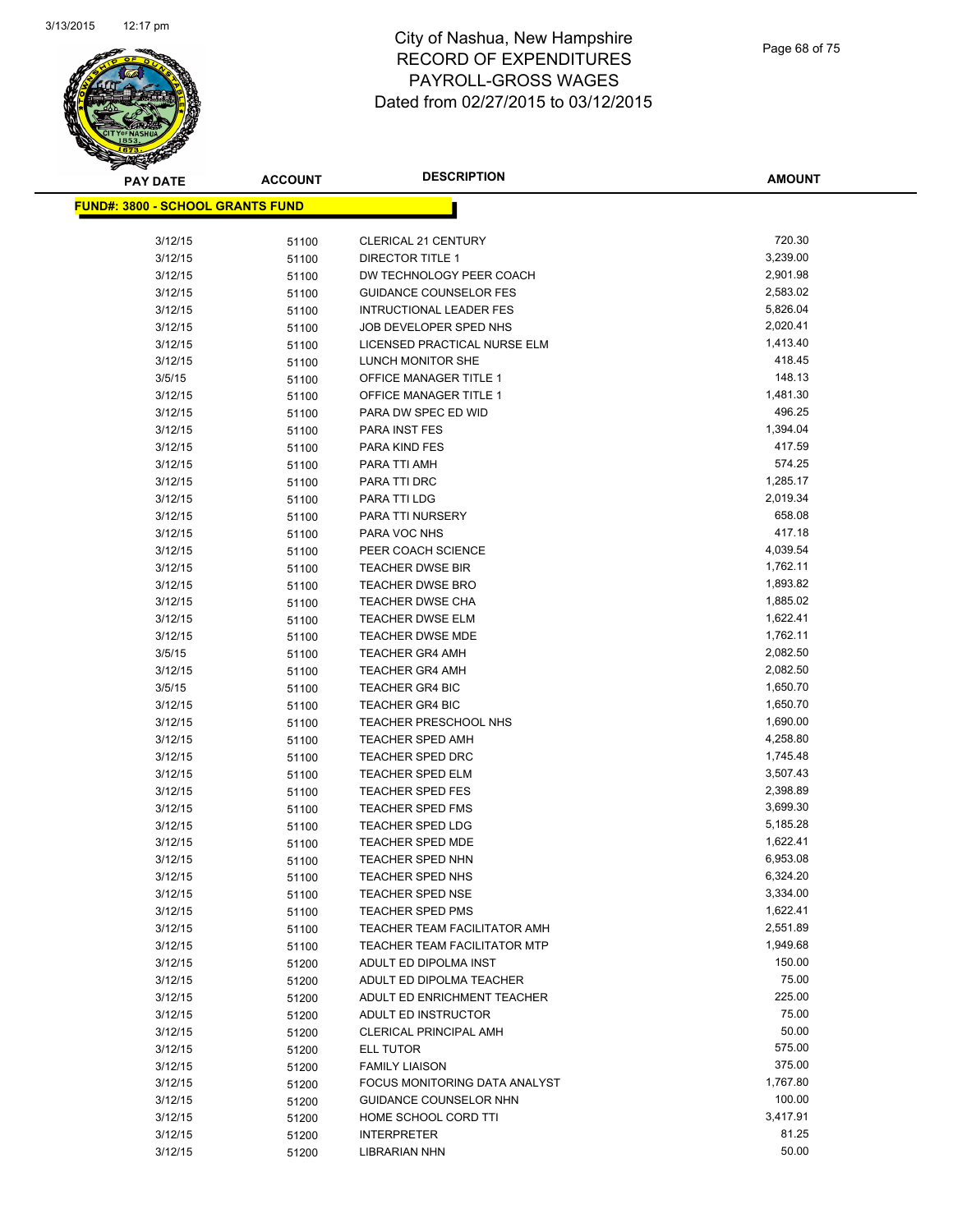

**AMOUNT**

| <b>FUND#: 3800 - SCHOOL GRANTS FUND</b> |                |                                                  |                 |
|-----------------------------------------|----------------|--------------------------------------------------|-----------------|
| 3/12/15                                 | 51200          | <b>LIBRARIAN NHS</b>                             | 50.00           |
| 3/12/15                                 | 51200          | PARA DW SPEC ED BIR                              | 17.50           |
| 3/12/15                                 |                | PARA DW SPEC ED NHN                              | 75.00           |
|                                         | 51200          |                                                  | 52.50           |
| 3/12/15                                 | 51200          | PARA ELL PMS                                     | 87.50           |
| 3/12/15                                 | 51200          | PARA INST BIR                                    |                 |
| 3/12/15                                 | 51200          | <b>PARA INST FES</b>                             | 35.00<br>175.00 |
| 3/12/15                                 | 51200          | PARA INST SHE                                    |                 |
| 3/12/15                                 | 51200          | PARA KIND FES                                    | 17.50           |
| 3/12/15                                 | 51200          | PARA TTI NURSERY                                 | 397.35          |
| 3/5/15                                  | 51200          | <b>SUB CUSTODIAN</b>                             | 150.00          |
| 3/12/15                                 | 51200          | <b>SUB TEACHER</b>                               | 87.50           |
| 3/12/15                                 | 51200          | <b>TEACHER BUSINESS NHN</b>                      | 75.00           |
| 3/12/15                                 | 51200          | <b>TEACHER ELL AMH</b>                           | 50.00           |
| 3/12/15                                 | 51200          | <b>TEACHER ELL BIR</b>                           | 25.00           |
| 3/12/15                                 | 51200          | <b>TEACHER ELL ELM</b>                           | 75.00           |
| 3/12/15                                 | 51200          | <b>TEACHER ELL FES</b>                           | 25.00           |
| 3/12/15                                 | 51200          | TEACHER ELL FMS                                  | 75.00           |
| 3/12/15                                 | 51200          | <b>TEACHER ELL PMS</b>                           | 50.00           |
| 3/12/15                                 | 51200          | <b>TEACHER ENGLISH FMS</b>                       | 150.00          |
| 3/12/15                                 | 51200          | <b>TEACHER ENGLISH NHN</b>                       | 75.00           |
| 3/12/15                                 | 51200          | <b>TEACHER ENGLISH NHS</b>                       | 75.00           |
| 3/12/15                                 | 51200          | <b>TEACHER GR1 FES</b>                           | 50.00           |
| 3/12/15                                 | 51200          | <b>TEACHER GR2 AMH</b>                           | 50.00           |
| 3/12/15                                 | 51200          | <b>TEACHER GR2 BIC</b>                           | 75.00           |
| 3/12/15                                 | 51200          | <b>TEACHER GR2 FES</b>                           | 25.00<br>37.50  |
| 3/12/15                                 | 51200          | <b>TEACHER GR2 SHE</b>                           | 75.00           |
| 3/12/15                                 | 51200          | <b>TEACHER GR3 BIC</b>                           | 75.00           |
| 3/12/15                                 | 51200          | <b>TEACHER GR3 FES</b>                           | 87.50           |
| 3/12/15<br>3/12/15                      | 51200          | <b>TEACHER GR3 SHE</b><br><b>TEACHER GR4 BIR</b> | 25.00           |
| 3/12/15                                 | 51200          | <b>TEACHER GR4 FES</b>                           | 50.00           |
| 3/12/15                                 | 51200<br>51200 | <b>TEACHER GR5 BIC</b>                           | 75.00           |
| 3/12/15                                 | 51200          | <b>TEACHER GR5 DRC</b>                           | 25.00           |
| 3/12/15                                 | 51200          | <b>TEACHER GR6 ELM</b>                           | 50.00           |
| 3/12/15                                 | 51200          | <b>TEACHER GR6 FMS</b>                           | 50.00           |
| 3/12/15                                 | 51200          | <b>TEACHER MATH ELM</b>                          | 25.00           |
| 3/12/15                                 | 51200          | <b>TEACHER MATH NHS</b>                          | 150.00          |
| 3/12/15                                 | 51200          | <b>TEACHER SCIENCE ELM</b>                       | 25.00           |
| 3/12/15                                 | 51200          | <b>TEACHER SCIENCE NHN</b>                       | 75.00           |
| 3/12/15                                 | 51200          | <b>TEACHER SCIENCE NHS</b>                       | 75.00           |
| 3/5/15                                  | 51200          | TEACHER SOCIAL STUDIES ELM                       | 202.38          |
| 3/12/15                                 | 51200          | TEACHER SOCIAL STUDIES NHN                       | 225.00          |
| 3/12/15                                 | 51200          | TEACHER SOCIAL STUDIES NHS                       | 175.00          |
| 3/12/15                                 | 51200          | TEACHER SOCIAL STUDIES PMS                       | 75.00           |
| 3/12/15                                 | 51200          | <b>TEACHER SPED DRC</b>                          | 50.00           |
| 3/12/15                                 | 51200          | <b>TEACHER SPED FMS</b>                          | 50.00           |
| 3/12/15                                 | 51200          | TEACHER SPED NHN                                 | 225.00          |
| 3/12/15                                 | 51200          | <b>TEACHER SPED PMS</b>                          | 75.00           |
| 3/12/15                                 | 51200          | <b>TEACHER TEAM FACILITATOR AMH</b>              | 50.00           |
| 3/12/15                                 | 51200          | <b>TEACHER TTI AMH</b>                           | 7,869.47        |
| 3/12/15                                 | 51200          | <b>TEACHER TTI FES</b>                           | 6,389.89        |
| 3/12/15                                 | 51200          | <b>TEACHER TTI LDG</b>                           | 10,753.01       |
| 3/12/15                                 | 51200          | <b>TEACHER TTI MTP</b>                           | 6,379.31        |
| 3/12/15                                 | 51200          | <b>TEACHER TTI NURSERY</b>                       | 4,635.46        |
|                                         |                |                                                  |                 |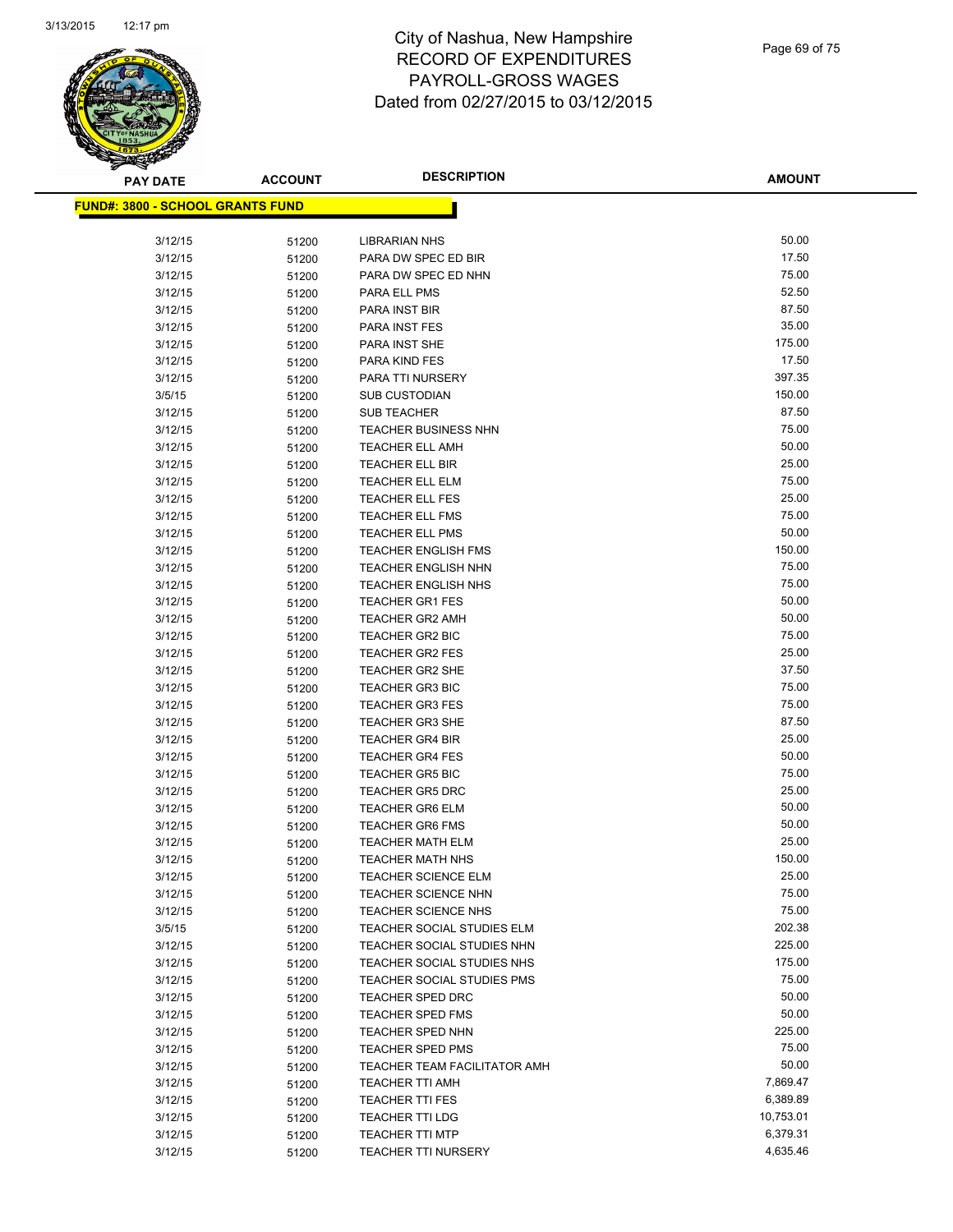

| <b>DESCRIPTION</b><br><b>ACCOUNT</b><br><b>PAY DATE</b><br><b>FUND#: 3800 - SCHOOL GRANTS FUND</b><br>3/12/15<br><b>TEACHER TTIDRC</b><br>51200<br>3/12/15<br><b>WAGES PER DIEM</b><br>51412<br><b>ADDITIONAL HOURS</b><br>3/12/15<br>51650<br><b>TOTAL FUND 3800 - SCHOOL GRANTS FUND</b><br><u> FUND#: 3810 - FOOD SERVICE GRANTS FUND</u><br>3/12/15<br>OVERTIME-REGULAR<br>51300<br><b>TOTAL FUND 3810 - FOOD SERVICE GRANTS FUND</b><br><b>FUND#: 4005 - TRAFFIC VIOLATIONS FUND</b><br>3/5/15<br>PARKING ENFORCEMENT SPEC<br>51100<br>3/12/15<br>51100<br>PARKING ENFORCEMENT SPEC<br>3/5/15<br>PV/MV COORDINATOR<br>51100<br>3/12/15<br>PV/MV COORDINATOR<br>51100<br>3/5/15<br><b>RESOURCE COORDINATOR</b><br>51100<br>3/12/15<br><b>RESOURCE COORDINATOR</b><br>51100<br>3/5/15<br><b>VEHICLE REGISTRATION CLERK</b><br>51100<br>3/12/15<br>51100<br><b>VEHICLE REGISTRATION CLERK</b><br>3/5/15<br><b>VEHICLE REGISTRATION CLERK</b><br>51200<br>3/12/15<br><b>VEHICLE REGISTRATION CLERK</b><br>51200<br>3/5/15<br>OVERTIME-REGULAR<br>51300<br>3/12/15<br>OVERTIME-REGULAR<br>51300<br>3/5/15<br><b>OVERTIME-OTHER</b><br>51390<br>3/12/15<br><b>OVERTIME-OTHER</b><br>51390<br>3/5/15<br><b>CLOTHING &amp; UNIFORMS</b><br>61107<br><b>TOTAL FUND 4005 - TRAFFIC VIOLATIONS FUND</b> | <b>AMOUNT</b><br>8,160.90<br>266.76<br>5,687.50<br>\$180,166.09<br>1,181.79<br>\$1,181.79<br>3,132.00<br>3,132.00<br>817.35<br>817.35<br>121.60 |
|---------------------------------------------------------------------------------------------------------------------------------------------------------------------------------------------------------------------------------------------------------------------------------------------------------------------------------------------------------------------------------------------------------------------------------------------------------------------------------------------------------------------------------------------------------------------------------------------------------------------------------------------------------------------------------------------------------------------------------------------------------------------------------------------------------------------------------------------------------------------------------------------------------------------------------------------------------------------------------------------------------------------------------------------------------------------------------------------------------------------------------------------------------------------------------------------------------------------------------------------------------------------------------------------------|-------------------------------------------------------------------------------------------------------------------------------------------------|
|                                                                                                                                                                                                                                                                                                                                                                                                                                                                                                                                                                                                                                                                                                                                                                                                                                                                                                                                                                                                                                                                                                                                                                                                                                                                                                   |                                                                                                                                                 |
|                                                                                                                                                                                                                                                                                                                                                                                                                                                                                                                                                                                                                                                                                                                                                                                                                                                                                                                                                                                                                                                                                                                                                                                                                                                                                                   |                                                                                                                                                 |
|                                                                                                                                                                                                                                                                                                                                                                                                                                                                                                                                                                                                                                                                                                                                                                                                                                                                                                                                                                                                                                                                                                                                                                                                                                                                                                   |                                                                                                                                                 |
|                                                                                                                                                                                                                                                                                                                                                                                                                                                                                                                                                                                                                                                                                                                                                                                                                                                                                                                                                                                                                                                                                                                                                                                                                                                                                                   |                                                                                                                                                 |
|                                                                                                                                                                                                                                                                                                                                                                                                                                                                                                                                                                                                                                                                                                                                                                                                                                                                                                                                                                                                                                                                                                                                                                                                                                                                                                   |                                                                                                                                                 |
|                                                                                                                                                                                                                                                                                                                                                                                                                                                                                                                                                                                                                                                                                                                                                                                                                                                                                                                                                                                                                                                                                                                                                                                                                                                                                                   |                                                                                                                                                 |
|                                                                                                                                                                                                                                                                                                                                                                                                                                                                                                                                                                                                                                                                                                                                                                                                                                                                                                                                                                                                                                                                                                                                                                                                                                                                                                   |                                                                                                                                                 |
|                                                                                                                                                                                                                                                                                                                                                                                                                                                                                                                                                                                                                                                                                                                                                                                                                                                                                                                                                                                                                                                                                                                                                                                                                                                                                                   |                                                                                                                                                 |
|                                                                                                                                                                                                                                                                                                                                                                                                                                                                                                                                                                                                                                                                                                                                                                                                                                                                                                                                                                                                                                                                                                                                                                                                                                                                                                   |                                                                                                                                                 |
|                                                                                                                                                                                                                                                                                                                                                                                                                                                                                                                                                                                                                                                                                                                                                                                                                                                                                                                                                                                                                                                                                                                                                                                                                                                                                                   |                                                                                                                                                 |
|                                                                                                                                                                                                                                                                                                                                                                                                                                                                                                                                                                                                                                                                                                                                                                                                                                                                                                                                                                                                                                                                                                                                                                                                                                                                                                   |                                                                                                                                                 |
|                                                                                                                                                                                                                                                                                                                                                                                                                                                                                                                                                                                                                                                                                                                                                                                                                                                                                                                                                                                                                                                                                                                                                                                                                                                                                                   |                                                                                                                                                 |
|                                                                                                                                                                                                                                                                                                                                                                                                                                                                                                                                                                                                                                                                                                                                                                                                                                                                                                                                                                                                                                                                                                                                                                                                                                                                                                   |                                                                                                                                                 |
|                                                                                                                                                                                                                                                                                                                                                                                                                                                                                                                                                                                                                                                                                                                                                                                                                                                                                                                                                                                                                                                                                                                                                                                                                                                                                                   |                                                                                                                                                 |
|                                                                                                                                                                                                                                                                                                                                                                                                                                                                                                                                                                                                                                                                                                                                                                                                                                                                                                                                                                                                                                                                                                                                                                                                                                                                                                   |                                                                                                                                                 |
|                                                                                                                                                                                                                                                                                                                                                                                                                                                                                                                                                                                                                                                                                                                                                                                                                                                                                                                                                                                                                                                                                                                                                                                                                                                                                                   |                                                                                                                                                 |
|                                                                                                                                                                                                                                                                                                                                                                                                                                                                                                                                                                                                                                                                                                                                                                                                                                                                                                                                                                                                                                                                                                                                                                                                                                                                                                   |                                                                                                                                                 |
|                                                                                                                                                                                                                                                                                                                                                                                                                                                                                                                                                                                                                                                                                                                                                                                                                                                                                                                                                                                                                                                                                                                                                                                                                                                                                                   |                                                                                                                                                 |
|                                                                                                                                                                                                                                                                                                                                                                                                                                                                                                                                                                                                                                                                                                                                                                                                                                                                                                                                                                                                                                                                                                                                                                                                                                                                                                   | 121.60                                                                                                                                          |
|                                                                                                                                                                                                                                                                                                                                                                                                                                                                                                                                                                                                                                                                                                                                                                                                                                                                                                                                                                                                                                                                                                                                                                                                                                                                                                   | 809.70                                                                                                                                          |
|                                                                                                                                                                                                                                                                                                                                                                                                                                                                                                                                                                                                                                                                                                                                                                                                                                                                                                                                                                                                                                                                                                                                                                                                                                                                                                   | (2, 299.67)                                                                                                                                     |
|                                                                                                                                                                                                                                                                                                                                                                                                                                                                                                                                                                                                                                                                                                                                                                                                                                                                                                                                                                                                                                                                                                                                                                                                                                                                                                   | 634.35                                                                                                                                          |
|                                                                                                                                                                                                                                                                                                                                                                                                                                                                                                                                                                                                                                                                                                                                                                                                                                                                                                                                                                                                                                                                                                                                                                                                                                                                                                   | 619.91                                                                                                                                          |
|                                                                                                                                                                                                                                                                                                                                                                                                                                                                                                                                                                                                                                                                                                                                                                                                                                                                                                                                                                                                                                                                                                                                                                                                                                                                                                   | 104.58                                                                                                                                          |
|                                                                                                                                                                                                                                                                                                                                                                                                                                                                                                                                                                                                                                                                                                                                                                                                                                                                                                                                                                                                                                                                                                                                                                                                                                                                                                   | 16.15                                                                                                                                           |
|                                                                                                                                                                                                                                                                                                                                                                                                                                                                                                                                                                                                                                                                                                                                                                                                                                                                                                                                                                                                                                                                                                                                                                                                                                                                                                   | 323.88                                                                                                                                          |
|                                                                                                                                                                                                                                                                                                                                                                                                                                                                                                                                                                                                                                                                                                                                                                                                                                                                                                                                                                                                                                                                                                                                                                                                                                                                                                   | 206.54                                                                                                                                          |
|                                                                                                                                                                                                                                                                                                                                                                                                                                                                                                                                                                                                                                                                                                                                                                                                                                                                                                                                                                                                                                                                                                                                                                                                                                                                                                   | 433.00                                                                                                                                          |
|                                                                                                                                                                                                                                                                                                                                                                                                                                                                                                                                                                                                                                                                                                                                                                                                                                                                                                                                                                                                                                                                                                                                                                                                                                                                                                   |                                                                                                                                                 |
|                                                                                                                                                                                                                                                                                                                                                                                                                                                                                                                                                                                                                                                                                                                                                                                                                                                                                                                                                                                                                                                                                                                                                                                                                                                                                                   | \$8,990.34                                                                                                                                      |
|                                                                                                                                                                                                                                                                                                                                                                                                                                                                                                                                                                                                                                                                                                                                                                                                                                                                                                                                                                                                                                                                                                                                                                                                                                                                                                   |                                                                                                                                                 |
| FUND#: 4010 - MOTOR VEHICLE ADMIN FUND                                                                                                                                                                                                                                                                                                                                                                                                                                                                                                                                                                                                                                                                                                                                                                                                                                                                                                                                                                                                                                                                                                                                                                                                                                                            |                                                                                                                                                 |
| 3/5/15<br><b>VEHICLE REGISTRATION CLERK</b><br>51100                                                                                                                                                                                                                                                                                                                                                                                                                                                                                                                                                                                                                                                                                                                                                                                                                                                                                                                                                                                                                                                                                                                                                                                                                                              | 809.65                                                                                                                                          |
| 3/12/15<br>51100<br><b>VEHICLE REGISTRATION CLERK</b>                                                                                                                                                                                                                                                                                                                                                                                                                                                                                                                                                                                                                                                                                                                                                                                                                                                                                                                                                                                                                                                                                                                                                                                                                                             | 806.30                                                                                                                                          |
| 3/5/15<br><b>OVERTIME-REGULAR</b><br>51300                                                                                                                                                                                                                                                                                                                                                                                                                                                                                                                                                                                                                                                                                                                                                                                                                                                                                                                                                                                                                                                                                                                                                                                                                                                        | 2.56                                                                                                                                            |
| 3/12/15<br>OVERTIME-REGULAR<br>51300                                                                                                                                                                                                                                                                                                                                                                                                                                                                                                                                                                                                                                                                                                                                                                                                                                                                                                                                                                                                                                                                                                                                                                                                                                                              | 5.12                                                                                                                                            |
| <b>TOTAL FUND 4010 - MOTOR VEHICLE ADMIN FUND</b>                                                                                                                                                                                                                                                                                                                                                                                                                                                                                                                                                                                                                                                                                                                                                                                                                                                                                                                                                                                                                                                                                                                                                                                                                                                 | \$1,623.63                                                                                                                                      |
|                                                                                                                                                                                                                                                                                                                                                                                                                                                                                                                                                                                                                                                                                                                                                                                                                                                                                                                                                                                                                                                                                                                                                                                                                                                                                                   |                                                                                                                                                 |
| <b>FUND#: 4030 - POLICE SPECIAL DETAILS FUND</b>                                                                                                                                                                                                                                                                                                                                                                                                                                                                                                                                                                                                                                                                                                                                                                                                                                                                                                                                                                                                                                                                                                                                                                                                                                                  |                                                                                                                                                 |
| 3/5/15<br><b>OUTSIDE DETAIL SPEC PT</b><br>51200                                                                                                                                                                                                                                                                                                                                                                                                                                                                                                                                                                                                                                                                                                                                                                                                                                                                                                                                                                                                                                                                                                                                                                                                                                                  | 602.96                                                                                                                                          |
| 3/12/15<br><b>OUTSIDE DETAIL SPEC PT</b><br>51200                                                                                                                                                                                                                                                                                                                                                                                                                                                                                                                                                                                                                                                                                                                                                                                                                                                                                                                                                                                                                                                                                                                                                                                                                                                 | 602.96                                                                                                                                          |
| 3/5/15<br>SPECIAL DETAIL<br>51712                                                                                                                                                                                                                                                                                                                                                                                                                                                                                                                                                                                                                                                                                                                                                                                                                                                                                                                                                                                                                                                                                                                                                                                                                                                                 |                                                                                                                                                 |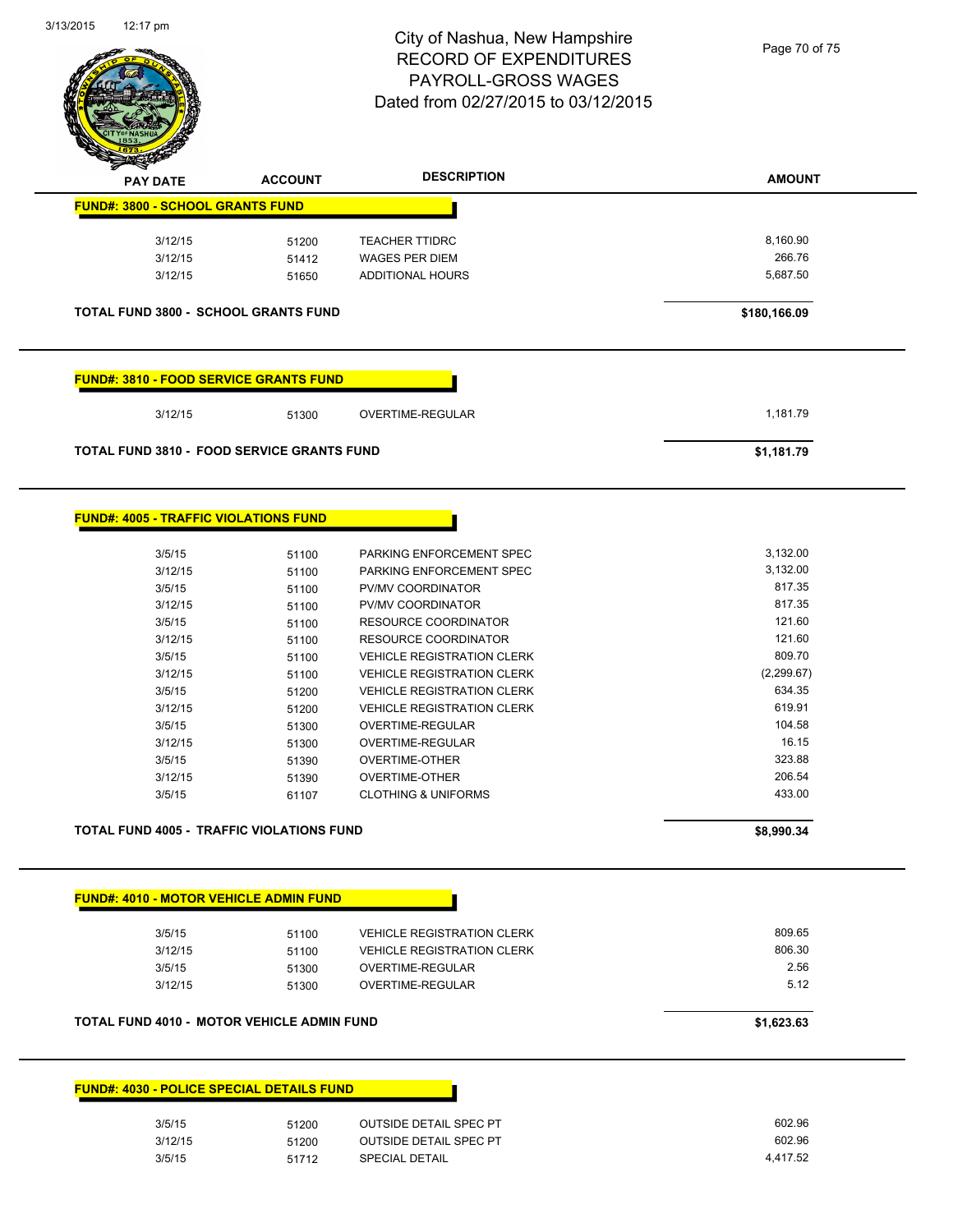| 3/13/2015<br>12:17 pm                 |                                                                                                             | City of Nashua, New Hampshire<br><b>RECORD OF EXPENDITURES</b><br>PAYROLL-GROSS WAGES<br>Dated from 02/27/2015 to 03/12/2015 | Page 71 of 75      |
|---------------------------------------|-------------------------------------------------------------------------------------------------------------|------------------------------------------------------------------------------------------------------------------------------|--------------------|
| <b>PAY DATE</b>                       | <b>ACCOUNT</b>                                                                                              | <b>DESCRIPTION</b>                                                                                                           | <b>AMOUNT</b>      |
|                                       | FUND#: 4030 - POLICE SPECIAL DETAILS FUND                                                                   |                                                                                                                              |                    |
| 3/12/15                               | 51712                                                                                                       | <b>SPECIAL DETAIL</b>                                                                                                        | 6,180.66           |
|                                       | TOTAL FUND 4030 - POLICE SPECIAL DETAILS FUND                                                               |                                                                                                                              | \$11,804.10        |
|                                       | <b>FUND#: 4035 - POLICE OVERTIME BILLING FUND</b>                                                           |                                                                                                                              |                    |
| 3/5/15<br>3/12/15                     | 51300<br>51300                                                                                              | OVERTIME-REGULAR<br>OVERTIME-REGULAR                                                                                         | 3,879.86<br>962.97 |
|                                       | <b>TOTAL FUND 4035 - POLICE OVERTIME BILLING FUND</b>                                                       |                                                                                                                              | \$4,842.83         |
|                                       | <u> FUND#: 4057 - NASHUA JUVENILE FIRE INTERVENT</u>                                                        |                                                                                                                              |                    |
| 3/12/15                               | 51300                                                                                                       | OVERTIME-REGULAR                                                                                                             | 129.27             |
|                                       |                                                                                                             |                                                                                                                              |                    |
|                                       | <b>TOTAL FUND 4057 - NASHUA JUVENILE FIRE INTERVENT</b><br><b>FUND#: 4600 - ECON DEV-GREATER NASHUA RLF</b> |                                                                                                                              | \$129.27           |
| 3/5/15<br>3/12/15                     | 51100<br>51100                                                                                              | OED PROGRAM COORDINATOR<br>OED PROGRAM COORDINATOR                                                                           | 159.65<br>159.65   |
|                                       | TOTAL FUND 4600 - ECON DEV-GREATER NASHUA RLF                                                               |                                                                                                                              | \$319.30           |
| <b>FUND#: 6000 - SOLID WASTE FUND</b> |                                                                                                             |                                                                                                                              |                    |
| 3/5/15                                | 51100                                                                                                       | ACCOUNTING COMPLIANCE MGR                                                                                                    | 157.95             |
| 3/12/15                               | 51100                                                                                                       | ACCOUNTING COMPLIANCE MGR                                                                                                    | 157.95             |
| 3/5/15                                | 51100                                                                                                       | ADMINISTRATIVE ASSISTANT I                                                                                                   | 651.65             |
| 3/12/15                               | 51100                                                                                                       | ADMINISTRATIVE ASSISTANT I                                                                                                   | 651.64             |
| 3/5/15                                | 51100                                                                                                       | ADMINISTRATIVE ASSISTANT II                                                                                                  | 473.24             |
| 3/12/15                               | 51100                                                                                                       | ADMINISTRATIVE ASSISTANT II                                                                                                  | 687.40             |
| 3/5/15                                | 51100                                                                                                       | AUTOMATED TRASH COLLECTION OPR                                                                                               | 3,636.80           |
| 3/12/15                               | 51100                                                                                                       | AUTOMATED TRASH COLLECTION OPR<br><b>CITY ENGINEER</b>                                                                       | 3,636.81<br>304.25 |
| 3/5/15                                | 51100                                                                                                       | <b>CITY ENGINEER</b>                                                                                                         | 304.25             |
| 3/12/15<br>3/5/15                     | 51100                                                                                                       | <b>COLLECTION EQUIP OPR</b>                                                                                                  | 8,643.19           |
| 3/12/15                               | 51100                                                                                                       | <b>COLLECTION EQUIP OPR</b>                                                                                                  | 8,629.53           |
| 3/5/15                                | 51100                                                                                                       | COLLECTION EQUIP OPR LANDFILL                                                                                                | 900.80             |
| 3/12/15                               | 51100                                                                                                       | COLLECTION EQUIP OPR LANDFILL                                                                                                | 900.80             |
| 3/5/15                                | 51100<br>51100                                                                                              |                                                                                                                              | 235.45             |
| 3/12/15                               | 51100                                                                                                       | DEP TREASURER TAX COLLECTOR<br>DEP TREASURER TAX COLLECTOR                                                                   | 235.45             |
| 3/5/15                                | 51100                                                                                                       | DEPUTY MANAGER OF ENGINEERING                                                                                                | 76.70              |
| 3/12/15                               | 51100                                                                                                       | DEPUTY MANAGER OF ENGINEERING                                                                                                | 76.70              |
| 3/5/15                                | 51100                                                                                                       | DIRECTOR PUBLIC WORKS                                                                                                        | 212.10             |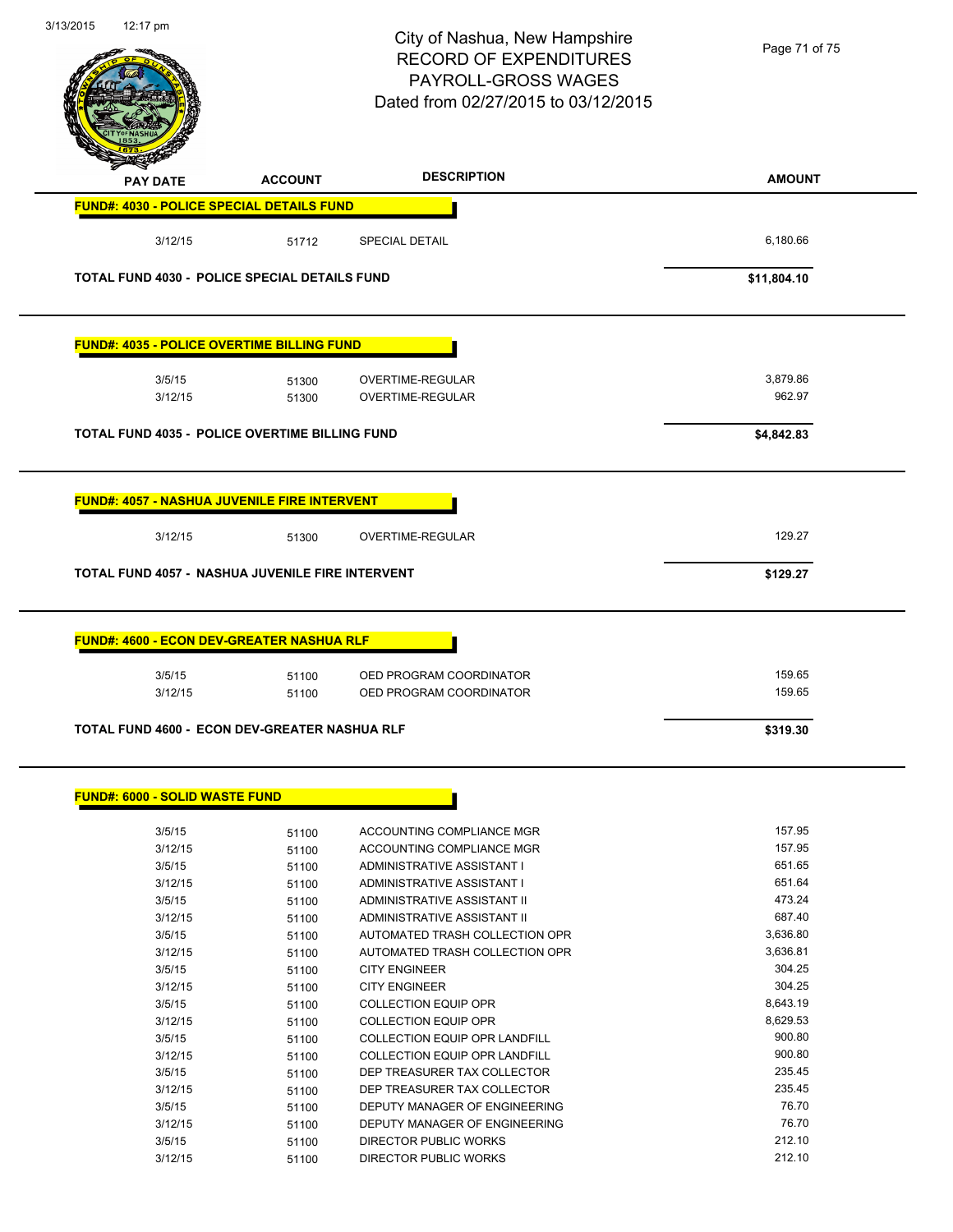

| <b>PAY DATE</b>                       | <b>ACCOUNT</b> | <b>DESCRIPTION</b>               | <b>AMOUNT</b> |
|---------------------------------------|----------------|----------------------------------|---------------|
| <b>FUND#: 6000 - SOLID WASTE FUND</b> |                |                                  |               |
|                                       |                |                                  |               |
| 3/5/15                                | 51100          | DIVISION OPERATIONS MANAGER      | 176.70        |
| 3/12/15                               | 51100          | DIVISION OPERATIONS MANAGER      | 176.70        |
| 3/5/15                                | 51100          | DPW BILLING ACCOUNTANT           | 452.45        |
| 3/12/15                               | 51100          | DPW BILLING ACCOUNTANT           | 452.45        |
| 3/5/15                                | 51100          | DPW CONTRACT ADMINISTRATOR       | 111.30        |
| 3/12/15                               | 51100          | DPW CONTRACT ADMINISTRATOR       | 111.30        |
| 3/5/15                                | 51100          | <b>ENVIRONMENTAL ENGINEER</b>    | 1,293.10      |
| 3/12/15                               | 51100          | <b>ENVIRONMENTAL ENGINEER</b>    | 1,293.10      |
| 3/5/15                                | 51100          | <b>EQUIPMENT OPR LANDFILL</b>    | 6,392.40      |
| 3/12/15                               | 51100          | <b>EQUIPMENT OPR LANDFILL</b>    | 6,392.40      |
| 3/5/15                                | 51100          | <b>EXECUTIVE ASSISTANT</b>       | 143.60        |
| 3/12/15                               | 51100          | <b>EXECUTIVE ASSISTANT</b>       | 143.60        |
| 3/5/15                                | 51100          | <b>FINANCE AND ADMIN MANAGER</b> | 383.40        |
| 3/12/15                               | 51100          | <b>FINANCE AND ADMIN MANAGER</b> | 383.40        |
| 3/5/15                                | 51100          | FLEET MANAGER STREET DEPT        | 304.50        |
| 3/12/15                               | 51100          | FLEET MANAGER STREET DEPT        | 304.50        |
| 3/5/15                                | 51100          | LICENSED SCALE OPERATOR          | 698.90        |
| 3/12/15                               | 51100          | LICENSED SCALE OPERATOR          | 698.90        |
| 3/5/15                                | 51100          | RECYCLING COORDINATOR            | 1,091.05      |
| 3/12/15                               | 51100          | <b>RECYCLING COORDINATOR</b>     | 1,091.05      |
| 3/5/15                                | 51100          | <b>SENIOR STAFF ENGINEER</b>     | 121.95        |
| 3/12/15                               | 51100          | SENIOR STAFF ENGINEER            | 121.95        |
| 3/5/15                                | 51100          | SOLID WASTE FOREMAN              | 2,372.00      |
| 3/12/15                               | 51100          | SOLID WASTE FOREMAN              | 2,372.01      |
| 3/5/15                                | 51100          | SOLID WASTE TECHNICIAN           | 985.56        |
| 3/12/15                               | 51100          | SOLID WASTE TECHNICIAN           | 985.57        |
| 3/5/15                                | 51100          | SUPERINTENDENT OF SOLID WASTE    | 1,575.29      |
| 3/12/15                               | 51100          | SUPERINTENDENT OF SOLID WASTE    | 1,575.30      |
| 3/5/15                                | 51300          | OVERTIME-REGULAR                 | 3,286.35      |
| 3/12/15                               | 51300          | <b>OVERTIME-REGULAR</b>          | 1,845.55      |

#### **TOTAL FUND 6000 - SOLID WASTE FUND \$68,121.09**

#### **FUND#: 6200 - WASTEWATER FUND**

| \$68,121.09 |  |
|-------------|--|
|-------------|--|

| 3/5/15  | 51100 | ACCOUNTING COMPLIANCE MGR        | 315.80   |
|---------|-------|----------------------------------|----------|
| 3/12/15 | 51100 | ACCOUNTING COMPLIANCE MGR        | 315.80   |
| 3/5/15  | 51100 | ADMINISTRATIVE ASSISTANT II      | 828.49   |
| 3/12/15 | 51100 | ADMINISTRATIVE ASSISTANT II      | 833.69   |
| 3/5/15  | 51100 | ANALYTICAL CHEMIST               | 877.90   |
| 3/12/15 | 51100 | ANALYTICAL CHEMIST               | 877.89   |
| 3/5/15  | 51100 | <b>CITY ENGINEER</b>             | 709.95   |
| 3/12/15 | 51100 | <b>CITY ENGINEER</b>             | 709.95   |
| 3/5/15  | 51100 | <b>COLLECTION SYSTEM FOREMAN</b> | 1,357.65 |
| 3/12/15 | 51100 | <b>COLLECTION SYSTEM FOREMAN</b> | 1,357.65 |
| 3/5/15  | 51100 | COLLECTION SYSTEMS OPERATOR      | 1,831.76 |
| 3/12/15 | 51100 | COLLECTION SYSTEMS OPERATOR      | 1,818.40 |
| 3/5/15  | 51100 | COLLECTION SYSTEMS TECHNICIAN    | 1,952.00 |
| 3/12/15 | 51100 | COLLECTION SYSTEMS TECHNICIAN    | 1,952.00 |
| 3/5/15  | 51100 | COLLECTIONS SPEC II              | 817.35   |
| 3/12/15 | 51100 | <b>COLLECTIONS SPEC II</b>       | 817.35   |
| 3/5/15  | 51100 | CONST INSP ENGINEERING ASST      | 232.25   |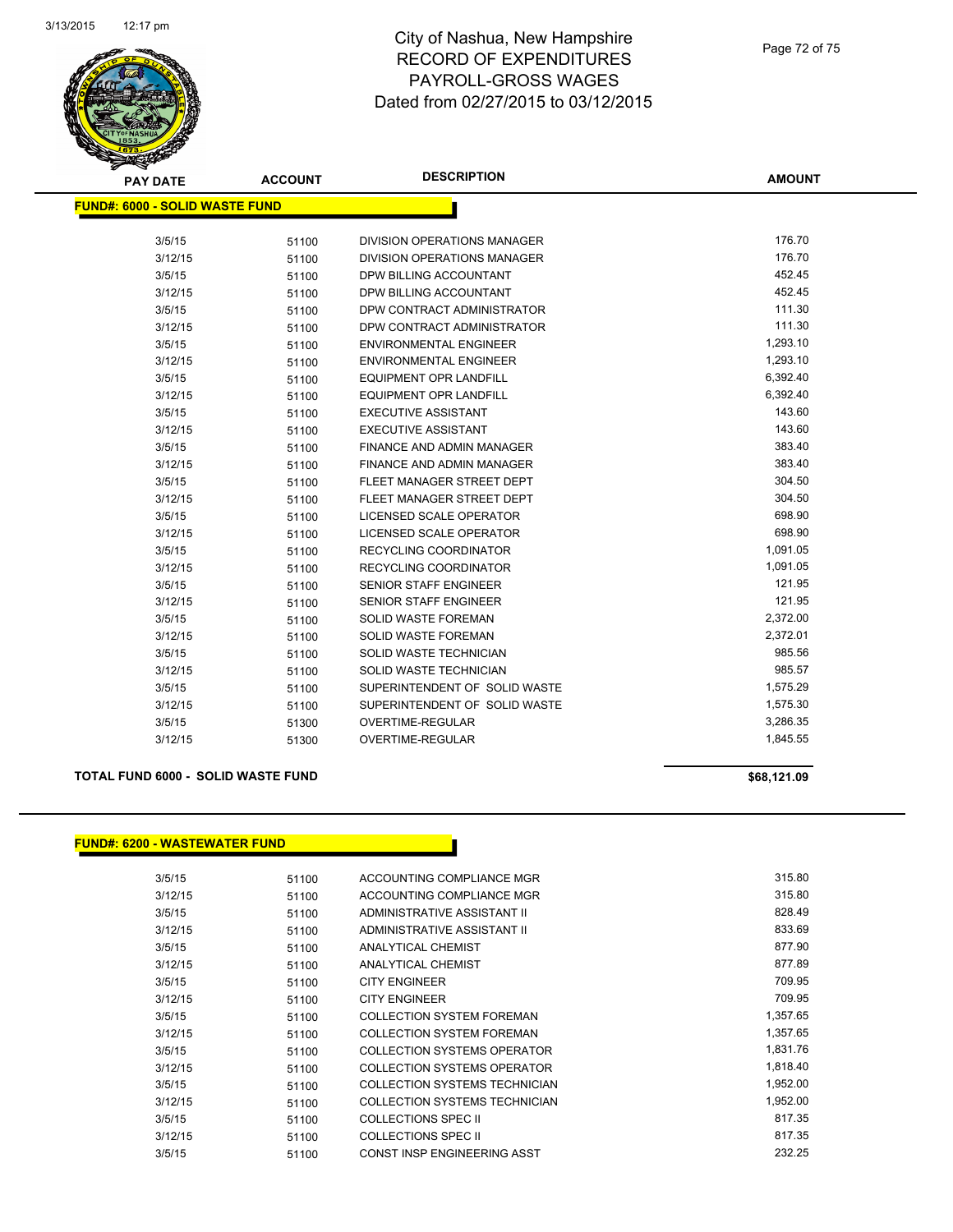

## City of Nashua, New Hampshire RECORD OF EXPENDITURES PAYROLL-GROSS WAGES Dated from 02/27/2015 to 03/12/2015

| <b>PAY DATE</b>                       | <b>ACCOUNT</b> | <b>DESCRIPTION</b>                           | <b>AMOUNT</b>        |
|---------------------------------------|----------------|----------------------------------------------|----------------------|
| <u> FUND#: 6200 - WASTEWATER FUND</u> |                |                                              |                      |
|                                       |                |                                              |                      |
| 3/12/15                               | 51100          | CONST INSP ENGINEERING ASST                  | 232.25               |
| 3/5/15                                | 51100          | <b>CSO STORM WATER ENGINEER</b>              | 1,225.70             |
| 3/12/15                               | 51100          | <b>CSO STORM WATER ENGINEER</b>              | 1,225.70             |
| 3/5/15                                | 51100          | <b>CSO TECHNICIAN INSPECTOR</b>              | 1,021.20             |
| 3/12/15                               | 51100          | <b>CSO TECHNICIAN INSPECTOR</b>              | 1,021.20             |
| 3/5/15                                | 51100          | DEP TREASURER TAX COLLECTOR                  | 235.45               |
| 3/12/15                               | 51100          | DEP TREASURER TAX COLLECTOR                  | 235.45               |
| 3/5/15                                | 51100          | DEPUTY MANAGER OF ENGINEERING                | 766.80               |
| 3/12/15                               | 51100          | DEPUTY MANAGER OF ENGINEERING                | 766.80               |
| 3/5/15                                | 51100          | DIRECTOR PUBLIC WORKS                        | 424.10               |
| 3/12/15                               | 51100          | <b>DIRECTOR PUBLIC WORKS</b>                 | 424.10               |
| 3/5/15                                | 51100          | DIVISION OPERATIONS MANAGER                  | 176.65               |
| 3/12/15                               | 51100          | DIVISION OPERATIONS MANAGER                  | 176.65               |
| 3/5/15                                | 51100          | DPW BILLING ACCOUNTANT                       | 452.40               |
| 3/12/15                               | 51100          | DPW BILLING ACCOUNTANT                       | 452.40               |
| 3/5/15                                | 51100          | DPW CONTRACT ADMINISTRATOR                   | 667.70               |
| 3/12/15                               | 51100          | DPW CONTRACT ADMINISTRATOR                   | 667.70               |
| 3/5/15                                | 51100          | ELECTRICAL DIAGNOSTIC TECH I                 | 2,079.20             |
| 3/12/15                               | 51100          | ELECTRICAL DIAGNOSTIC TECH I                 | 2,079.20             |
| 3/5/15                                | 51100          | <b>EXECUTIVE ASSISTANT</b>                   | 143.60               |
| 3/12/15                               | 51100          | <b>EXECUTIVE ASSISTANT</b>                   | 143.60               |
| 3/5/15                                | 51100          | FINANCE AND ADMIN MANAGER                    | 383.40               |
| 3/12/15                               | 51100          | FINANCE AND ADMIN MANAGER                    | 383.40               |
| 3/5/15                                | 51100          | FLEET MANAGER STREET DEPT                    | 101.50               |
| 3/12/15                               | 51100          | FLEET MANAGER STREET DEPT                    | 101.50               |
| 3/5/15                                | 51100          | INDUSTRIAL PRETREATMENT COORD                | 1,186.05             |
| 3/12/15                               | 51100          | INDUSTRIAL PRETREATMENT COORD                | 1,186.05             |
| 3/5/15                                | 51100          | MECHANIC WWTP 1ST CLASS                      | 4,004.80             |
| 3/12/15                               | 51100          | MECHANIC WWTP 1ST CLASS                      | 4,004.80             |
| 3/5/15                                | 51100          | OPERATOR II WWTP                             | 2,983.60             |
| 3/12/15                               | 51100          | OPERATOR II WWTP                             | 1,990.40<br>2,018.40 |
| 3/5/15                                | 51100          | OPERATOR II WWTP 2nd                         | 2,018.40             |
| 3/12/15                               | 51100          | OPERATOR II WWTP 2nd                         | 2,026.40             |
| 3/5/15<br>3/12/15                     | 51100          | OPERATOR II WWTP 3rd<br>OPERATOR II WWTP 3rd | 2,026.40             |
|                                       | 51100          | <b>OPERATOR III WWTP</b>                     | 3,147.21             |
| 3/5/15<br>3/12/15                     | 51100          | OPERATOR III WWTP                            | 3,147.22             |
| 3/5/15                                | 51100<br>51100 | PLANT OPERATIONS SUPERVISOR                  | 1,445.45             |
| 3/12/15                               | 51100          | PLANT OPERATIONS SUPERVISOR                  | 1,445.45             |
| 3/5/15                                | 51100          | PROCESS CHEMIST                              | 1,103.60             |
| 3/12/15                               | 51100          | PROCESS CHEMIST                              | 1,103.60             |
| 3/5/15                                | 51100          | SENIOR STAFF ENGINEER                        | 670.85               |
| 3/12/15                               | 51100          | SENIOR STAFF ENGINEER                        | 670.85               |
| 3/5/15                                | 51100          | SUPERINTENDENT OF WASTEWATER                 | 1,720.00             |
| 3/12/15                               | 51100          | SUPERINTENDENT OF WASTEWATER                 | 1,720.00             |
| 3/5/15                                | 51100          | <b>SUPV LABORATORY</b>                       | 1,186.05             |
| 3/12/15                               | 51100          | SUPV LABORATORY                              | 1,186.05             |
| 3/5/15                                | 51100          | TRUCK DRIVER STREET REPAIR                   | 832.00               |
| 3/12/15                               | 51100          | TRUCK DRIVER STREET REPAIR                   | 832.00               |
| 3/5/15                                | 51100          | WASTEWATER PROJECT ENGINEER                  | 1,331.45             |
| 3/12/15                               | 51100          | WASTEWATER PROJECT ENGINEER                  | 1,331.45             |
| 3/5/15                                | 51300          | OVERTIME-REGULAR                             | 4,219.75             |
| 3/12/15                               | 51300          | OVERTIME-REGULAR                             | 6,454.13             |
| 3/5/15                                | 51750          | RETIREMENT & SEPARATION PAY                  | 415.16               |
|                                       |                |                                              |                      |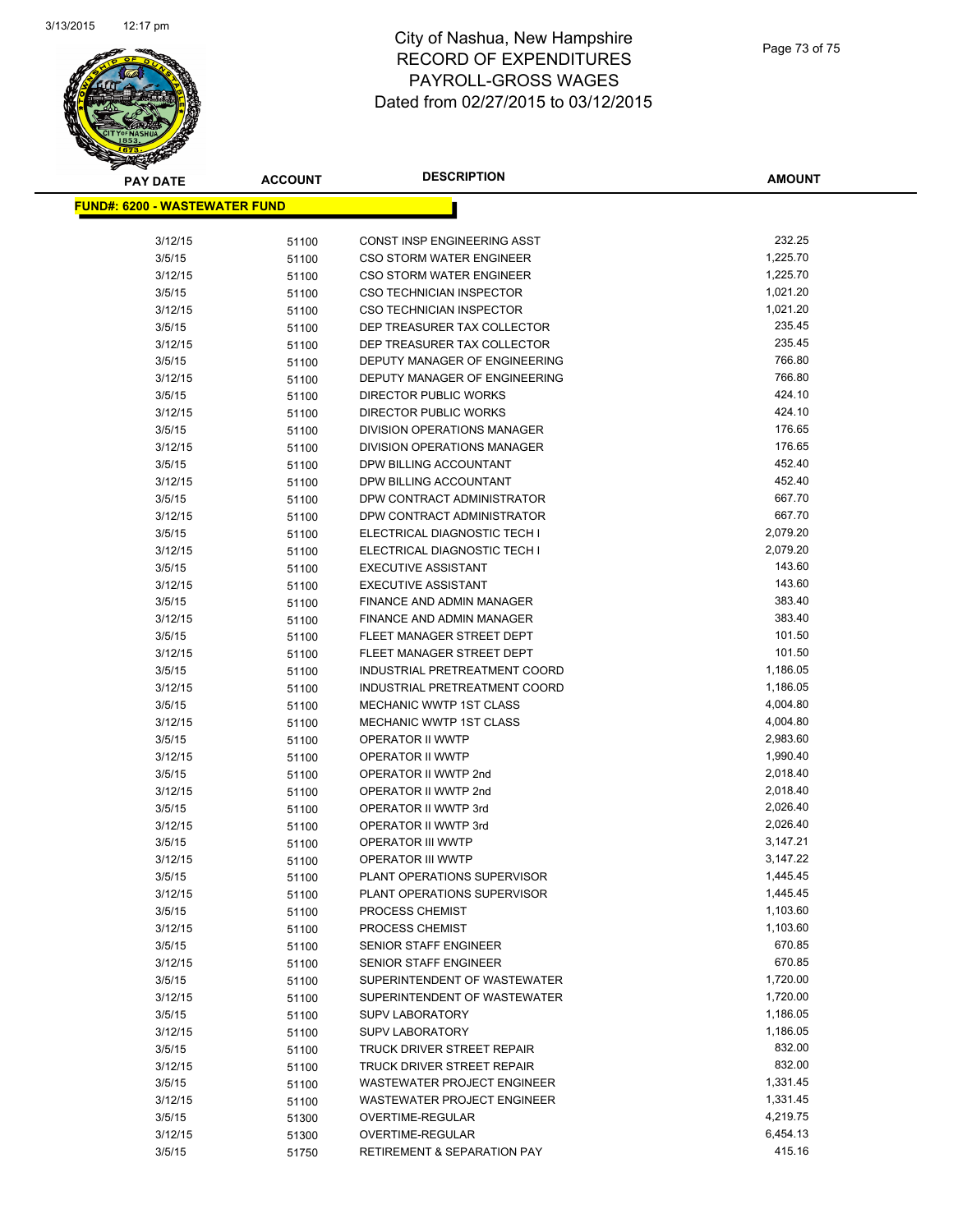|                                                                                                                                                                                                                                                     |                | City of Nashua, New Hampshire<br><b>RECORD OF EXPENDITURES</b><br>PAYROLL-GROSS WAGES<br>Dated from 02/27/2015 to 03/12/2015 | Page 74 of 75      |
|-----------------------------------------------------------------------------------------------------------------------------------------------------------------------------------------------------------------------------------------------------|----------------|------------------------------------------------------------------------------------------------------------------------------|--------------------|
| <b>PAY DATE</b>                                                                                                                                                                                                                                     | <b>ACCOUNT</b> | <b>DESCRIPTION</b>                                                                                                           | <b>AMOUNT</b>      |
| <b>FUND#: 6200 - WASTEWATER FUND</b>                                                                                                                                                                                                                |                |                                                                                                                              |                    |
| 3/12/15                                                                                                                                                                                                                                             | 51750          | <b>RETIREMENT &amp; SEPARATION PAY</b>                                                                                       | 68.28              |
| <b>TOTAL FUND 6200 - WASTEWATER FUND</b>                                                                                                                                                                                                            |                |                                                                                                                              | \$90,669.38        |
| <b>FUND#: 6500 - PROPERTY &amp; CASUALTY FUND</b>                                                                                                                                                                                                   |                |                                                                                                                              |                    |
| 3/5/15                                                                                                                                                                                                                                              | 51100          | PROGRAM SUPV                                                                                                                 | 1,177.20           |
| 3/12/15                                                                                                                                                                                                                                             | 51100          | PROGRAM SUPV                                                                                                                 | 1,177.20           |
| 3/5/15                                                                                                                                                                                                                                              | 51100          | PROPERTY AND CASUALTY ADJUSTER                                                                                               | 2,027.42           |
| 3/12/15                                                                                                                                                                                                                                             | 51100          | PROPERTY AND CASUALTY ADJUSTER                                                                                               | 2,027.40           |
| 3/5/15                                                                                                                                                                                                                                              | 51100          | <b>RISK MANAGER</b>                                                                                                          | 1,579.20           |
| 3/12/15                                                                                                                                                                                                                                             | 51100          | <b>RISK MANAGER</b>                                                                                                          | 1,579.20           |
| 3/5/15                                                                                                                                                                                                                                              | 51100          | SAFETY LOSS PREVENTION SPEC                                                                                                  | 1,040.00           |
| 3/12/15                                                                                                                                                                                                                                             | 51100          | SAFETY LOSS PREVENTION SPEC                                                                                                  | 1,040.00           |
| 3/5/15                                                                                                                                                                                                                                              | 59207          | <b>WORKERS COMPENSATION CLAIMS</b>                                                                                           | 4,008.96           |
|                                                                                                                                                                                                                                                     |                | WORKERS COMPENSATION CLAIMS                                                                                                  |                    |
| 3/12/15                                                                                                                                                                                                                                             | 59207          |                                                                                                                              | 7,658.75           |
| 3/5/15<br>3/12/15                                                                                                                                                                                                                                   | 59290<br>59290 | LONG TERM DISABILITY CLAIMS<br>LONG TERM DISABILITY CLAIMS                                                                   | 2,076.93<br>692.31 |
|                                                                                                                                                                                                                                                     |                |                                                                                                                              | \$26,084.57        |
|                                                                                                                                                                                                                                                     |                |                                                                                                                              |                    |
|                                                                                                                                                                                                                                                     |                |                                                                                                                              |                    |
| 3/5/15                                                                                                                                                                                                                                              | 51100          | DEPUTY MGR HUMAN RESOURCES                                                                                                   | 1,255.85           |
| 3/12/15                                                                                                                                                                                                                                             | 51100          | DEPUTY MGR HUMAN RESOURCES                                                                                                   | 1,255.85           |
| 3/5/15                                                                                                                                                                                                                                              | 51100          | <b>EMPLOYEE BENEFITS ASSISTANT</b>                                                                                           | 591.53             |
| 3/12/15                                                                                                                                                                                                                                             | 51100          | <b>EMPLOYEE BENEFITS ASSISTANT</b>                                                                                           | 591.54             |
| 3/5/15                                                                                                                                                                                                                                              | 51300          | OVERTIME-REGULAR                                                                                                             | 5.55               |
| 3/12/15                                                                                                                                                                                                                                             | 51300          | <b>OVERTIME-REGULAR</b>                                                                                                      | 55.46              |
|                                                                                                                                                                                                                                                     |                |                                                                                                                              | \$3,755.78         |
|                                                                                                                                                                                                                                                     |                |                                                                                                                              |                    |
| 3/12/15                                                                                                                                                                                                                                             | 51200          | PARA INST NHS                                                                                                                | 50.00              |
| <b>TOTAL FUND 6500 - PROPERTY &amp; CASUALTY FUND</b><br>FUND#: 6600 - BENEFITS SELF INSURANCE FUND<br>TOTAL FUND 6600 - BENEFITS SELF INSURANCE FUND<br>FUND#: 7565 - SCHOOL RELATED PROGRAMS-ETF<br>TOTAL FUND 7565 - SCHOOL RELATED PROGRAMS-ETF |                |                                                                                                                              | \$50.00            |
|                                                                                                                                                                                                                                                     |                |                                                                                                                              |                    |
| <b>FUND#: 8200 - BPW PENSION FUND</b>                                                                                                                                                                                                               |                |                                                                                                                              | 44,261.19          |